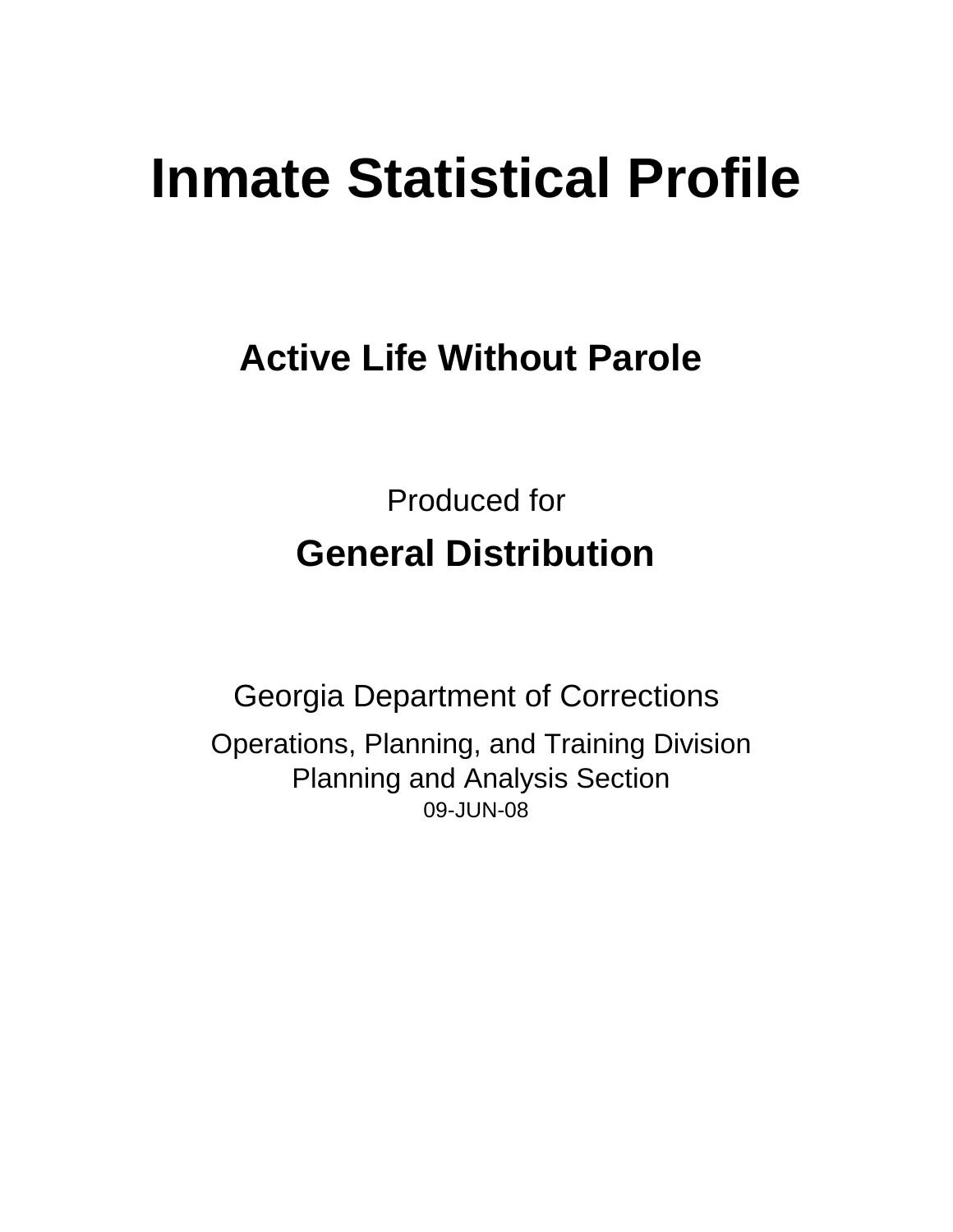**Contents** 

**Active Life Without Parole** 

Produced for **General Distribution**

# Table of Contents

| <b>Demographic information</b>                                       |
|----------------------------------------------------------------------|
| 5 Current age, broken out in ten year age groups                     |
| 6 Race group                                                         |
| 7 Hispanic Origin                                                    |
| 8 Marital status, self-reported at entry to prison                   |
| 9 Number of children, self-reported at entry to prison               |
| 10 Religious affiliation, self-reported at entry to prison           |
| 11 Home county - self-reported at entry to prison                    |
| 14 Socioeconomic class, self-reported at entry to prison             |
| 15 Environment to age 16, self-reported at entry to prison           |
| 16 Guardian status to age 16, self-reported at entry to prison       |
| 17 Employment status before prison, self-reported at entry to prison |
| 18 Age at admission                                                  |
| 20 Age at release                                                    |
| 21 Height, measured at entry to prison                               |
| 22 Weight, measured at entry to prison                               |
| 23 Military service                                                  |
| <b>Correctional information</b>                                      |
| 24 Type of admission to prison                                       |
| 25 Current / last security status                                    |
| 26 Current / last institution type                                   |
| 27 Institution type - transitional centers                           |
| 28 Institution type - mental hospitals                               |
| 29 Institution type - county prisons                                 |
| 30 Institution type - state prisons                                  |
| 31 Institution type - private prisons                                |
| 32 Institution type - prison annexes                                 |
| 33 Institution type - pre-release centers                            |
| 34 Institution type - inmate boot camp                               |
| 35 Number of disciplinary reports                                    |
| 36 Number of transfers                                               |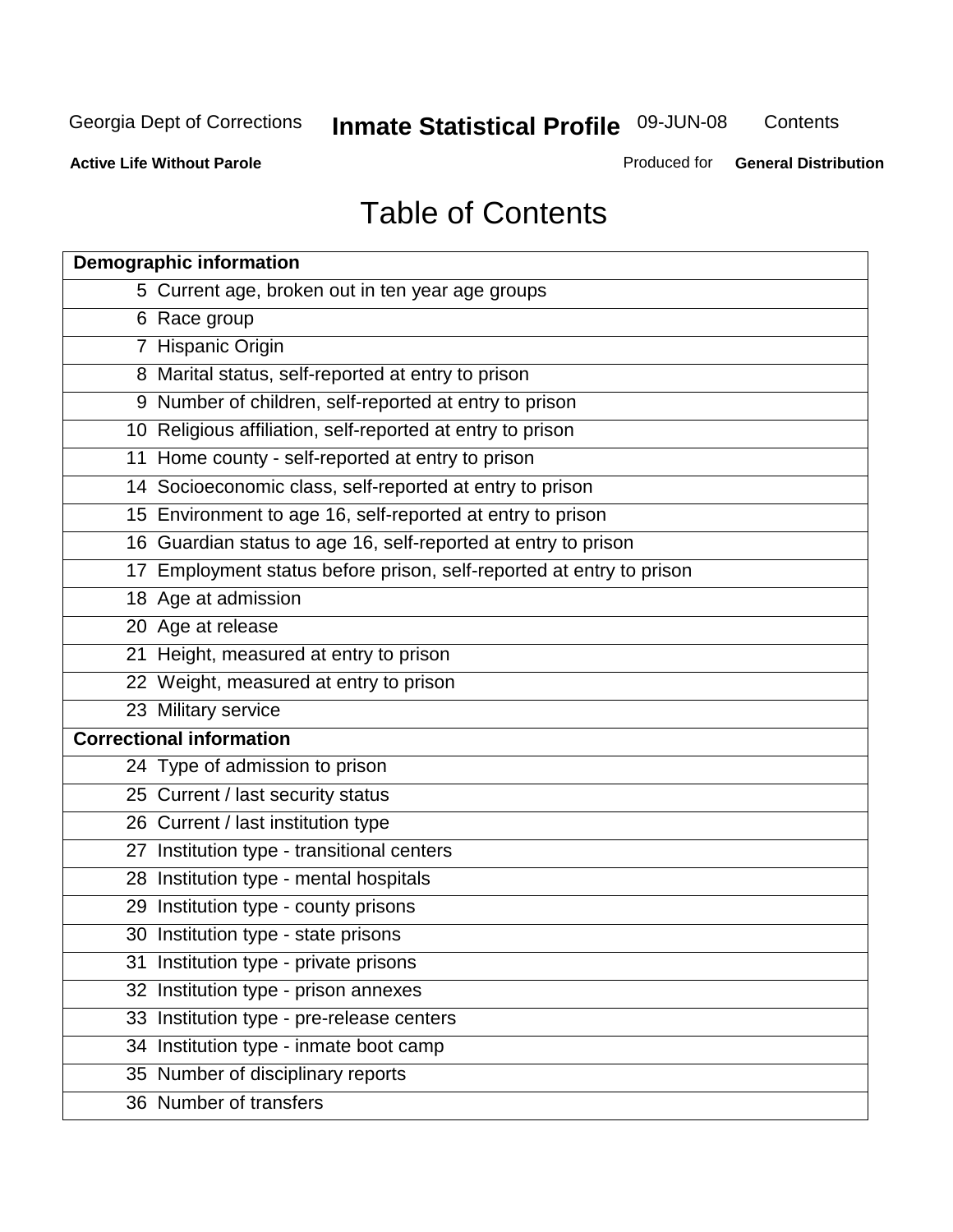**Contents** 

**Active Life Without Parole** 

Produced for **General Distribution**

# Table of Contents

| <b>Correctional information</b>                                  |
|------------------------------------------------------------------|
| 37 Number of escapes                                             |
| 38 Probable future release type                                  |
| 39 Actual release type                                           |
| 40 Time served in current (or last) institution                  |
| Educational, psychological and physical information              |
| 41 Highest grade level attained                                  |
| 42 Culture fair IQ scores                                        |
| 43 Wide Range Achievement Test (WRAT) reading score              |
| 44 Wide Range Achievement Test (WRAT) math score                 |
| 45 Wide Range Achievement Test (WRAT) spelling score             |
| 46 Scope of substance abuse - summary                            |
| 47 Scope of substance abuse - detail                             |
| 48 Current / last mental health treatment level                  |
| 49 PULHESDWIT medical scale - 'P' overall condition ('P'hysical) |
| 50 PULHESDWIT medical scale - 'U' upper body                     |
| 51 PULHESDWIT medical scale - 'L' lower body                     |
| 52 PULHESDWIT medical scale - 'H' hearing                        |
| 53 PULHESDWIT medical scale - 'E' vision                         |
| 54 PULHESDWIT medical scale -'S' psychiatric                     |
| 55 PULHESDWIT medical scale - 'D' dental                         |
| 56 PULHESDWIT medical scale - 'W' work ability                   |
| 57 PULHESDWIT medical scale - 'I' impairment                     |
| 58 PULHESDWIT medical scale - 'T' transportability               |
| 59 Criminality in family, self-reported                          |
| 60 Alcoholism in family, self-reported                           |
| 61 Drug abuse in family, self-reported                           |
| 62 Subjected to frequent beatings, self-reported                 |
| 63 Father absent during inmate's childhood                       |
| 64 Mother absent during inmate's childhood                       |
| <b>Crimes and criminal history information</b>                   |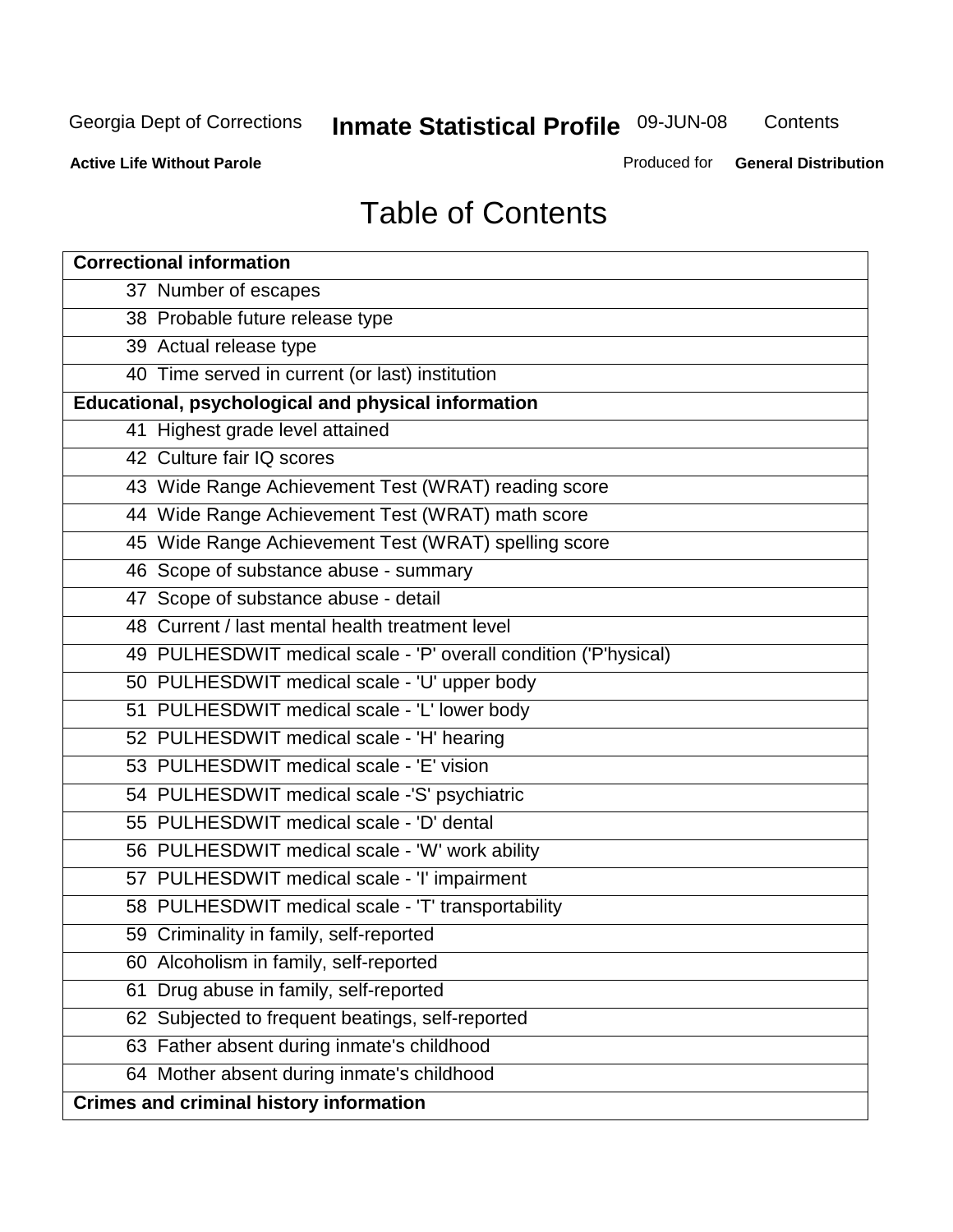**Contents** 

**Active Life Without Parole** 

Produced for **General Distribution**

# Table of Contents

| <b>Crimes and criminal history information</b>                 |
|----------------------------------------------------------------|
| 65 Number of prior Georgia incarcerations                      |
| 66 Prison sentence in years                                    |
| 67 Primary offense, broken out into felonies vs misdemeanors   |
| 68 Primary offense, broken out into six broad crime categories |
| 69 Primary offense, detailed offense code                      |
| 70 County of conviction of primary offense                     |
| 73 Circuit of conviction of primary offense                    |
| 75 Years served (jail + prison) in this incarceration          |
| <b>Medical information</b>                                     |
|                                                                |
| 76 Results of most recent HIV test                             |
| 77 Results of most recent tuberculosis test                    |
| 78 Results of most recent syphilis test                        |
| 79 Results of most recent Hepatitis-C test                     |
| 80 Results of most recent pregnancy test                       |
| 81 Results of most recent diabetes test                        |
| 82 Results of most recent hypertension test                    |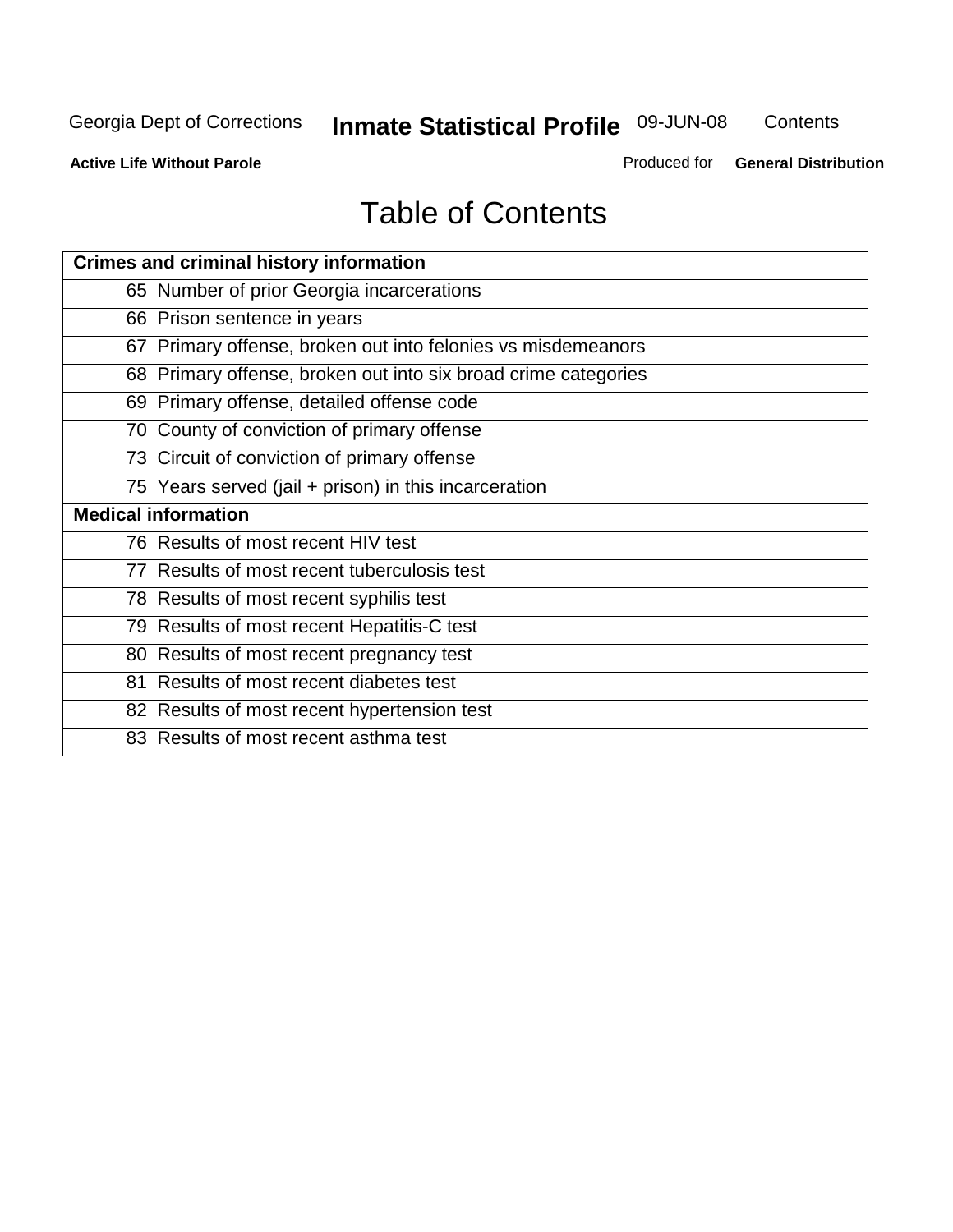#### **Active Life Without Parole**

#### Produced for **General Distribution**

#### Current age, broken out in ten-year age groups

|                          |                 | <b>Male</b> |         |              | <b>Female</b> |       |              | <b>Total</b> |
|--------------------------|-----------------|-------------|---------|--------------|---------------|-------|--------------|--------------|
| <b>Current Age</b>       | <b>Count</b>    | Col %       | Row %   | <b>Count</b> | Col %         | Row % | <b>Total</b> | Col %        |
| <b>Twenties (20-29)</b>  | 43              | $8.96\%$    | 97.73%  |              | 16.67%        | 2.27% | 44           | 9.05%        |
| <b>Thirties (30-39)</b>  | 181             | 37.71%      | 99.45%  |              | 16.67%        | 0.55% |              | 182 37.45%   |
| Forties (40-49)          | 147             | 30.63%      | 98.66%  | 2            | 33.33%        | 1.34% |              | 149 30.66%   |
| <b>Fifties (50-59)</b>   | 80              | 16.67%      | 97.56%  | 2            | 33.33%        | 2.44% | 821          | 16.87%       |
| <b>Sixties (60-69)</b>   | 22 <sub>1</sub> | 4.58%       | 100.00% |              |               |       | 22           | 4.53%        |
| Seventy + (70 and above) |                 | 1.46%       | 100.00% |              |               |       |              | 1.44%        |
| <b>Total Reported</b>    | 480             | 100%        | 98.77%  | 6            | 100%          | 1.23% | 486          | 100%         |

| <b>NOT Reported</b> |        |     |
|---------------------|--------|-----|
| <b>Utal</b>         | 400    | 400 |
| $\mathbf{v}$ and    | . . OU | łОV |

| Mean (average)       | 42.06 | 41.67 | 42.05 |
|----------------------|-------|-------|-------|
| Median (middle)      | 40.5  | 44.5  |       |
| Mode (most frequent) | 39    |       | 39    |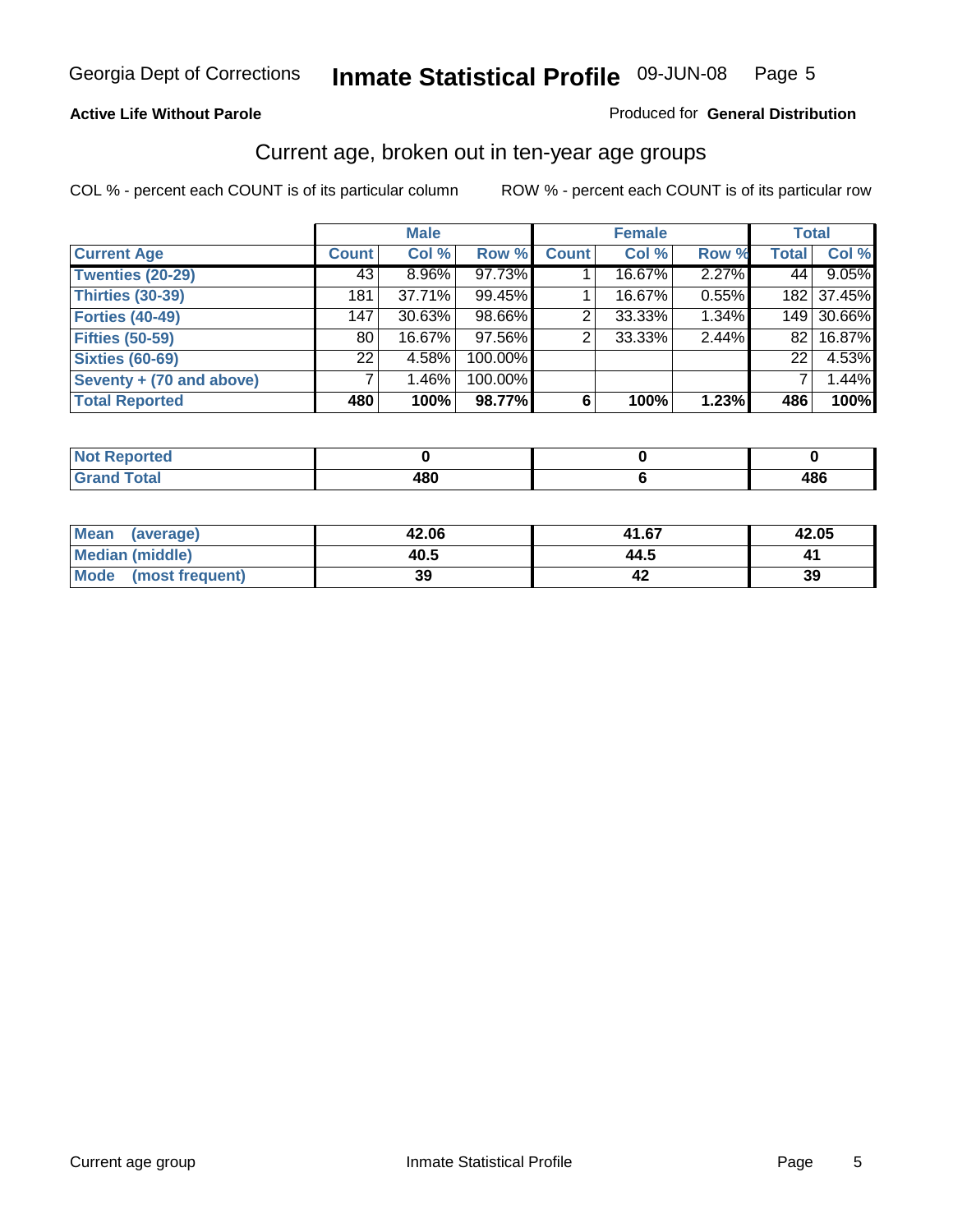**Active Life Without Parole** 

Produced for **General Distribution**

#### Race group

|                       |              | <b>Male</b> |                    |   | <b>Female</b> |       |       | <b>Total</b> |
|-----------------------|--------------|-------------|--------------------|---|---------------|-------|-------|--------------|
| <b>Race Group</b>     | <b>Count</b> | Col %       | <b>Row % Count</b> |   | Col %         | Row % | Total | Col %        |
| <b>White</b>          | 122          | 25.42%      | 96.83%             | 4 | 66.67%        | 3.17% | 126   | 25.93%       |
| <b>Black</b>          | 358          | 74.58%      | 99.44%             |   | $33.33\%$     | .56%  | 360   | 74.07%       |
| <b>Total Reported</b> | 480          | 100%        | 98.77%             |   | 100%          | 1.23% | 486   | 100%         |

| Reported<br>NOT.<br>$\cdots$        |     |     |
|-------------------------------------|-----|-----|
| <b>Total</b><br><b>. .</b><br>_____ | 480 | 486 |

| $^1$ Mo. | Rlack | White | 3lack |
|----------|-------|-------|-------|
| .        |       |       |       |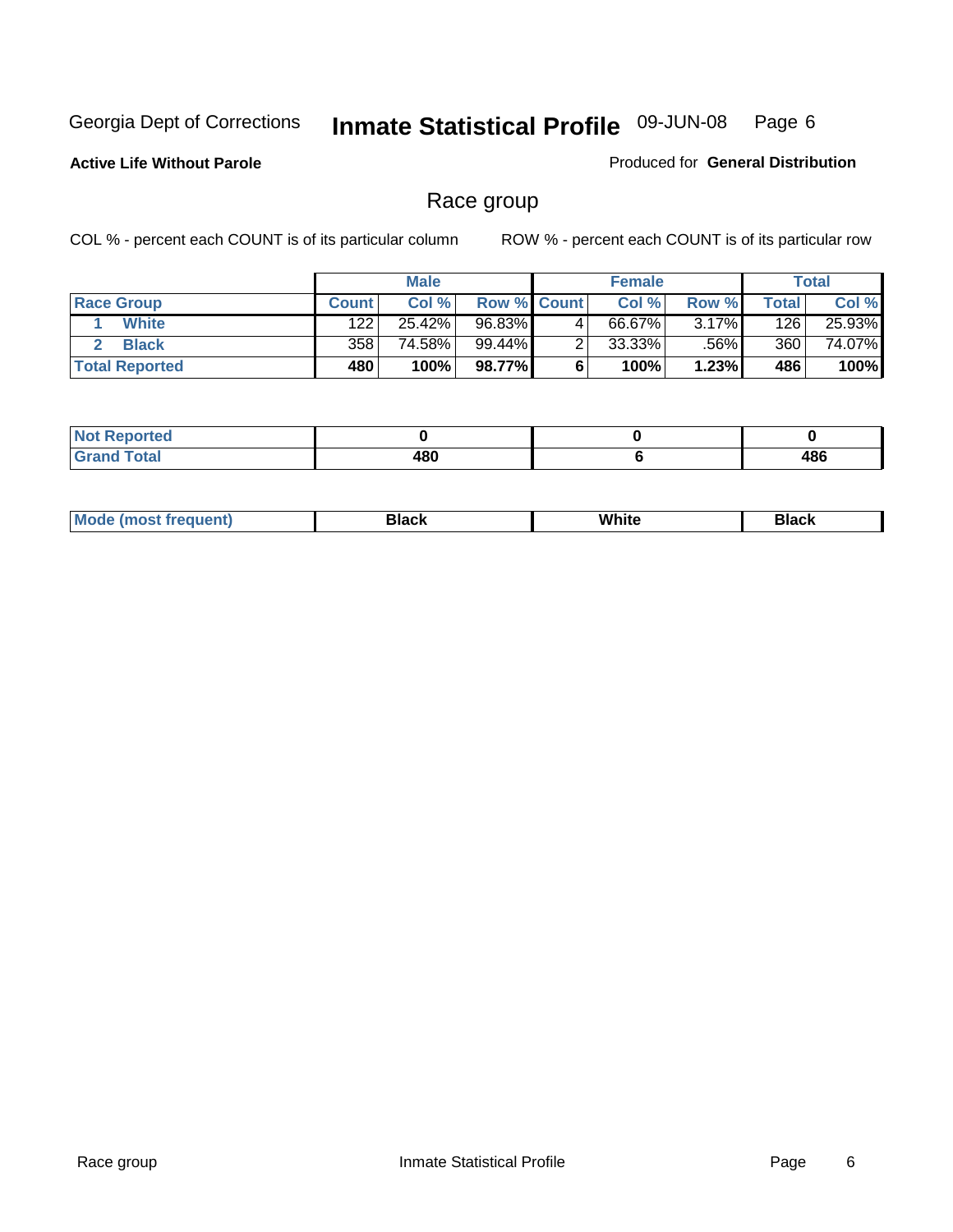**Active Life Without Parole** 

Produced for **General Distribution**

#### Hispanic Origin

COL % - percent each COUNT is of its particular column ROW % - percent each COUNT is of its particular row

|                        |              | <b>Male</b> |             |   | <b>Female</b> |       |       | <b>Total</b> |
|------------------------|--------------|-------------|-------------|---|---------------|-------|-------|--------------|
| <b>Hispanic Origin</b> | <b>Count</b> | Col %       | Row % Count |   | Col %         | Row % | Total | Col %        |
| <b>Non Hispanic</b>    | 473          | $98.54\%$   | 98.75%      | 6 | 100.00%       | .25%  | 479   | 98.56%       |
| <b>Hispanic</b>        |              | ا %1.46.    | 100.00%     |   |               |       |       | $1.44\%$     |
| <b>Total Reported</b>  | 480          | 100%        | 98.77%      |   | 100%          | 1.23% | 486   | 100%         |

**An inmate is counted as Hispanic if** 

**(a) he self-reported as Hispanic during the diagnostic process, or** 

**(b) his primary language is Spanish, or** 

**(c) he claimed birth or citizenship in Spain or a Latin American country, or** 

**(d) he had a common Spanish surname such as Lopez or Garcia**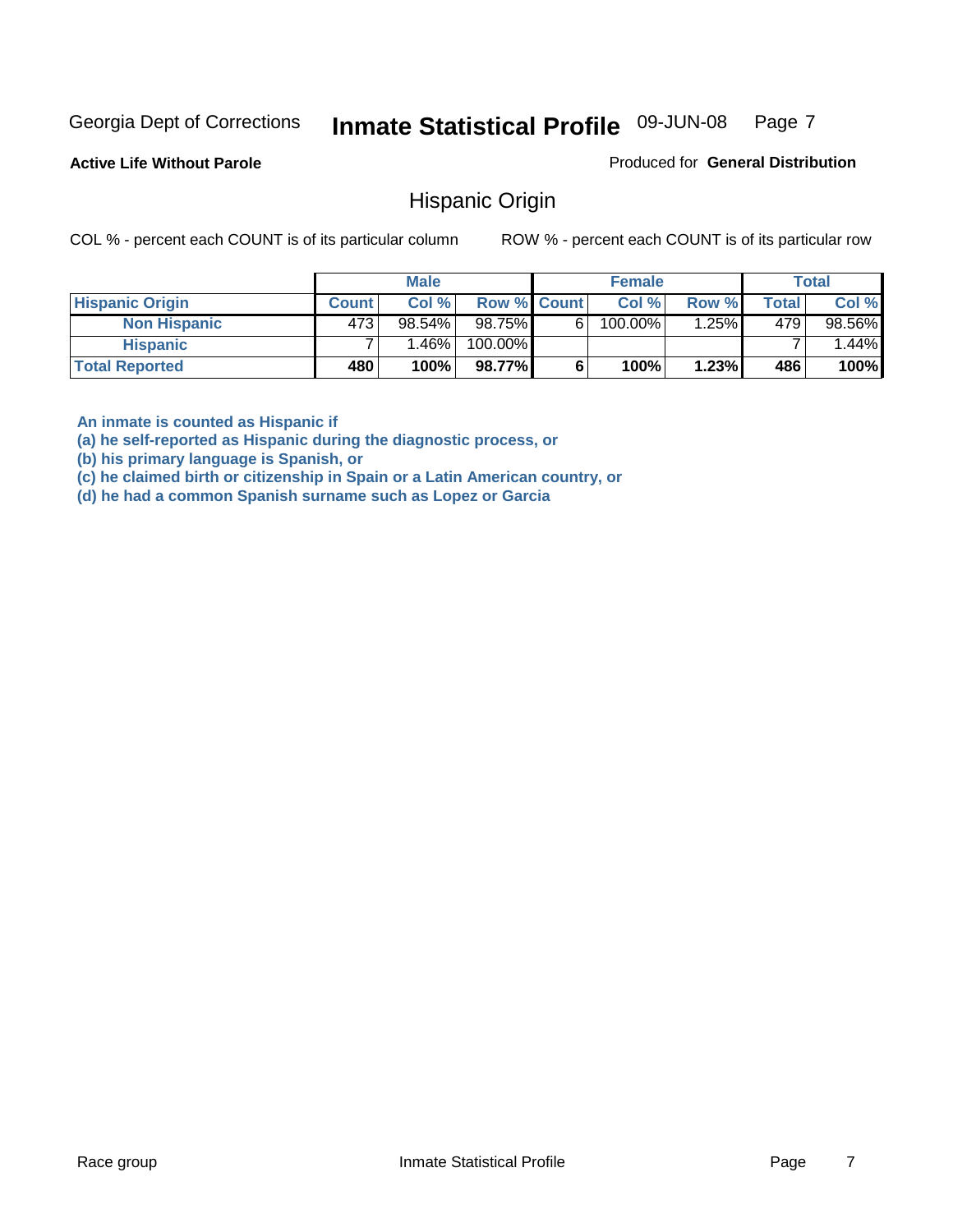**Active Life Without Parole** 

#### Produced for **General Distribution**

#### Marital status, self-reported at entry to prison

|                        | <b>Male</b>  |          |         | <b>Female</b> |        |       | <b>Total</b> |        |
|------------------------|--------------|----------|---------|---------------|--------|-------|--------------|--------|
| <b>Marital Status</b>  | <b>Count</b> | Col %    | Row %   | <b>Count</b>  | Col %  | Row % | <b>Total</b> | Col %  |
| <b>Single</b>          | 270          | 57.82%   | 98.54%  | 4             | 66.67% | 1.46% | 274          | 57.93% |
| <b>Married</b>         | 63           | 13.49%   | 100.00% |               |        |       | 63           | 13.32% |
| <b>Separated</b><br>3  | 20           | 4.28%    | 100.00% |               |        |       | 20           | 4.23%  |
| <b>Divorced</b><br>4   | 55           | 11.78%   | 98.21%  |               | 16.67% | 1.79% | 56           | 11.84% |
| <b>Widowed</b><br>5    | 17           | $3.64\%$ | 94.44%  |               | 16.67% | 5.56% | 18           | 3.81%  |
| <b>Common Law</b><br>6 | 42           | 8.99%    | 100.00% |               |        |       | 42           | 8.88%  |
| <b>Total Reported</b>  | 467          | 100%     | 98.73%  | 6             | 100%   | 1.27% | 473          | 100%   |

|                  | . . |
|------------------|-----|
| ,,,<br>70I<br>__ | "   |

|  | Moc<br>: (most frequent) | ли |  | <b>Rinale</b> |
|--|--------------------------|----|--|---------------|
|--|--------------------------|----|--|---------------|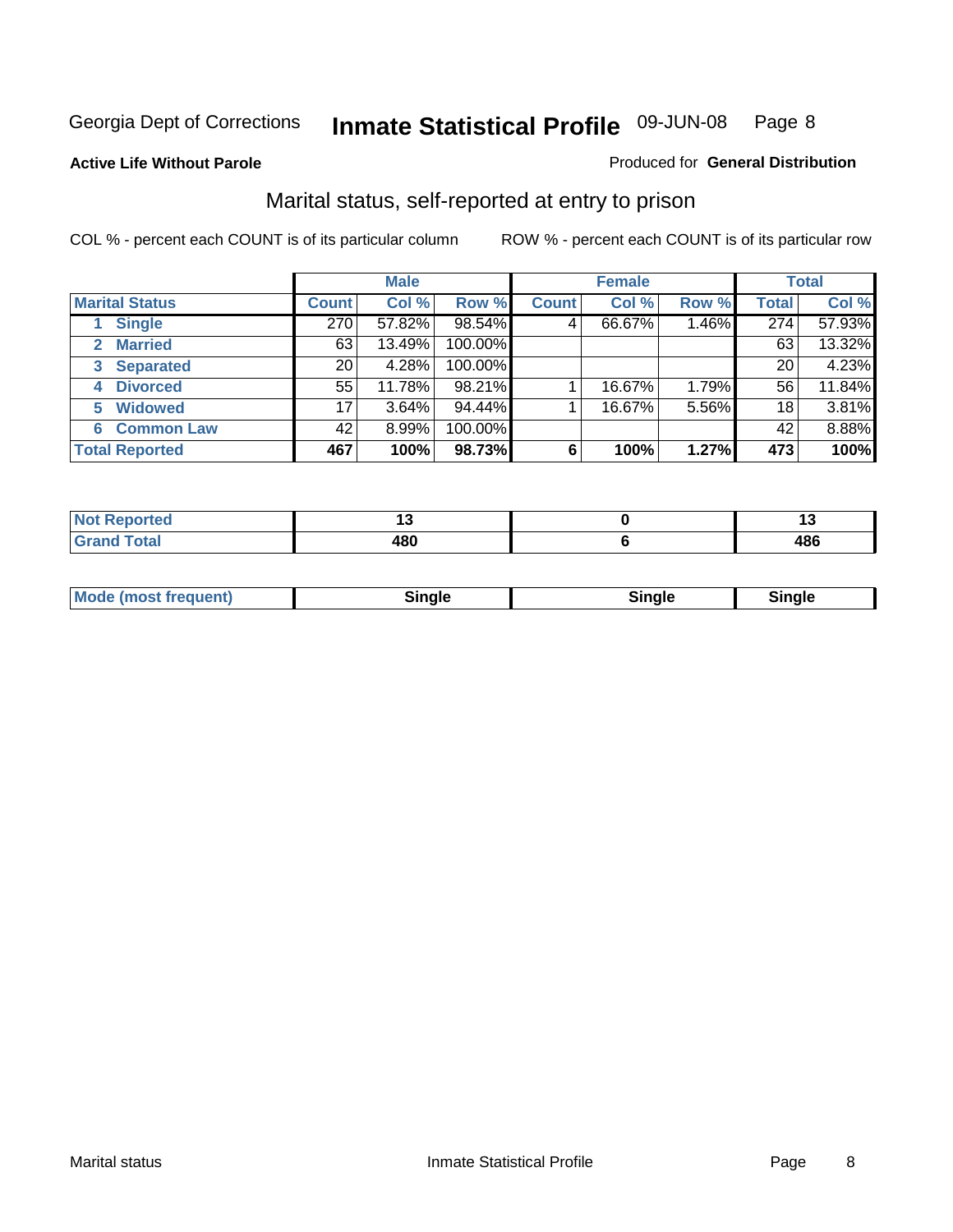#### **Active Life Without Parole**

#### Produced for **General Distribution**

### Number of children, self reported at entry to prison

|                           |              | <b>Male</b> |         |              | <b>Female</b> |       | <b>Total</b>   |        |
|---------------------------|--------------|-------------|---------|--------------|---------------|-------|----------------|--------|
| <b>Number of Children</b> | <b>Count</b> | Col %       | Row %   | <b>Count</b> | Col %         | Row % | <b>Total</b>   | Col %  |
| $\bf{0}$                  | 176          | 36.82%      | 99.44%  |              | 16.67%        | 0.56% | 177            | 36.57% |
|                           | 126          | 26.36%      | 96.92%  | 4            | 66.67%        | 3.08% | 130            | 26.86% |
| $\overline{2}$            | 80           | 16.74%      | 98.77%  |              | 16.67%        | 1.23% | 81             | 16.74% |
| 3                         | 50           | 10.46%      | 100.00% |              |               |       | 50             | 10.33% |
| 4                         | 21           | 4.39%       | 100.00% |              |               |       | 21             | 4.34%  |
| 5                         | 13           | 2.72%       | 100.00% |              |               |       | 13             | 2.69%  |
| $6\phantom{a}$            | 2            | 0.42%       | 100.00% |              |               |       | 2              | 0.41%  |
|                           | 2            | 0.42%       | 100.00% |              |               |       | 2              | 0.41%  |
| 8                         |              | 0.21%       | 100.00% |              |               |       |                | 0.21%  |
| 9                         | 2            | 0.42%       | 100.00% |              |               |       | $\overline{2}$ | 0.41%  |
| 10                        |              | 0.21%       | 100.00% |              |               |       |                | 0.21%  |
| Over 10                   | 4            | 0.84%       | 100.00% |              |               |       | 4              | 0.83%  |
| <b>Total Reported</b>     | 478          | 100%        | 98.76%  | 6            | 100%          | 1.24% | 484            | 100.0% |

| ™rteu<br>$\sim$                 |     |           |
|---------------------------------|-----|-----------|
| <b>otal</b><br>$\mathbf{v}$ and | 180 | 10C<br>טט |

| <b>Mean</b><br>(average) | 45. ا | 1.44 |
|--------------------------|-------|------|
| Median (middle)          |       |      |
| Mode (most frequent)     |       |      |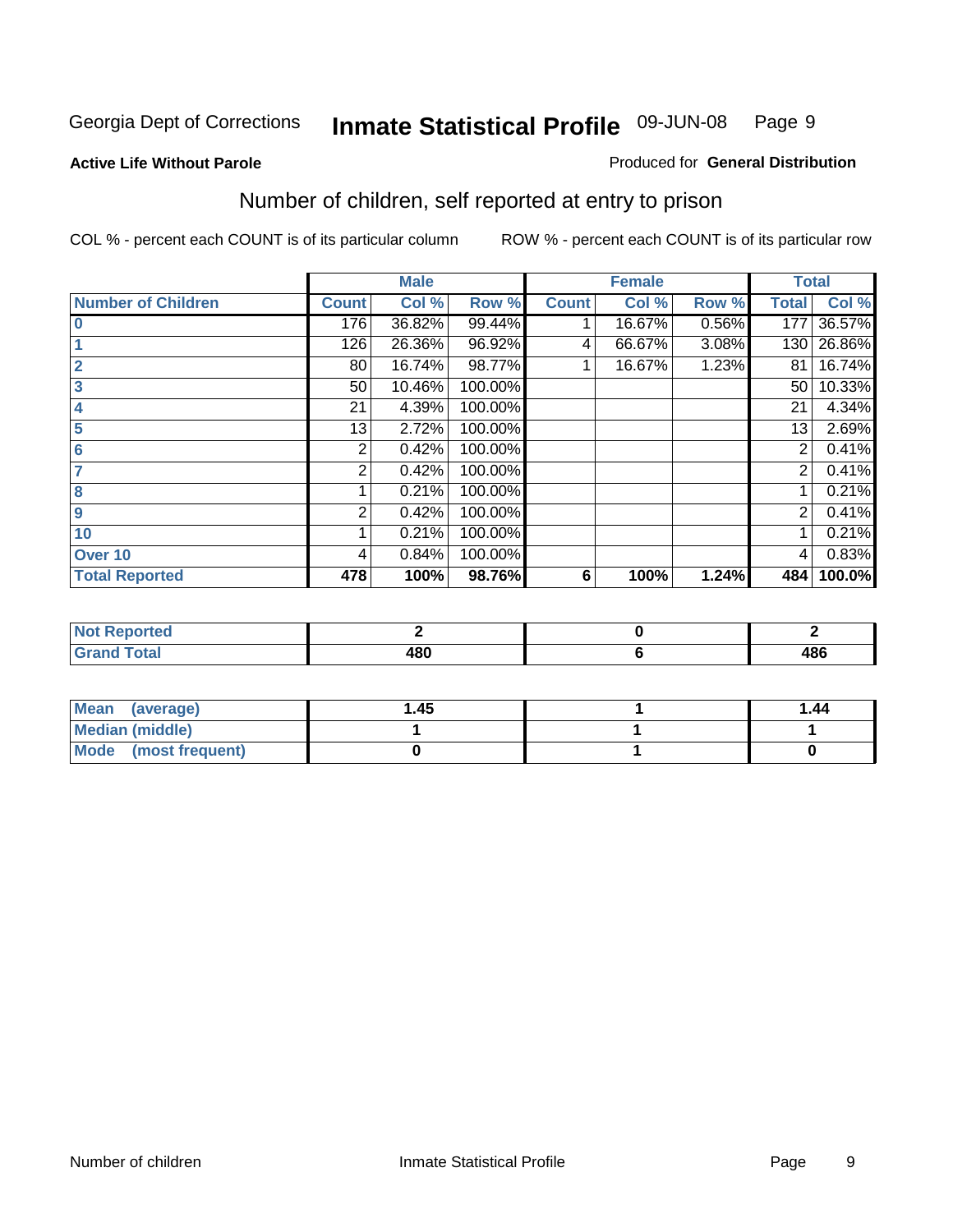#### **Active Life Without Parole**

#### Produced for **General Distribution**

### Religious affiliation, self-reported at entry to prison

|              |                              |              | <b>Male</b> |         |              | <b>Female</b> |       |              | <b>Total</b> |
|--------------|------------------------------|--------------|-------------|---------|--------------|---------------|-------|--------------|--------------|
|              | <b>Religious Affiliation</b> | <b>Count</b> | Col %       | Row %   | <b>Count</b> | Col %         | Row % | <b>Total</b> | Col %        |
|              | <b>Islam</b>                 | 28           | 6.80%       | 100.00% |              |               |       | 28           | 6.70%        |
| $\mathbf{2}$ | <b>Catholic</b>              | 12           | 2.91%       | 100.00% |              |               |       | 12           | 2.87%        |
| 3            | <b>Baptist</b>               | 186          | 45.15%      | 98.41%  | 3            | 50.00%        | 1.59% | 189          | 45.22%       |
| 4            | <b>Methodist</b>             | 6            | 1.46%       | 100.00% |              |               |       | 6            | 1.44%        |
| 7            | <b>Chc Of God</b>            |              | .24%        | 100.00% |              |               |       |              | .24%         |
| 8            | <b>Holiness</b>              | 12           | 2.91%       | 92.31%  |              | 16.67%        | 7.69% | 13           | 3.11%        |
| 9            | <b>Jewish</b>                |              | .24%        | 100.00% |              |               |       |              | .24%         |
| 16           | <b>Seven D Ad</b>            | 4            | .97%        | 100.00% |              |               |       | 4            | $.96\%$      |
| 17           | <b>Jehovah Wt</b>            |              | 1.70%       | 100.00% |              |               |       |              | 1.67%        |
| 18           | <b>Latr Day S</b>            |              | .24%        | 100.00% |              |               |       |              | .24%         |
| 20           | <b>Other Prot</b>            | 59           | 14.32%      | 96.72%  | 2            | 33.33%        | 3.28% | 61           | 14.59%       |
| 96           | <b>None</b>                  | 95           | 23.06%      | 100.00% |              |               |       | 95           | 22.73%       |
|              | <b>Total Reported</b>        | 412          | 100%        | 98.56%  | 6            | 100%          | 1.44% | 418          | 100%         |

| <b>rted</b> | oa         | $\ddot{\phantom{m}}$<br>vo |
|-------------|------------|----------------------------|
| 'otal       | ៱៰៱<br>40U | 486                        |

| <b>Mode (most frequent)</b> | <b>Baptist</b> | <b>Baptist</b> | <b>Baptist</b> |
|-----------------------------|----------------|----------------|----------------|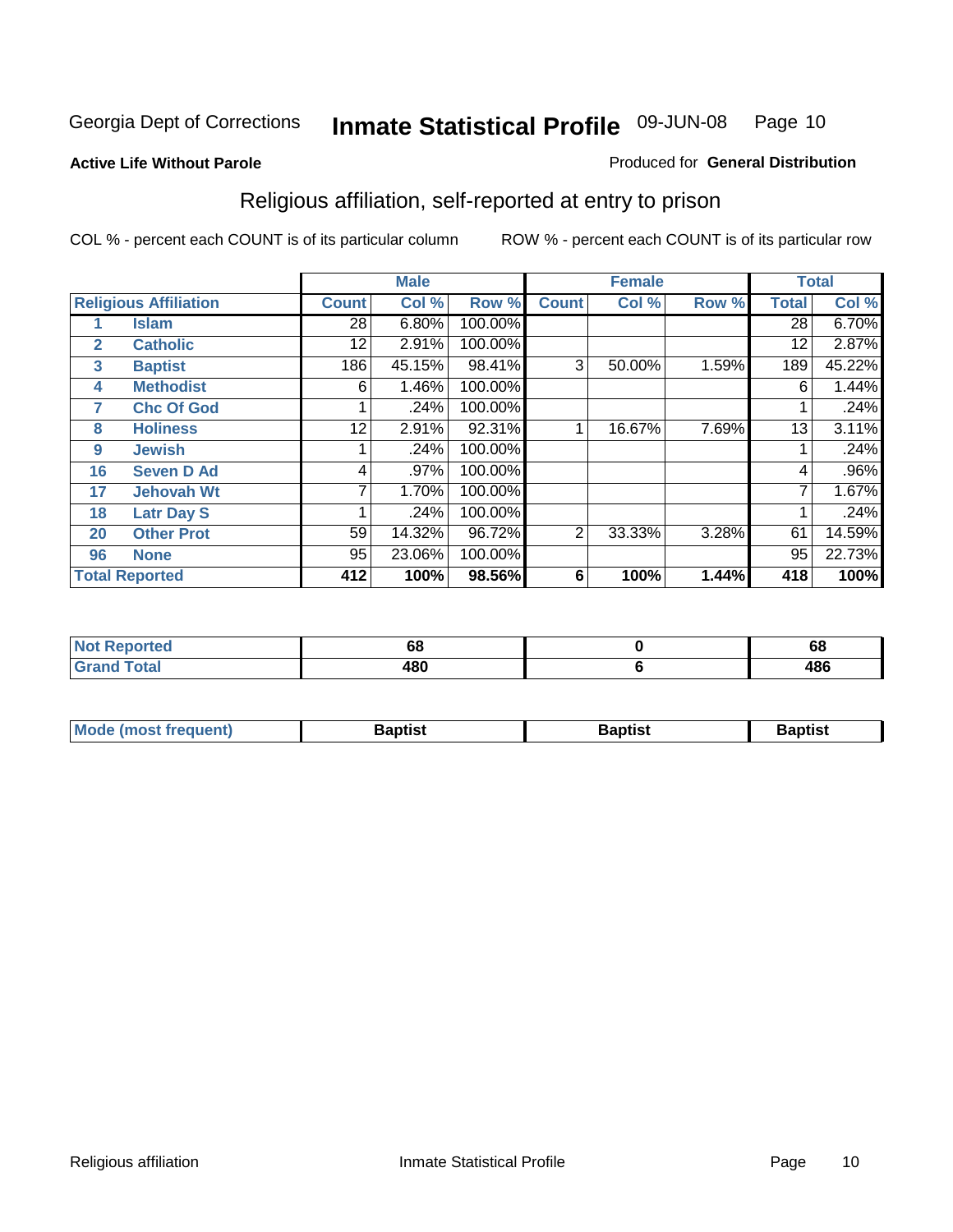Produced for **General Distribution**

#### **Active Life Without Parole**

#### Home county, self-reported at entry to prison

|                         |                      |                 | <b>Male</b> |         |              | <b>Female</b> |        | <b>Total</b>    |        |
|-------------------------|----------------------|-----------------|-------------|---------|--------------|---------------|--------|-----------------|--------|
|                         | <b>Home County</b>   | <b>Count</b>    | Col %       | Row %   | <b>Count</b> | Col %         | Row %  | <b>Total</b>    | Col %  |
| $\overline{1}$          | <b>Appling</b>       | $\overline{2}$  | .44%        | 100.00% |              |               |        | $\overline{2}$  | .44%   |
| $\overline{2}$          | <b>Atkinson</b>      | 1               | .22%        | 100.00% |              |               |        | 1               | .22%   |
| 5                       | <b>Baldwin</b>       | 4               | .88%        | 100.00% |              |               |        | 4               | .87%   |
| $\overline{\mathbf{7}}$ | <b>Barrow</b>        | 3               | .66%        | 100.00% |              |               |        | 3               | .66%   |
| 8                       | <b>Bartow</b>        | 4               | .88%        | 100.00% |              |               |        | 4               | .87%   |
| 9                       | <b>Ben Hill</b>      | $\overline{3}$  | .66%        | 100.00% |              |               |        | $\overline{3}$  | .66%   |
| 10                      | <b>Berrien</b>       | 1               | .22%        | 100.00% |              |               |        | 1               | .22%   |
| 11                      | <b>Bibb</b>          | 9               | 1.99%       | 100.00% |              |               |        | 9               | 1.97%  |
| 12                      | <b>Bleckley</b>      | $\overline{3}$  | .66%        | 100.00% |              |               |        | 3               | .66%   |
| 14                      | <b>Brooks</b>        | 1               | .22%        | 100.00% |              |               |        | 1               | .22%   |
| 16                      | <b>Bulloch</b>       | $\overline{2}$  | .44%        | 100.00% |              |               |        | $\overline{2}$  | .44%   |
| 17                      | <b>Burke</b>         | 4               | .88%        | 100.00% |              |               |        | 4               | .87%   |
| 18                      | <b>Butts</b>         | 1               | .22%        | 100.00% |              |               |        | 1               | .22%   |
| 20                      | <b>Camden</b>        | 4               | .88%        | 100.00% |              |               |        | 4               | .87%   |
| 22                      | <b>Carroll</b>       | $\overline{2}$  | .44%        | 100.00% |              |               |        | $\overline{2}$  | .44%   |
| 25                      | Chatham              | $\overline{27}$ | 5.97%       | 100.00% |              |               |        | $\overline{27}$ | 5.90%  |
| 26                      | <b>Chattahoochee</b> | 1               | .22%        | 100.00% |              |               |        | 1               | .22%   |
| 28                      | <b>Cherokee</b>      | 2               | .44%        | 100.00% |              |               |        | $\overline{2}$  | .44%   |
| 29                      | <b>Clarke</b>        | $\overline{10}$ | 2.21%       | 100.00% |              |               |        | 10              | 2.18%  |
| 31                      | <b>Clayton</b>       | $\overline{12}$ | 2.65%       | 92.31%  | 1            | 16.67%        | 7.69%  | $\overline{13}$ | 2.84%  |
| 33                      | <b>Cobb</b>          | $\overline{17}$ | 3.76%       | 100.00% |              |               |        | $\overline{17}$ | 3.71%  |
| 34                      | <b>Coffee</b>        | $\overline{3}$  | .66%        | 100.00% |              |               |        | 3               | .66%   |
| 35                      | <b>Colquitt</b>      | $\overline{2}$  | .44%        | 100.00% |              |               |        | $\overline{2}$  | .44%   |
| 36                      | <b>Columbia</b>      | 3               | .66%        | 100.00% |              |               |        | $\overline{3}$  | .66%   |
| 37                      | <b>Cook</b>          | $\overline{2}$  | .44%        | 100.00% |              |               |        | $\overline{2}$  | .44%   |
| 38                      | <b>Coweta</b>        | 1               | .22%        | 100.00% |              |               |        | 1               | .22%   |
| 40                      | <b>Crisp</b>         | $\overline{2}$  | .44%        | 100.00% |              |               |        | $\overline{2}$  | .44%   |
| 43                      | <b>Decatur</b>       | 1               | .22%        | 100.00% |              |               |        | 1               | .22%   |
| 44                      | <b>Dekalb</b>        | $\overline{32}$ | 7.08%       | 100.00% |              |               |        | $\overline{32}$ | 6.99%  |
| 46                      | <b>Dooly</b>         | 1               | .22%        | 100.00% |              |               |        | 1               | .22%   |
| 47                      | <b>Dougherty</b>     | $\overline{15}$ | 3.32%       | 100.00% |              |               |        | $\overline{15}$ | 3.28%  |
| 48                      | <b>Douglas</b>       | 6               | 1.33%       | 85.71%  | 1            | 16.67%        | 14.29% | $\overline{7}$  | 1.53%  |
| 51                      | <b>Effingham</b>     | $\mathbf{1}$    | .22%        | 100.00% |              |               |        | 1               | .22%   |
| 52                      | <b>Elbert</b>        | $\overline{2}$  | .44%        | 100.00% |              |               |        | $\overline{2}$  | .44%   |
| 56                      | <b>Fayette</b>       | $\overline{3}$  | .66%        | 100.00% |              |               |        | $\overline{3}$  | .66%   |
| 57                      | <b>Floyd</b>         | $\overline{3}$  | .66%        | 100.00% |              |               |        | $\overline{3}$  | .66%   |
| 59                      | <b>Franklin</b>      | $\overline{2}$  | .44%        | 100.00% |              |               |        | $\overline{2}$  | .44%   |
| 60                      | <b>Fulton</b>        | $\overline{57}$ | 12.61%      | 100.00% |              |               |        | $\overline{57}$ | 12.45% |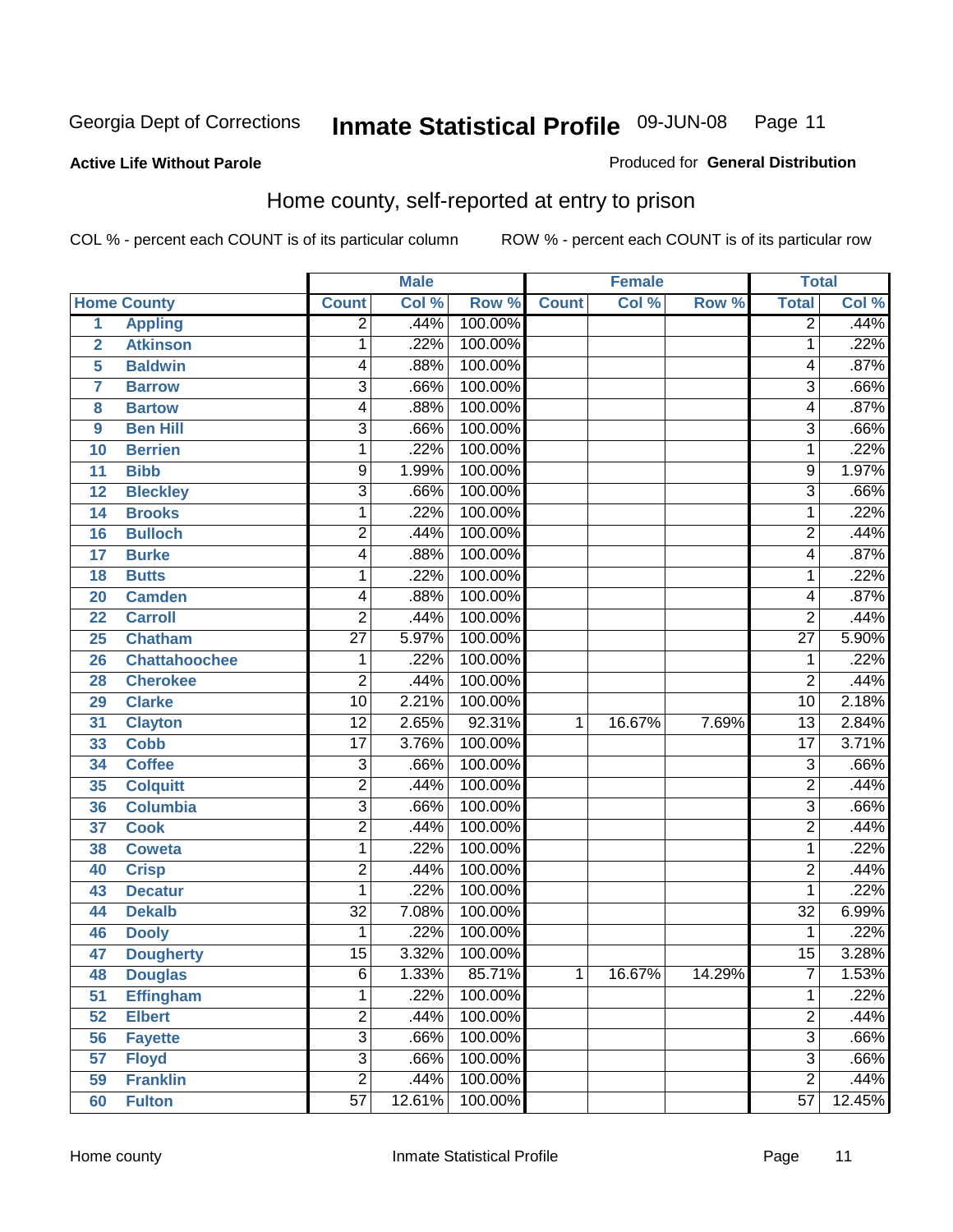Produced for **General Distribution**

#### **Active Life Without Parole**

#### Home county, self-reported at entry to prison

|     |                    |                 | <b>Male</b> |         |              | <b>Female</b> |        | <b>Total</b>    |       |
|-----|--------------------|-----------------|-------------|---------|--------------|---------------|--------|-----------------|-------|
|     | <b>Home County</b> | <b>Count</b>    | Col %       | Row %   | <b>Count</b> | Col %         | Row %  | <b>Total</b>    | Col % |
| 61  | <b>Gilmer</b>      | 1               | .22%        | 100.00% |              |               |        | 1               | .22%  |
| 63  | <b>Glynn</b>       | $\overline{8}$  | 1.77%       | 100.00% |              |               |        | 8               | 1.75% |
| 66  | <b>Greene</b>      | 1               | .22%        | 100.00% |              |               |        | 1               | .22%  |
| 67  | <b>Gwinnett</b>    | $\overline{8}$  | 1.77%       | 100.00% |              |               |        | 8               | 1.75% |
| 68  | <b>Habersham</b>   | 1               | .22%        | 100.00% |              |               |        | 1               | .22%  |
| 69  | <b>Hall</b>        | 7               | 1.55%       | 100.00% |              |               |        | 7               | 1.53% |
| 70  | <b>Hancock</b>     | $\overline{2}$  | .44%        | 100.00% |              |               |        | $\overline{2}$  | .44%  |
| 72  | <b>Harris</b>      | 1               | .22%        | 100.00% |              |               |        | 1               | .22%  |
| 73  | <b>Hart</b>        | $\overline{c}$  | .44%        | 100.00% |              |               |        | $\overline{2}$  | .44%  |
| 75  | <b>Henry</b>       | 3               | .66%        | 100.00% |              |               |        | $\overline{3}$  | .66%  |
| 76  | <b>Houston</b>     | $\overline{6}$  | 1.33%       | 100.00% |              |               |        | $\overline{6}$  | 1.31% |
| 78  | <b>Jackson</b>     | 3               | .66%        | 100.00% |              |               |        | $\overline{3}$  | .66%  |
| 80  | <b>Jeff Davis</b>  | 1               | .22%        | 100.00% |              |               |        | 1               | .22%  |
| 81  | <b>Jefferson</b>   | 1               | .22%        | 100.00% |              |               |        | 1               | .22%  |
| 82  | <b>Jenkins</b>     | $\overline{2}$  | .44%        | 100.00% |              |               |        | $\overline{2}$  | .44%  |
| 87  | <b>Laurens</b>     | 2               | .44%        | 100.00% |              |               |        | $\overline{2}$  | .44%  |
| 89  | <b>Liberty</b>     | 4               | .88%        | 100.00% |              |               |        | 4               | .87%  |
| 90  | <b>Lincoln</b>     | 1               | .22%        | 100.00% |              |               |        | 1               | .22%  |
| 91  | Long               | 1               | .22%        | 100.00% |              |               |        | 1               | .22%  |
| 92  | <b>Lowndes</b>     | 4               | .88%        | 100.00% |              |               |        | 4               | .87%  |
| 96  | <b>Marion</b>      | 1               | .22%        | 100.00% |              |               |        | 1               | .22%  |
| 97  | <b>Mcduffie</b>    | 1               | .22%        | 100.00% |              |               |        | 1               | .22%  |
| 98  | <b>Mcintosh</b>    | $\overline{2}$  | .44%        | 100.00% |              |               |        | $\overline{2}$  | .44%  |
| 100 | <b>Miller</b>      | $\mathbf{1}$    | .22%        | 100.00% |              |               |        | 1               | .22%  |
| 101 | <b>Mitchell</b>    | 1               | .22%        | 100.00% |              |               |        | 1               | .22%  |
| 102 | <b>Monroe</b>      | 1               | .22%        | 100.00% |              |               |        | 1               | .22%  |
| 104 | <b>Morgan</b>      | 1               | .22%        | 100.00% |              |               |        | 1               | .22%  |
| 106 | <b>Muscogee</b>    | $\overline{12}$ | 2.65%       | 100.00% |              |               |        | $\overline{12}$ | 2.62% |
| 107 | <b>Newton</b>      | $\overline{2}$  | .44%        | 66.67%  | 1            | 16.67%        | 33.33% | 3               | .66%  |
| 109 | <b>Oglethorpe</b>  | $\overline{2}$  | .44%        | 100.00% |              |               |        | $\overline{2}$  | .44%  |
| 110 | <b>Paulding</b>    | $\mathbf{1}$    | .22%        | 100.00% |              |               |        | 1               | .22%  |
| 113 | <b>Pierce</b>      | 1               | .22%        | 100.00% |              |               |        | 1               | .22%  |
| 114 | <b>Pike</b>        | $\overline{2}$  | .44%        | 66.67%  | 1            | 16.67%        | 33.33% | $\overline{3}$  | .66%  |
| 115 | <b>Polk</b>        | $\overline{1}$  | .22%        | 100.00% |              |               |        | 1               | .22%  |
| 117 | <b>Putnam</b>      | $\overline{2}$  | .44%        | 100.00% |              |               |        | $\overline{2}$  | .44%  |
| 119 | <b>Rabun</b>       | $\mathbf{1}$    | .22%        | 100.00% |              |               |        | 1               | .22%  |
| 120 | <b>Randolph</b>    | $\overline{2}$  | .44%        | 100.00% |              |               |        | $\overline{2}$  | .44%  |
| 121 | <b>Richmond</b>    | $\overline{18}$ | 3.98%       | 94.74%  | 1            | 16.67%        | 5.26%  | $\overline{19}$ | 4.15% |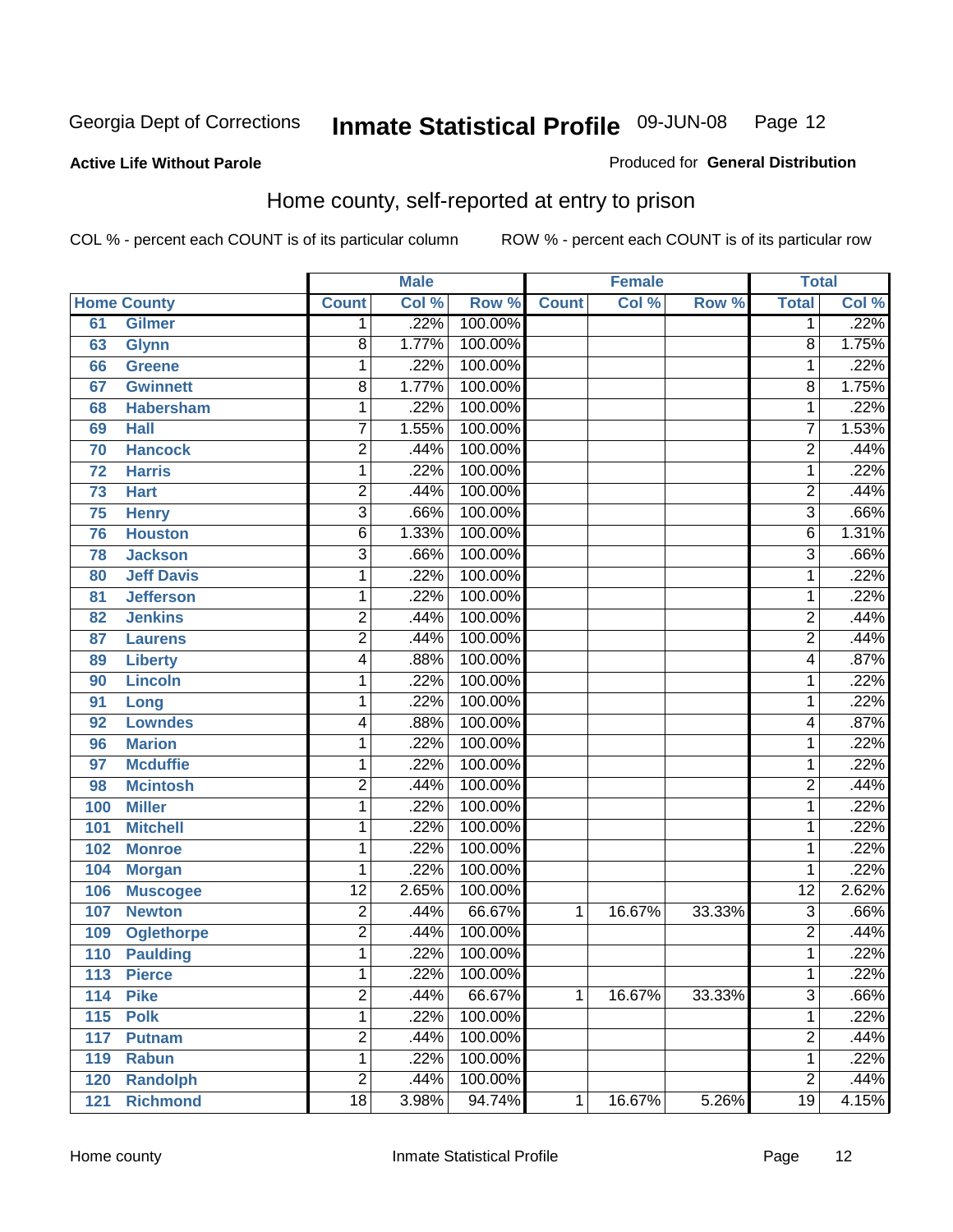#### **Active Life Without Parole**

#### Produced for **General Distribution**

#### Home county, self-reported at entry to prison

|     |                      |                | <b>Male</b> |         |              | <b>Female</b> |        | <b>Total</b>   |       |
|-----|----------------------|----------------|-------------|---------|--------------|---------------|--------|----------------|-------|
|     | <b>Home County</b>   | <b>Count</b>   | Col %       | Row %   | <b>Count</b> | Col %         | Row %  | <b>Total</b>   | Col % |
| 122 | <b>Rockdale</b>      |                | $.22\%$     | 100.00% |              |               |        | 1              | .22%  |
| 125 | <b>Seminole</b>      | 1              | .22%        | 100.00% |              |               |        |                | .22%  |
| 126 | <b>Spalding</b>      | 5              | 1.11%       | 100.00% |              |               |        | 5              | 1.09% |
| 127 | <b>Stephens</b>      | $\overline{2}$ | .44%        | 100.00% |              |               |        | $\overline{2}$ | .44%  |
| 129 | <b>Sumter</b>        | 1              | .22%        | 100.00% |              |               |        |                | .22%  |
| 132 | <b>Tattnall</b>      | 1              | .22%        | 100.00% |              |               |        |                | .22%  |
| 136 | <b>Thomas</b>        | 3              | .66%        | 100.00% |              |               |        | 3              | .66%  |
| 137 | <b>Tift</b>          | 3              | .66%        | 100.00% |              |               |        | 3              | .66%  |
| 138 | <b>Toombs</b>        | 4              | .88%        | 100.00% |              |               |        | 4              | .87%  |
| 141 | <b>Troup</b>         | 1              | .22%        | 100.00% |              |               |        |                | .22%  |
| 144 | <b>Union</b>         | 1              | .22%        | 100.00% |              |               |        |                | .22%  |
| 145 | <b>Upson</b>         | 2              | .44%        | 100.00% |              |               |        | $\overline{2}$ | .44%  |
| 146 | <b>Walker</b>        | 3              | .66%        | 75.00%  | 1            | 16.67%        | 25.00% | 4              | .87%  |
| 147 | <b>Walton</b>        | 3              | .66%        | 100.00% |              |               |        | $\overline{3}$ | .66%  |
| 148 | <b>Ware</b>          | 6              | 1.33%       | 100.00% |              |               |        | 6              | 1.31% |
| 150 | <b>Washington</b>    | 3              | .66%        | 100.00% |              |               |        | 3              | .66%  |
| 151 | <b>Wayne</b>         | 3              | .66%        | 100.00% |              |               |        | 3              | .66%  |
| 155 | <b>Whitfield</b>     | 3              | .66%        | 100.00% |              |               |        | 3              | .66%  |
| 158 | <b>Wilkinson</b>     | 1              | .22%        | 100.00% |              |               |        |                | .22%  |
| 160 | <b>Unknown</b>       | 45             | 9.96%       | 100.00% |              |               |        | 45             | 9.83% |
|     | <b>Total Rported</b> | 452            | 100%        | 98.69%  | 6            | 100%          | 1.31%  | 458            | 100%  |

| <b>Not Reported</b> | ∠∪          | - 20<br>ZU |
|---------------------|-------------|------------|
| <b>Total</b>        | 12 N<br>ŀΟl | 486        |

| M<br>. <b>. </b> | . . |  |
|------------------|-----|--|
|                  |     |  |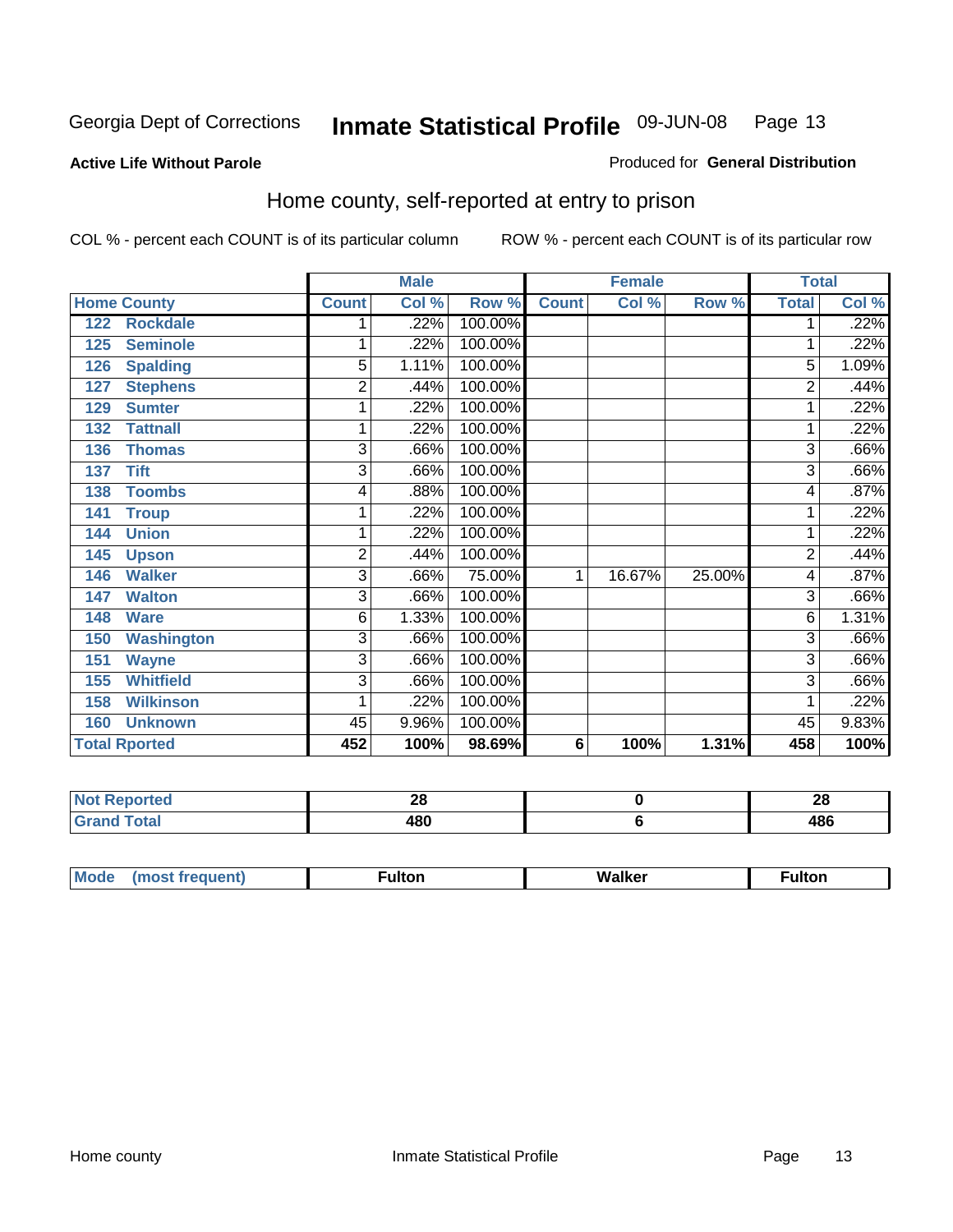#### **Active Life Without Parole**

#### Produced for **General Distribution**

#### Socioeconomic class, self-reported at entry to prison

|                            |              | <b>Male</b> |            |              | <b>Female</b> |       |              | <b>Total</b> |
|----------------------------|--------------|-------------|------------|--------------|---------------|-------|--------------|--------------|
| <b>Socioeconomic Class</b> | <b>Count</b> | Col %       | Row %      | <b>Count</b> | Col %         | Row % | <b>Total</b> | Col %        |
| <b>Welfare</b>             | 26           | 5.75%       | 100.00%    |              |               |       | 26           | 5.69%        |
| <b>Occ Employ</b>          | 24           | 5.31%       | $100.00\%$ |              |               |       | 24           | 5.25%        |
| <b>Minimum Std</b>         | 239          | 52.88%      | 99.58%     |              | $20.00\%$     | .42%  | 240          | 52.52%       |
| <b>Middle</b>              | 163          | 36.06%      | $97.60\%$  |              | 80.00%        | 2.40% | 167          | 36.54%       |
| <b>Total Reported</b>      | 452          | 100%        | 98.91%     |              | 100%          | 1.09% | 457          | 100%         |

| للمناسب             | nc. | $\overline{\phantom{a}}$ |
|---------------------|-----|--------------------------|
| тео                 | ZO  | $\overline{a}$           |
| $T = 4 - T$<br>υιαι | 480 | 10C<br>10V               |

| .<br>___ |
|----------|
|----------|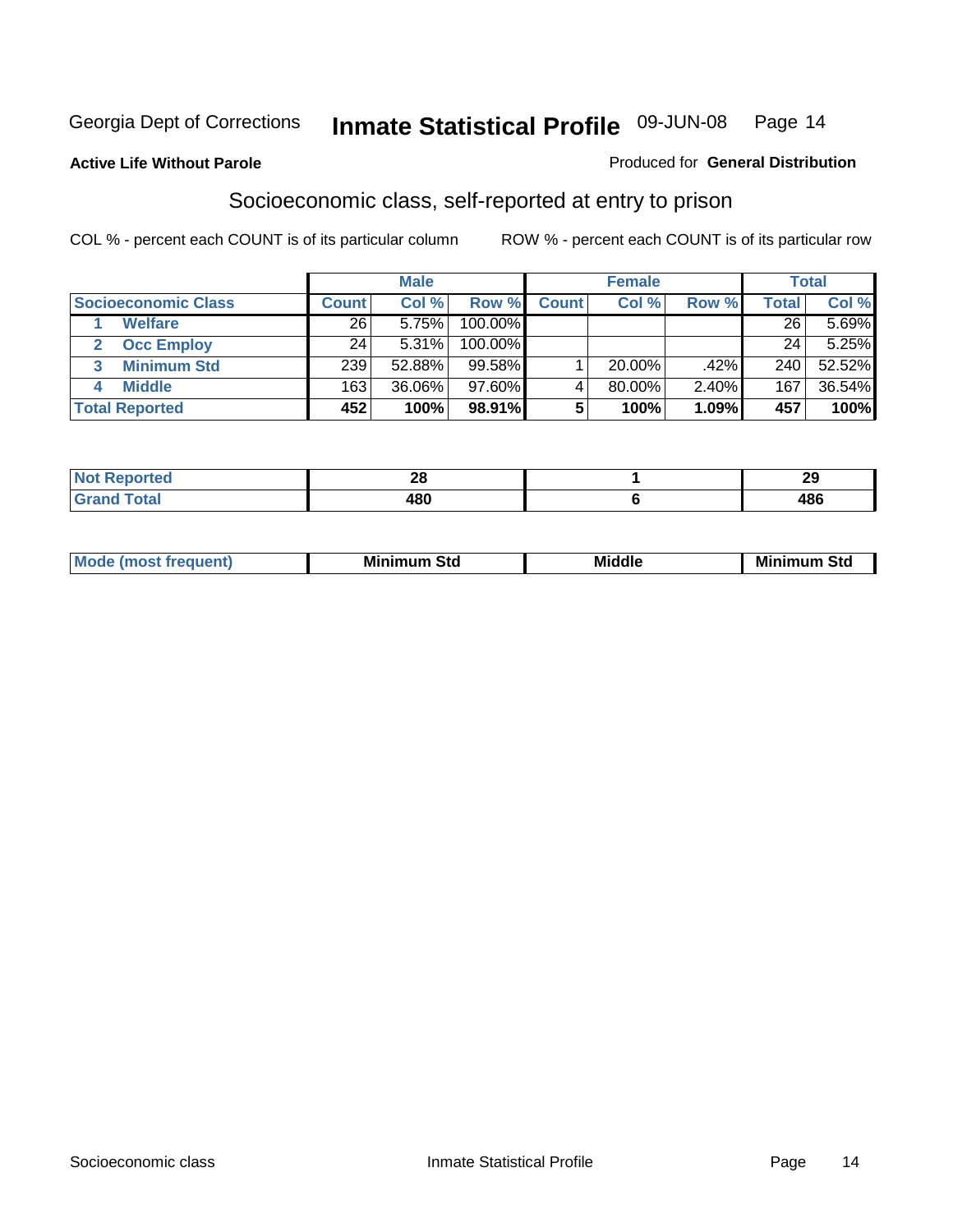**Active Life Without Parole** 

#### Produced for **General Distribution**

#### Environment to age 16, self-reported at entry to prison

|                              |              | <b>Male</b> |           |              | <b>Female</b> |          |                  | <b>Total</b> |
|------------------------------|--------------|-------------|-----------|--------------|---------------|----------|------------------|--------------|
| <b>Environment to age 16</b> | <b>Count</b> | Col %       | Row %     | <b>Count</b> | Col %         | Row %    | <b>Total</b>     | Col %        |
| <b>Rural/Farm</b>            | 9            | $1.95\%$    | 100.00%   |              |               |          |                  | 1.93%        |
| <b>Rural/Nfarm</b><br>2      | 20           | 4.34%       | 86.96%    | 3            | 50.00%        | 13.04%   | 23               | 4.93%        |
| <b>S.M.S.A</b><br>3          | 192          | 41.65%      | 100.00%   |              |               |          | 192              | 41.11%       |
| <b>Urban</b><br>4            | 95           | 20.61%      | $97.94\%$ |              | 33.33%        | $2.06\%$ | 97               | 20.77%       |
| <b>Small Town</b>            | 145          | 31.45%      | $99.32\%$ |              | 16.67%        | .68%     | 146 <sub>1</sub> | 31.26%       |
| <b>Total Reported</b>        | 461          | 100%        | 98.72%    | 6            | 100%          | 1.28%    | 467              | 100%         |

| Reported<br>Not       |     |            |
|-----------------------|-----|------------|
| <b>Total</b><br>Grand | 480 | 10C<br>400 |

| Mo<br>м s<br>M<br>---<br>.<br>□……<br>rarr |  |  |
|-------------------------------------------|--|--|
|                                           |  |  |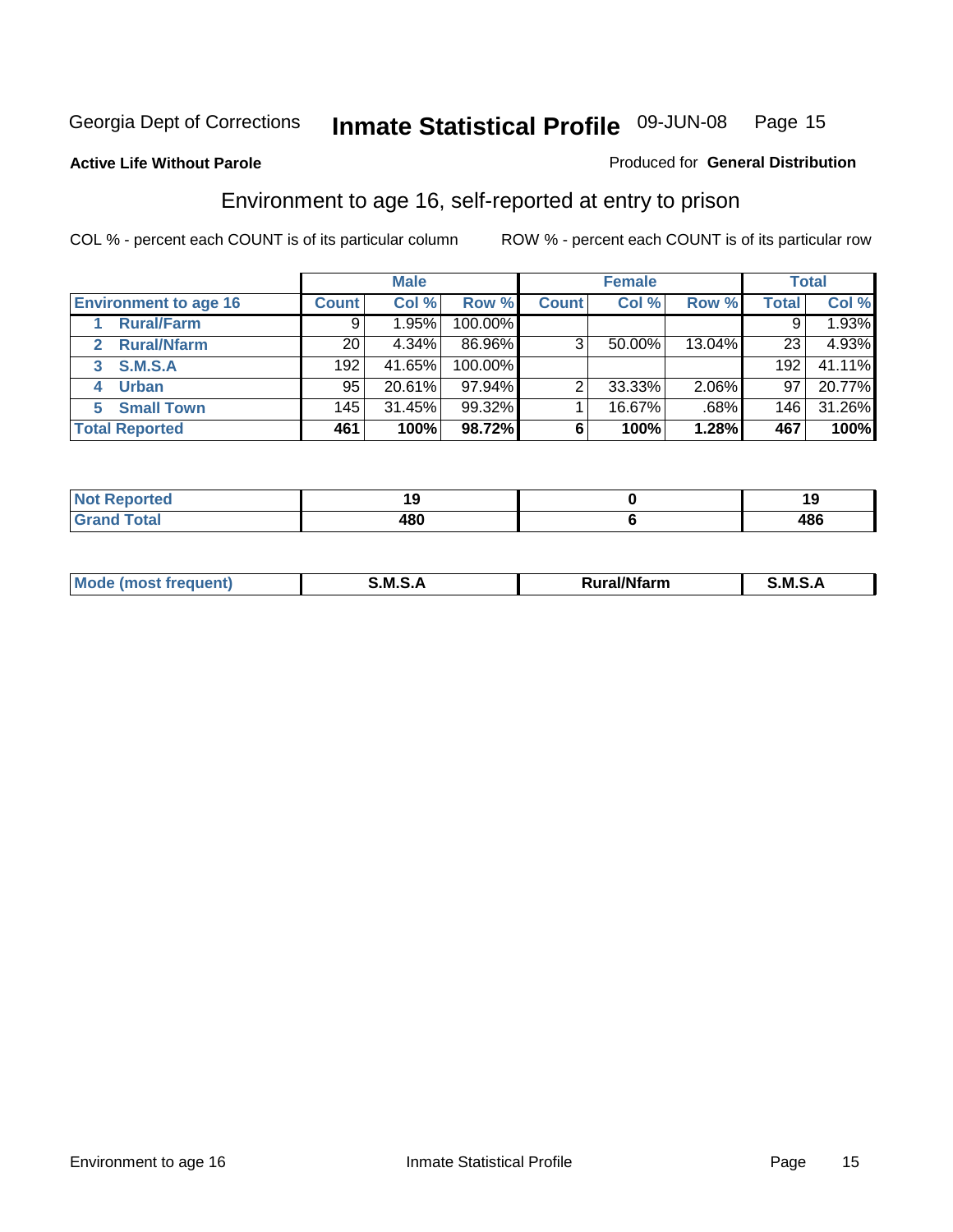Produced for **General Distribution**

#### **Active Life Without Parole**

#### Guardian status to age 16, self-reported at entry to prison

|                                  |                 | <b>Male</b> |         |              | <b>Female</b> |       |              | <b>Total</b> |
|----------------------------------|-----------------|-------------|---------|--------------|---------------|-------|--------------|--------------|
| <b>Guardian Status To Age 16</b> | <b>Count</b>    | Col %       | Row %   | <b>Count</b> | Col %         | Row % | <b>Total</b> | Col %        |
| 2 Father Only                    | 9               | 2.26%       | 100.00% |              |               |       | 9            | 2.22%        |
| <b>3 Both Parents</b>            | 168             | 42.11%      | 97.67%  | 4            | 66.67%        | 2.33% | 172          | 42.47%       |
| <b>4 Mother Only</b>             | 159             | 39.85%      | 99.38%  |              | 16.67%        | .63%  | 160          | 39.51%       |
| <b>6 Oth Female</b>              | 13              | 3.26%       | 100.00% |              |               |       | 13           | 3.21%        |
| <b>7 Oth Male</b>                | 3               | .75%        | 100.00% |              |               |       | 3            | .74%         |
| 8 Step-Parents                   | 11              | 2.76%       | 100.00% |              |               |       | 11           | 2.72%        |
| 9 Foster Home                    | 9               | 2.26%       | 100.00% |              |               |       | 9            | 2.22%        |
| <b>10 Grand Parents</b>          | 27 <sup>1</sup> | 6.77%       | 96.43%  |              | 16.67%        | 3.57% | 28           | 6.91%        |
| <b>Total Reported</b>            | 399             | 100%        | 98.52%  | 6            | 100%          | 1.48% | 405          | 100%         |

| .<br>tea                        |                   | п.  |
|---------------------------------|-------------------|-----|
| $f \wedge f \wedge f$<br>i oldi | <b>. מח</b><br>טט | 486 |

| Mode (most frequent) | <b>Both Parents</b> | <b>Both Parents</b> | <b>IBoth Parents</b> |
|----------------------|---------------------|---------------------|----------------------|
|                      |                     |                     |                      |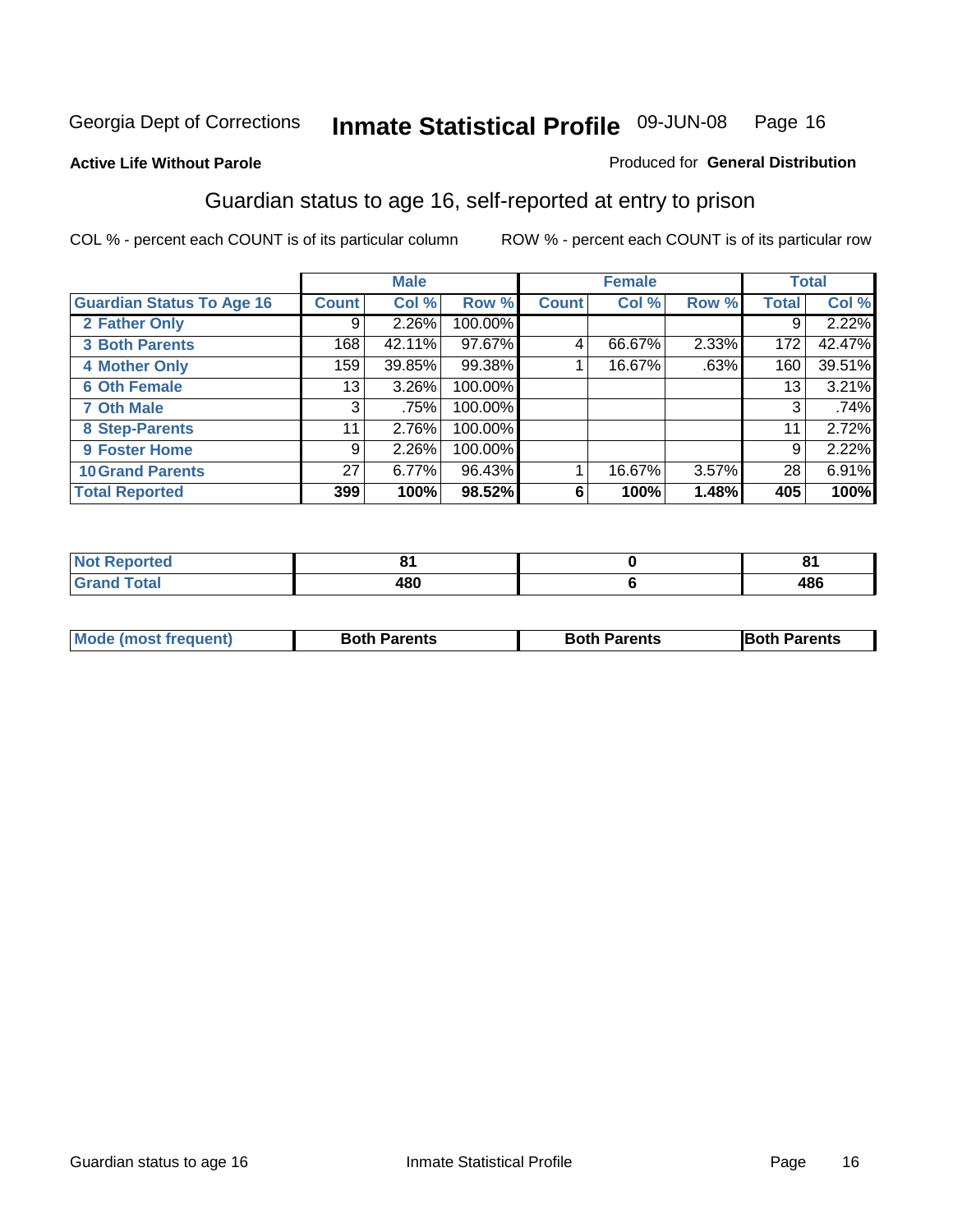#### **Active Life Without Parole**

#### Produced for **General Distribution**

#### Employment status before prison, self-reported at entry to prison

|              |                          |              | <b>Male</b> |         |              | <b>Female</b> |       |              | <b>Total</b> |
|--------------|--------------------------|--------------|-------------|---------|--------------|---------------|-------|--------------|--------------|
|              | <b>Employment Status</b> | <b>Count</b> | Col %       | Row %   | <b>Count</b> | Col %         | Row % | <b>Total</b> | Col %        |
|              | <b>Full Time</b>         | 235          | 56.63%      | 98.33%  | 4            | 80.00%        | 1.67% | 239          | 56.90%       |
| $\mathbf{2}$ | <b>Part Time</b>         | 22           | 5.30%       | 100.00% |              |               |       | 22           | 5.24%        |
| 3            | Unempl $<$ 6m            | 43           | 10.36%      | 97.73%  |              | 20.00%        | 2.27% | 44           | 10.48%       |
| 4            | Unempl $> 6m$            | 67           | 16.14%      | 100.00% |              |               |       | 67           | 15.95%       |
| 5            | <b>Never Workd</b>       | 28           | 6.75%       | 100.00% |              |               |       | 28           | 6.67%        |
| 6            | <b>Student</b>           |              | .24%        | 100.00% |              |               |       |              | .24%         |
|              | <b>Incapable</b>         | 19           | 4.58%       | 100.00% |              |               |       | 19           | 4.52%        |
|              | <b>Total Reported</b>    | 415          | 100%        | 98.81%  | 5            | 100%          | 1.19% | 420          | 100%         |

| TAC.   | --<br>υJ | $\overline{\phantom{a}}$<br><b>bb</b> |
|--------|----------|---------------------------------------|
| Total. | 100      | 10C                                   |
| $ -$   | 4ou      | 40U                                   |

| Mo | 'me<br>uн<br>the contract of the contract of the contract of the contract of the contract of the contract of the contract of | ïme<br>uı.<br>the contract of the contract of the contract of the contract of the contract of the contract of the contract of |
|----|------------------------------------------------------------------------------------------------------------------------------|-------------------------------------------------------------------------------------------------------------------------------|
|    |                                                                                                                              |                                                                                                                               |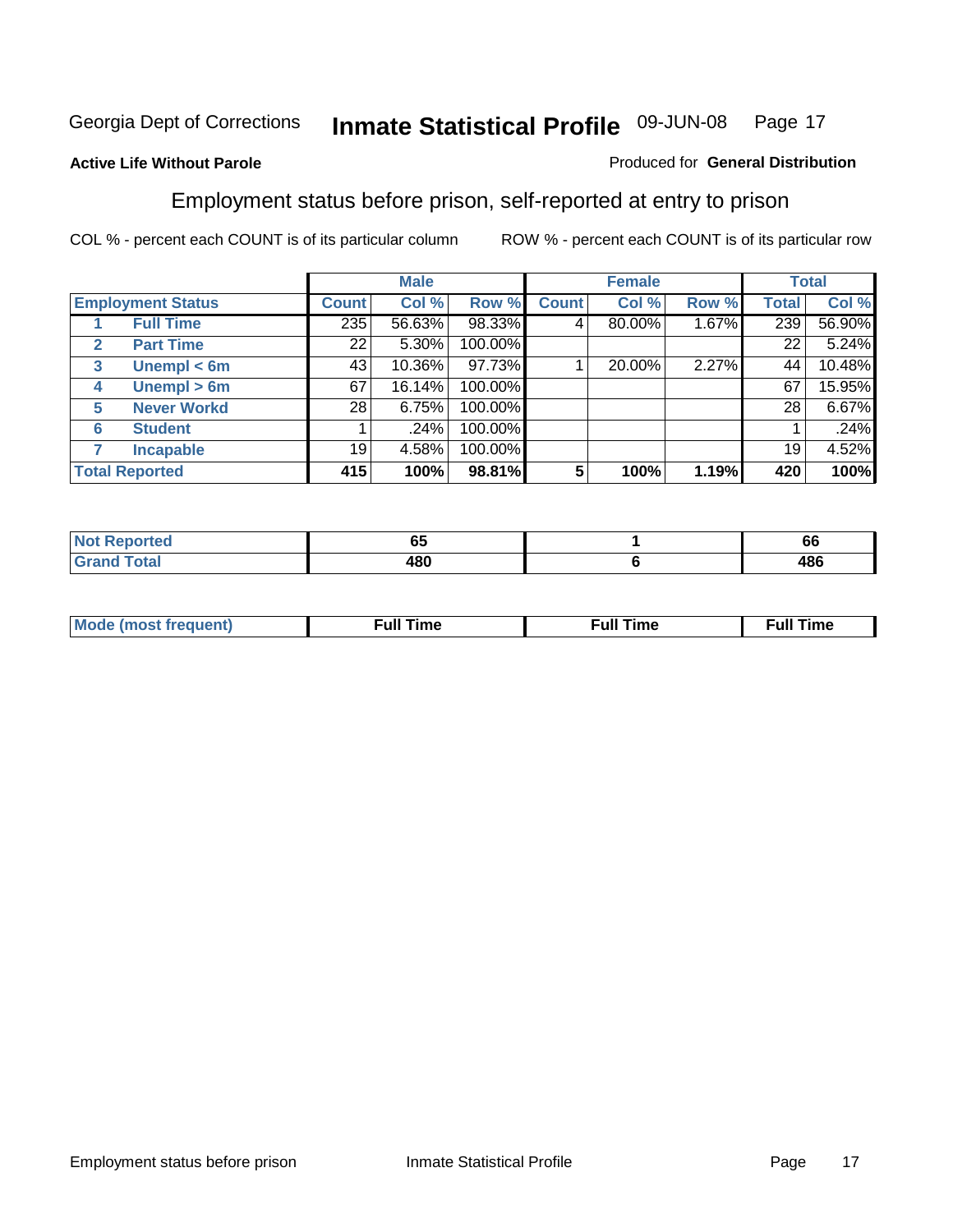#### **Active Life Without Parole**

Produced for **General Distribution**

#### Age at admission

|                         | <b>Male</b>     |       | <b>Female</b> |              |        | <b>Total</b> |                 |       |
|-------------------------|-----------------|-------|---------------|--------------|--------|--------------|-----------------|-------|
| <b>Age At Admission</b> | <b>Count</b>    | Col % | Row %         | <b>Count</b> | Col %  | Row %        | <b>Total</b>    | Col % |
| 17                      | $\overline{2}$  | 0.42% | 100.00%       |              |        |              | 2               | 0.41% |
| 18                      | $\overline{3}$  | 0.63% | 100.00%       |              |        |              | $\overline{3}$  | 0.62% |
| 19                      | $\overline{11}$ | 2.29% | 100.00%       |              |        |              | $\overline{11}$ | 2.26% |
| 20                      | 6               | 1.25% | 85.71%        | 1            | 16.67% | 14.29%       | 7               | 1.44% |
| 21                      | $\overline{16}$ | 3.33% | 100.00%       |              |        |              | 16              | 3.29% |
| 22                      | $\overline{24}$ | 5.00% | 100.00%       |              |        |              | 24              | 4.94% |
| 23                      | $\overline{15}$ | 3.13% | 100.00%       |              |        |              | $\overline{15}$ | 3.09% |
| 24                      | $\overline{15}$ | 3.13% | 100.00%       |              |        |              | 15              | 3.09% |
| 25                      | $\overline{17}$ | 3.54% | 94.44%        | 1            | 16.67% | 5.56%        | $\overline{18}$ | 3.70% |
| 26                      | $\overline{20}$ | 4.17% | 100.00%       |              |        |              | 20              | 4.12% |
| 27                      | $\overline{15}$ | 3.13% | 100.00%       |              |        |              | $\overline{15}$ | 3.09% |
| 28                      | 19              | 3.96% | 100.00%       |              |        |              | 19              | 3.91% |
| 29                      | $\overline{18}$ | 3.75% | 100.00%       |              |        |              | $\overline{18}$ | 3.70% |
| 30                      | $\overline{14}$ | 2.92% | 100.00%       |              |        |              | 14              | 2.88% |
| 31                      | $\overline{14}$ | 2.92% | 100.00%       |              |        |              | $\overline{14}$ | 2.88% |
| 32                      | $\overline{17}$ | 3.54% | 94.44%        | 1            | 16.67% | 5.56%        | 18              | 3.70% |
| 33                      | 14              | 2.92% | 100.00%       |              |        |              | 14              | 2.88% |
| 34                      | 11              | 2.29% | 100.00%       |              |        |              | 11              | 2.26% |
| 35                      | 15              | 3.13% | 100.00%       |              |        |              | 15              | 3.09% |
| 36                      | $\overline{23}$ | 4.79% | 100.00%       |              |        |              | $\overline{23}$ | 4.73% |
| 37                      | $\overline{19}$ | 3.96% | 100.00%       |              |        |              | $\overline{19}$ | 3.91% |
| 38                      | $\overline{14}$ | 2.92% | 100.00%       |              |        |              | 14              | 2.88% |
| 39                      | 15              | 3.13% | 100.00%       |              |        |              | 15              | 3.09% |
| 40                      | 9               | 1.88% | 100.00%       |              |        |              | 9               | 1.85% |
| 41                      | 15              | 3.13% | 100.00%       |              |        |              | 15              | 3.09% |
| 42                      | 14              | 2.92% | 100.00%       |              |        |              | 14              | 2.88% |
| 43                      | $\overline{12}$ | 2.50% | 100.00%       |              |        |              | $\overline{12}$ | 2.47% |
| 44                      | 9               | 1.88% | 90.00%        | 1            | 16.67% | 10.00%       | 10              | 2.06% |
| 45                      | 14              | 2.92% | 100.00%       |              |        |              | 14              | 2.88% |
| 46                      | $\overline{11}$ | 2.29% | 91.67%        | 1            | 16.67% | 8.33%        | $\overline{12}$ | 2.47% |
| 47                      | $\overline{7}$  | 1.46% | 100.00%       |              |        |              | 7               | 1.44% |
| 48                      | 8               | 1.67% | 88.89%        | 1            | 16.67% | 11.11%       | 9               | 1.85% |
| 49                      | 9               | 1.88% | 100.00%       |              |        |              | 9               | 1.85% |
| 50                      | 4               | 0.83% | 100.00%       |              |        |              | 4               | 0.82% |
| 51                      | 4               | 0.83% | 100.00%       |              |        |              | 4               | 0.82% |
| 52                      | 7               | 1.46% | 100.00%       |              |        |              | 7               | 1.44% |
| 54                      | 1               | 0.21% | 100.00%       |              |        |              | 1               | 0.21% |
| 56                      | 3               | 0.63% | 100.00%       |              |        |              | $\overline{3}$  | 0.62% |
| 57                      | 4               | 0.83% | 100.00%       |              |        |              | $\overline{4}$  | 0.82% |
| 58                      | $\overline{2}$  | 0.42% | 100.00%       |              |        |              | $\overline{2}$  | 0.41% |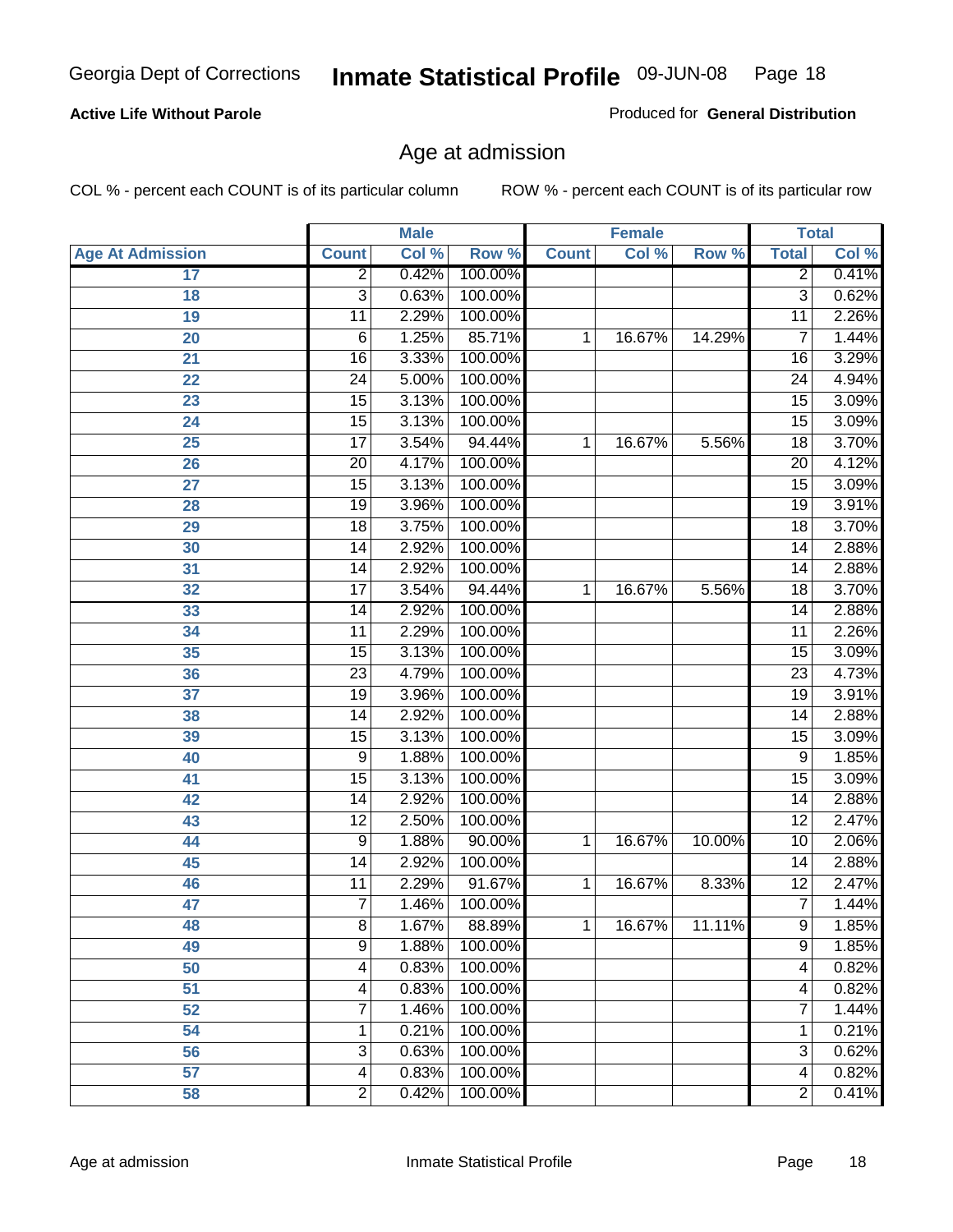#### **Active Life Without Parole**

Produced for **General Distribution**

#### Age at admission

|                         |              | <b>Male</b> |         |              | <b>Female</b> |       |              | <b>Total</b> |
|-------------------------|--------------|-------------|---------|--------------|---------------|-------|--------------|--------------|
| <b>Age At Admission</b> | <b>Count</b> | Col %       | Row %   | <b>Count</b> | Col %         | Row % | <b>Total</b> | Col %        |
| 60                      |              | 0.21%       | 100.00% |              |               |       |              | 0.21%        |
| 62                      |              | 0.21%       | 100.00% |              |               |       |              | 0.21%        |
| 63                      |              | 0.21%       | 100.00% |              |               |       |              | 0.21%        |
| 64                      | 3            | 0.63%       | 100.00% |              |               |       | 3            | 0.62%        |
| 65                      |              | 0.21%       | 100.00% |              |               |       |              | 0.21%        |
| 66                      |              | 0.21%       | 100.00% |              |               |       |              | 0.21%        |
| 67                      |              | 0.21%       | 100.00% |              |               |       |              | 0.21%        |
| 71                      |              | 0.21%       | 100.00% |              |               |       |              | 0.21%        |
| <b>Total Reported</b>   | 480          | 100%        | 98.77%  | 6            | 100%          | 1.23% | 486          | 100%         |

| Reported             |     |     |
|----------------------|-----|-----|
| <b>Total</b><br>Grar | 480 | 486 |

| Mean<br>(average)              | 34.46 | 35.83 | 34.48 |
|--------------------------------|-------|-------|-------|
| Median (middle)                | 33.5  | 38    | 33.5  |
| <b>Mode</b><br>(most frequent) | - -   | 25    | n-    |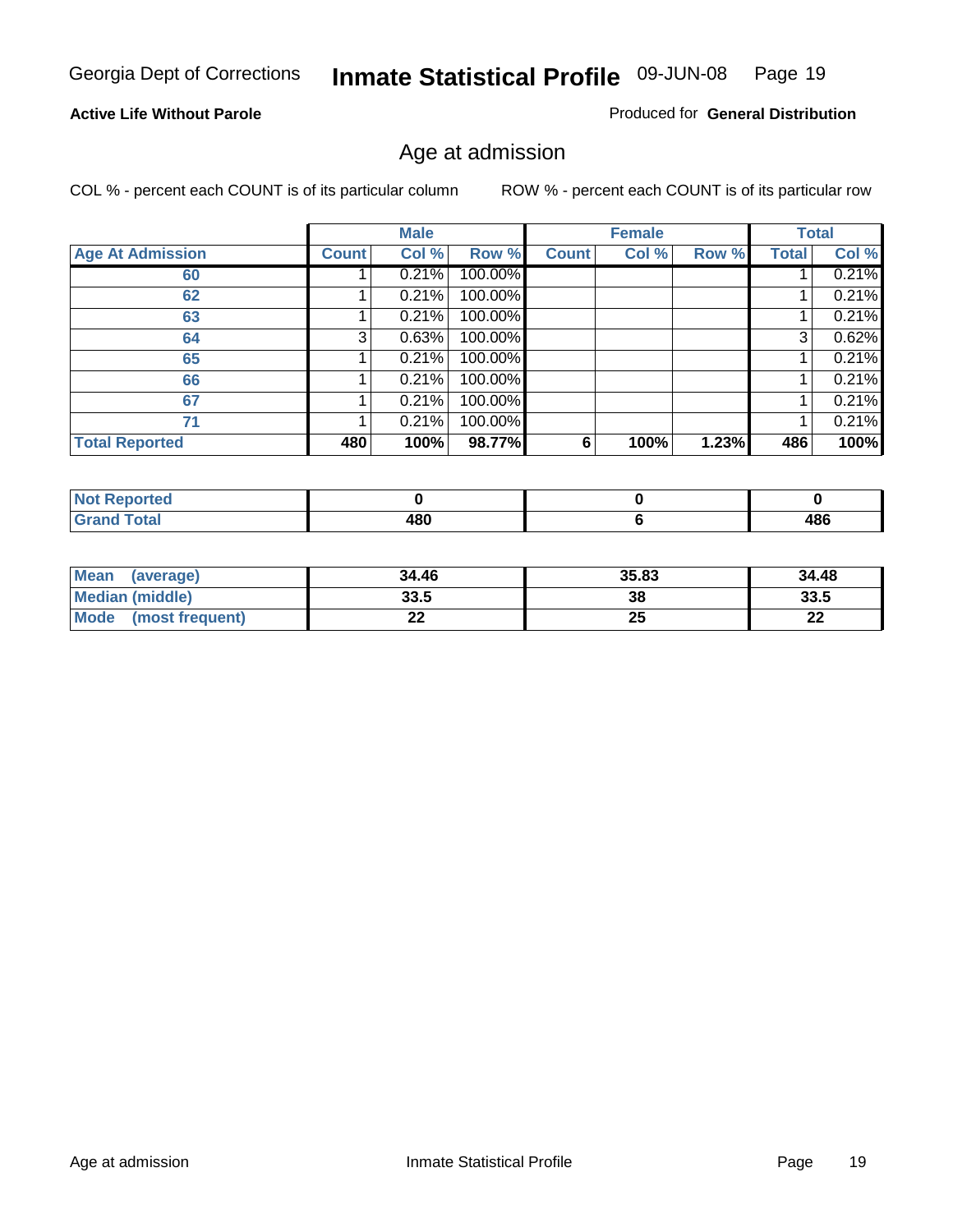**Total Reported**

| <b>Still Active</b> | 480 | 486 |
|---------------------|-----|-----|
| <b>Not Reported</b> |     |     |
| <b>Grand Total</b>  | 480 | 486 |

 **Age At Release Count Col % Row % Count Col % Row % Total Col %** 

**Male**

Age at release

| <b>Mean</b><br>(average)       | N/A | N/A | N/A |
|--------------------------------|-----|-----|-----|
| <b>Median (middle)</b>         | N/A | N/A | N/A |
| <b>Mode</b><br>(most frequent) | N/A | N/A | N/A |

**Active Life Without Parole** 

COL % - percent each COUNT is of its particular column ROW % - percent each COUNT is of its particular row

**Female Total**

Produced for **General Distribution**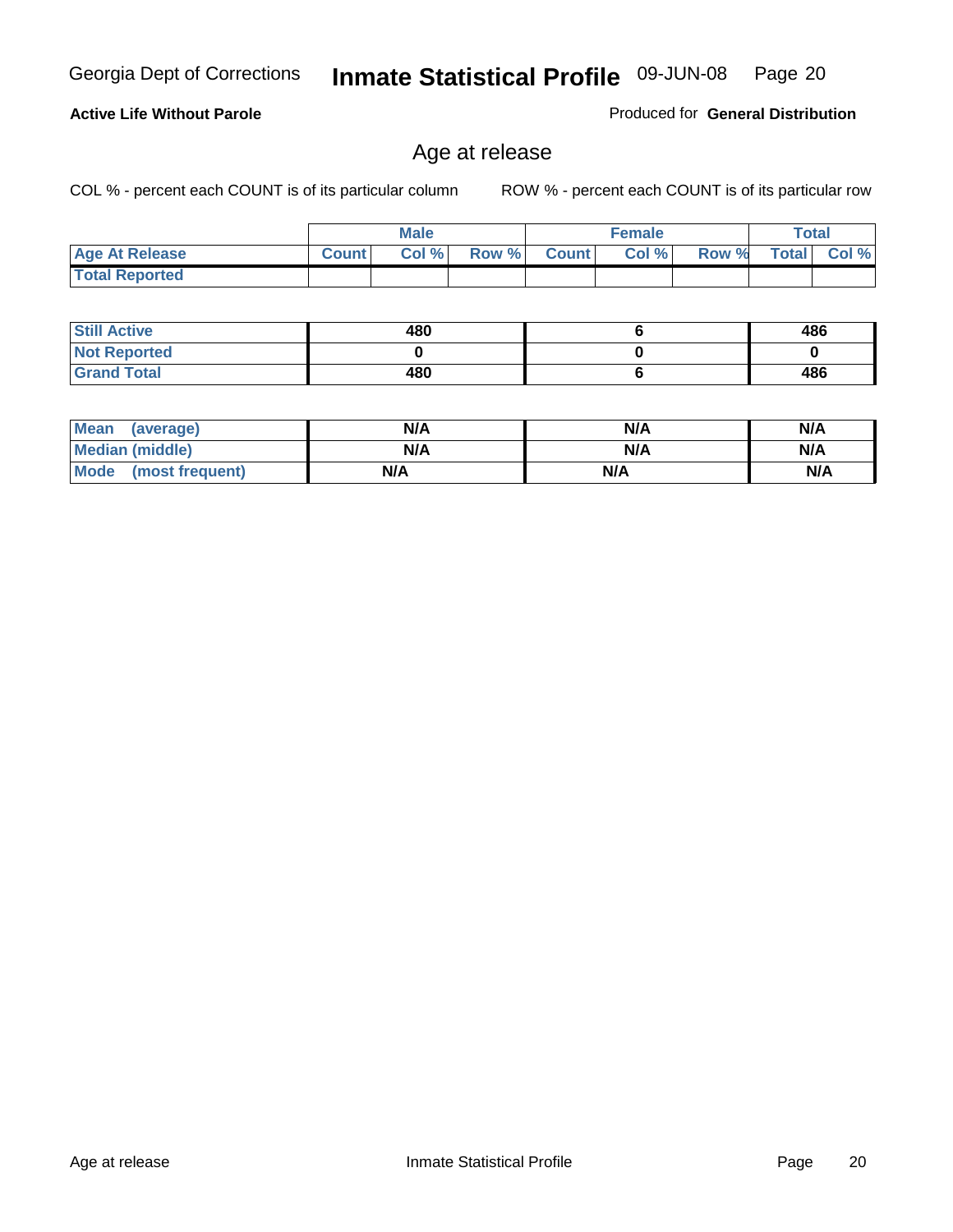#### **Active Life Without Parole**

#### Produced for **General Distribution**

#### Height, measured at entry to prison

|                       |                | <b>Male</b> |         |                | <b>Female</b> |        |                 | <b>Total</b> |
|-----------------------|----------------|-------------|---------|----------------|---------------|--------|-----------------|--------------|
| <b>Height</b>         | <b>Count</b>   | Col %       | Row %   | <b>Count</b>   | Col %         | Row %  | <b>Total</b>    | Col %        |
| 5'01''                | 2              | 0.42%       | 100.00% |                |               |        | $\overline{2}$  | 0.41%        |
| 5'02"                 | 1              | 0.21%       | 100.00% |                |               |        | 1               | 0.21%        |
| 5'03"                 | $\mathbf 2$    | 0.42%       | 50.00%  | $\overline{2}$ | 33.33%        | 50.00% | 4               | 0.82%        |
| 5'04"                 | 3              | 0.63%       | 75.00%  | 1              | 16.67%        | 25.00% | 4               | 0.82%        |
| 5'05"                 | 16             | 3.34%       | 94.12%  | 1              | 16.67%        | 5.88%  | 17              | 3.51%        |
| 5'06"                 | 35             | 7.31%       | 100.00% |                |               |        | $\overline{35}$ | 7.22%        |
| 5'07''                | 34             | 7.10%       | 97.14%  | 1              | 16.67%        | 2.86%  | 35              | 7.22%        |
| 5'08"                 | 45             | 9.39%       | 97.83%  | 1              | 16.67%        | 2.17%  | 46              | 9.48%        |
| <b>5'09"</b>          | 60             | 12.53%      | 100.00% |                |               |        | 60              | 12.37%       |
| 5'10''                | 66             | 13.78%      | 100.00% |                |               |        | 66              | 13.61%       |
| 5'11''                | 65             | 13.57%      | 100.00% |                |               |        | 65              | 13.40%       |
| 6'00"                 | 56             | 11.69%      | 100.00% |                |               |        | 56              | 11.55%       |
| 6'01"                 | 35             | 7.31%       | 100.00% |                |               |        | 35              | 7.22%        |
| 6'02"                 | 23             | 4.80%       | 100.00% |                |               |        | 23              | 4.74%        |
| 6'03"                 | 17             | 3.55%       | 100.00% |                |               |        | 17              | 3.51%        |
| 6'04"                 | 12             | 2.51%       | 100.00% |                |               |        | 12              | 2.47%        |
| 6'05"                 | 5              | 1.04%       | 100.00% |                |               |        | 5               | 1.03%        |
| 6'06"                 | $\overline{2}$ | 0.42%       | 100.00% |                |               |        | 2               | 0.41%        |
| <b>Total Reported</b> | 479            | 100%        | 98.76%  | 6              | 100%          | 1.24%  | 485             | 100%         |

| oorted<br>NO. |     |     |
|---------------|-----|-----|
| int<br>_____  | 480 | 486 |

| Mean<br>(average)              | 5'10" | 5'05" | 5'10" |
|--------------------------------|-------|-------|-------|
| Median (middle)                | 5'10" |       | 5'10" |
| <b>Mode</b><br>(most frequent) | 5'10" | 5'03" | 5'10" |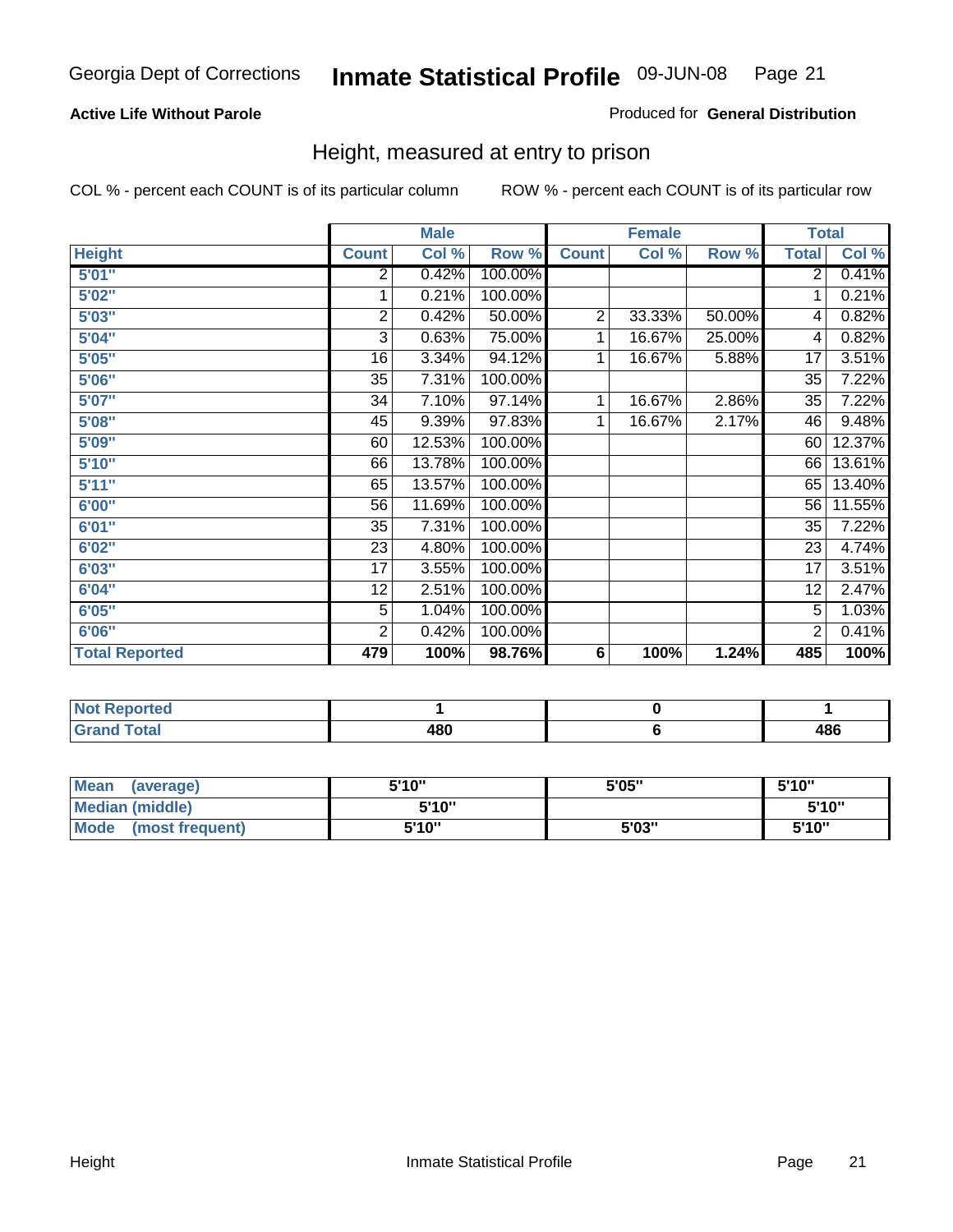#### **Active Life Without Parole**

#### Produced for **General Distribution**

#### Weight, measured at entry to prison

|                       |                 | <b>Male</b> |         |              | <b>Female</b> |         | <b>Total</b>    |        |
|-----------------------|-----------------|-------------|---------|--------------|---------------|---------|-----------------|--------|
| Weight                | <b>Count</b>    | Col %       | Row %   | <b>Count</b> | Col %         | Row %   | <b>Total</b>    | Col %  |
| 110 - 119 pounds      |                 |             |         | 1.           | 16.67%        | 100.00% | 1.              | 0.21%  |
| 120 - 129 pounds      | 4               | 0.84%       | 100.00% |              |               |         | 4               | 0.82%  |
| 130 - 139 pounds      | $\overline{12}$ | 2.51%       | 100.00% |              |               |         | $\overline{12}$ | 2.47%  |
| 140 - 149 pounds      | 27              | 5.64%       | 96.43%  | 1            | 16.67%        | 3.57%   | 28              | 5.77%  |
| 150 - 159 pounds      | 39              | 8.14%       | 97.50%  | 1            | 16.67%        | 2.50%   | 40              | 8.25%  |
| 160 - 169 pounds      | $\overline{72}$ | 15.03%      | 98.63%  | 1            | 16.67%        | 1.37%   | 73              | 15.05% |
| 170 - 179 pounds      | 61              | 12.73%      | 96.83%  | 2            | 33.33%        | 3.17%   | 63              | 12.99% |
| 180 - 189 pounds      | 72              | 15.03%      | 100.00% |              |               |         | 72              | 14.85% |
| 190 - 199 pounds      | 42              | 8.77%       | 100.00% |              |               |         | 42              | 8.66%  |
| 200 - 209 pounds      | 33              | 6.89%       | 100.00% |              |               |         | $\overline{33}$ | 6.80%  |
| 210 - 219 pounds      | 33              | 6.89%       | 100.00% |              |               |         | $\overline{33}$ | 6.80%  |
| 220 - 229 pounds      | 23              | 4.80%       | 100.00% |              |               |         | 23              | 4.74%  |
| 230 - 239 pounds      | $\overline{28}$ | 5.85%       | 100.00% |              |               |         | $\overline{28}$ | 5.77%  |
| 240 - 249 pounds      | 9               | 1.88%       | 100.00% |              |               |         | $\overline{9}$  | 1.86%  |
| 250 - 259 pounds      | $\overline{8}$  | 1.67%       | 100.00% |              |               |         | $\overline{8}$  | 1.65%  |
| 260 - 269 pounds      | $\overline{6}$  | 1.25%       | 100.00% |              |               |         | $\overline{6}$  | 1.24%  |
| 270 - 279 pounds      | 1               | 0.21%       | 100.00% |              |               |         | 1               | 0.21%  |
| 280 - 289 pounds      | 6               | 1.25%       | 100.00% |              |               |         | 6               | 1.24%  |
| 290 - 299 pounds      | 1               | 0.21%       | 100.00% |              |               |         | 1               | 0.21%  |
| 330 - 339 pounds      | 1               | 0.21%       | 100.00% |              |               |         | 1               | 0.21%  |
| 400 pounds and over   | 1               | 0.21%       | 100.00% |              |               |         | 1               | 0.21%  |
| <b>Total Reported</b> | 479             | 100%        | 98.76%  | 6            | 100%          | 1.24%   | 485             | 100.0% |

| <b>Not</b><br>пето<br>. |                  |             |
|-------------------------|------------------|-------------|
| d Total<br>Gra<br>_     | ៱៰៱<br>+ov<br>__ | 10C<br>∵0∙، |

| <b>Mean</b><br>(average) | 189 | 155 | 188 |
|--------------------------|-----|-----|-----|
| Median (middle)          | 183 | 160 | 182 |
| Mode (most frequent)     | 170 | '43 | 175 |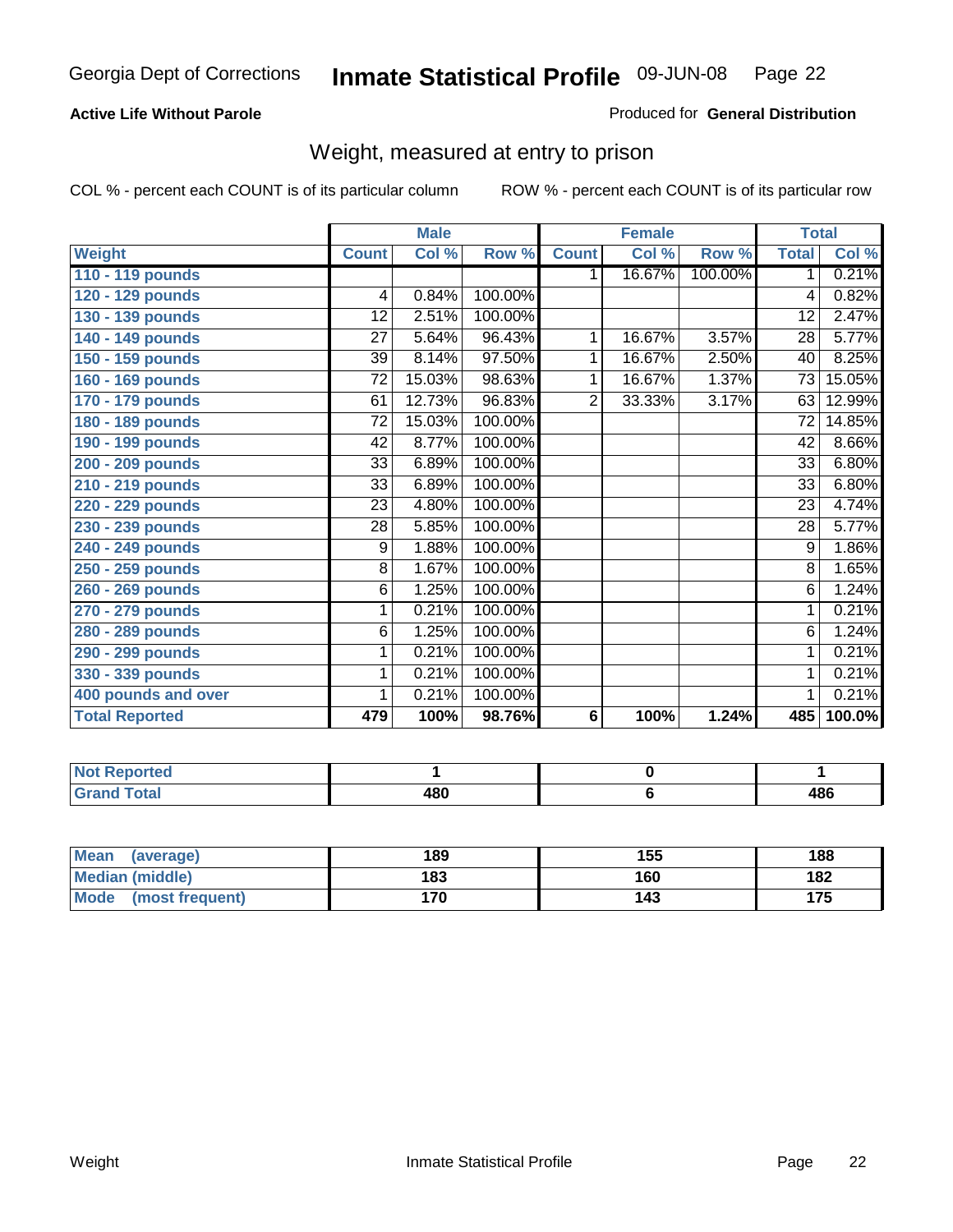**Active Life Without Parole** 

Produced for **General Distribution**

### Military service

|                         |              | <b>Male</b> |                    |   | <b>Female</b> |          |       | <b>Total</b> |
|-------------------------|--------------|-------------|--------------------|---|---------------|----------|-------|--------------|
| <b>Military service</b> | <b>Count</b> | Col %       | <b>Row % Count</b> |   | Col %         | Row %    | Total | Col %        |
| <b>Air Force</b>        | 6            | 1.88%       | 100.00%            |   |               |          |       | 1.85%        |
| <b>Army</b>             | 32           | 10.03%      | 100.00%            |   |               |          | 32    | 9.85%        |
| <b>Navy</b><br>3        |              | $.94\%$     | 100.00%            |   |               |          |       | $.92\%$      |
| <b>Marines</b><br>4     | 3            | .94%        | 100.00%            |   |               |          | 3     | .92%         |
| 96 None                 | 275          | 86.21%      | 97.86%             | 6 | 100.00%       | $2.14\%$ | 281   | 86.46%       |
| <b>Total Reported</b>   | 319          | 100%        | 98.15%             | 6 | 100%          | 1.85%    | 325   | 100%         |

| <b>orted</b> | .<br>. .<br>__ | 4 C 4<br>ιv<br>$\sim$ |
|--------------|----------------|-----------------------|
| Coto!        | 400<br>rov     | 486                   |

| M<br><b>IVUII</b><br>.<br>. |
|-----------------------------|
|-----------------------------|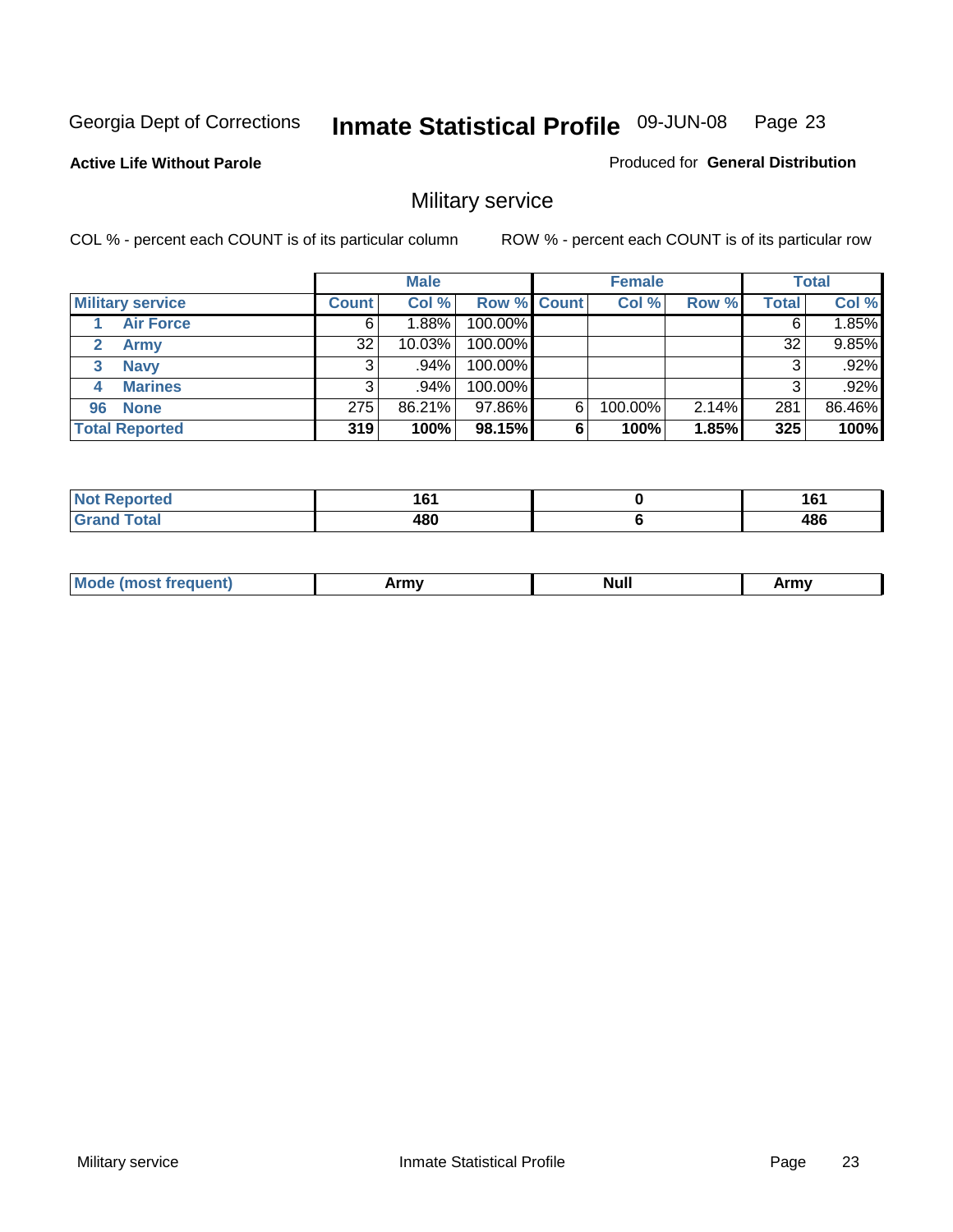#### **Active Life Without Parole**

#### Produced for **General Distribution**

#### Type of admission to prison

|    |                             |              | <b>Male</b> |                    |   | <b>Female</b> |       |              | <b>Total</b> |
|----|-----------------------------|--------------|-------------|--------------------|---|---------------|-------|--------------|--------------|
|    | <b>Type of Admission</b>    | <b>Count</b> | Col %       | <b>Row % Count</b> |   | Col %         | Row % | <b>Total</b> | Col %        |
|    | <b>Committed From Court</b> | 134          | 27.92%      | 97.81%             | 3 | $50.00\%$     | 2.19% | 137          | 28.19%       |
| 3  | <b>Parole Rev/New Sent</b>  | 35           | 7.29%       | 100.00%            |   |               |       | 35           | 7.20%        |
| 4  | <b>Par Rev/No New Sent</b>  | 8            | 1.67%       | 100.00%            |   |               |       | 8            | 1.65%        |
| 6  | <b>Prob Viol/Partial</b>    | 5            | 1.04%       | 100.00%            |   |               |       | 5            | 1.03%        |
| 9  | <b>Prob Rev/Remainder</b>   | 11           | 2.29%       | 100.00%            |   |               |       | 11           | 2.26%        |
| 10 | <b>New Sent/Par Rev Pnd</b> |              | .21%        | 100.00%            |   |               |       |              | .21%         |
| 11 | <b>Life W/O Parole</b>      | 285          | 59.38%      | 98.96%             | 3 | 50.00%        | 1.04% | 288          | 59.26%       |
| 30 | <b>Par Rev/Rsn Unknown</b>  |              | .21%        | 100.00%            |   |               |       |              | .21%         |
|    | <b>Total Reported</b>       | 480          | 100%        | 98.77%             | 6 | 100%          | 1.23% | 486          | 100%         |

| eported<br>מ מ                 |     |            |
|--------------------------------|-----|------------|
| <b>Total</b><br>C-rs<br>$\sim$ | ៱៱៱ | 400<br>40L |

| <b>Mode (most frequent)</b> | <b>W/O Par</b> | <b>Court Cmmt</b> | M/O Par |
|-----------------------------|----------------|-------------------|---------|
|                             |                |                   |         |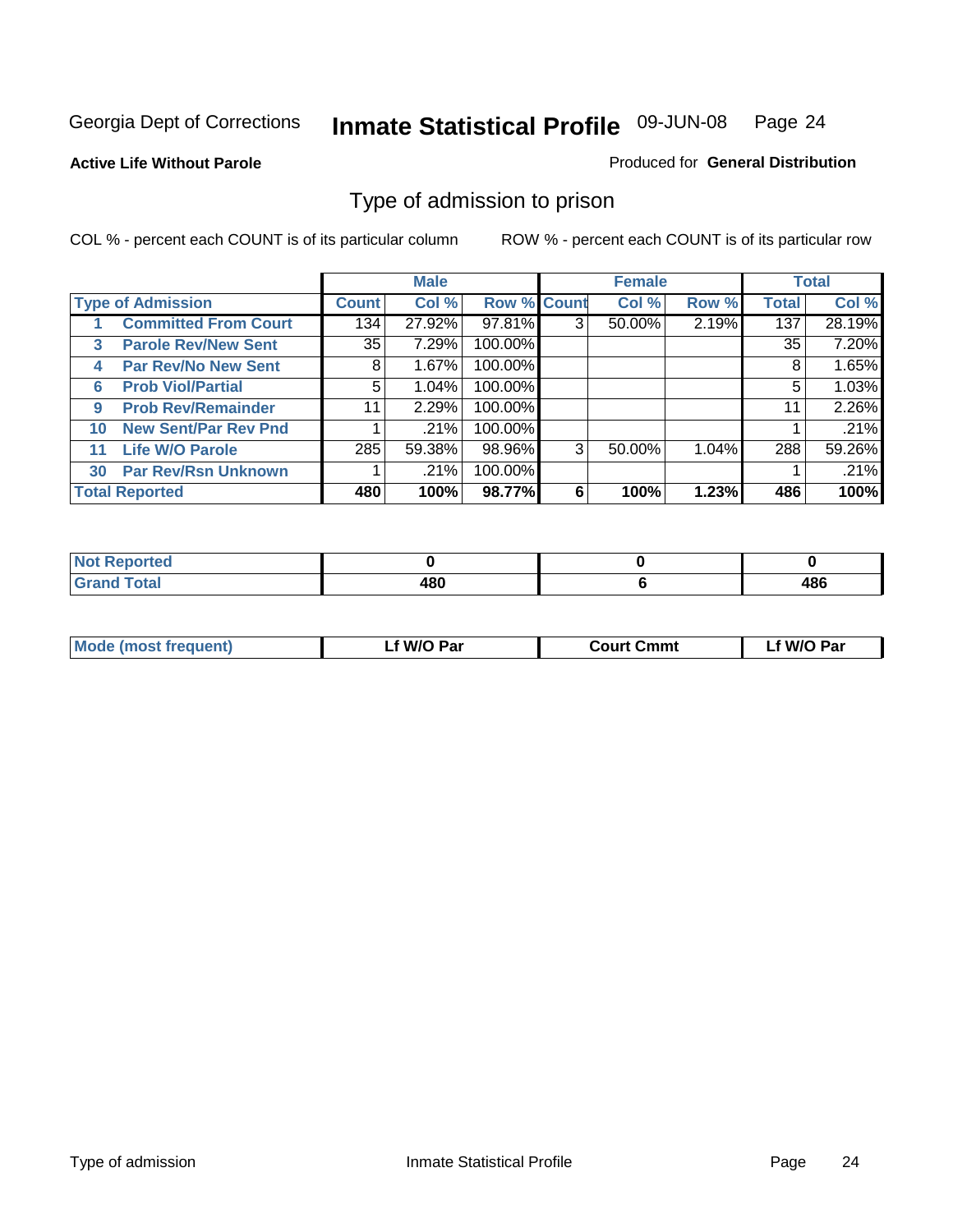**Active Life Without Parole** 

Produced for **General Distribution**

#### Current / last security status

|                        |              | <b>Male</b> |                    |   | <b>Female</b> |       |       | <b>Total</b> |
|------------------------|--------------|-------------|--------------------|---|---------------|-------|-------|--------------|
| <b>Security Status</b> | <b>Count</b> | Col %       | <b>Row % Count</b> |   | Col %         | Row % | Total | Col %        |
| 3 Minimum              |              | 1.67%       | $100.00\%$         |   | .00%          |       |       | 1.65%        |
| 4 Medium               | 54           | 11.30%      | $100.00\%$         |   | $.00\%$       |       | 54    | 11.16%       |
| 5 Close                | 395          | $82.64\%$   | $98.50\%$          | 6 | 100.00%       | 1.50% | 401   | 82.85%       |
| 6 Maximum              | 21           | 4.39%       | 100.00%            |   | .00%          |       | 21    | 4.34%        |
| <b>Total Reported</b>  | 478          | 100%        | 98.76%             | 6 | 100%          | 1.24% | 484   | 100%         |

| <b>Still being diagnosed</b> |     |     |
|------------------------------|-----|-----|
| <b>Not Reported</b>          |     |     |
| <b>Grand Total</b>           | 480 | 486 |

|  | Mo<br>frequent)<br>ww | Close<br>. | ાose<br>. | <b>OSE</b><br>. |
|--|-----------------------|------------|-----------|-----------------|
|--|-----------------------|------------|-----------|-----------------|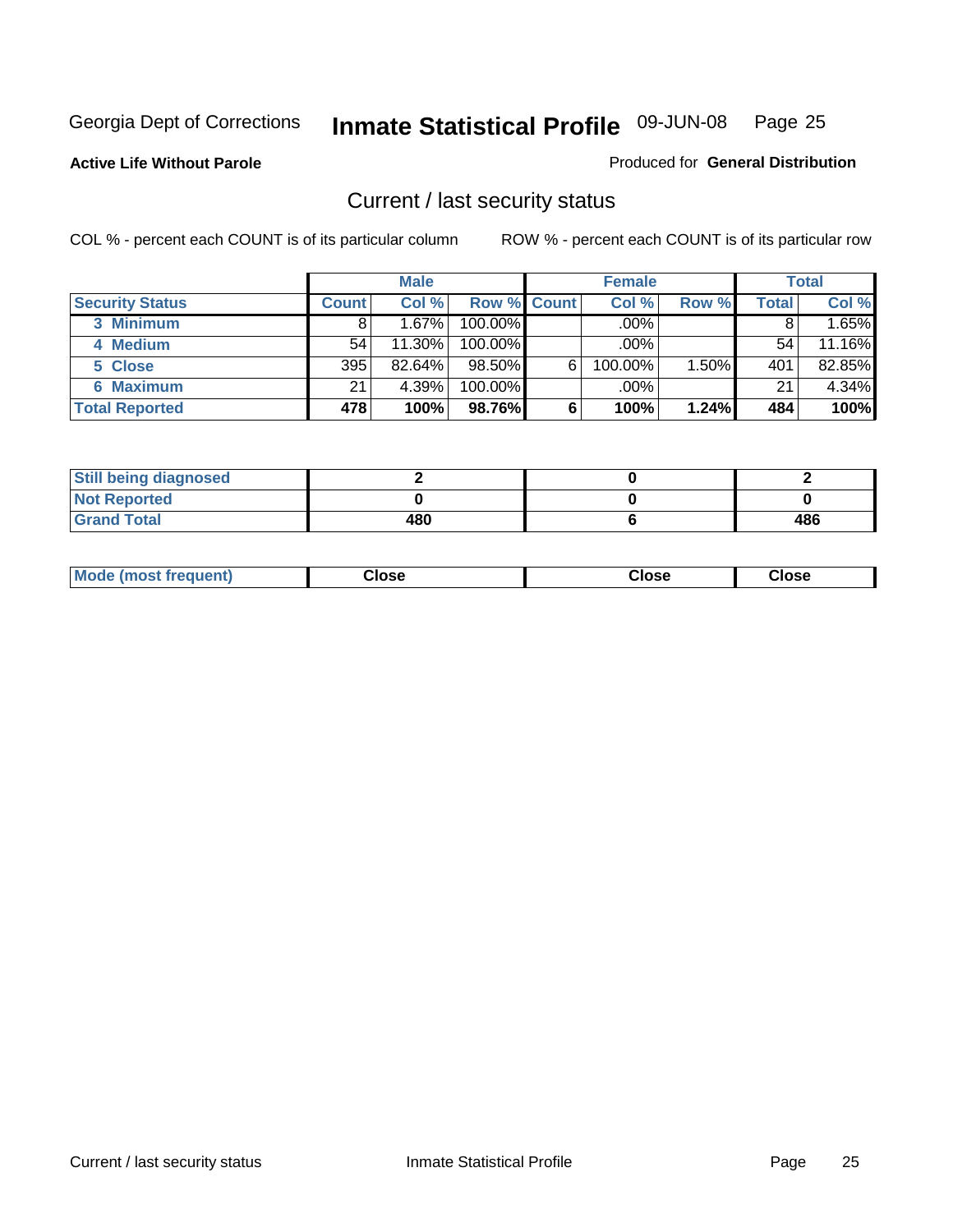**Active Life Without Parole** 

Produced for **General Distribution**

### Current / last type of institution

|                            |              | <b>Male</b> |                    | <b>Female</b> |        |        | Total   |
|----------------------------|--------------|-------------|--------------------|---------------|--------|--------|---------|
| <b>Type of Institution</b> | <b>Count</b> | Col%        | <b>Row % Count</b> | Col %         | Row %I | Totall | Col %   |
| <b>State Prison</b>        | 480          | 100.00%     | 98.77%             | $100.00\%$    | 1.23%  | 486    | 100.00% |
| <b>Total Reported</b>      | 480          | 100%        | 98.77%             | $100\%$       | 1.23%  | 486    | 100%    |

| <b>rted</b><br>$\sim$ |                 |     |
|-----------------------|-----------------|-----|
| $\sim$<br>$rac{1}{2}$ | 400<br>юı<br>__ | 486 |

|  | <b>Mode (most frequent)</b> | State Prison | <b>State Prison</b> | <b>State Prison</b> |
|--|-----------------------------|--------------|---------------------|---------------------|
|--|-----------------------------|--------------|---------------------|---------------------|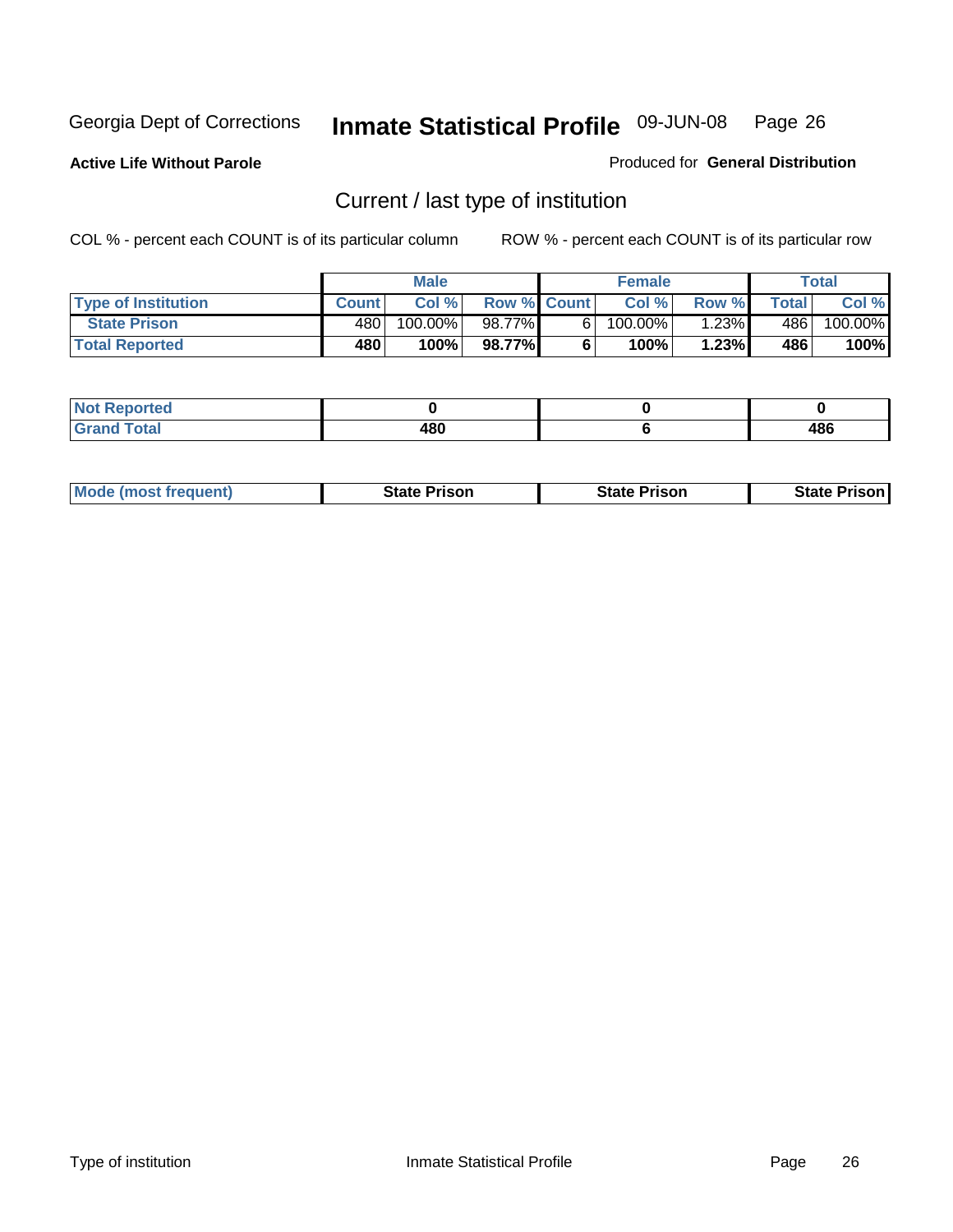**Active Life Without Parole** 

Produced for **General Distribution**

#### Institution type - transitional centers

|                                          |              | <b>Male</b> |                    | <b>Female</b> |             | <b>Total</b> |
|------------------------------------------|--------------|-------------|--------------------|---------------|-------------|--------------|
| <b>Institution Type - Trans. Centers</b> | <b>Count</b> | Col %       | <b>Row % Count</b> | Col %         | Row % Total | Col %        |
| <b>Total Reported</b>                    |              |             |                    |               |             |              |

| <b>Not Reported</b>             |  |  |
|---------------------------------|--|--|
| Cotal<br>Cror<br>. <del>.</del> |  |  |

| Mode (most frequent) | <b>Null</b> | <b>Null</b> | <b>Null</b> |
|----------------------|-------------|-------------|-------------|
|                      |             |             |             |
|                      |             |             |             |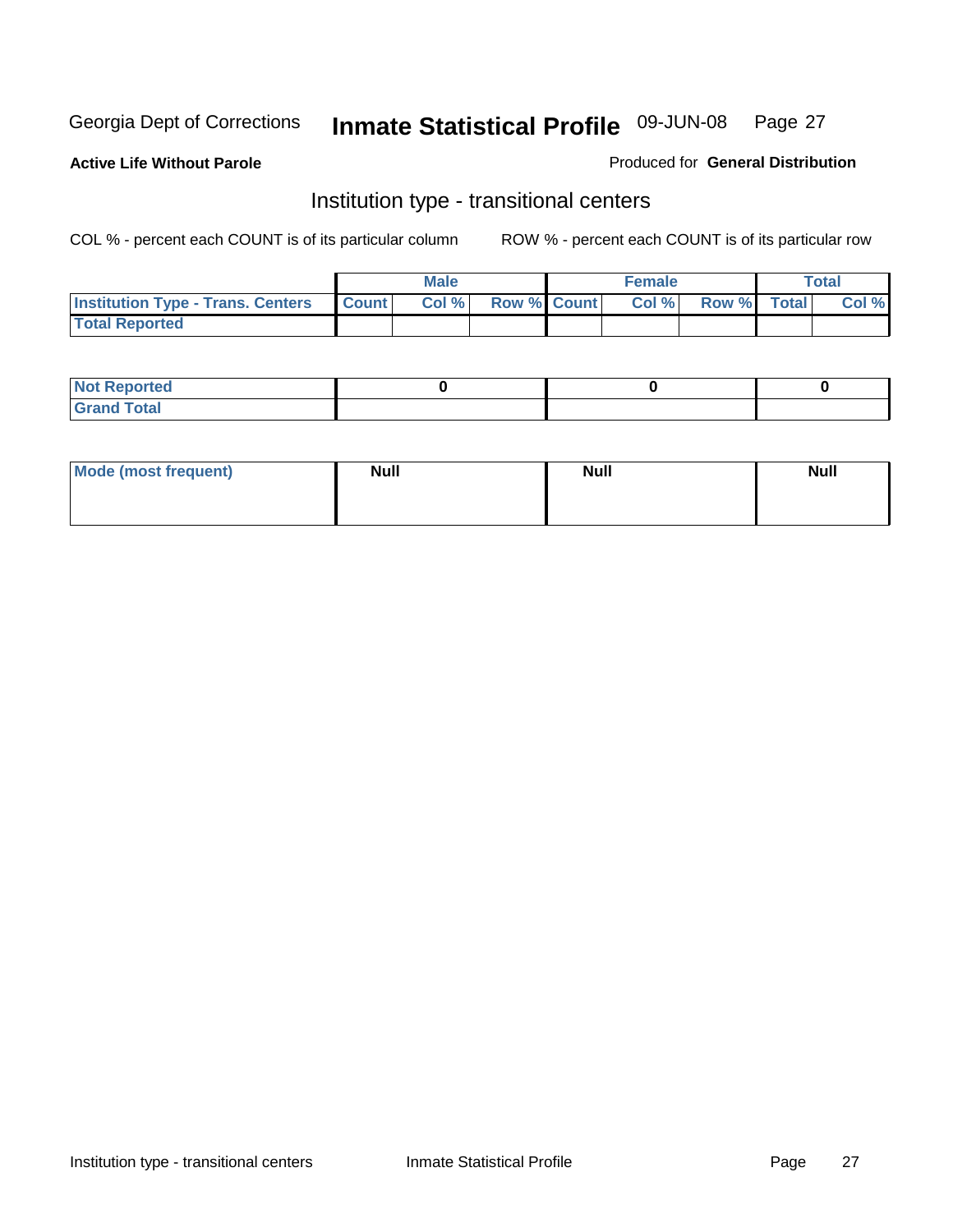**Active Life Without Parole** 

Produced for **General Distribution**

#### Institution type - mental hospitals

|                                                    | Male |                    | <b>Female</b> |                    | <b>Total</b> |
|----------------------------------------------------|------|--------------------|---------------|--------------------|--------------|
| <b>Institution Type - Mental Hospitals Count  </b> | Col% | <b>Row % Count</b> | Col%          | <b>Row % Total</b> | Col %        |
| <b>Total Reported</b>                              |      |                    |               |                    |              |

| <b>Not Reported</b> |  |  |
|---------------------|--|--|
| <b>Fotal</b><br>Cro |  |  |

| Mode (most frequent) | <b>Null</b> | <b>Null</b> | <b>Null</b> |
|----------------------|-------------|-------------|-------------|
|                      |             |             |             |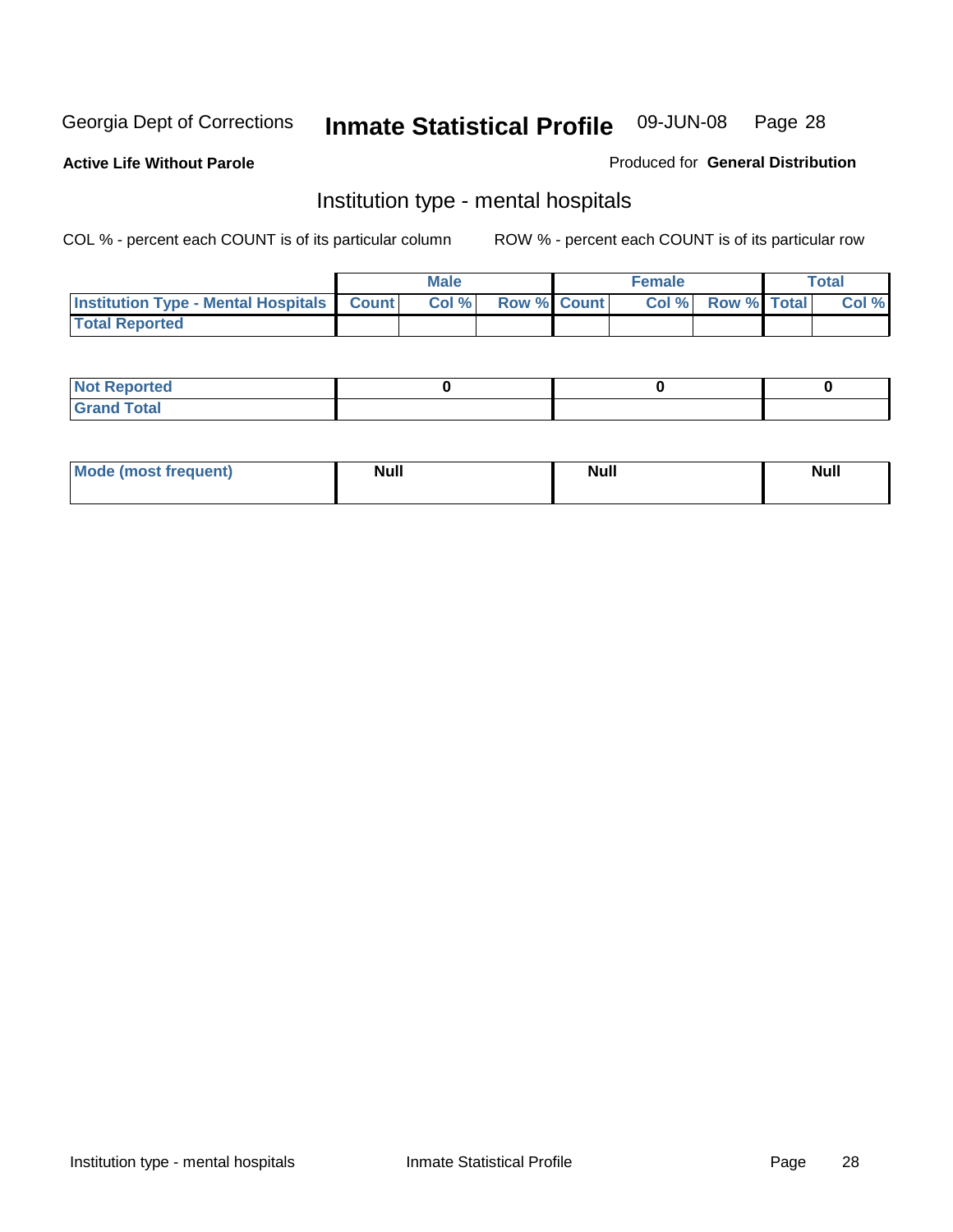**Active Life Without Parole** 

Produced for **General Distribution**

#### Institution type - county prisons

|                                                    | <b>Male</b> |  | <b>Female</b>            |              |              | Total |
|----------------------------------------------------|-------------|--|--------------------------|--------------|--------------|-------|
| <b>Institution Type - County Prisons   Count  </b> | Col %       |  | <b>Row % Count Col %</b> | <b>Row %</b> | <b>Total</b> | Col % |
| <b>Total Reported</b>                              |             |  |                          |              |              |       |

| <b>Not Reported</b>        |  |  |
|----------------------------|--|--|
| <b>Total</b><br>.Grar<br>_ |  |  |

| <b>Mo</b><br>frequent) | NI. . II<br>1u 11 | <b>Moll</b> | <b>Null</b> |
|------------------------|-------------------|-------------|-------------|
|                        |                   |             |             |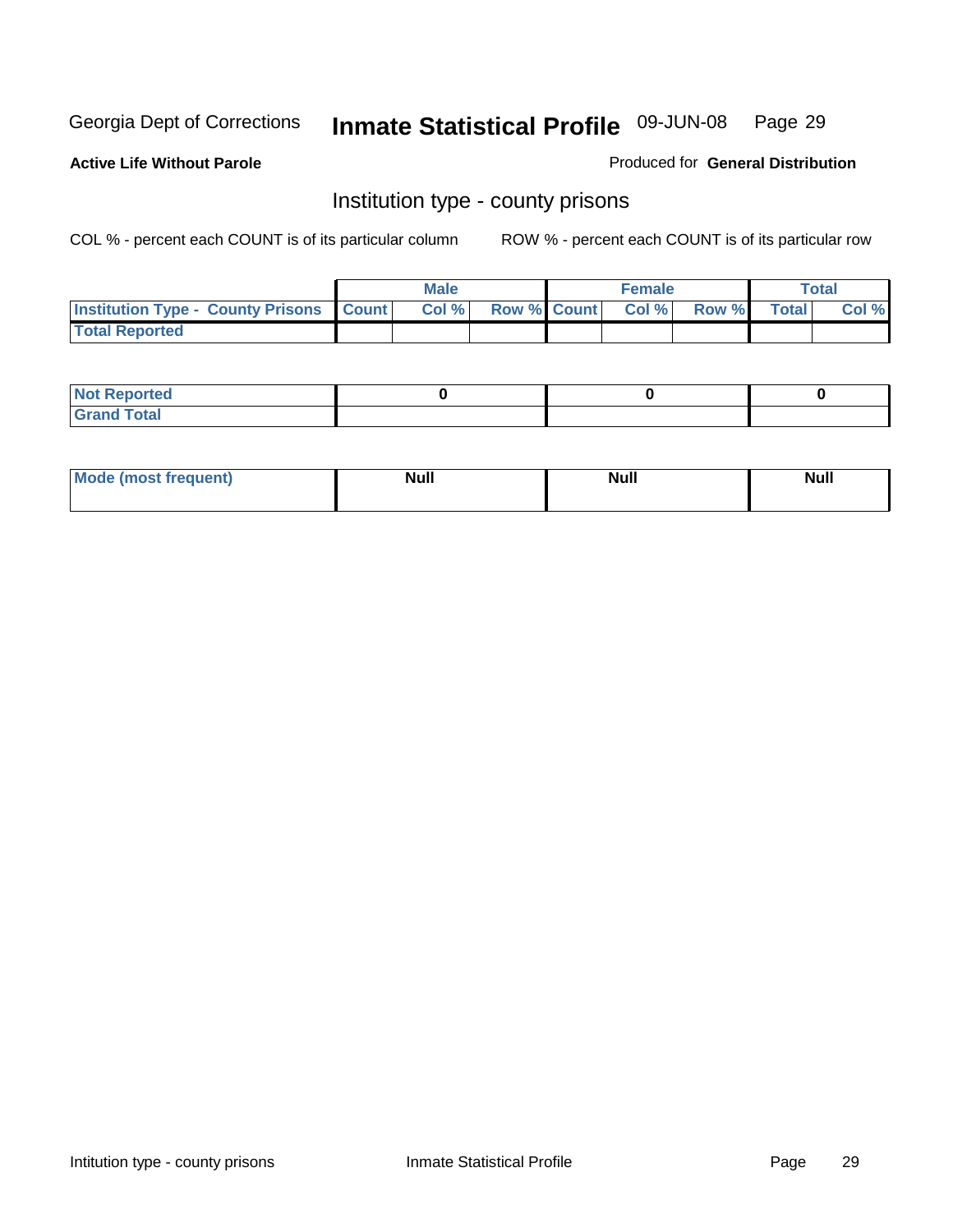**Active Life Without Parole** 

Produced for **General Distribution**

#### Institution type - state prisons

|     |                                         |                 | <b>Male</b> |         |              | <b>Female</b> |         | <b>Total</b>    |        |
|-----|-----------------------------------------|-----------------|-------------|---------|--------------|---------------|---------|-----------------|--------|
|     | <b>Institution Type - State Prisons</b> | <b>Count</b>    | Col %       | Row %   | <b>Count</b> | Col %         | Row %   | <b>Total</b>    | Col %  |
| 508 | <b>Arrendale State Prison</b>           |                 |             |         | 3            | 50.00%        | 100.00% | 3               | .62%   |
| 532 | <b>Augusta State Med.</b>               | 22              | 4.58%       | 100.00% |              |               |         | 22              | 4.53%  |
|     | <b>Prison</b>                           |                 |             |         |              |               |         |                 |        |
| 553 | <b>Baldwin State Prison</b>             |                 | .21%        | 100.00% |              |               |         |                 | .21%   |
| 547 | <b>Calhoun State Prison</b>             | 6               | 1.25%       | 100.00% |              |               |         | 6               | 1.23%  |
| 523 | <b>Coastal State Prison</b>             | 7               | 1.46%       | 100.00% |              |               |         | 7               | 1.44%  |
| 521 | <b>Ga Diag &amp; Class Pris</b>         | $\overline{2}$  | .42%        | 100.00% |              |               |         | $\overline{2}$  | .41%   |
| 522 | <b>Ga Diag &amp; Class Pris-</b>        | 12              | 2.50%       | 100.00% |              |               |         | 12              | 2.47%  |
|     | <b>Perm</b>                             |                 |             |         |              |               |         |                 |        |
| 517 | <b>Ga State Prison</b>                  | 36              | 7.50%       | 100.00% |              |               |         | $\overline{36}$ | 7.41%  |
| 541 | <b>Hancock State Prison</b>             | 50              | 10.42%      | 100.00% |              |               |         | 50              | 10.29% |
| 540 | <b>Hays State Prison</b>                | 45              | 9.38%       | 100.00% |              |               |         | 45              | 9.26%  |
| 549 | <b>Macon State Prison</b>               | $\overline{77}$ | 16.04%      | 100.00% |              |               |         | $\overline{77}$ | 15.84% |
| 519 | <b>Men'S State Prison</b>               | 1               | .21%        | 100.00% |              |               |         | 1               | .21%   |
| 505 | <b>Phillips State Prison</b>            | 26              | 5.42%       | 100.00% |              |               |         | 26              | 5.35%  |
| 557 | <b>Pulaski State Prison (W)</b>         |                 |             |         | 3            | 50.00%        | 100.00% | 3               | .62%   |
| 533 | <b>Rogers State Prison</b>              | 1               | .21%        | 100.00% |              |               |         |                 | .21%   |
| 550 | <b>Smith State Prison</b>               | $\overline{32}$ | 6.67%       | 100.00% |              |               |         | 32              | 6.58%  |
| 542 | <b>Telfair State Prison</b>             | 64              | 13.33%      | 100.00% |              |               |         | 64              | 13.17% |
| 537 | <b>Valdosta State Prison</b>            | 50              | 10.42%      | 100.00% |              |               |         | 50              | 10.29% |
| 501 | <b>Ware State Prison</b>                | 40              | 8.33%       | 100.00% |              |               |         | 40              | 8.23%  |
| 552 | <b>Washington Sp</b>                    | 7               | 1.46%       | 100.00% |              |               |         | 7               | 1.44%  |
| 546 | <b>Wilcox State Prison</b>              |                 | .21%        | 100.00% |              |               |         |                 | .21%   |
|     | <b>Total Reported</b>                   | 480             | 100%        | 98.77%  | 6            | 100%          | 1.23%   | 486             | 100%   |

| . Reported<br> |     |     |
|----------------|-----|-----|
| <b>Total</b>   | 480 | 486 |

| Mode (most frequent) | <b>1549 Macon State Prison</b> | <b>508 Arrendale State Prison</b> | 1549 Macon State 1<br><b>Prison</b> |
|----------------------|--------------------------------|-----------------------------------|-------------------------------------|
|----------------------|--------------------------------|-----------------------------------|-------------------------------------|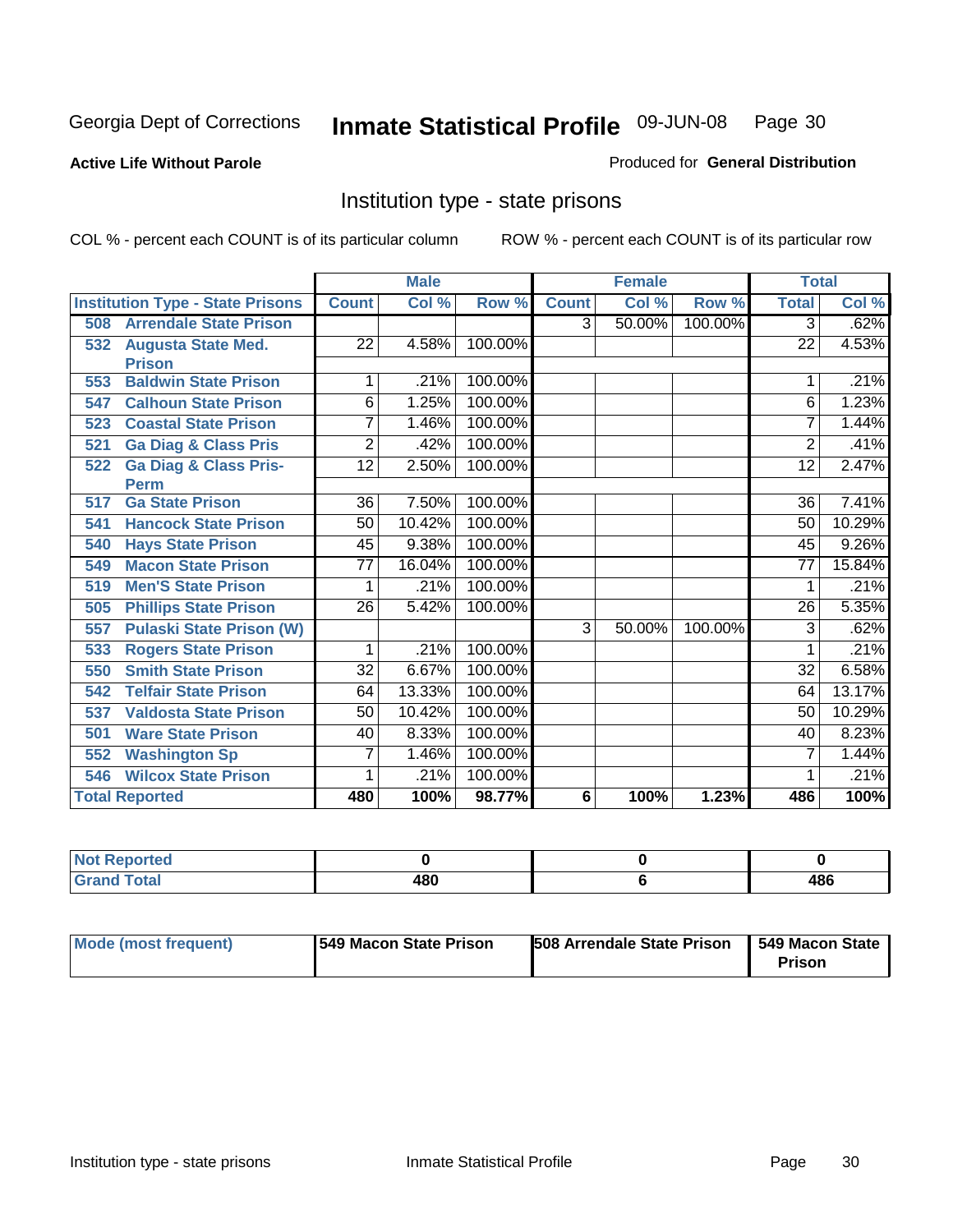**Active Life Without Parole** 

Produced for **General Distribution**

#### Institution type - private prisons

|                                                     | <b>Male</b> |                    | <b>Female</b> |             | Total |
|-----------------------------------------------------|-------------|--------------------|---------------|-------------|-------|
| <b>Institution Type - Private Prisons   Count  </b> | Col %       | <b>Row % Count</b> | Col %         | Row % Total | Col % |
| <b>Total Reported</b>                               |             |                    |               |             |       |

| <b>Not Reported</b>        |  |  |
|----------------------------|--|--|
| <b>otal</b><br>. Gror<br>. |  |  |

| Mode (most frequent) | <b>Null</b> | <b>Null</b> | <b>Null</b> |
|----------------------|-------------|-------------|-------------|
|                      |             |             |             |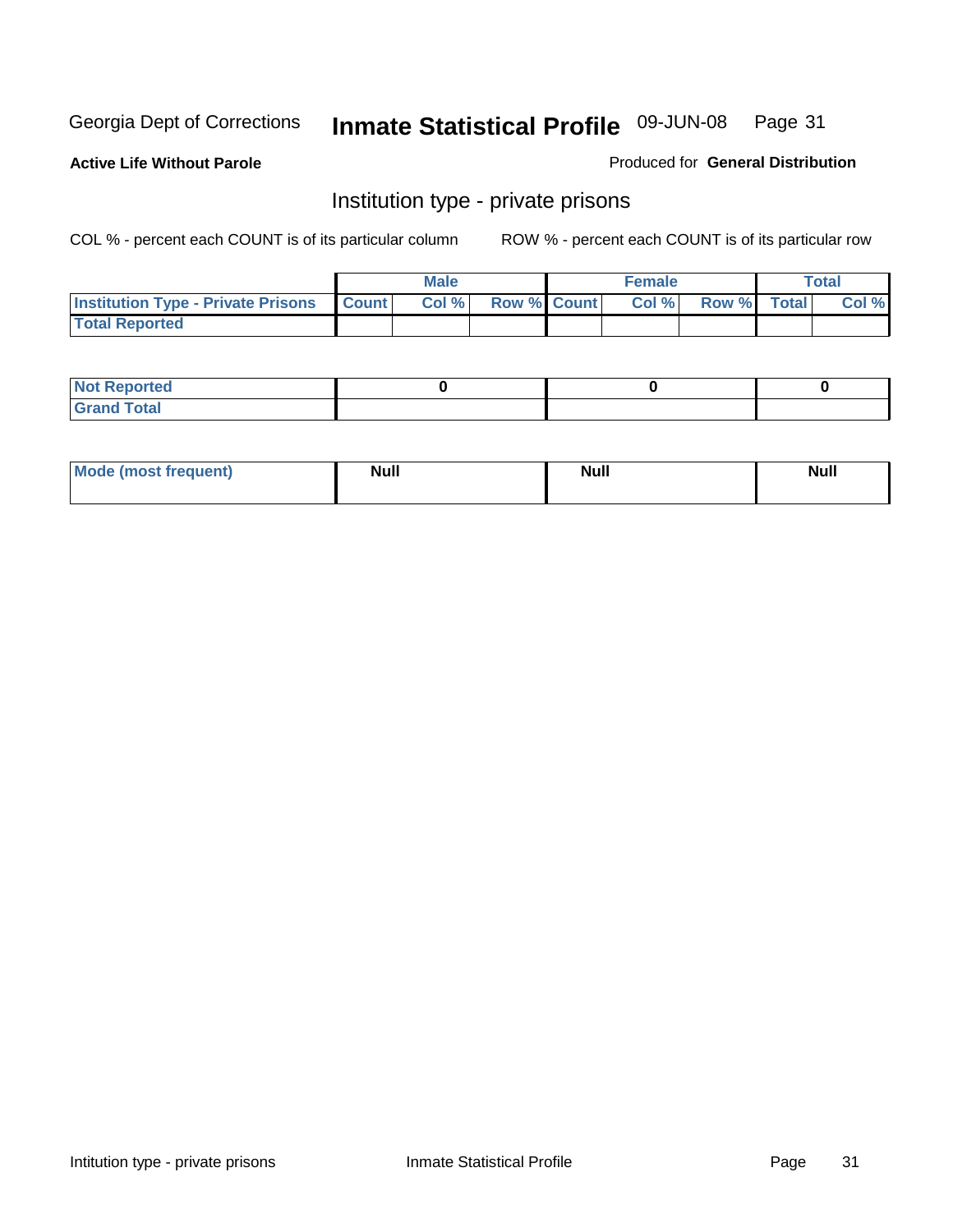**Active Life Without Parole** 

Produced for **General Distribution**

#### Institution type - prison annexes

|                                                | <b>Male</b> |       |              | <b>Female</b> |             | <b>Total</b> |
|------------------------------------------------|-------------|-------|--------------|---------------|-------------|--------------|
| <b>Institution Type - Prison Annexes Count</b> | Col %       | Row % | <b>Count</b> | Col %         | Row % Total | Col %        |
| <b>Total Reported</b>                          |             |       |              |               |             |              |

| <b>Not Reported</b>            |  |  |
|--------------------------------|--|--|
| <b>Total</b><br>Croi<br>$\sim$ |  |  |

| <b>Mode (most frequent)</b> | <b>Null</b> | <b>Null</b> | <b>Null</b> |
|-----------------------------|-------------|-------------|-------------|
|                             |             |             |             |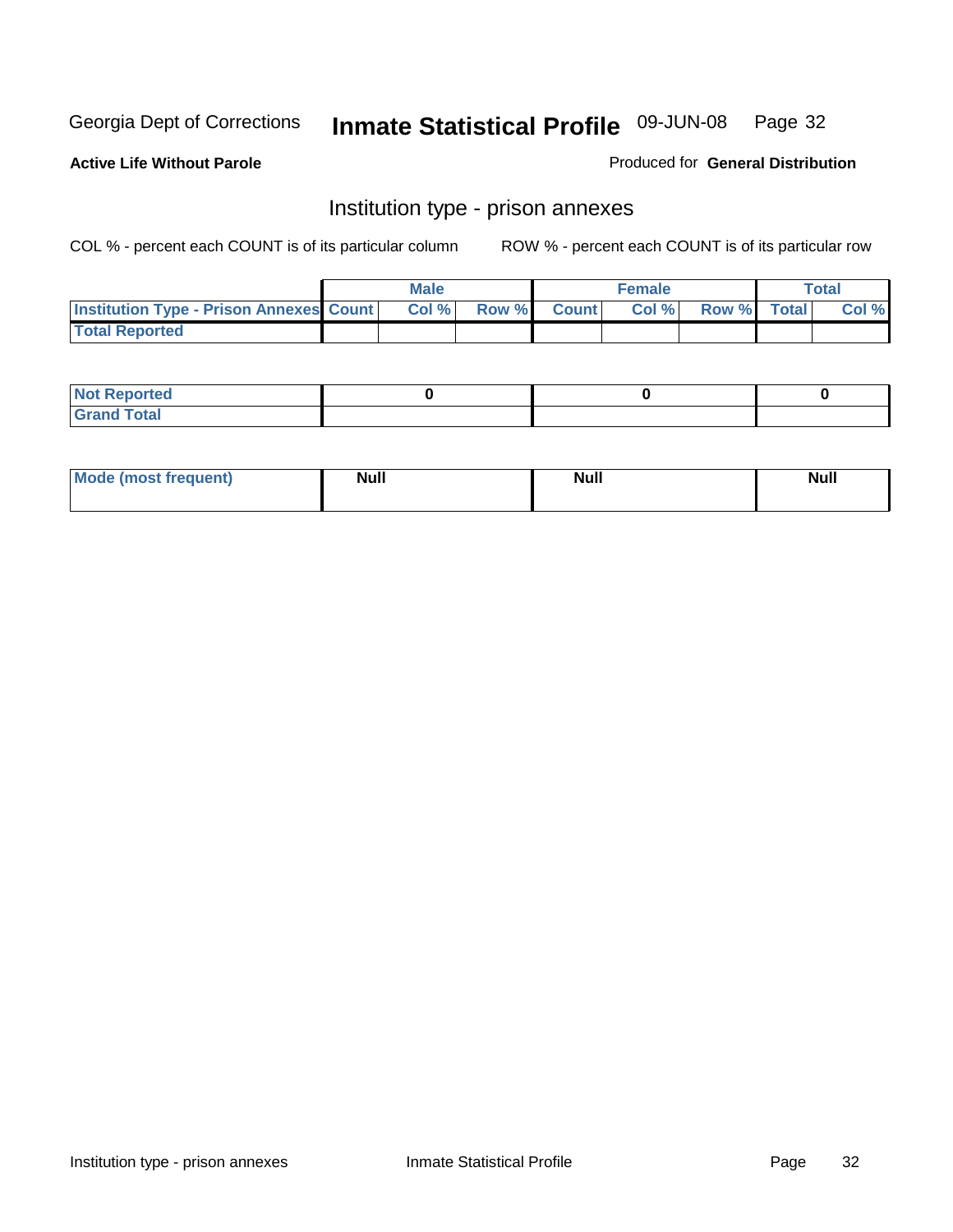**Active Life Without Parole** 

Produced for **General Distribution**

#### Institution type - pre-release centers

|                                                | <b>Male</b> |       |              | Female |             | <b>Total</b> |
|------------------------------------------------|-------------|-------|--------------|--------|-------------|--------------|
| <b>Institution Type - Prison Annexes Count</b> | Col %       | Row % | <b>Count</b> | Col %  | Row % Total | Col %        |
| <b>Total Reported</b>                          |             |       |              |        |             |              |

| <b>Not</b><br><b>Reported</b>    |  |  |
|----------------------------------|--|--|
| <b>Total</b><br>Gran<br>$\sim$ . |  |  |

| Mode (most frequent) | <b>Null</b> | <b>Null</b><br>_____ | <b>Null</b> |
|----------------------|-------------|----------------------|-------------|
|                      |             |                      |             |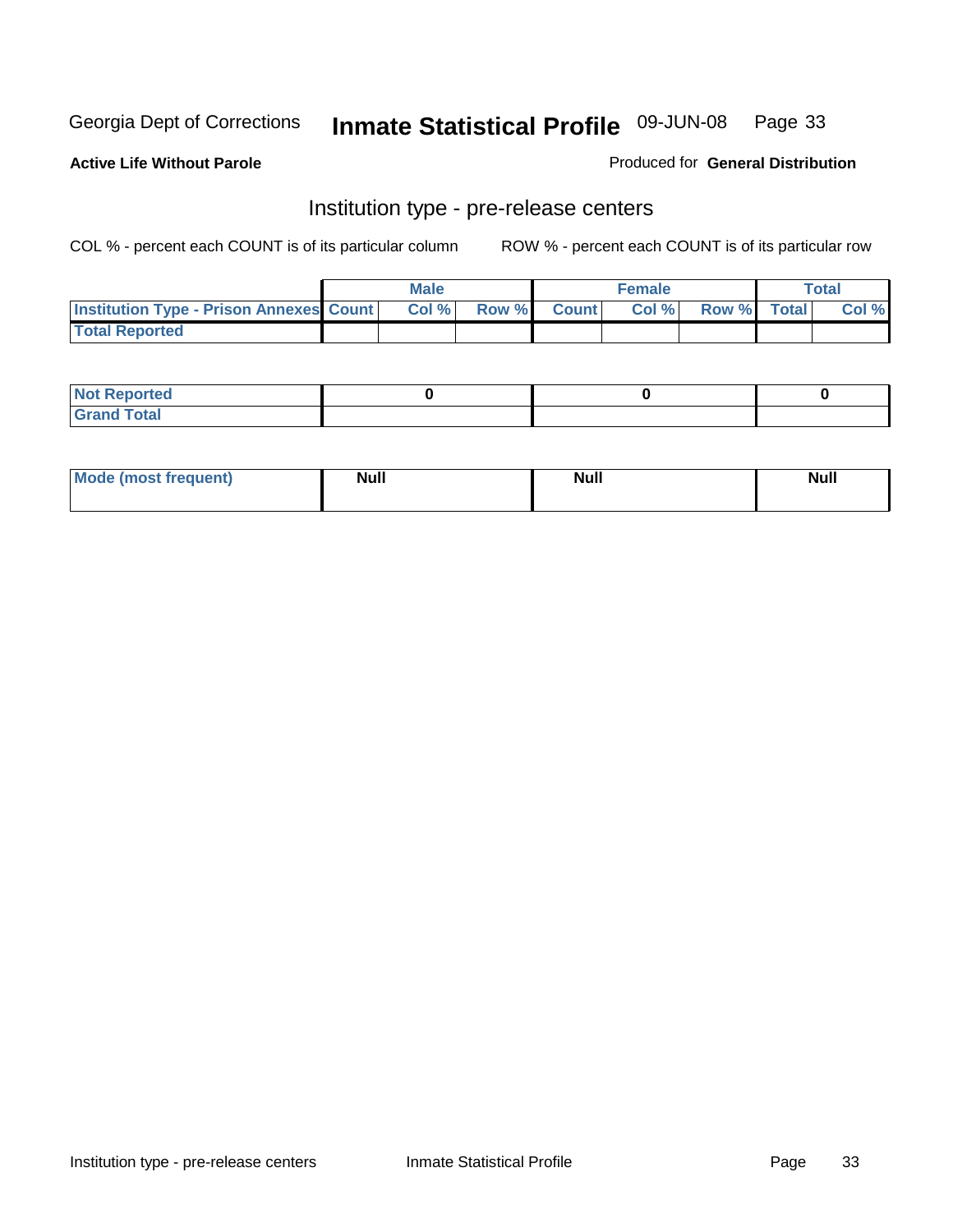**Active Life Without Parole** 

Produced for **General Distribution**

#### Institution type - inmate boot camp

|                                      |              | Male  |             | <b>Female</b> |             | <b>Total</b> |
|--------------------------------------|--------------|-------|-------------|---------------|-------------|--------------|
| <b>Institution Type - Boot Camps</b> | <b>Count</b> | Col % | Row % Count | Col%          | Row % Total | Col %        |
| <b>Total Rported</b>                 |              |       |             |               |             |              |

| <b>Not Reported</b>  |  |  |
|----------------------|--|--|
| <b>Total</b><br>Croy |  |  |

| Mode (most frequent) | <b>Null</b> | <b>Null</b> | <b>Null</b> |
|----------------------|-------------|-------------|-------------|
|                      |             |             |             |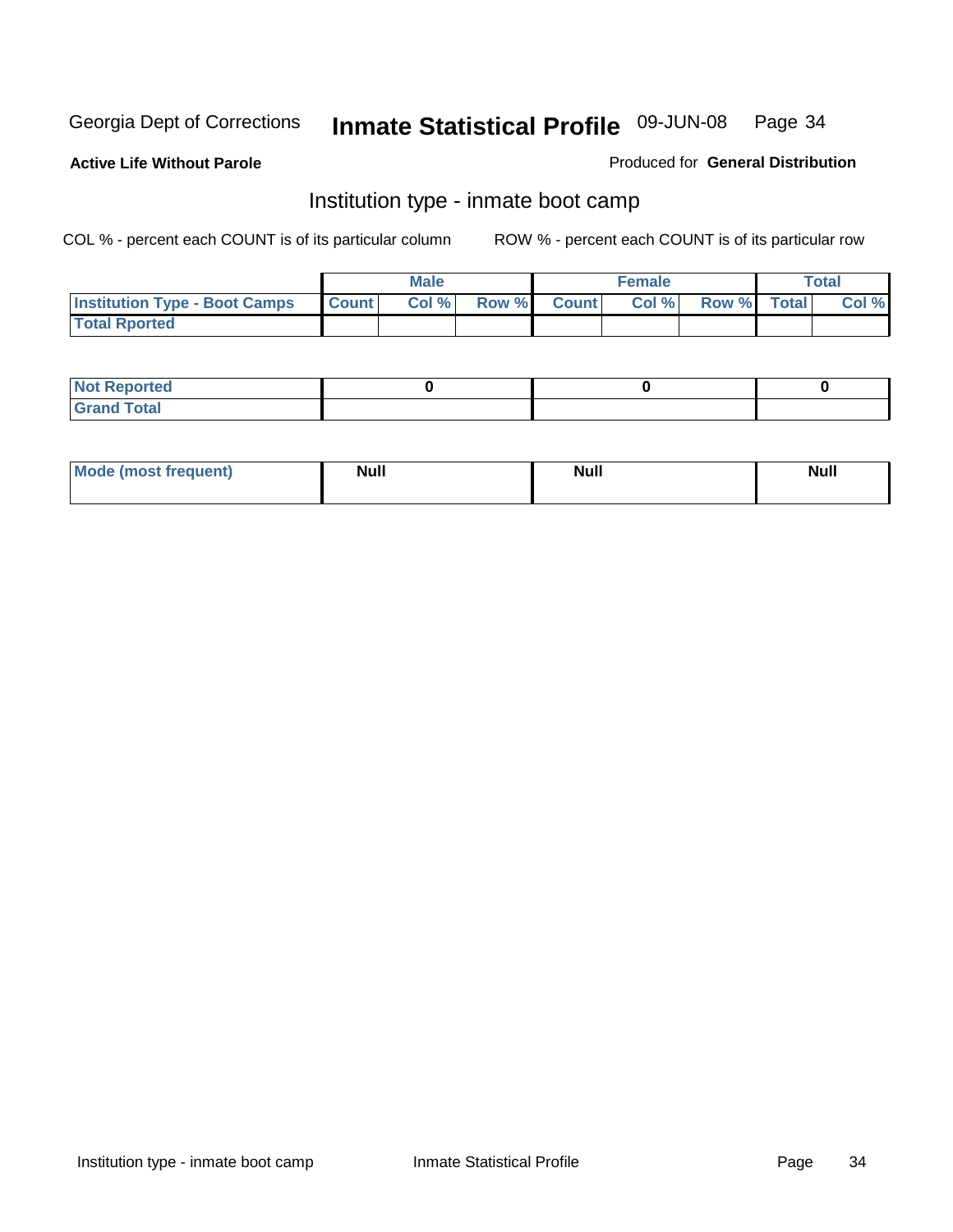**Active Life Without Parole** 

Produced for **General Distribution**

### Number of disciplinary reports

|                                       |              | <b>Male</b> |             |   | <b>Female</b> |       |              | <b>Total</b> |
|---------------------------------------|--------------|-------------|-------------|---|---------------|-------|--------------|--------------|
| <b>Number of Disciplinary Reports</b> | <b>Count</b> | Col %       | Row % Count |   | Col %         | Row % | <b>Total</b> | Col %        |
|                                       | 107          | 22.29%      | 98.17%      | 2 | 33.33%        | 1.83% | 109          | 22.43%       |
|                                       | 63           | 13.13%      | 100.00%     |   |               |       | 63           | 12.96%       |
|                                       | 34           | 7.08%       | 97.14%      |   | 16.67%        | 2.86% | 35           | 7.20%        |
|                                       | 42           | 8.75%       | 97.67%      |   | 16.67%        | 2.33% | 43           | 8.85%        |
|                                       | 28           | 5.83%       | 100.00%     |   |               |       | 28           | 5.76%        |
|                                       | 28           | 5.83%       | 100.00%     |   |               |       | 28           | 5.76%        |
| <b>More Than 5</b>                    | 178          | 37.08%      | 98.89%      | 2 | 33.33%        | 1.11% | 180          | 37.04%       |
| <b>Total Reported</b>                 | 480          | 100%        | 98.77%      | 6 | 100%          | 1.23% | 486          | 100%         |

| .<br>N<br>тес  |                   |                  |
|----------------|-------------------|------------------|
| T <sub>1</sub> | ោក<br>tul<br>$ -$ | 0c<br>rvu<br>- - |

| Mean (average)       | 7.59 | 9.67 | 7.61 |
|----------------------|------|------|------|
| Median (middle)      |      | 2.J  |      |
| Mode (most frequent) |      |      |      |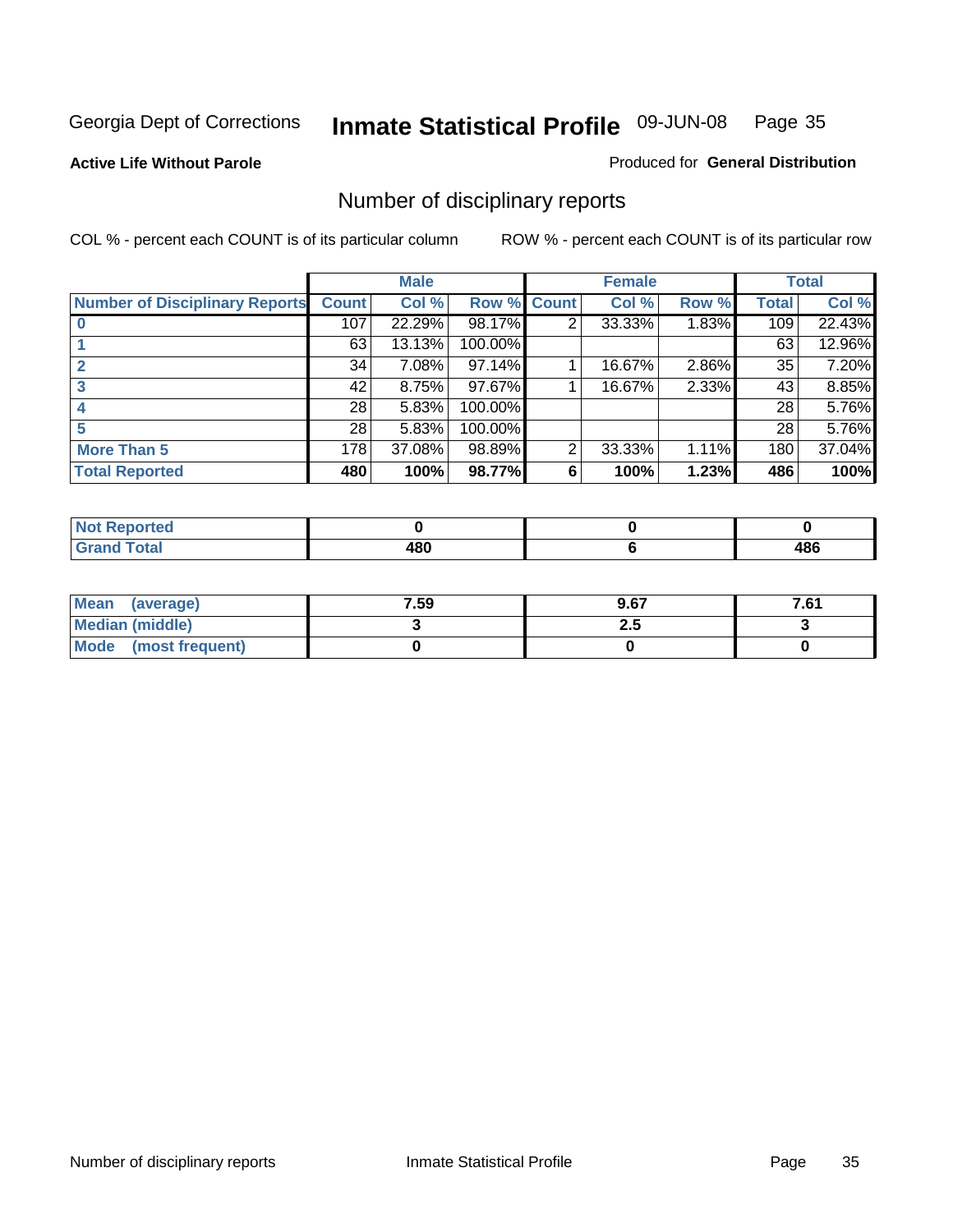#### **Active Life Without Parole**

#### Produced for **General Distribution**

#### Number of transfers

|                            |         | <b>Male</b> |         |              | <b>Female</b> |       |              | <b>Total</b> |
|----------------------------|---------|-------------|---------|--------------|---------------|-------|--------------|--------------|
| <b>Number of Transfers</b> | Count l | Col %       | Row %   | <b>Count</b> | Col %         | Row % | <b>Total</b> | Col %        |
|                            | 4       | 0.83%       | 100.00% |              |               |       | 4            | 0.82%        |
|                            | 110     | 22.92%      | 97.35%  | 3            | 50.00%        | 2.65% | 113          | 23.25%       |
| $\mathbf{c}$               | 126     | 26.25%      | 97.67%  | 3            | 50.00%        | 2.33% | 129          | 26.54%       |
| 3                          | 90      | 18.75%      | 100.00% |              |               |       | 90           | 18.52%       |
|                            | 56      | 11.67%      | 100.00% |              |               |       | 56           | 11.52%       |
|                            | 35      | 7.29%       | 100.00% |              |               |       | 35           | 7.20%        |
| <b>More Than 5</b>         | 59      | 12.29%      | 100.00% |              |               |       | 59           | 12.14%       |
| <b>Total Reported</b>      | 480     | 100%        | 98.77%  | 6            | 100%          | 1.23% | 486          | 100%         |

| N<br>тео  |                     |            |
|-----------|---------------------|------------|
| $\sim$ 10 | 100<br>ruw<br>$  -$ | AOC<br>100 |

| Mean (average)       | ? 1?<br>J. IJ |   | 3.11 |
|----------------------|---------------|---|------|
| Median (middle)      | 2.J           | . |      |
| Mode (most frequent) |               |   |      |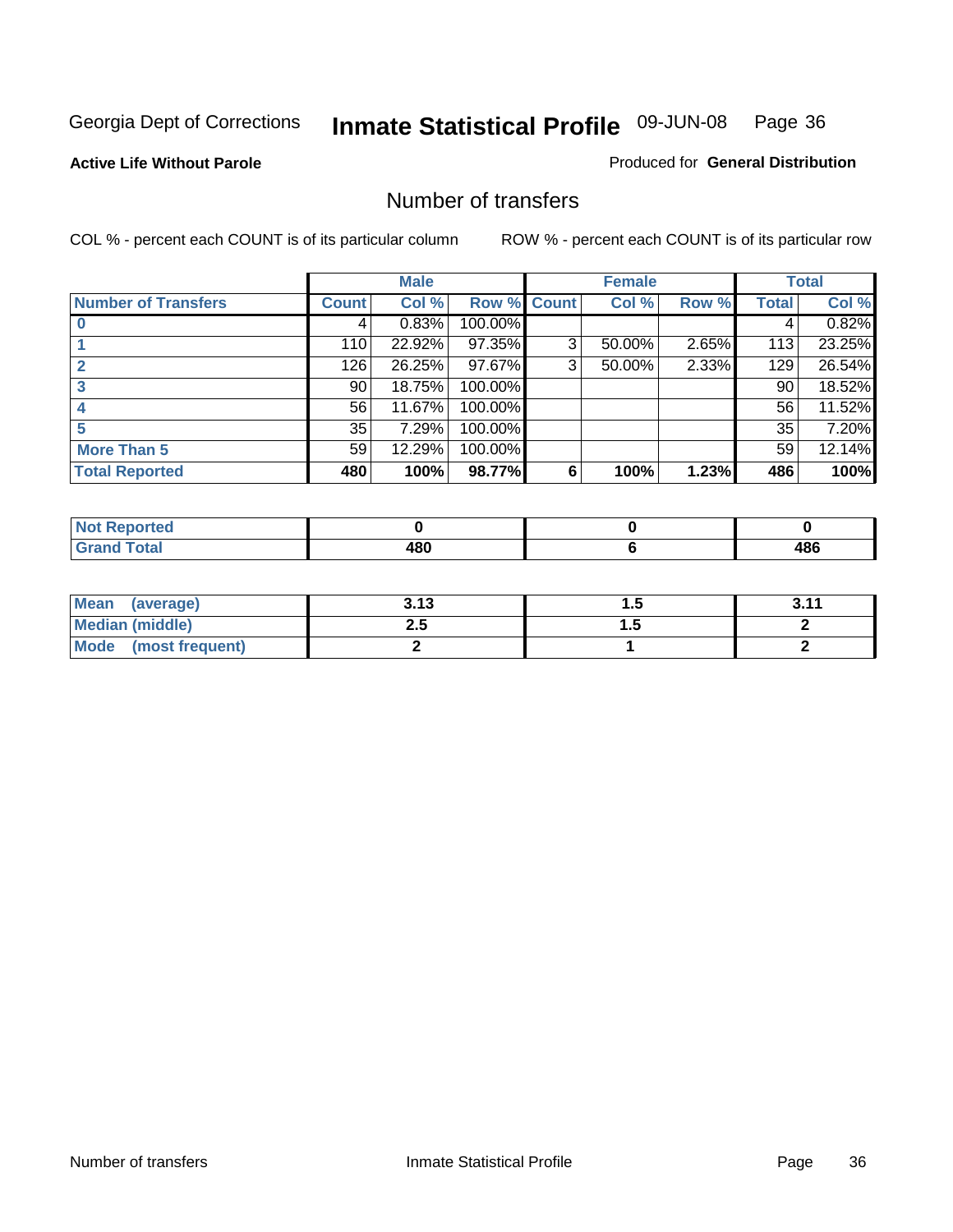**Active Life Without Parole** 

Produced for **General Distribution**

# Number of escapes

|                          |              | <b>Male</b> |                    |   | <b>Female</b> |         |       | <b>Total</b> |
|--------------------------|--------------|-------------|--------------------|---|---------------|---------|-------|--------------|
| <b>Number of Escapes</b> | <b>Count</b> | Col %       | <b>Row % Count</b> |   | Col %         | Row %I  | Total | Col %        |
|                          | 479'         | 99.79%      | 98.76%             | 6 | 100.00%       | $.24\%$ | 485   | 99.79%       |
|                          |              | 0.21%       | 100.00%            |   |               |         |       | $0.21\%$     |
| <b>Total Reported</b>    | 480          | 100%        | 98.77%             |   | 100%          | 1.23%   | 486   | 100%         |

| neo                             |          |     |
|---------------------------------|----------|-----|
| <b>otal</b><br>$\mathbf{v}$ and | 48C<br>w | 486 |

| Mean (average)       |  |  |
|----------------------|--|--|
| Median (middle)      |  |  |
| Mode (most frequent) |  |  |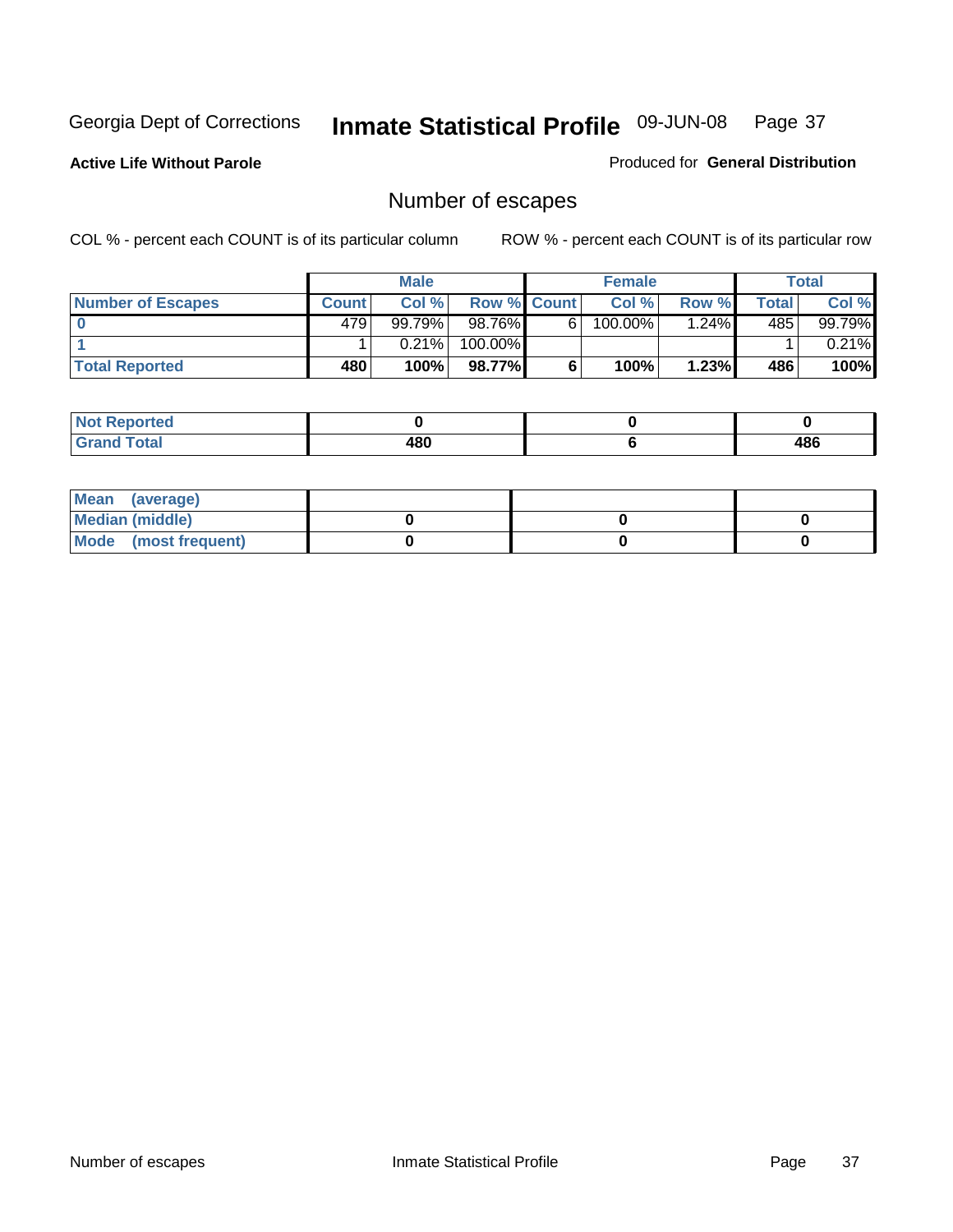**Active Life Without Parole** 

Produced for **General Distribution**

# Probable future release type

|                                     |              | <b>Male</b> |                    |   | <b>Female</b> |          |       | Total  |
|-------------------------------------|--------------|-------------|--------------------|---|---------------|----------|-------|--------|
| <b>Probable Future Release Type</b> | <b>Count</b> | Col%        | <b>Row % Count</b> |   | Col%          | Row %    | Total | Col %  |
| Paroled w/o probation to follow     |              | $.21\%$     | 100.00%            |   | $.00\%$       | $.00\%$  |       | .21%   |
| Life, LWOP or death sentence        | 479          | 99.79%      | 98.76%             | 6 | 100.00%       | $1.24\%$ | 485   | 99.79% |
| <b>Total Reported</b>               | 480          | 100%        | 98.77%             | 6 | 100%          | 1.23%    | 486   | 100%   |

| <b>rted</b><br>. |     |     |     |
|------------------|-----|-----|-----|
| <b>otal</b>      | 480 | 480 | 486 |

| <b>Mode (most frequent)</b> | Life, LWOP or death | Life, LWOP or death | Life, LWOP or death |
|-----------------------------|---------------------|---------------------|---------------------|
|                             |                     |                     |                     |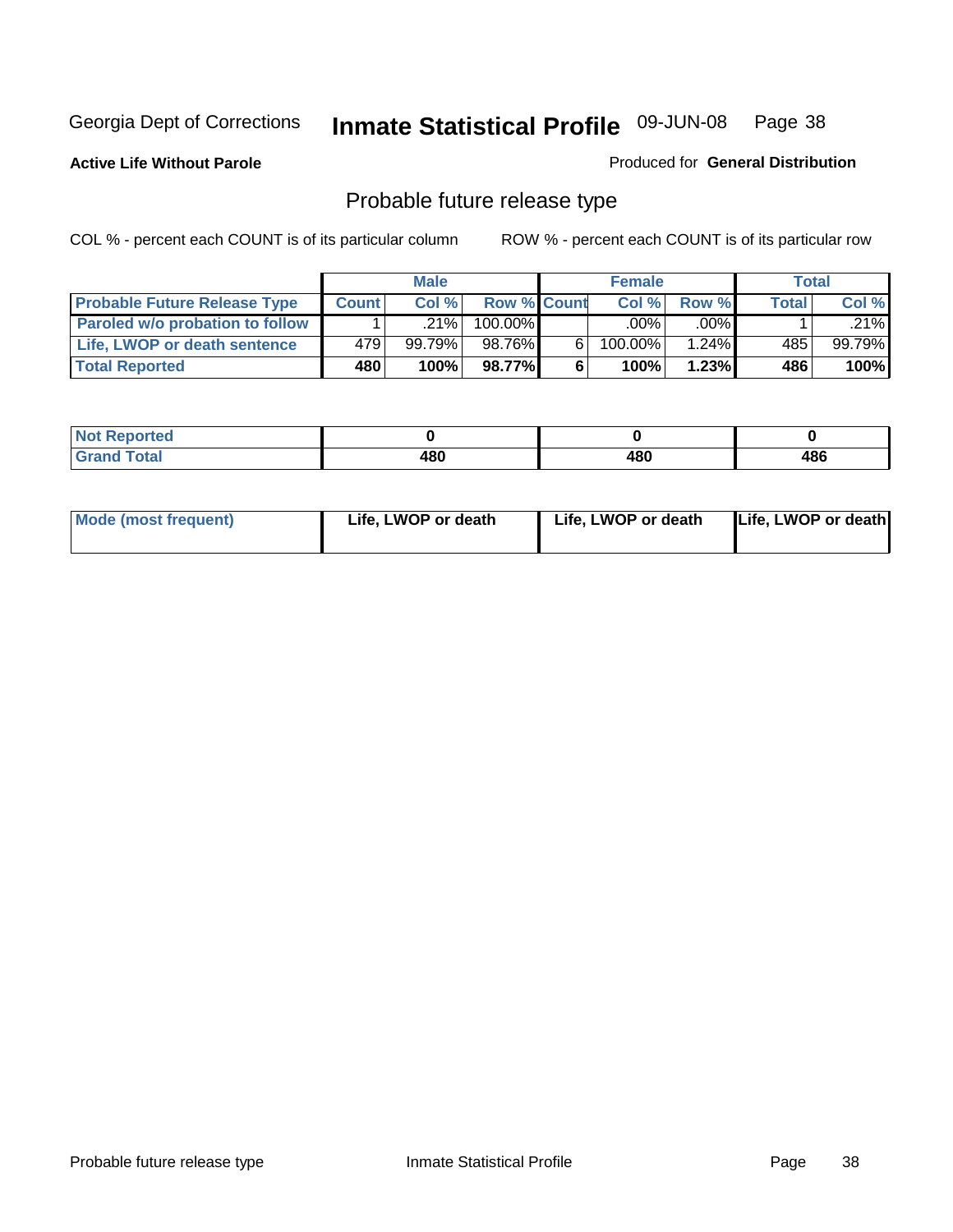**Active Life Without Parole** 

Produced for **General Distribution**

## Actual release type

|                            |              | <b>Male</b> |                    | <b>Female</b> |        |       | Total |
|----------------------------|--------------|-------------|--------------------|---------------|--------|-------|-------|
| <b>Actual Release Type</b> | <b>Count</b> | Col %       | <b>Row % Count</b> | Col %         | Row %I | Total | Col % |
| <b>Total Reported</b>      |              | $\%$        | %                  | %             | %      |       | %     |

| <b>Still Active</b> | 480 | 486 |
|---------------------|-----|-----|
| <b>Not Reported</b> |     |     |
| <b>Grand Total</b>  | 480 | 486 |

| . | . | ------ |
|---|---|--------|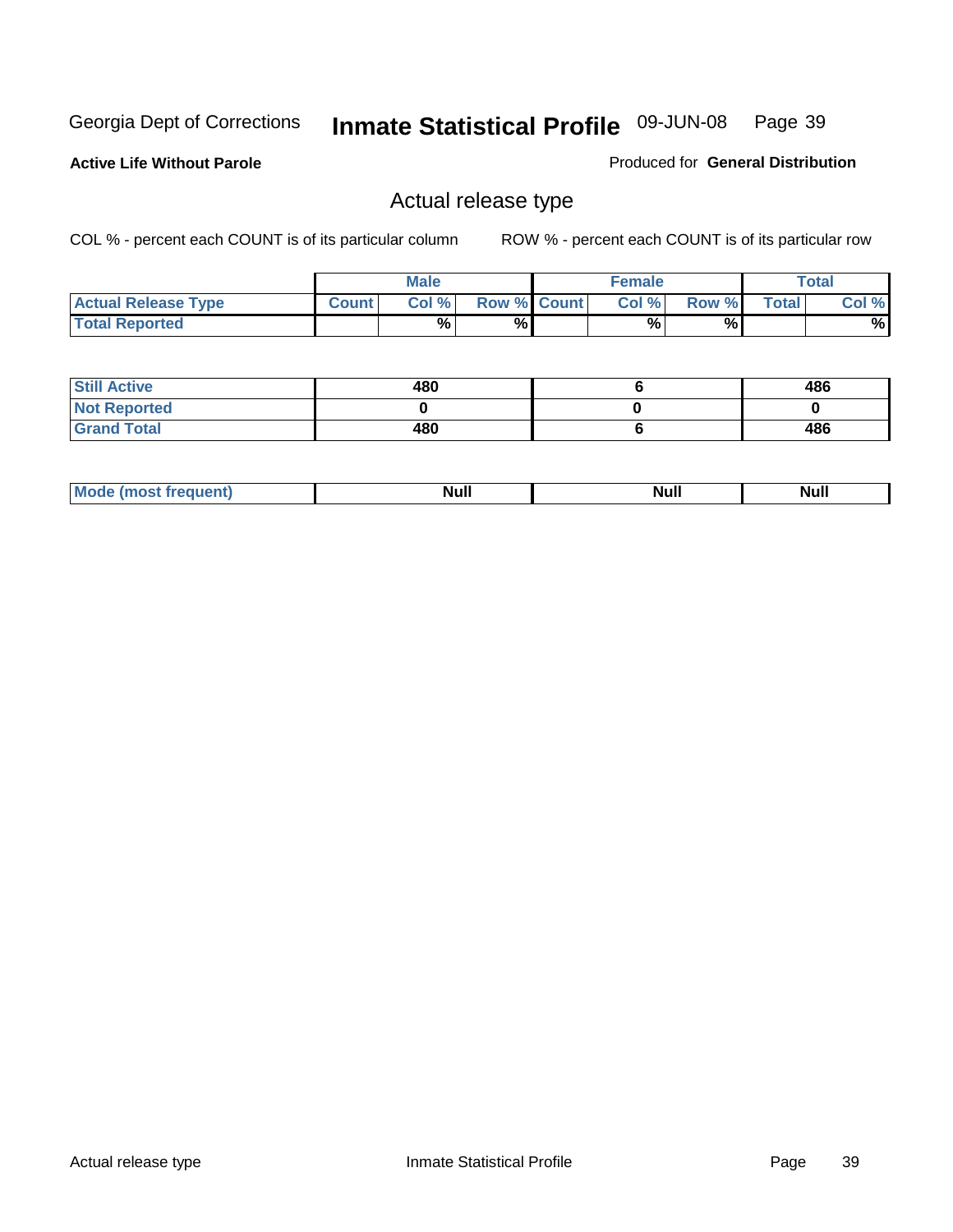#### **Active Life Without Parole**

#### Produced for **General Distribution**

## Time served in current (or last) institution

|                            |              | <b>Male</b> |         |              | <b>Female</b> |       |                | <b>Total</b> |
|----------------------------|--------------|-------------|---------|--------------|---------------|-------|----------------|--------------|
| <b>Time In Institution</b> | <b>Count</b> | Col %       | Row %   | <b>Count</b> | Col %         | Row % | <b>Total</b>   | Col %        |
| 0 to 3 months              | 60           | 12.50%      | 100.00% |              |               |       | 60             | 12.35%       |
| 3.01 to 6 months           | 39           | 8.13%       | 100.00% |              |               |       | 39             | 8.02%        |
| 6.01 to 9 months           | 36           | 7.50%       | 100.00% |              |               |       | 36             | 7.41%        |
| 9.01 to 12 months          | 29           | 6.04%       | 100.00% |              |               |       | 29             | 5.97%        |
| 12.01 to 18 months         | 50           | 10.42%      | 100.00% |              |               |       | 50             | 10.29%       |
| 18.01 to 24 months         | 34           | 7.08%       | 100.00% |              |               |       | 34             | 7.00%        |
| 2.01 to 3 years            | 70           | 14.58%      | 98.59%  | 1            | 16.67%        | 1.41% | 71             | 14.61%       |
| $3.01$ to 4 years          | 39           | 8.13%       | 90.70%  | 4            | 66.67%        | 9.30% | 43             | 8.85%        |
| 4.01 to 5 years            | 19           | 3.96%       | 100.00% |              |               |       | 19             | 3.91%        |
| 5.01 to 6 years            | 38           | 7.92%       | 100.00% |              |               |       | 38             | 7.82%        |
| 6.01 to 7 years            | 24           | 5.00%       | 100.00% |              |               |       | 24             | 4.94%        |
| 7.01 to 8 years            | 12           | 2.50%       | 100.00% |              |               |       | 12             | 2.47%        |
| 8.01 to 9 years            | 11           | 2.29%       | 100.00% |              |               |       | 11             | 2.26%        |
| 9.01 to 10 years           | 7            | 1.46%       | 100.00% |              |               |       | $\overline{7}$ | 1.44%        |
| Over 10 years              | 12           | 2.50%       | 92.31%  | 1            | 16.67%        | 7.69% | 13             | 2.67%        |
| <b>Total Reported</b>      | 480          | 100%        | 98.77%  | 6            | 100%          | 1.23% | 486            | 100.0%       |

| <b>eported</b><br>NOT. |     |            |
|------------------------|-----|------------|
| <b>Total</b>           | 480 | 10C<br>+OO |

| <b>Mean</b><br>(average) | 33 months | 51 months | 34 months |  |
|--------------------------|-----------|-----------|-----------|--|
| Median (middle)          | 23 months | 39 months | 23 months |  |
| Mode (most frequent)     | 2 months  | 2 months  | months    |  |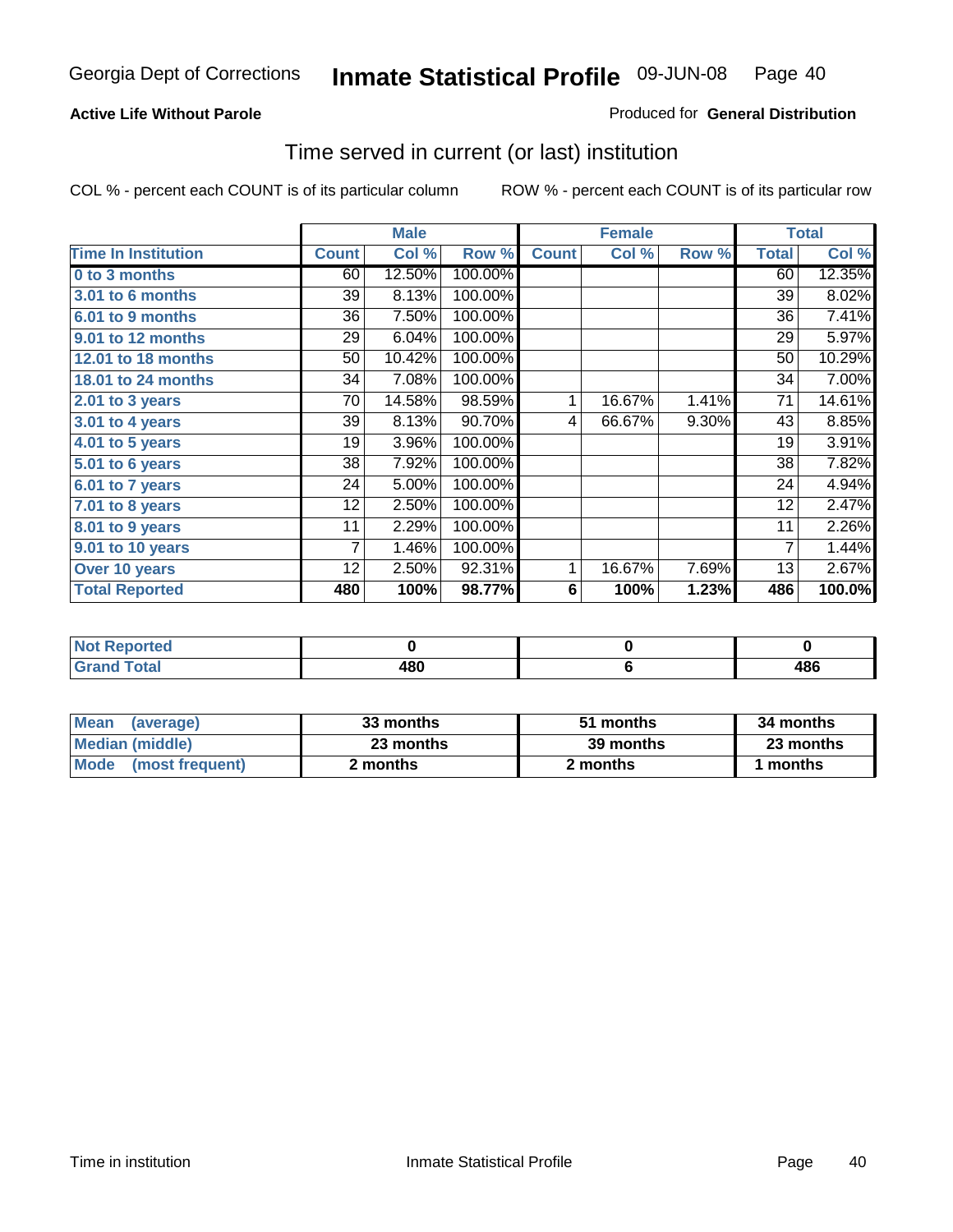**Active Life Without Parole** 

Produced for **General Distribution**

## Highest grade level attained

|                              |                | <b>Male</b> |         |                | <b>Female</b> |       |                 | <b>Total</b> |
|------------------------------|----------------|-------------|---------|----------------|---------------|-------|-----------------|--------------|
| <b>Grade Level</b>           | <b>Count</b>   | Col %       | Row %   | <b>Count</b>   | Col %         | Row % | <b>Total</b>    | Col %        |
| <b>Grade 1</b>               | 1              | 0.21%       | 100.00% |                |               |       | 1               | 0.21%        |
| <b>Grade 4</b>               | 3              | 0.64%       | 100.00% |                |               |       | $\overline{3}$  | 0.64%        |
| Grade 5                      | 4              | 0.86%       | 100.00% |                |               |       | 4               | 0.85%        |
| Grade 6                      | 7              | 1.50%       | 100.00% |                |               |       | $\overline{7}$  | 1.48%        |
| <b>Grade 7</b>               | 18             | 3.86%       | 100.00% |                |               |       | $\overline{18}$ | 3.81%        |
| <b>Grade 8</b>               | 46             | 9.87%       | 100.00% |                |               |       | 46              | 9.75%        |
| <b>Grade 9</b>               | 62             | 13.30%      | 98.41%  | 1              | 16.67%        | 1.59% | 63              | 13.35%       |
| Grade 10                     | 95             | 20.39%      | 98.96%  | 1              | 16.67%        | 1.04% | 96              | 20.34%       |
| Grade 11                     | 69             | 14.81%      | 97.18%  | $\overline{2}$ | 33.33%        | 2.82% | 71              | 15.04%       |
| <b>Grade 12 or GED</b>       | 78             | 16.74%      | 98.73%  | 1              | 16.67%        | 1.27% | 79              | 16.74%       |
| <b>Some tech school</b>      | 12             | 2.58%       | 100.00% |                |               |       | 12              | 2.54%        |
| <b>Completed tech school</b> | 13             | 2.79%       | 100.00% |                |               |       | 13              | 2.75%        |
| College, 1 year              | 16             | 3.43%       | 100.00% |                |               |       | 16              | 3.39%        |
| College, 2 year              | 18             | 3.86%       | 94.74%  | 1              | 16.67%        | 5.26% | 19              | 4.03%        |
| College, 3 year              | 8              | 1.72%       | 100.00% |                |               |       | 8               | 1.69%        |
| <b>Bachelor's degree</b>     | 10             | 2.15%       | 100.00% |                |               |       | 10              | 2.12%        |
| <b>Master's degree</b>       | 3              | 0.64%       | 100.00% |                |               |       | 3               | 0.64%        |
| Ph.D. degree                 | 1              | 0.21%       | 100.00% |                |               |       | 1               | 0.21%        |
| Law degree                   | $\overline{2}$ | 0.43%       | 100.00% |                |               |       | $\overline{2}$  | 0.42%        |
| <b>Total Reported</b>        | 466            | 100%        | 98.73%  | 6              | 100.0%        | 1.27% | 472             | 100%         |

| الدرجية.<br>τeα<br>N0<br>. | 4          |            |
|----------------------------|------------|------------|
| <b>Coto</b> "              | ៱៰៱<br>40U | 10C<br>400 |

| <b>Mean</b><br>(average)       | 10.65    | 11.17    | 10.66    |
|--------------------------------|----------|----------|----------|
| Median (middle)                | Grade 10 | Grade 11 | Grade 10 |
| <b>Mode</b><br>(most frequent) | Grade 10 | Grade 11 | Grade 10 |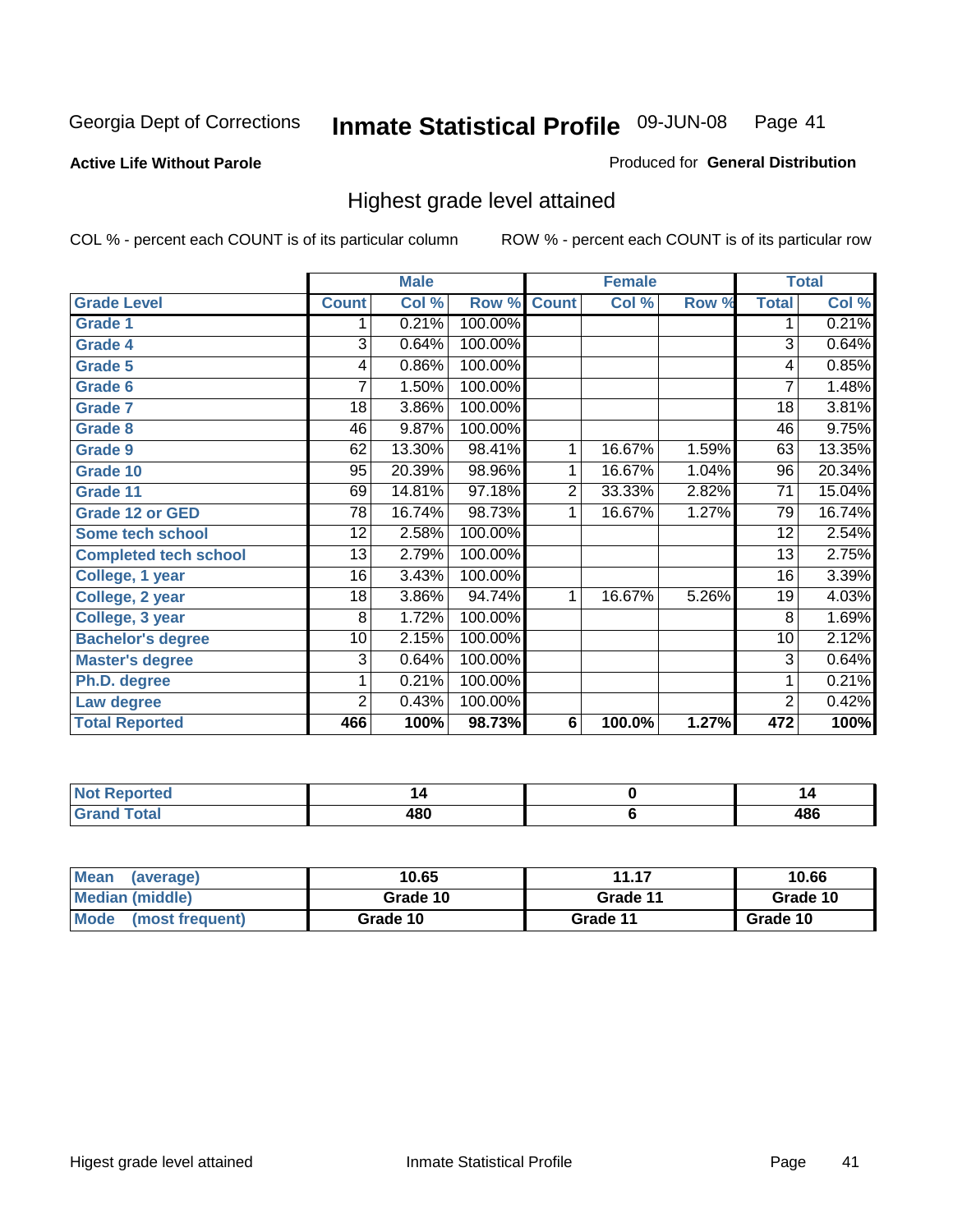**Active Life Without Parole** 

Produced for **General Distribution**

## Culture fair IQ scores

|                       |              | <b>Male</b> |             |   | <b>Female</b> |          |              | <b>Total</b> |
|-----------------------|--------------|-------------|-------------|---|---------------|----------|--------------|--------------|
| <b>IQ Scores</b>      | <b>Count</b> | Col %       | Row % Count |   | Col %         | Row %    | <b>Total</b> | Col %        |
| $60 - 69$             | 19           | 4.49%       | 100.00%     |   |               |          | 19           | 4.43%        |
| $70 - 79$             | 31           | 7.33%       | 100.00%     |   |               |          | 31           | 7.23%        |
| $80 - 89$             | 66           | 15.60%      | 98.51%      |   | 16.67%        | $1.49\%$ | 67           | 15.62%       |
| $90 - 99$             | 70           | 16.55%      | 97.22%      | 2 | 33.33%        | 2.78%    | 72           | 16.78%       |
| $100 - 109$           | 119          | 28.13%      | 99.17%      |   | 16.67%        | 0.83%    | 120          | 27.97%       |
| $110 - 119$           | 97           | 22.93%      | 98.98%      |   | 16.67%        | 1.02%    | 98           | 22.84%       |
| $120 - 129$           | 21           | 4.96%       | 95.45%      |   | 16.67%        | 4.55%    | 22           | 5.13%        |
| <b>Total Reported</b> | 423          | 100%        | 98.60%      | 6 | 100.0%        | 1.40%    | 429          | 100%         |

| <b>Not Reported</b>         | 54  | 54  |
|-----------------------------|-----|-----|
| <b>Not Valid (under 60)</b> |     |     |
| <b>Grand Total</b>          | 480 | 486 |

| <b>Mean</b><br>(average)       | 99  | 104 | 99  |
|--------------------------------|-----|-----|-----|
| <b>Median (middle)</b>         | 102 | 99  | 102 |
| <b>Mode</b><br>(most frequent) | 110 | 96  | 110 |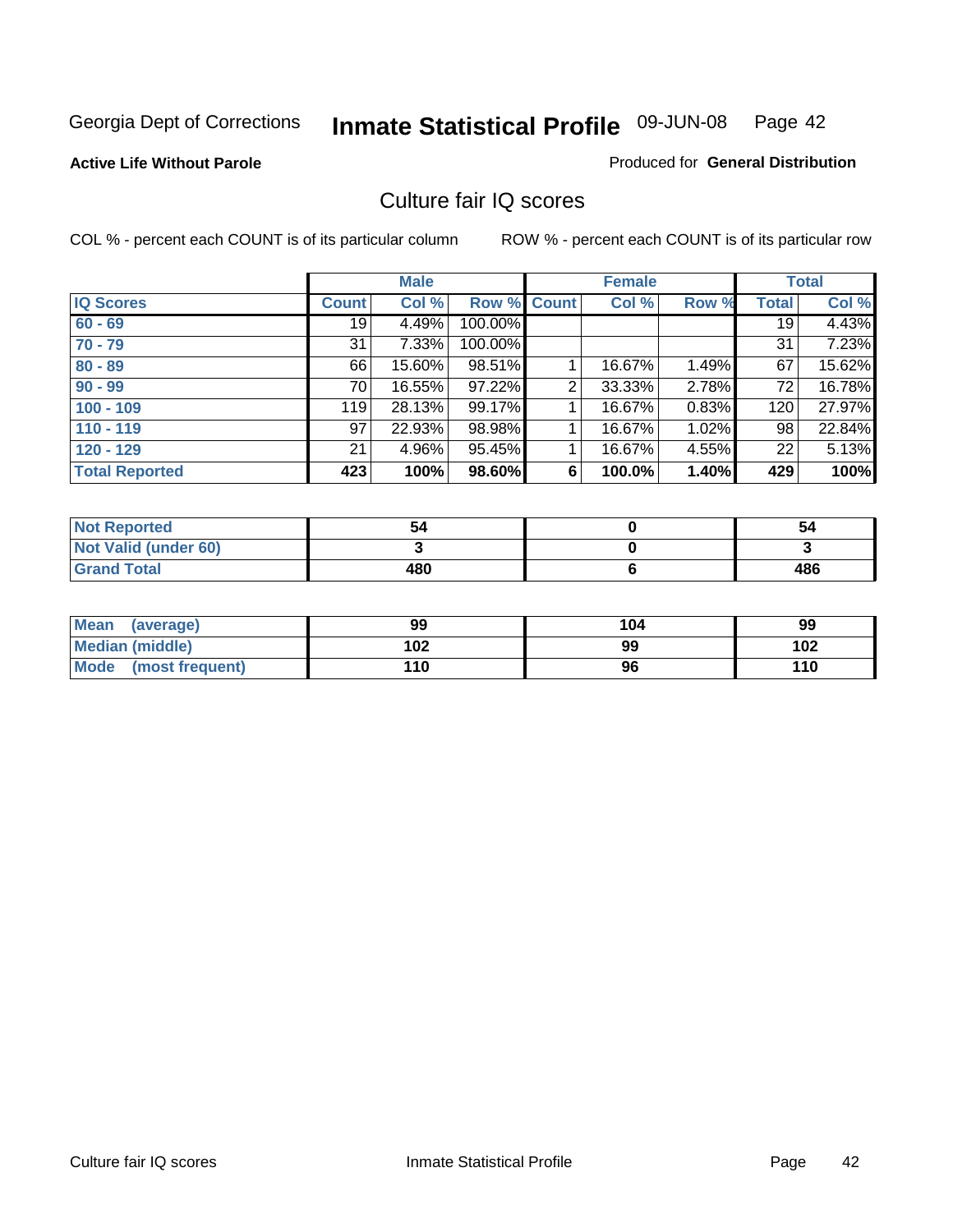#### **Active Life Without Parole**

#### Produced for **General Distribution**

# Wide Range Achievement Test (WRAT) reading score

|                           |              | <b>Male</b> |         |              | <b>Female</b> |       |              | <b>Total</b> |
|---------------------------|--------------|-------------|---------|--------------|---------------|-------|--------------|--------------|
| <b>WRAT Reading Score</b> | <b>Count</b> | Col %       | Row %   | <b>Count</b> | Col %         | Row % | <b>Total</b> | Col %        |
| 0.1 to 0.9                | 8            | 1.86%       | 100.00% |              |               |       | 8            | 1.83%        |
| 1.0 to 1.9                | 13           | 3.02%       | 100.00% |              |               |       | 13           | 2.97%        |
| 2.0 to 2.9                | 25           | 5.80%       | 96.15%  | 1            | 16.67%        | 3.85% | 26           | 5.95%        |
| 3.0 to 3.9                | 23           | 5.34%       | 100.00% |              |               |       | 23           | 5.26%        |
| 4.0 to 4.9                | 35           | 8.12%       | 100.00% |              |               |       | 35           | 8.01%        |
| 5.0 to 5.9                | 45           | 10.44%      | 97.83%  | 1            | 16.67%        | 2.17% | 46           | 10.53%       |
| 6.0 to 6.9                | 36           | 8.35%       | 100.00% |              |               |       | 36           | 8.24%        |
| 7.0 to 7.9                | 17           | 3.94%       | 100.00% |              |               |       | 17           | 3.89%        |
| 8.0 to 8.9                | 31           | 7.19%       | 100.00% |              |               |       | 31           | 7.09%        |
| 9.0 to 9.9                | 38           | 8.82%       | 97.44%  | 1            | 16.67%        | 2.56% | 39           | 8.92%        |
| 10.0 to 10.9              | 11           | 2.55%       | 100.00% |              |               |       | 11           | 2.52%        |
| 11.0 to 11.9              | 25           | 5.80%       | 100.00% |              |               |       | 25           | 5.72%        |
| 12.0 to 12.9              | 73           | 16.94%      | 100.00% |              |               |       | 73           | 16.70%       |
| 13                        | 51           | 11.83%      | 94.44%  | 3            | 50.00%        | 5.56% | 54           | 12.36%       |
| <b>Total Reported</b>     | 431          | 100%        | 98.63%  | 6            | 100.0%        | 1.37% | 437          | 100%         |
|                           |              |             |         |              |               |       |              |              |
| <b>Not Reported</b>       |              | 49          |         |              | $\pmb{0}$     |       |              | 49           |
| <b>Grand Total</b>        |              | 480         |         |              | $\bf 6$       |       |              | 486          |

| Mean<br>(average)              | 8.21       | 9.35 | 8.23                          |
|--------------------------------|------------|------|-------------------------------|
| Median (middle)                | 0 מ<br>0.Z | 444  | $\mathbf{0} \cdot \mathbf{L}$ |
| <b>Mode</b><br>(most frequent) | 12.8       | IJ   |                               |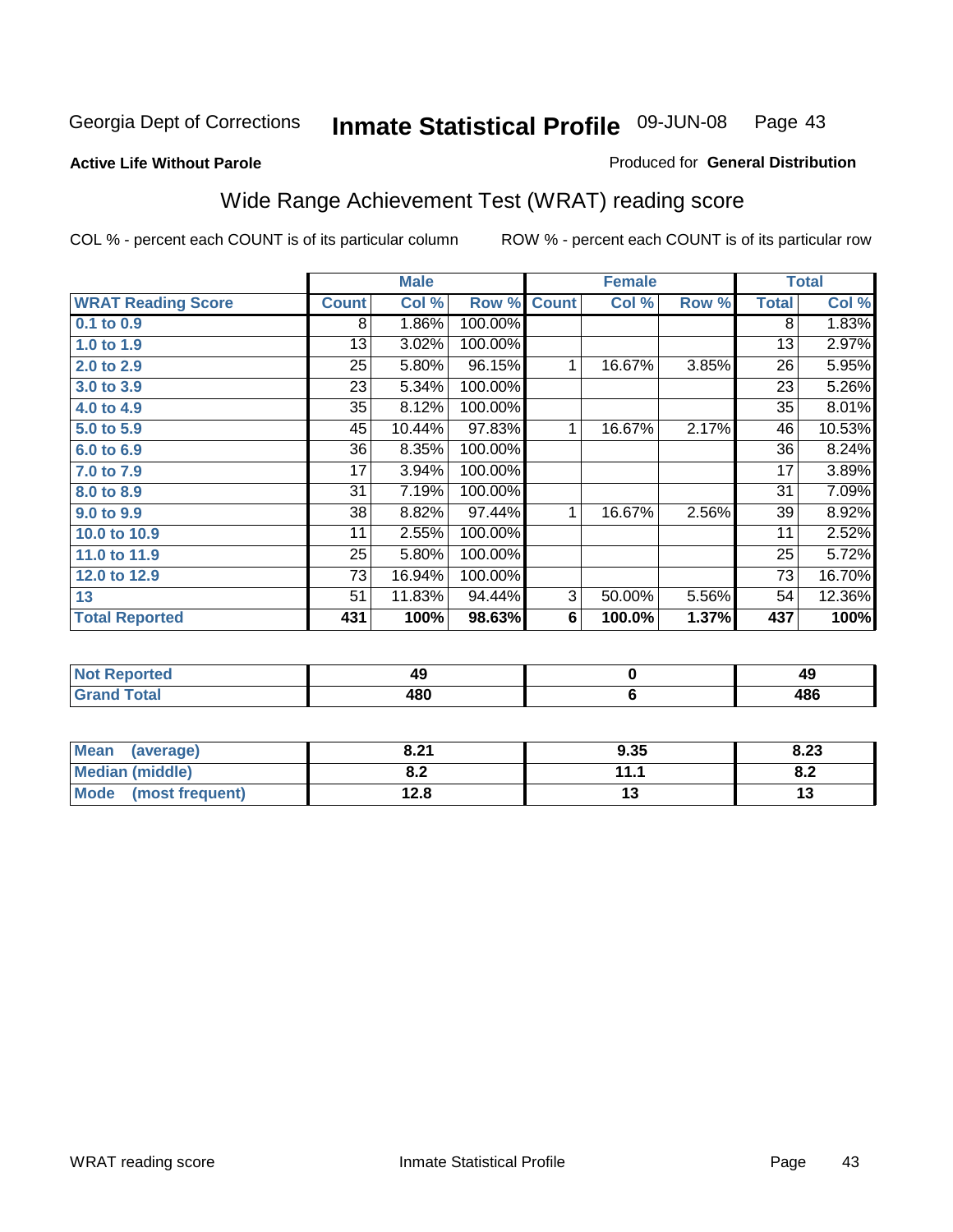#### **Active Life Without Parole**

#### Produced for **General Distribution**

# Wide Range Achievement Test (WRAT) math score

|                              |              | <b>Male</b>                              |         |                | <b>Female</b> |        |              | <b>Total</b> |
|------------------------------|--------------|------------------------------------------|---------|----------------|---------------|--------|--------------|--------------|
| <b>WRAT Mathematic Score</b> | <b>Count</b> | Col %                                    | Row %   | <b>Count</b>   | Col %         | Row %  | <b>Total</b> | Col %        |
| $0.1$ to 0.9                 | 2            | 0.46%                                    | 100.00% |                |               |        | 2            | 0.46%        |
| 1.0 to 1.9                   | 4            | 0.93%                                    | 100.00% |                |               |        | 4            | 0.92%        |
| 2.0 to 2.9                   | 16           | 3.71%                                    | 100.00% |                |               |        | 16           | 3.66%        |
| 3.0 to 3.9                   | 31           | 7.19%                                    | 100.00% |                |               |        | 31           | 7.09%        |
| 4.0 to 4.9                   | 44           | 10.21%                                   | 97.78%  | 1              | 16.67%        | 2.22%  | 45           | 10.30%       |
| 5.0 to 5.9                   | 53           | 12.30%                                   | 100.00% |                |               |        | 53           | 12.13%       |
| 6.0 to 6.9                   | 95           | 22.04%                                   | 100.00% |                |               |        | 95           | 21.74%       |
| 7.0 to 7.9                   | 58           | 13.46%                                   | 98.31%  | 1              | 16.67%        | 1.69%  | 59           | 13.50%       |
| 8.0 to 8.9                   | 27           | 6.26%                                    | 96.43%  | 1              | 16.67%        | 3.57%  | 28           | 6.41%        |
| 9.0 to 9.9                   | 43           | 9.98%                                    | 95.56%  | $\overline{2}$ | 33.33%        | 4.44%  | 45           | 10.30%       |
| 10.0 to 10.9                 | 26           | 6.03%                                    | 100.00% |                |               |        | 26           | 5.95%        |
| 11.0 to 11.9                 | 14           | 3.25%                                    | 100.00% |                |               |        | 14           | 3.20%        |
| 12.0 to 12.9                 | 10           | 2.32%                                    | 100.00% |                |               |        | 10           | 2.29%        |
| 13                           | 8            | 1.86%                                    | 88.89%  | 1              | 16.67%        | 11.11% | 9            | 2.06%        |
| <b>Total Reported</b>        | 431          | 100%                                     | 98.63%  | 6              | 100.0%        | 1.37%  | 437          | 100.0%       |
|                              |              |                                          |         |                |               |        |              |              |
| Not Poportod                 |              | $\Lambda$ <sup><math>\Omega</math></sup> |         |                | <sup>o</sup>  |        |              | $\Lambda$ 0  |

| <b>Reported</b><br><b>NOT</b><br> | ю<br>43 | 46<br>- 3  |
|-----------------------------------|---------|------------|
| <b>Total</b><br>$\mathbf{v}$ and  | 480     | 10C<br>400 |
|                                   |         |            |

| Mean (average)         | 6.99 | 8.77 | 7.01 |
|------------------------|------|------|------|
| <b>Median (middle)</b> | 6.9  |      | 6.9  |
| Mode (most frequent)   | 6.9  | 7.a  | 6.9  |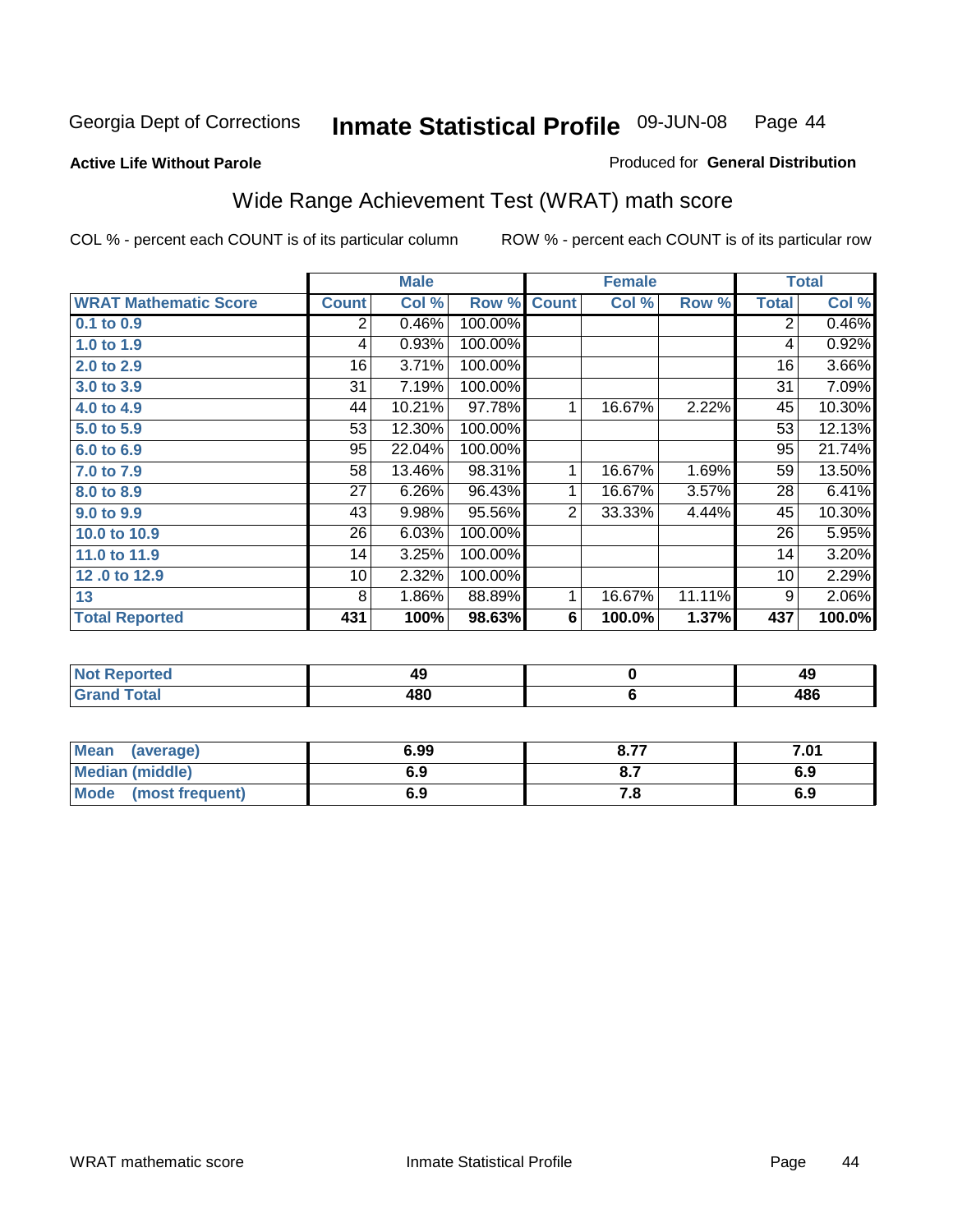Page 45

#### **Active Life Without Parole**

#### Produced for **General Distribution**

## Wide Range Achievement Test (WRAT) spelling score

|                            |                 | <b>Male</b> |         |                | <b>Female</b> |       |              | <b>Total</b> |
|----------------------------|-----------------|-------------|---------|----------------|---------------|-------|--------------|--------------|
| <b>WRAT Spelling Score</b> | <b>Count</b>    | Col %       | Row %   | <b>Count</b>   | Col %         | Row % | <b>Total</b> | Col %        |
| 0.1 to 0.9                 | 4               | 0.93%       | 100.00% |                |               |       | 4            | 0.92%        |
| 1.0 to 1.9                 | 17              | 3.95%       | 100.00% |                |               |       | 17           | 3.90%        |
| 2.0 to 2.9                 | 36              | $8.37\%$    | 100.00% |                |               |       | 36           | 8.26%        |
| 3.0 to 3.9                 | 25              | 5.81%       | 100.00% |                |               |       | 25           | 5.73%        |
| 4.0 to 4.9                 | 40              | 9.30%       | 97.56%  | 1              | 16.67%        | 2.44% | 41           | 9.40%        |
| 5.0 to 5.9                 | 41              | 9.53%       | 100.00% |                |               |       | 41           | 9.40%        |
| 6.0 to 6.9                 | 50              | 11.63%      | 98.04%  | 1              | 16.67%        | 1.96% | 51           | 11.70%       |
| 7.0 to 7.9                 | 34              | 7.91%       | 100.00% |                |               |       | 34           | 7.80%        |
| 8.0 to 8.9                 | $\overline{35}$ | 8.14%       | 100.00% |                |               |       | 35           | 8.03%        |
| 9.0 to 9.9                 | 35              | 8.14%       | 100.00% |                |               |       | 35           | 8.03%        |
| 10.0 to 10.9               | 27              | 6.28%       | 100.00% |                |               |       | 27           | 6.19%        |
| 11.0 to 11.9               | 25              | 5.81%       | 96.15%  | 1              | 16.67%        | 3.85% | 26           | 5.96%        |
| 12.0 to 12.9               | 35              | 8.14%       | 94.59%  | $\overline{2}$ | 33.33%        | 5.41% | 37           | 8.49%        |
| 13                         | 26              | 6.05%       | 96.30%  | 1              | 16.67%        | 3.70% | 27           | 6.19%        |
| <b>Total Reported</b>      | 430             | 100%        | 98.62%  | 6              | 100.0%        | 1.38% | 436          | 100%         |
|                            |                 |             |         |                |               |       |              |              |
| <b>Not Reported</b>        |                 | 50          |         |                | $\mathbf 0$   |       |              | 50           |
| <b>Grand Total</b>         |                 | 480         |         |                | 6             |       |              | 486          |

| Mean<br>(average)       | 7.34 | 9.9         | 7.38 |
|-------------------------|------|-------------|------|
| <b>Median (middle)</b>  | ن. ا | 11.8        | ن ا  |
| Mode<br>(most frequent) | ο.υ  | 1 ງາ<br>د.ء | ტ.ე  |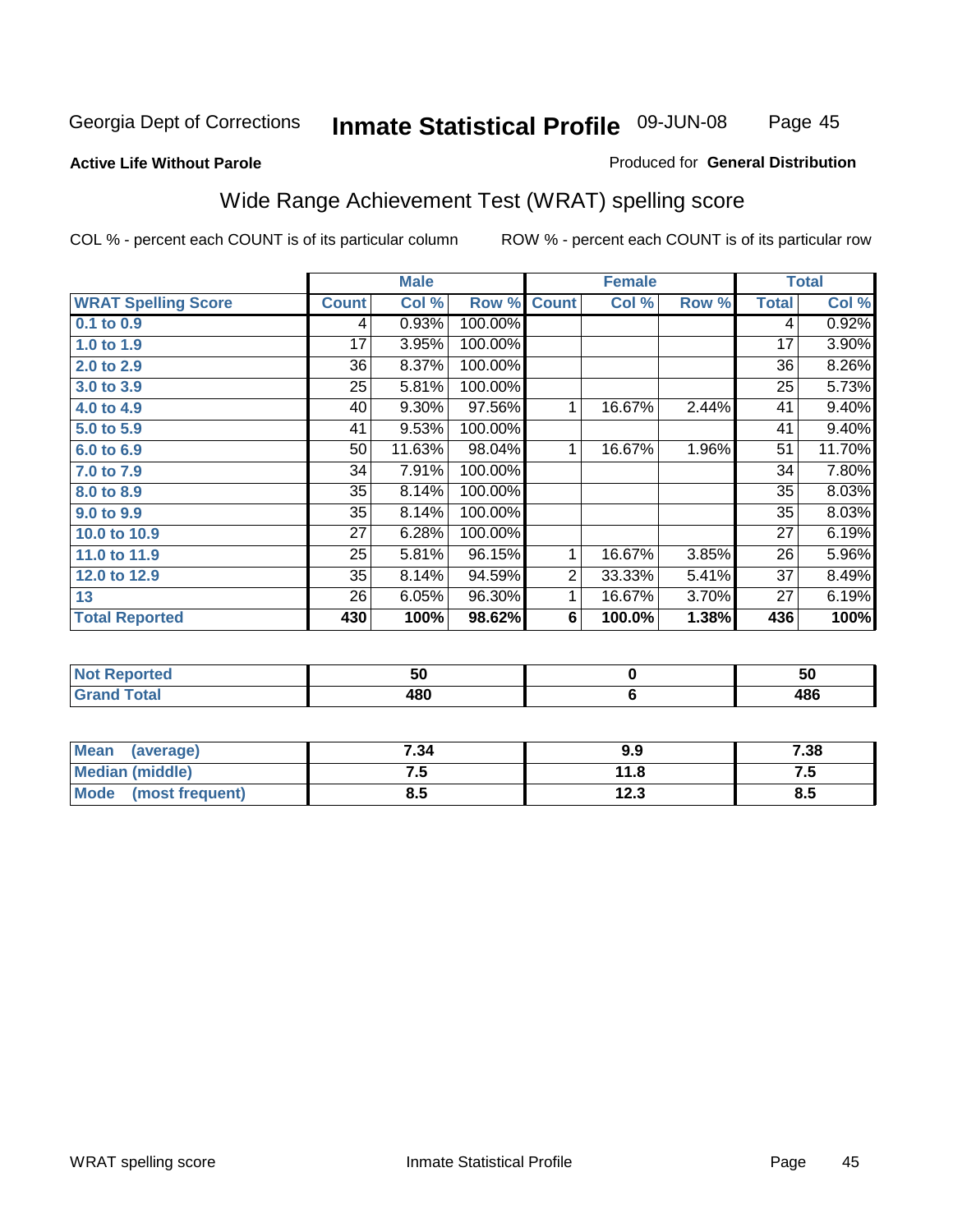#### **Active Life Without Parole**

#### Produced for **General Distribution**

### Scope of substance abuse - summary

|                        |                  | <b>Male</b> |            |              | <b>Female</b> |          |              | <b>Total</b> |
|------------------------|------------------|-------------|------------|--------------|---------------|----------|--------------|--------------|
| <b>Substance Abuse</b> | <b>Count</b>     | Col %       | Row %      | <b>Count</b> | Col %         | Row %    | <b>Total</b> | Col %        |
| <b>None</b>            | 157              | $32.71\%$   | 98.13%     | ◠            | $50.00\%$     | $1.88\%$ | 160          | 32.92%       |
| Drugs only             | 185              | 38.54%      | $99.46\%$  |              | 16.67%        | 0.54%    | 186          | 38.27%       |
| <b>Alcohol only</b>    | 34               | 7.08%       | $100.00\%$ |              |               |          | 34           | 7.00%        |
| Drugs and alcohol      | 104 <sub>1</sub> | 21.67%      | $98.11\%$  | ◠            | 33.33%        | 1.89%    | 106          | 21.81%       |
| <b>Total Reported</b>  | 480              | 100%        | 98.77%     | 6            | 100%          | 1.23%    | 486          | 100%         |

| <b>Reported</b><br>$\sim$ |            |               |
|---------------------------|------------|---------------|
| <b>Total</b><br>$\sim$    | <b>480</b> | 486<br>$\sim$ |

|  | Mode<br>ונוצוווי | Druas onlv | None | only<br>Pruas . |
|--|------------------|------------|------|-----------------|
|--|------------------|------------|------|-----------------|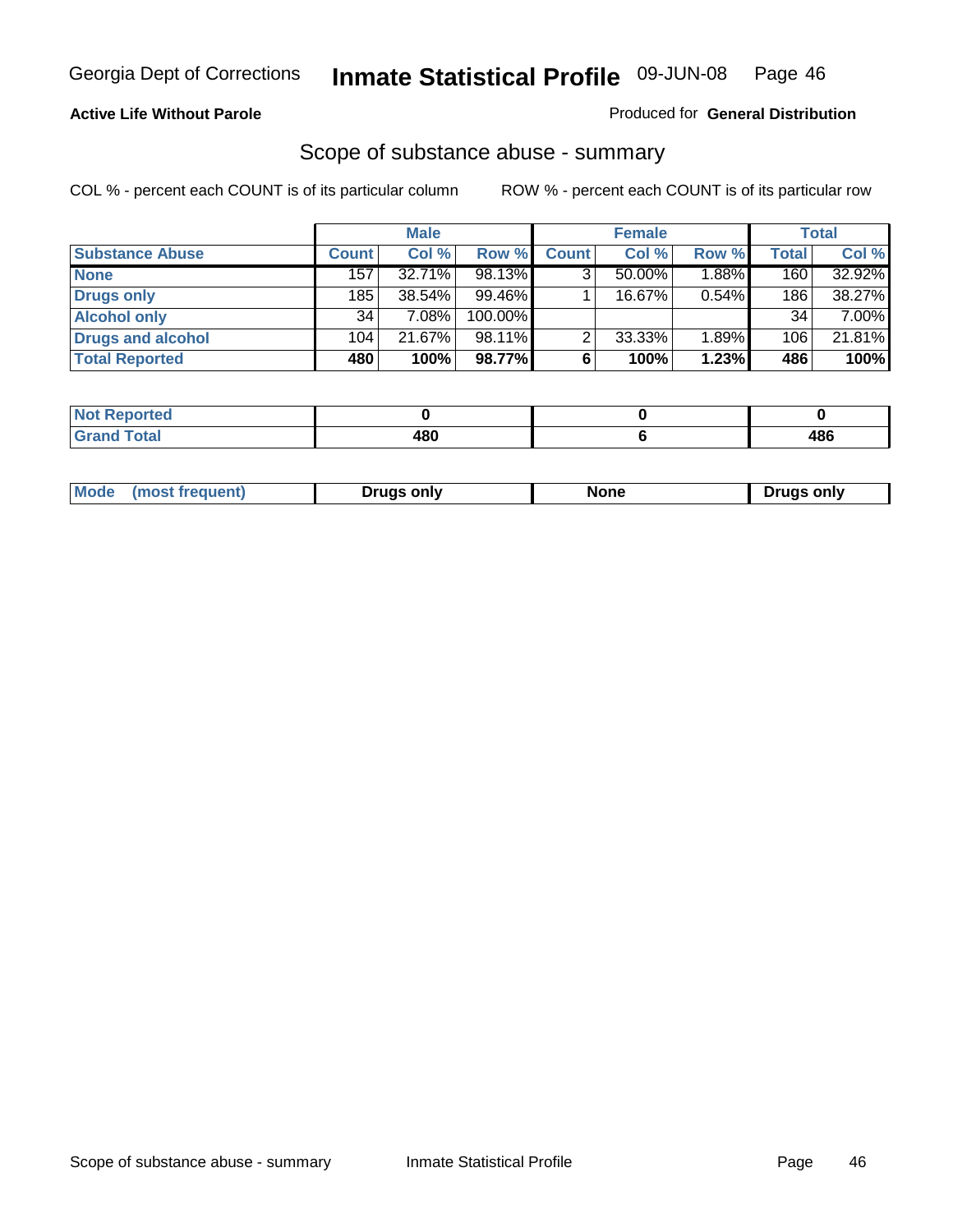#### **Active Life Without Parole**

#### Produced for **General Distribution**

## Scope of substance abuse - detail

|                                      |              | <b>Male</b> |         |              | <b>Female</b> |       |                | <b>Total</b> |
|--------------------------------------|--------------|-------------|---------|--------------|---------------|-------|----------------|--------------|
| <b>Substance Abuse</b>               | <b>Count</b> | Col %       | Row %   | <b>Count</b> | Col %         | Row % | <b>Total</b>   | Col %        |
| No drug or alcohol problems          | 157          | 32.71%      | 98.13%  | 3            | 50.00%        | 1.88% | 160            | 32.92%       |
| Drug addiction but no alcohol        | 3            | 0.63%       | 100.00% |              |               |       | 3              | 0.62%        |
| <b>Drug addiction and alcohol</b>    | 3            | 0.63%       | 100.00% |              |               |       | 3              | 0.62%        |
| abuse                                |              |             |         |              |               |       |                |              |
| <b>Drug addiction and alcoholism</b> | 2            | 0.42%       | 100.00% |              |               |       | $\overline{2}$ | 0.41%        |
| No drug problem but alcohol          | 28           | 5.83%       | 100.00% |              |               |       | 28             | 5.76%        |
| abuse                                |              |             |         |              |               |       |                |              |
| No drug problem but alcoholism       | 6            | 1.25%       | 100.00% |              |               |       | 6              | 1.23%        |
| Drug experiment but no alcohol       | 111          | 23.13%      | 99.11%  | 4            | 16.67%        | 0.89% | 112            | 23.05%       |
| <b>Drug experiment &amp; alcohol</b> | 14           | 2.92%       | 100.00% |              |               |       | 14             | 2.88%        |
| abuse                                |              |             |         |              |               |       |                |              |
| Drug experiment & alcoholism         | 8            | 1.67%       | 100.00% |              |               |       | 8              | 1.65%        |
| Drug abuse but no alcohol            | 71           | 14.79%      | 100.00% |              |               |       | 71             | 14.61%       |
| Drug abuse and alcohol abuse         | 63           | 13.13%      | 98.44%  |              | 16.67%        | 1.56% | 64             | 13.17%       |
| Drug abuse and alcoholism            | 14           | 2.92%       | 93.33%  |              | 16.67%        | 6.67% | 15             | 3.09%        |
| <b>Total Reported</b>                | 480          | 100%        | 98.77%  | 6            | 100%          | 1.23% | 486            | 100.0%       |

| <b>Not Reported</b> |     |     |
|---------------------|-----|-----|
| <b>Total</b>        | 480 | 486 |

| Mode (most frequent) | No drug or alcohol problems No drug or alcohol problems No drug or alcohol |          |
|----------------------|----------------------------------------------------------------------------|----------|
|                      |                                                                            | problems |
|                      |                                                                            |          |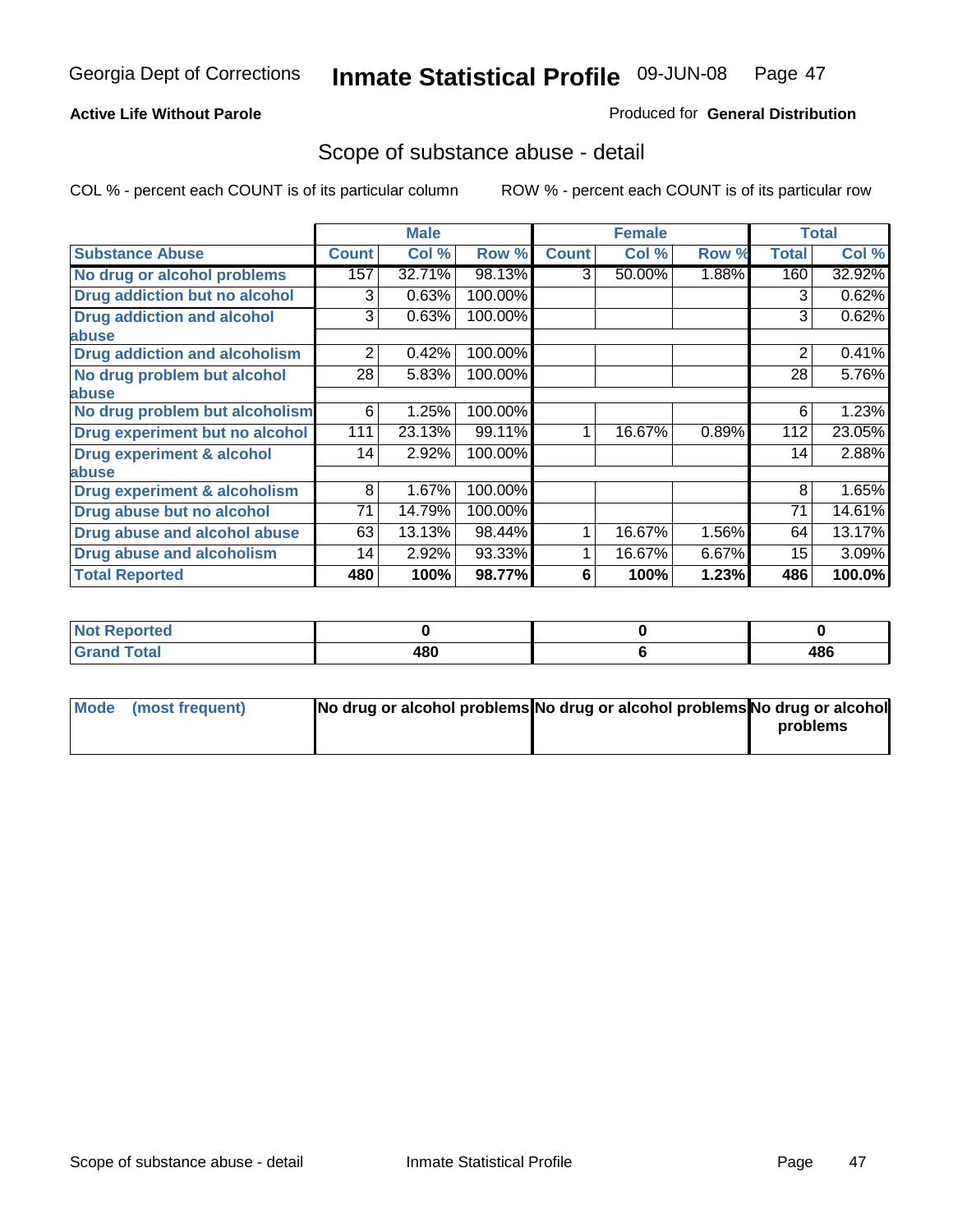#### **Active Life Without Parole**

#### Produced for **General Distribution**

## Current / last mental health treatment level

|                                    |              | <b>Male</b> |         |              | <b>Female</b> |       |              | <b>Total</b> |
|------------------------------------|--------------|-------------|---------|--------------|---------------|-------|--------------|--------------|
| <b>Mental Health Treatment Lev</b> | <b>Count</b> | Col %       | Row %   | <b>Count</b> | Col %         | Row % | <b>Total</b> | Col %        |
| 1 No problem at current time       | 72           | 40.00%      | 98.63%  |              | 20.00%        | 1.37% | 73           | 39.46%       |
| 2 Receiving outpatient             | 76           | 42.22%      | 95.00%  | 4            | 80.00%        | 5.00% | 80           | 43.24%       |
| treatment                          |              |             |         |              |               |       |              |              |
| 3 Inpatient, moderate              | 27           | 15.00%      | 100.00% |              |               |       | 27           | 14.59%       |
| treatment                          |              |             |         |              |               |       |              |              |
| 4 Inpatient, intensive             | 5            | 2.78%       | 100.00% |              |               |       | 5            | 2.70%        |
| treatment                          |              |             |         |              |               |       |              |              |
| <b>Total Evaluated</b>             | 180          | 100%        | 97.30%  | 5            | 100%          | 2.70% | 185          | 100%         |

| Never had MH evaluation | 300 | 301 |
|-------------------------|-----|-----|
| Total                   | 480 | 486 |

| <b>Median (middle)</b>         | <b>Receiving outpatient</b><br>treatment | <b>Receiving outpatient</b><br>treatment | <b>Receiving</b><br>outpatient<br>treatment |
|--------------------------------|------------------------------------------|------------------------------------------|---------------------------------------------|
| <b>Mode</b><br>(most frequent) | <b>Receiving outpatient</b><br>treatment | <b>Receiving outpatient</b><br>treatment | Receiving<br>outpatient<br>treatment        |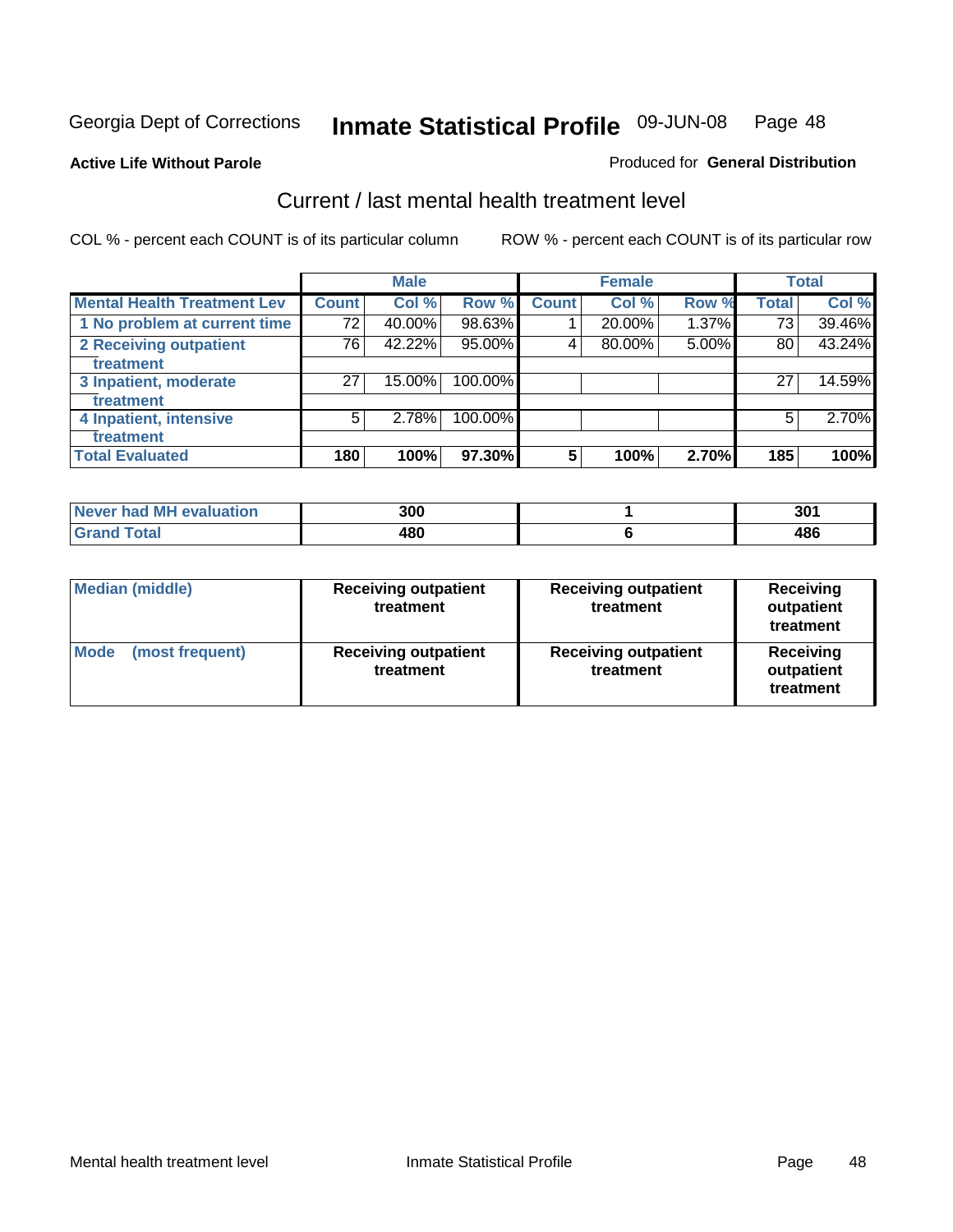#### **Active Life Without Parole**

### Produced for **General Distribution**

# PULHESDWIT medical scale - 'P' overall condition ('P'hysical)

|                                   |         | <b>Male</b> |             |   | <b>Female</b> |          |              | <b>Total</b> |
|-----------------------------------|---------|-------------|-------------|---|---------------|----------|--------------|--------------|
| 'P' Overall Condition             | Count l | Col %       | Row % Count |   | Col %         | Row %    | <b>Total</b> | Col %        |
| 1 No medical illness              | 322     | 67.36%      | 99.08%      | ົ | 50.00%        | 0.92%    | 325          | 67.15%       |
| 2 Well-controlled chronic illness | 97      | 20.29%      | 97.00%      | 3 | 50.00%        | $3.00\%$ | 100          | 20.66%       |
| 3 Poorly-controlled chronic       | 58      | 12.13%      | 100.00%     |   |               |          | 58           | 11.98%       |
| <b>illness</b>                    |         |             |             |   |               |          |              |              |
| 4 Significant problems requiring  |         | $0.21\%$    | 100.00%     |   |               |          |              | 0.21%        |
| special housing                   |         |             |             |   |               |          |              |              |
| <b>Total Reported</b>             | 478     | 100%        | 98.76%      |   | 100%          | 1.24%    | 484          | 100%         |

| Not Reported |            |            |
|--------------|------------|------------|
| <b>otal</b>  | 400<br>łΟl | 10C<br>400 |

| <b>Mode</b>     | ' No medical illness | 2 Well-controlled chronic | 1 No medical |
|-----------------|----------------------|---------------------------|--------------|
| (most frequent) |                      | illness                   | illness      |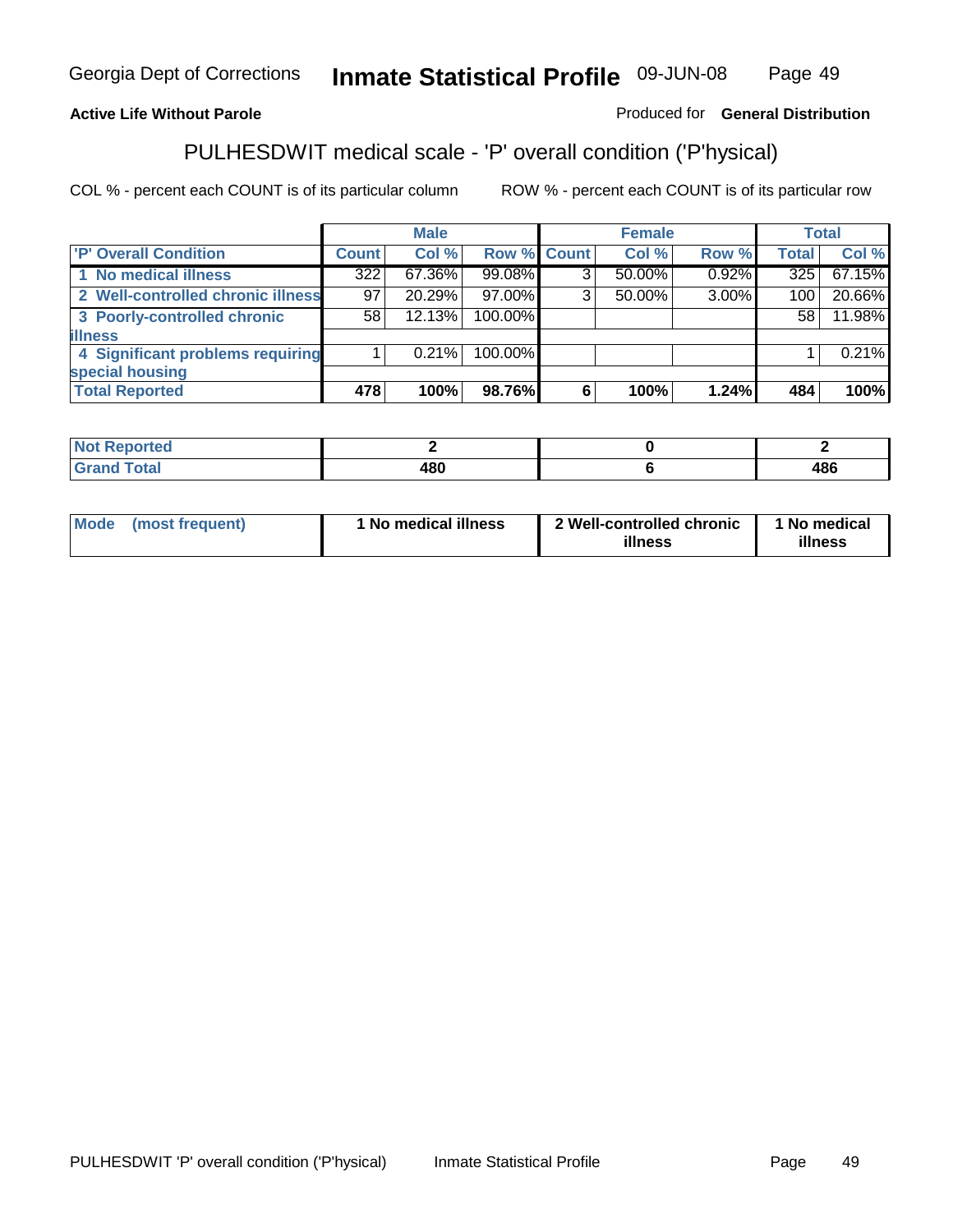#### **Active Life Without Parole**

Produced for **General Distribution**

## PULHESDWIT medical scale - 'U' upper body

|                              |              | <b>Male</b> |         |              | <b>Female</b> |       |                 | <b>Total</b> |
|------------------------------|--------------|-------------|---------|--------------|---------------|-------|-----------------|--------------|
| <b>TU' Upper Body</b>        | <b>Count</b> | Col %       | Row %   | <b>Count</b> | Col %         | Row % | <b>Total</b>    | Col %        |
| 1 Upper bones, joints,       | 460          | 96.23%      | 98.71%  | 6            | 100.00%       | 1.29% | 466             | 96.28%       |
| muscles all OK               |              |             |         |              |               |       |                 |              |
| 2 One or both arms minimally | 12           | 2.51%       | 100.00% |              |               |       | 12 <sup>2</sup> | 2.48%        |
| limited                      |              |             |         |              |               |       |                 |              |
| 3 One or both arms           | 5            | 1.05%       | 100.00% |              |               |       | 5               | 1.03%        |
| moderately limited           |              |             |         |              |               |       |                 |              |
| 4 One arm disabled,          |              | 0.21%       | 100.00% |              |               |       |                 | 0.21%        |
| paralyzed, or amputated      |              |             |         |              |               |       |                 |              |
| <b>Total Reported</b>        | 478          | 100%        | 98.76%  | 6            | 100%          | 1.24% | 484             | 100%         |

| norted<br>NOT          |     |     |
|------------------------|-----|-----|
| <b>Total</b><br>------ | 480 | 486 |

| <b>Mode</b> | (most frequent) | 1 Upper bones, joints,<br>muscles all OK | 1 Upper bones, joints,<br>muscles all OK | 1 Upper bones,<br>joints, muscles all<br>OK |
|-------------|-----------------|------------------------------------------|------------------------------------------|---------------------------------------------|
|-------------|-----------------|------------------------------------------|------------------------------------------|---------------------------------------------|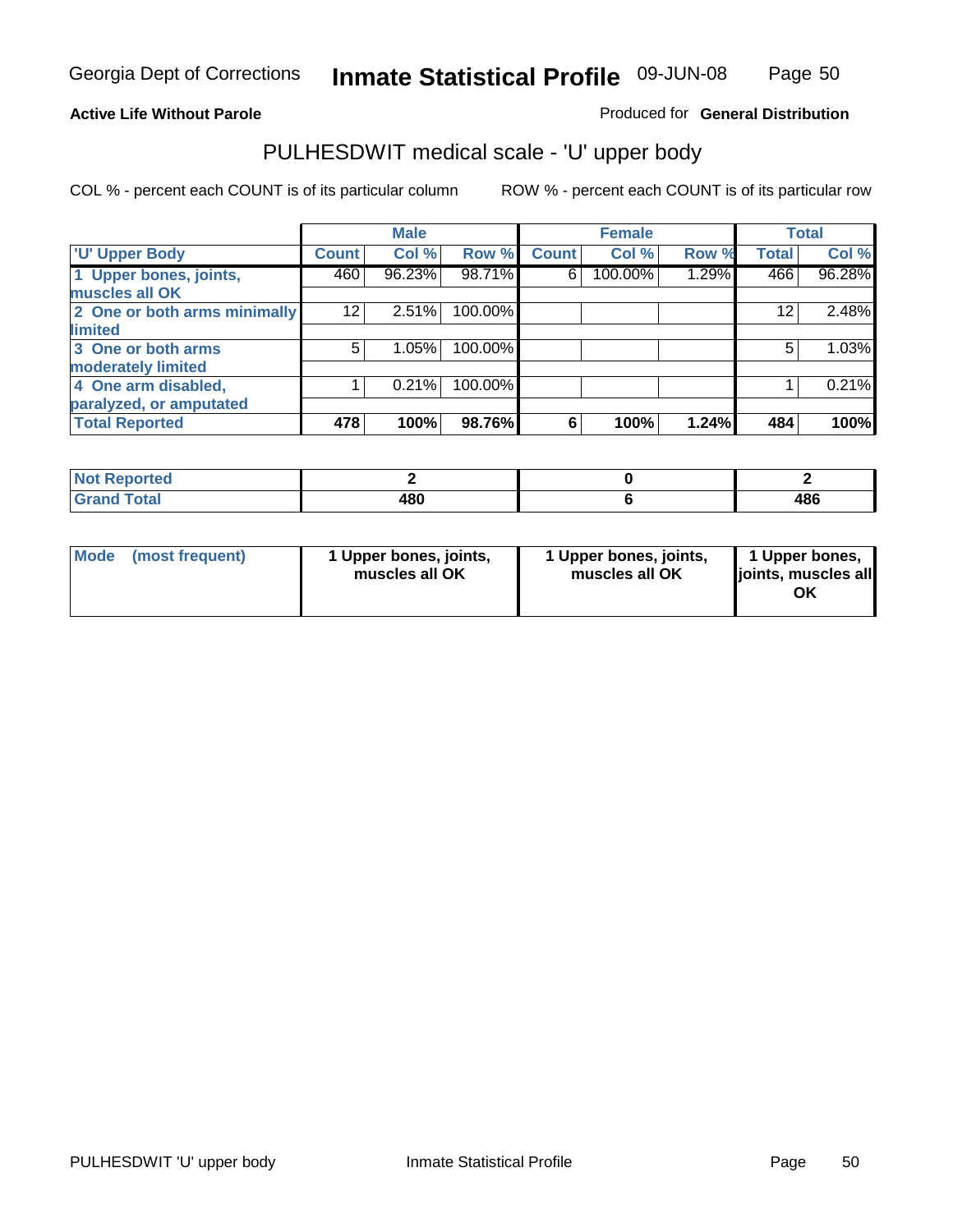#### **Active Life Without Parole**

#### Produced for **General Distribution**

## PULHESDWIT medical scale - 'L' lower body

|                                |              | <b>Male</b> |         |              | <b>Female</b> |       |              | <b>Total</b> |
|--------------------------------|--------------|-------------|---------|--------------|---------------|-------|--------------|--------------|
| 'L' Lower Body                 | <b>Count</b> | Col %       | Row %   | <b>Count</b> | Col %         | Row % | <b>Total</b> | Col %        |
| 1 Lower bones, joints,         | 432          | 90.38%      | 98.86%  | 5            | 83.33%        | 1.14% | 437          | 90.29%       |
| muscles all OK                 |              |             |         |              |               |       |              |              |
| 2 One or both legs minimally   | 37           | 7.74%       | 97.37%  |              | 16.67%        | 2.63% | 38           | 7.85%        |
| limited                        |              |             |         |              |               |       |              |              |
| 3 One or both legs             | 8            | 1.67%       | 100.00% |              |               |       | 8            | 1.65%        |
| moderately limited             |              |             |         |              |               |       |              |              |
| 4 One leg disabled, paralyzed, |              | 0.21%       | 100.00% |              |               |       |              | 0.21%        |
| or amputated                   |              |             |         |              |               |       |              |              |
| <b>Total Reported</b>          | 478          | 100%        | 98.76%  | 6            | 100%          | 1.24% | 484          | 100%         |

| <b>Enrico</b><br>N                   |            |     |
|--------------------------------------|------------|-----|
| $f \wedge f \wedge f$<br>l Ulai<br>. | 18N<br>יטע | 486 |

|  | Mode (most frequent) | 1 Lower bones, joints,<br>muscles all OK | 1 Lower bones, joints,<br>muscles all OK | 1 Lower bones,<br>joints, muscles all<br>OK |
|--|----------------------|------------------------------------------|------------------------------------------|---------------------------------------------|
|--|----------------------|------------------------------------------|------------------------------------------|---------------------------------------------|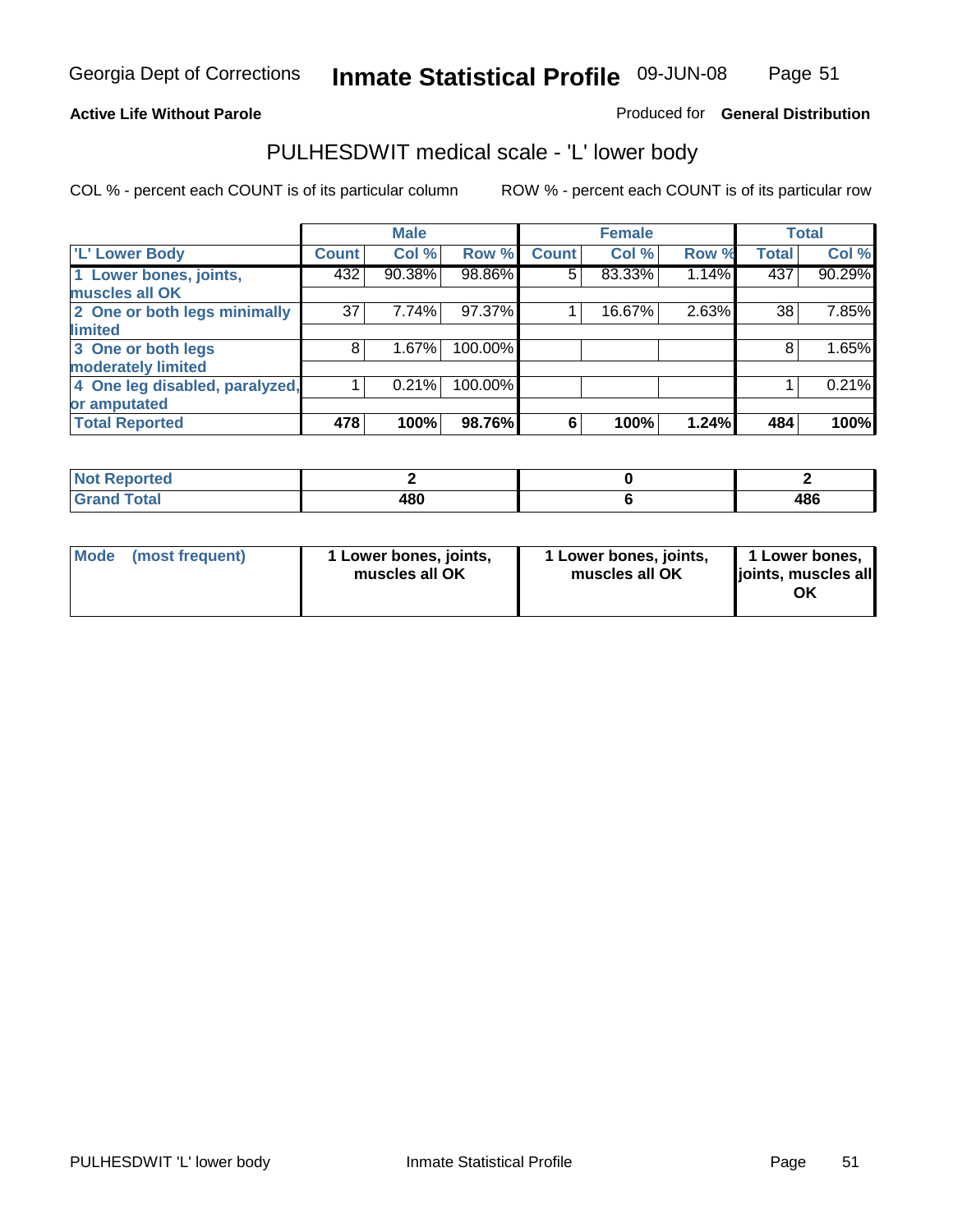Page 52

#### **Active Life Without Parole**

Produced for **General Distribution**

## PULHESDWIT medical scale - 'H' hearing

|                                |              | <b>Male</b> |             | <b>Female</b> |            |          | <b>Total</b> |          |
|--------------------------------|--------------|-------------|-------------|---------------|------------|----------|--------------|----------|
| <b>H' Hearing</b>              | <b>Count</b> | Col%        | Row % Count |               | Col%       | Row %    | <b>Total</b> | Col %    |
| 1 Normal hearing both ears     | 477          | $99.79\%$   | 98.76%      | 6             | $100.00\%$ | $1.24\%$ | 483          | 99.79%   |
| 2 Some loss in one ear with    |              | $0.21\%$    | 100.00%     |               |            |          |              | $0.21\%$ |
| other OK, or mild loss in both |              |             |             |               |            |          |              |          |
| <b>Total Reported</b>          | 478          | 100%        | 98.76%      | 6             | 100%       | $1.24\%$ | 484          | $100\%$  |

| тео                                |      |      |
|------------------------------------|------|------|
| $\sim$ $\sim$ $\sim$ $\sim$ $\sim$ | ה הו | 486  |
|                                    | ___  | $ -$ |

| Mode (most frequent) | 1 Normal hearing both ears 11 Normal hearing both ears 1 Normal hearing | both ears |
|----------------------|-------------------------------------------------------------------------|-----------|
|                      |                                                                         |           |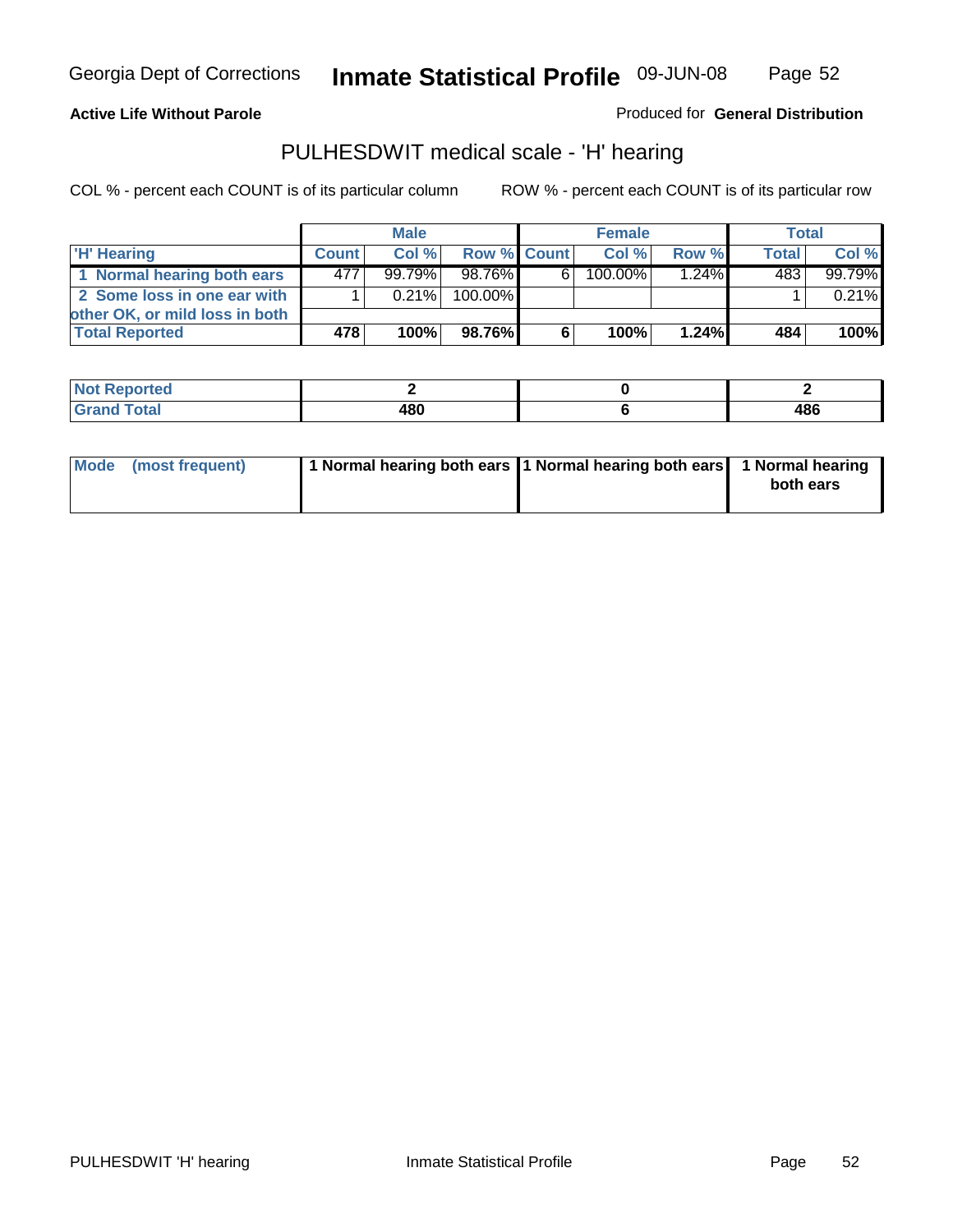Page 53

#### **Active Life Without Parole**

#### Produced for **General Distribution**

## PULHESDWIT medical scale - 'E' vision

|                                 |              | <b>Male</b> |             |   | <b>Female</b> |       |              | <b>Total</b> |
|---------------------------------|--------------|-------------|-------------|---|---------------|-------|--------------|--------------|
| 'E' Vision                      | <b>Count</b> | Col %       | Row % Count |   | Col %         | Row % | <b>Total</b> | Col %        |
| 1 Correctable to 20/40 in both  | 399          | 83.47%      | 99.01%      | 4 | 66.67%        | 0.99% | 403          | 83.26%       |
| eyes                            |              |             |             |   |               |       |              |              |
| 2 Correctable to 20/70 in one   | 72           | 15.06%      | 97.30%      | 2 | 33.33%        | 2.70% | 74           | 15.29%       |
| eye, may be blind in other      |              |             |             |   |               |       |              |              |
| 3 Correctable to 20/200 in one  | 5            | 1.05%       | 100.00%     |   |               |       | 5            | 1.03%        |
| eye, may be blind in other      |              |             |             |   |               |       |              |              |
| 4 One eye not correctable to    |              | 0.21%       | 100.00%     |   |               |       |              | 0.21%        |
| 20/200, other may be blind      |              |             |             |   |               |       |              |              |
| 5 Blind in both eyes, requiring |              | 0.21%       | 100.00%     |   |               |       |              | 0.21%        |
| special housing                 |              |             |             |   |               |       |              |              |
| <b>Total Reported</b>           | 478          | 100%        | 98.76%      | 6 | 100%          | 1.24% | 484          | 100%         |

| чтес |     |     |
|------|-----|-----|
|      | 480 | 486 |

| <b>Mode</b>     | 1 Correctable to 20/40 in | 1 Correctable to 20/40 in   1 Correctable to | 20/40 in both eyes |
|-----------------|---------------------------|----------------------------------------------|--------------------|
| (most frequent) | both eyes                 | both eves                                    |                    |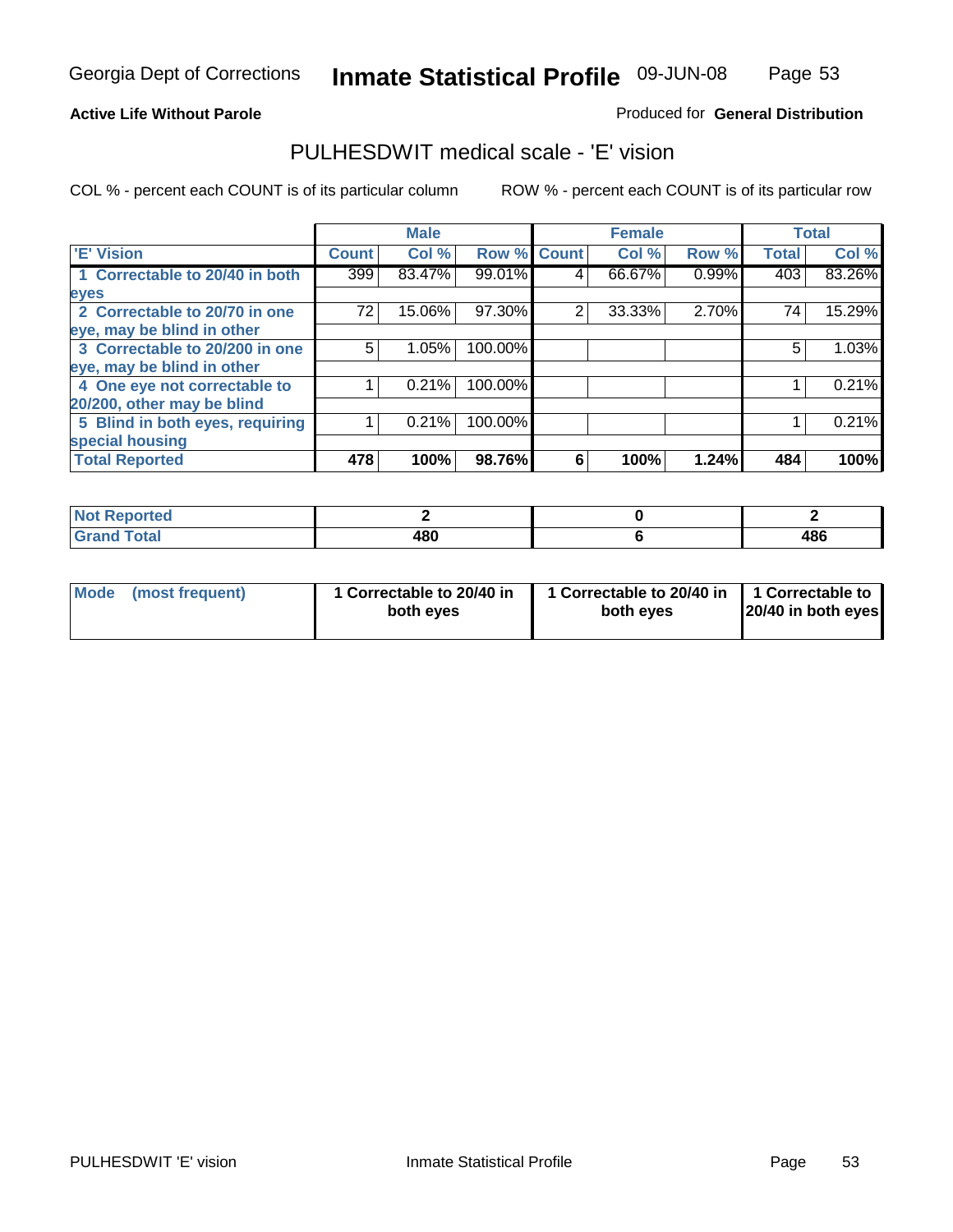#### **Active Life Without Parole**

#### Produced for **General Distribution**

## PULHESDWIT medical scale - 'S' pSychiatric

|                                |              | <b>Male</b> |             |                | <b>Female</b> |       |              | <b>Total</b> |
|--------------------------------|--------------|-------------|-------------|----------------|---------------|-------|--------------|--------------|
| 'S' pSychiatric                | <b>Count</b> | Col %       | Row % Count |                | Col %         | Row % | <b>Total</b> | Col %        |
| 1 No impairment or disorders   | 368          | 78.63%      | 99.46%      | $\overline{2}$ | 33.33%        | 0.54% | 370          | 78.06%       |
| 2 Stable, or in remission, or  | 83           | 17.74%      | 95.40%      | 4              | 66.67%        | 4.60% | 87           | 18.35%       |
| mild impairment or retardation |              |             |             |                |               |       |              |              |
| 3 Requires moderate inpatient  | 14           | $2.99\%$    | 100.00%     |                |               |       | 14           | 2.95%        |
| treatment                      |              |             |             |                |               |       |              |              |
| 4 Requires intensive inpatient | $\mathbf{3}$ | 0.64%       | 100.00%     |                |               |       |              | 0.63%        |
| treatment                      |              |             |             |                |               |       |              |              |
| <b>Total Reported</b>          | 468          | 100%        | 98.73%      | 6              | 100%          | 1.27% | 474          | 100%         |

| orted        | . .         | . . |
|--------------|-------------|-----|
| <b>Total</b> | ៱៰៱<br>70 U | 486 |

| Mode (most frequent) | 1 No impairment or disorders 2 Stable, or in remission, 11 No impairment or |                       |           |
|----------------------|-----------------------------------------------------------------------------|-----------------------|-----------|
|                      |                                                                             | or mild impairment or | disorders |
|                      |                                                                             | retardation           |           |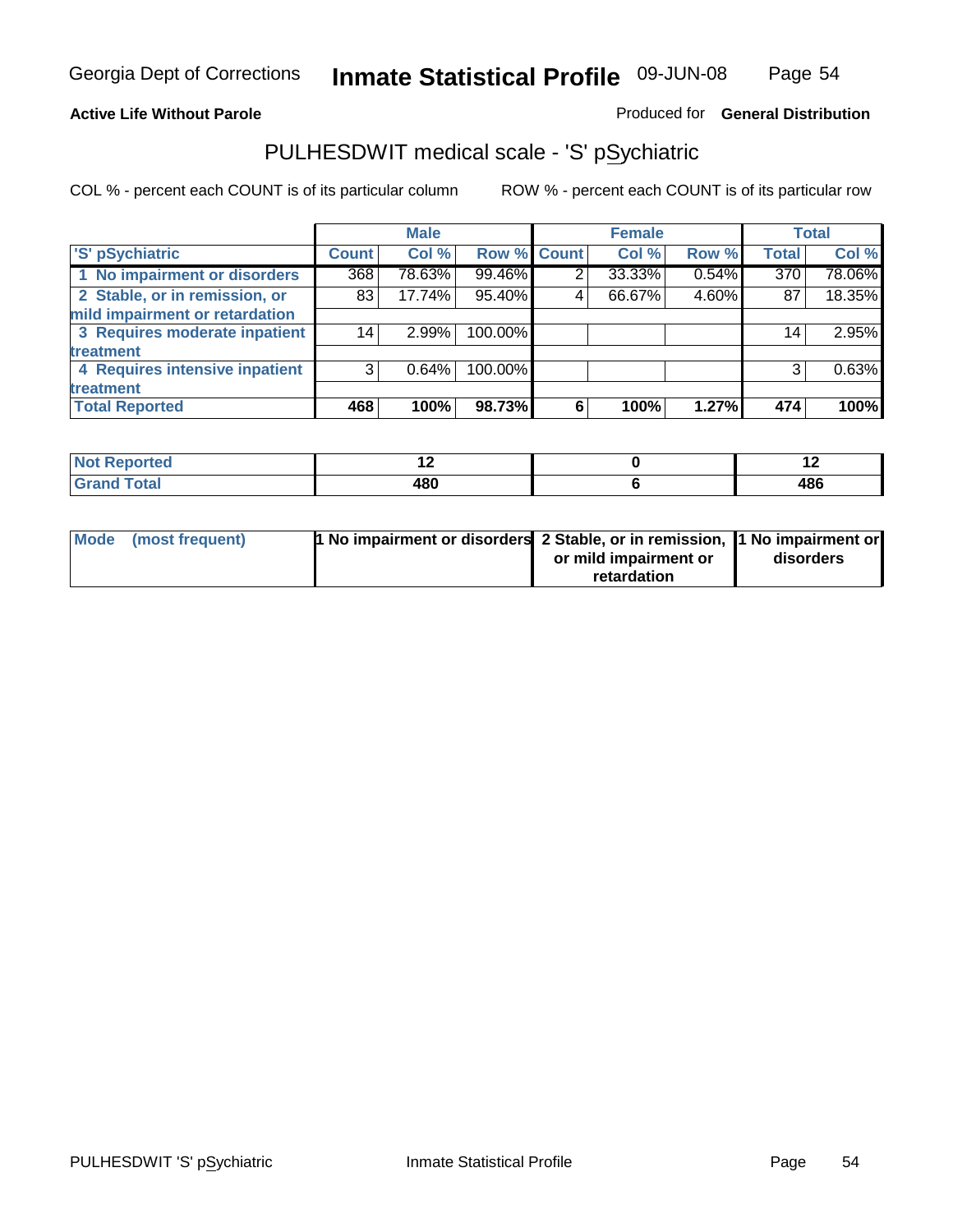Page 55

#### **Active Life Without Parole**

Produced for **General Distribution**

## PULHESDWIT medical scale - 'D' dental

|                                 |              | <b>Male</b> |             |   | <b>Female</b> |       |              | Total  |
|---------------------------------|--------------|-------------|-------------|---|---------------|-------|--------------|--------|
| <b>D'</b> Dental                | <b>Count</b> | Col %       | Row % Count |   | Col %         | Row % | <b>Total</b> | Col %  |
| 1 Minimal routine dental health | 214          | 46.12%      | 98.17%      |   | 66.67%        | 1.83% | 218          | 46.38% |
| <b>needs</b>                    |              |             |             |   |               |       |              |        |
| 2 Moderate cavities and/or      | 209          | 45.04%      | 99.05%      |   | 33.33%        | 0.95% | 211          | 44.89% |
| gum disease                     |              |             |             |   |               |       |              |        |
| 3 Extensive gum disease         | 41           | $8.84\%$    | 100.00%     |   |               |       | 41           | 8.72%  |
| and/or widespread decay         |              |             |             |   |               |       |              |        |
| <b>Total Reported</b>           | 464          | 100%        | 98.72%      | 6 | 100%          | 1.28% | 470          | 100%   |

| <b>Continued in the Continued Inc.</b> | ם ו        | 1 C        |
|----------------------------------------|------------|------------|
| neio                                   | $\sim$     | __         |
| <b>Total</b>                           | ៱៰៱<br>rvu | 10C<br>400 |

| Mode (most frequent) | <b>Minimal routine dental</b><br>health needs | 1 Minimal routine dental<br>health needs | 1 Minimal routine<br>dental health<br>needs |
|----------------------|-----------------------------------------------|------------------------------------------|---------------------------------------------|
|----------------------|-----------------------------------------------|------------------------------------------|---------------------------------------------|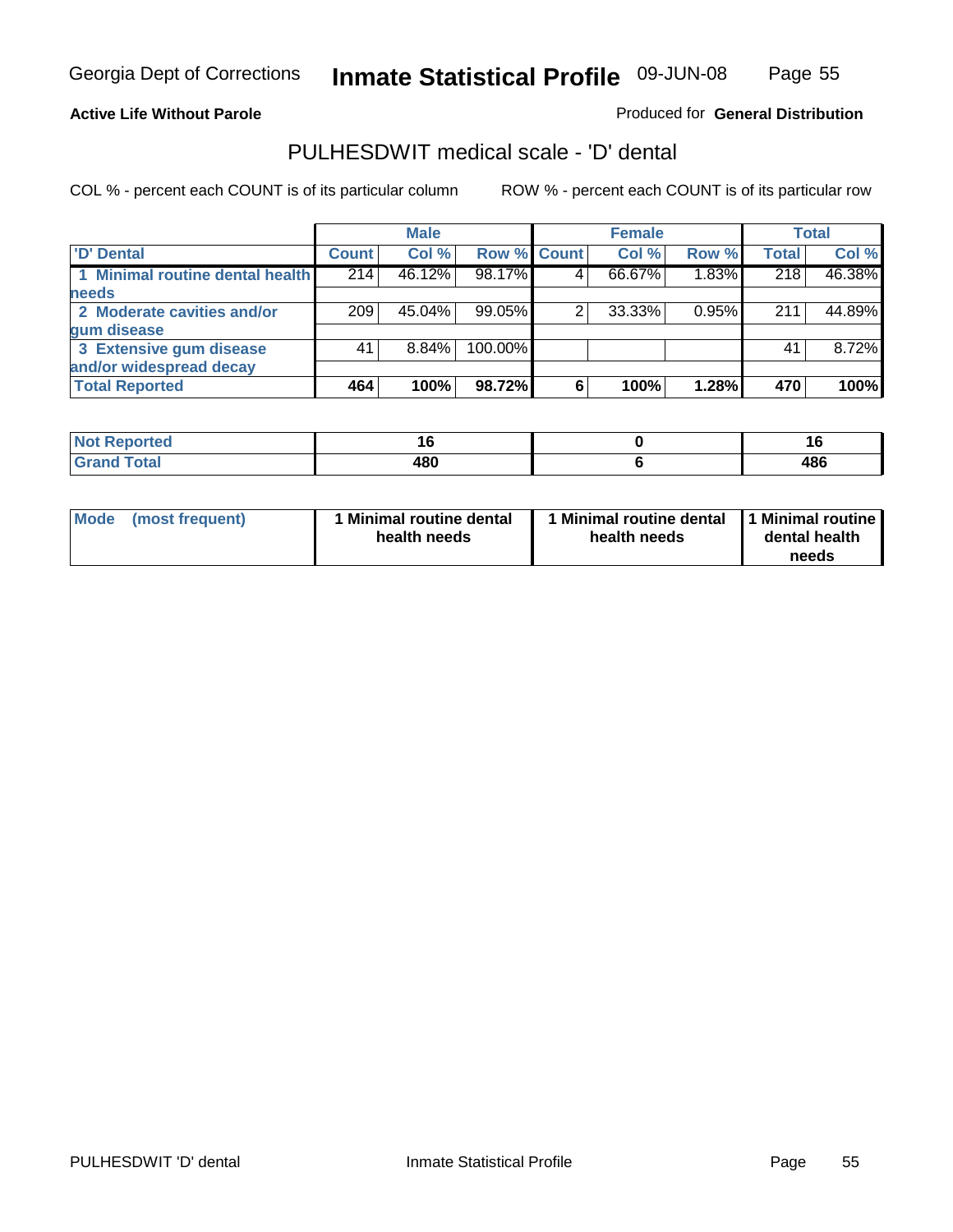**Active Life Without Parole** 

#### Produced for **General Distribution**

## PULHESDWIT medical scale - 'W' work ability

|                                 |              | <b>Male</b> |             |   | <b>Female</b> |       |                 | <b>Total</b> |
|---------------------------------|--------------|-------------|-------------|---|---------------|-------|-----------------|--------------|
| <b>W' work ability</b>          | <b>Count</b> | Col %       | Row % Count |   | Col %         | Row % | <b>Total</b>    | Col %        |
| 1 Unrestricted work or activity | 375          | 78.45%      | 98.68%      | 5 | 83.33%        | 1.32% | 380             | 78.51%       |
| 2 Minor restrictions on type of | 80           | 16.74%      | 98.77%      |   | 16.67%        | 1.23% | 81              | 16.74%       |
| <b>work</b>                     |              |             |             |   |               |       |                 |              |
| 3 Moderate restrictions on type | 14           | 2.93%       | 100.00%     |   |               |       | 14 <sub>1</sub> | 2.89%        |
| of work                         |              |             |             |   |               |       |                 |              |
| 4 Major restrictions on type of | 9            | 1.88%       | 100.00%     |   |               |       | 9               | 1.86%        |
| <b>work</b>                     |              |             |             |   |               |       |                 |              |
| <b>Total Reported</b>           | 478          | 100%        | 98.76%      | 6 | 100%          | 1.24% | 484             | 100%         |

| <b>Analysis</b><br>NOT |     |     |
|------------------------|-----|-----|
| <b>Total</b><br>------ | 480 | 486 |

| Mode | (most frequent) | 1 Unrestricted work or<br>activity | 1 Unrestricted work or<br>activity | 1 Unrestricted<br>work or activity |
|------|-----------------|------------------------------------|------------------------------------|------------------------------------|
|      |                 |                                    |                                    |                                    |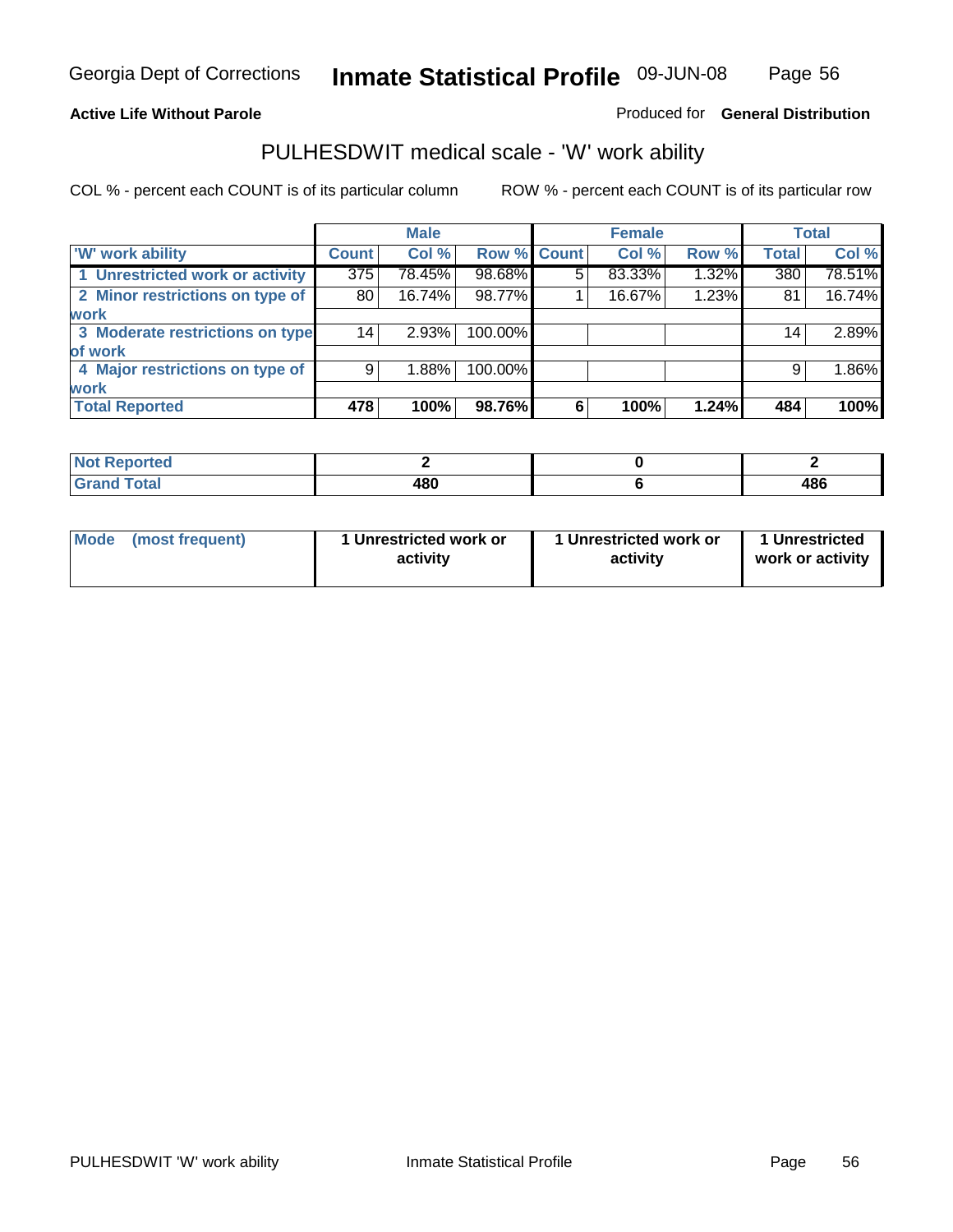Page 57

#### **Active Life Without Parole**

#### Produced for **General Distribution**

## PULHESDWIT medical scale - 'I' impairment

|                                 |              | <b>Male</b> |                    |   | <b>Female</b> |       |              | <b>Total</b> |
|---------------------------------|--------------|-------------|--------------------|---|---------------|-------|--------------|--------------|
| <b>T' Impairment</b>            | <b>Count</b> | Col %       | <b>Row % Count</b> |   | Col %         | Row % | <b>Total</b> | Col %        |
| 1 No impairments or             | 474          | 99.16%      | 98.75%             | 6 | 100.00%       | 1.25% | 480          | 99.17%       |
| <b>disabilities</b>             |              |             |                    |   |               |       |              |              |
| 2 Wheelchair-bound but          |              | 0.21%       | 100.00%            |   |               |       |              | 0.21%        |
| otherwise OK                    |              |             |                    |   |               |       |              |              |
| 4 Needs moderate Assisted       |              | 0.21%       | 100.00%            |   |               |       |              | 0.21%        |
| Living (level II)               |              |             |                    |   |               |       |              |              |
| <b>5 Needs maximal Assisted</b> |              | 0.42%       | 100.00%            |   |               |       |              | 0.41%        |
| <b>Living (level III)</b>       |              |             |                    |   |               |       |              |              |
| <b>Total Reported</b>           | 478          | 100%        | 98.76%             | 6 | 100%          | 1.24% | 484          | 100%l        |

| <b>Not Reported</b>          |     |     |
|------------------------------|-----|-----|
| <b>Total</b><br><b>Grand</b> | 480 | 486 |

| <b>Mode</b> | (most frequent) | 1 No impairments or<br>disabilities | 1 No impairments or<br>disabilities | 1 No impairments  <br>or disabilities |
|-------------|-----------------|-------------------------------------|-------------------------------------|---------------------------------------|
|-------------|-----------------|-------------------------------------|-------------------------------------|---------------------------------------|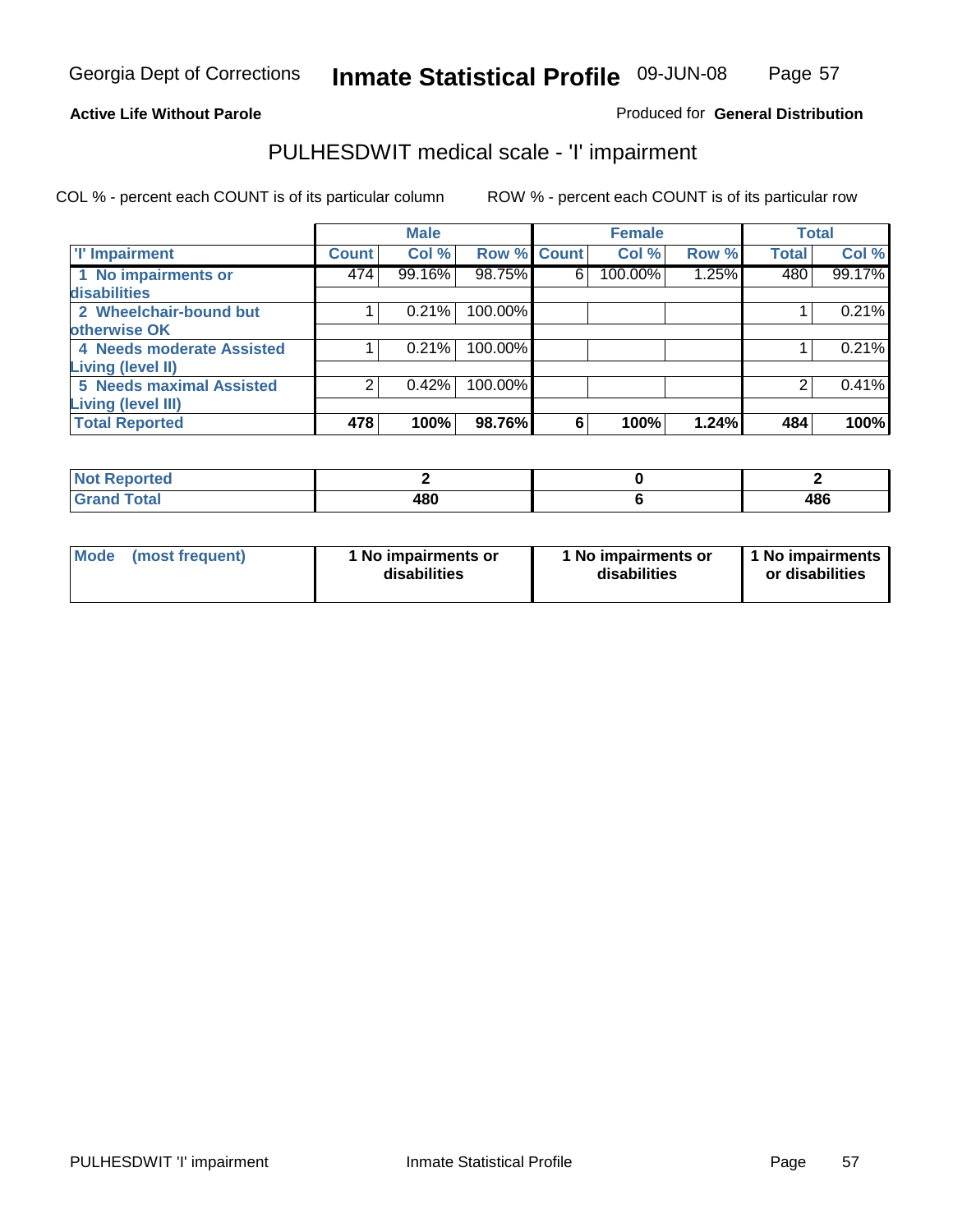#### **Inmate Statistical Profile 09-JUN-08 Page** Page 58

#### **Active Life Without Parole Produced fo Seneral Distribution**

## PULHESDWIT medical scale - 'T' transportability

|                              |              | <b>Male</b> |             |   | <b>Female</b> |       |              | <b>Total</b> |
|------------------------------|--------------|-------------|-------------|---|---------------|-------|--------------|--------------|
| <b>T' Transportability</b>   | <b>Count</b> | Col %       | Row % Count |   | Col %         | Row % | <b>Total</b> | Col %        |
| 1 Can be transported in any  | 476          | 99.58%      | 98.76%      | 6 | 100.00%       | 1.24% | 482          | 99.59%       |
| ordinary approved vehicle    |              |             |             |   |               |       |              |              |
| 2 Wheelchair-bound, not      |              | 0.21%       | 100.00%     |   |               |       |              | 0.21%        |
| needing special vehicle      |              |             |             |   |               |       |              |              |
| 3 Wheelchair-bound, requires |              | 0.21%       | 100.00%     |   |               |       |              | 0.21%        |
| special vehicle              |              |             |             |   |               |       |              |              |
| <b>Total Reported</b>        | 478          | 100%        | 98.76%      | 6 | 100%          | 1.24% | 484          | 100.0%       |

| <b>Reported</b><br><b>NOT</b> |           |             |
|-------------------------------|-----------|-------------|
| <b>Fotal</b>                  | 480<br>__ | 10 C<br>40L |

| Mode (most frequent) | 1 Can be transported in any 1 Can be transported in any | ordinary approved vehicle   ordinary approved vehicle   transported in any | 1 Can be<br>  ordinary approved  <br>vehicle |
|----------------------|---------------------------------------------------------|----------------------------------------------------------------------------|----------------------------------------------|
|----------------------|---------------------------------------------------------|----------------------------------------------------------------------------|----------------------------------------------|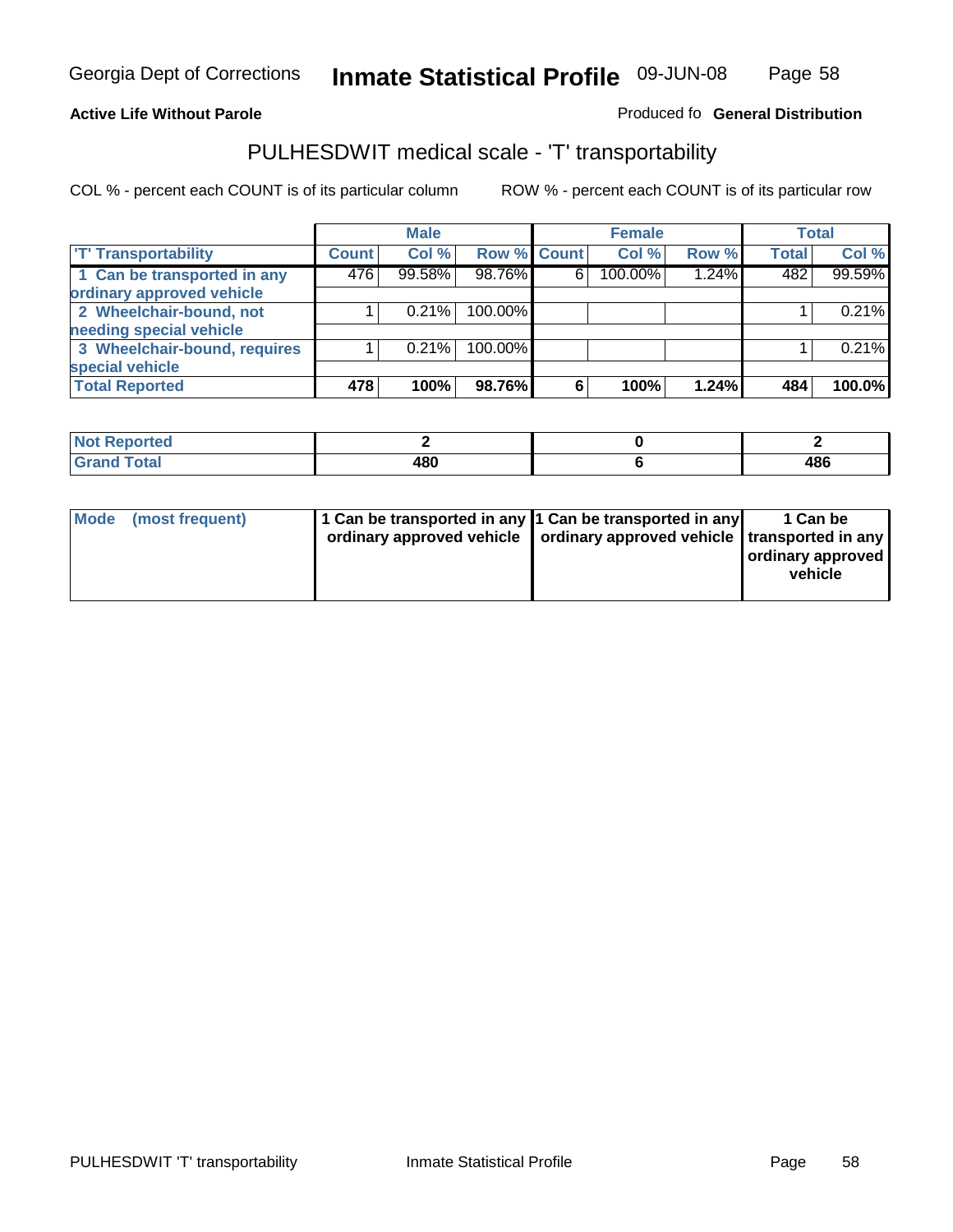#### **Active Life Without Parole**

#### Produced for **General Distribution**

## Criminality in family, self-reported

|                              |              | <b>Male</b> |         |                | <b>Female</b> |          |              | Total  |
|------------------------------|--------------|-------------|---------|----------------|---------------|----------|--------------|--------|
| <b>Criminality In Family</b> | <b>Count</b> | Col %       | Row %   | <b>Count</b>   | Col %         | Row %    | <b>Total</b> | Col %  |
| Yes, criminality in family   | 1451         | 30.53%      | 97.97%  |                | 50.00%        | $2.03\%$ | 148          | 30.77% |
| No criminality in family     | 330          | 69.47%      | 99.10%I | 3 <sub>1</sub> | 50.00%        | $0.90\%$ | 333          | 69.23% |
| <b>Total Reported</b>        | 475          | 100%        | 98.75%  | 6              | 100%          | 1.25%    | 481          | 100%   |

| ported<br><b>NOT</b><br><b>IJCK</b> |     |     |
|-------------------------------------|-----|-----|
| <b>otal</b><br>Grar<br>$\sim$       | 480 | 486 |

| Mode (most frequent) |  | No criminality in family | Yes, criminality in family | No criminality in<br>family |
|----------------------|--|--------------------------|----------------------------|-----------------------------|
|----------------------|--|--------------------------|----------------------------|-----------------------------|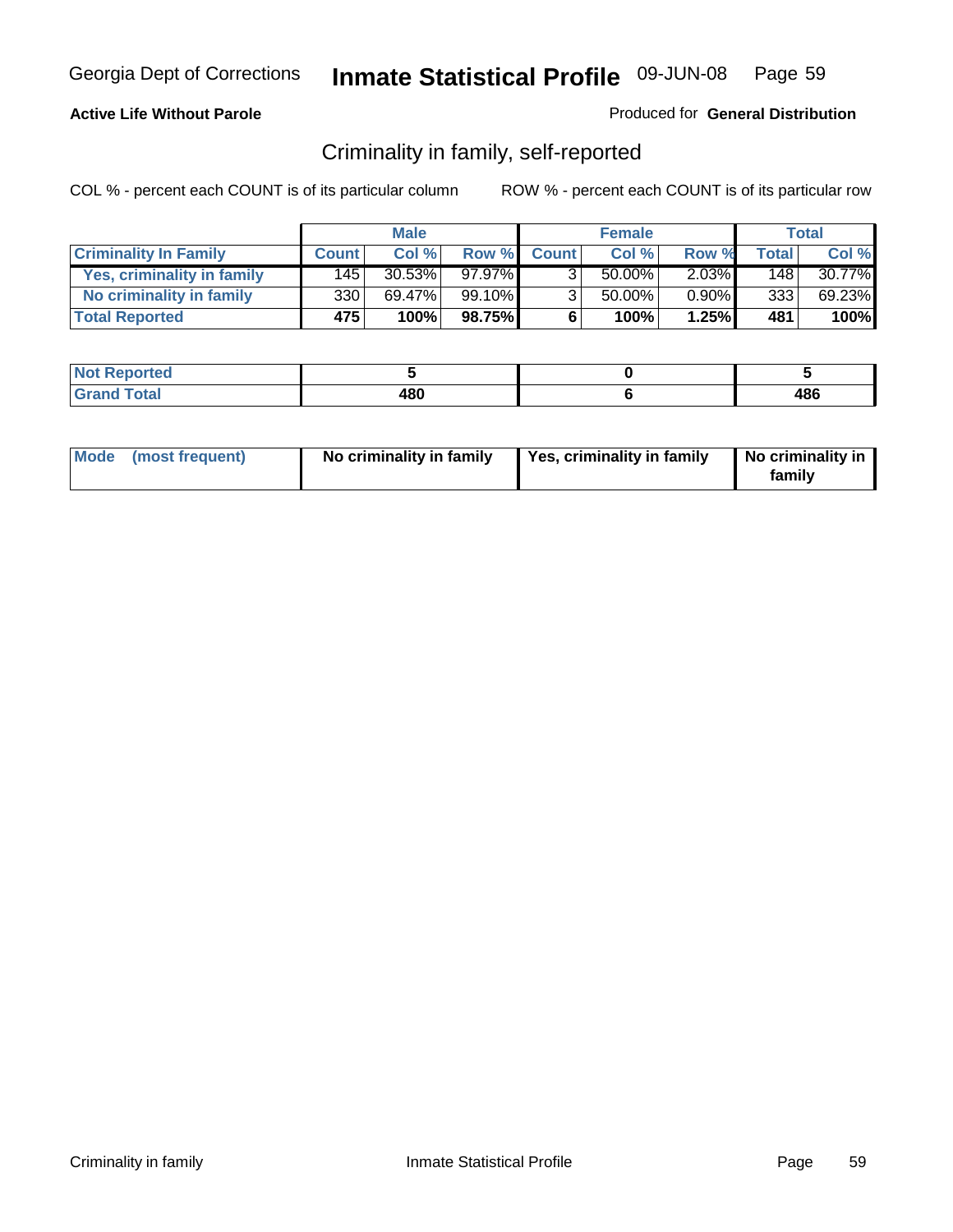#### **Active Life Without Parole**

#### Produced for **General Distribution**

## Alcoholism in family, self-reported

|                             |              | <b>Male</b> |        |              | <b>Female</b> |          |       | Total  |
|-----------------------------|--------------|-------------|--------|--------------|---------------|----------|-------|--------|
| <b>Alcoholism In Family</b> | <b>Count</b> | Col %       | Row %  | <b>Count</b> | Col %         | Row %    | Total | Col %  |
| Yes, alcoholism in family   | 96           | $20.21\%$   | 98.97% |              | 16.67%        | $1.03\%$ | 97    | 20.17% |
| No alcoholism in family     | 379          | 79.79%      | 98.70% | 5            | 83.33%        | $1.30\%$ | 384   | 79.83% |
| <b>Total Reported</b>       | 475'         | 100%        | 98.75% | 6            | 100%          | 1.25%    | 481   | 100%   |

| ported<br><b>NOT</b><br><b>IJCK</b> |     |     |
|-------------------------------------|-----|-----|
| <b>otal</b><br>Grar<br>$\sim$       | 480 | 486 |

|  | Mode (most frequent) | No alcoholism in family | No alcoholism in family | No alcoholism in<br>family |
|--|----------------------|-------------------------|-------------------------|----------------------------|
|--|----------------------|-------------------------|-------------------------|----------------------------|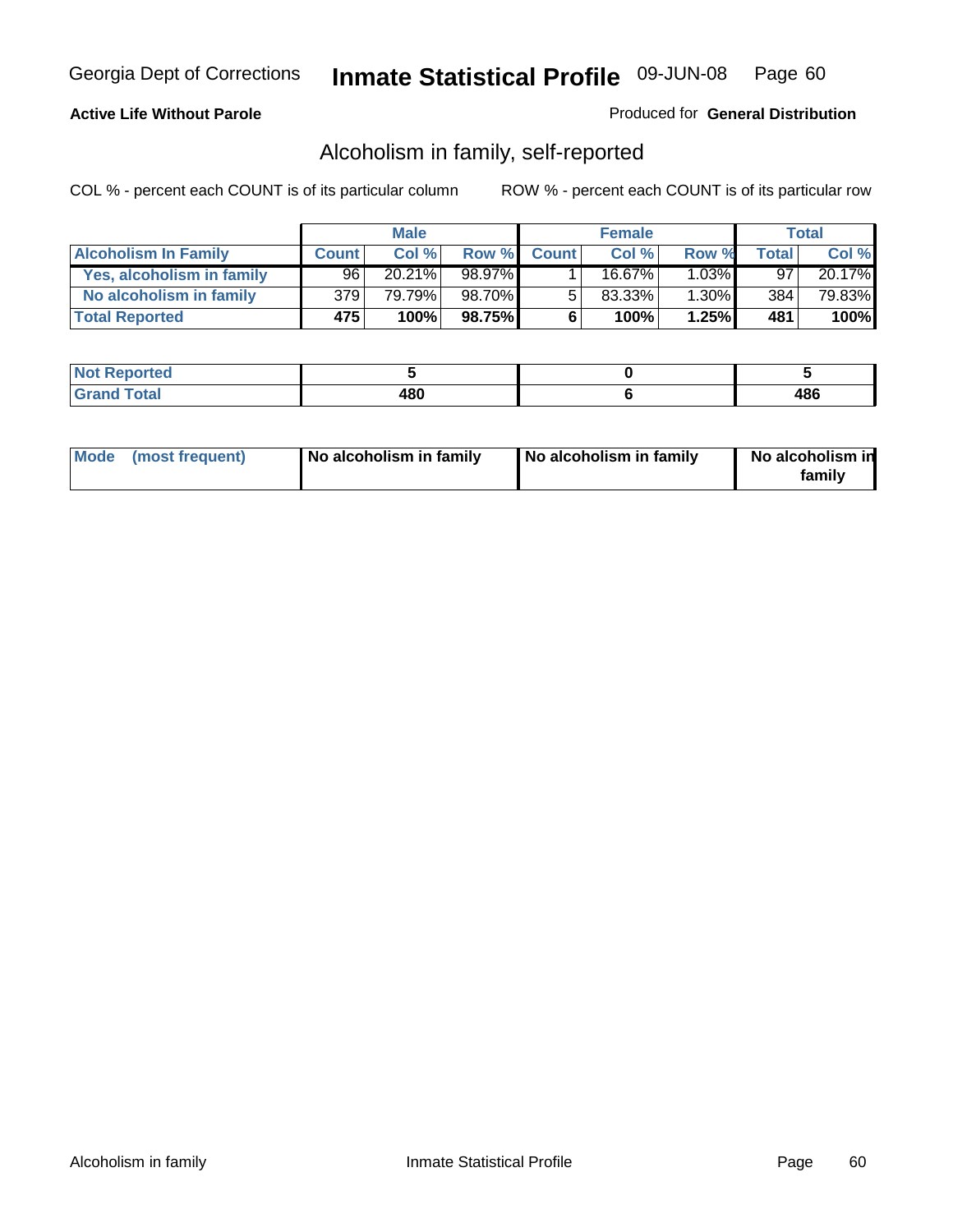#### **Active Life Without Parole**

Produced for **General Distribution**

## Drug abuse in family, self-reported

|                           |              | <b>Male</b> |           |              | <b>Female</b> |          |       | <b>Total</b> |
|---------------------------|--------------|-------------|-----------|--------------|---------------|----------|-------|--------------|
| Drug Abuse In Family      | <b>Count</b> | Col %       | Row %     | <b>Count</b> | Col %         | Row %    | Total | Col %        |
| Yes, drug abuse in family | 56           | 11.79%      | $96.55\%$ | າ            | 33.33%        | $3.45\%$ | 58    | 12.06%       |
| No drug abuse in family   | 419          | 88.21%      | $99.05\%$ | 4            | 66.67%        | $0.95\%$ | 423   | 87.94%       |
| <b>Total Reported</b>     | 475          | 100%        | 98.75%    | 6            | 100%          | 1.25%    | 481   | 100%         |

| ported<br><b>NOT</b><br><b>IJCK</b> |     |     |
|-------------------------------------|-----|-----|
| <b>otal</b><br>Grar<br>$\sim$       | 480 | 486 |

|  | Mode (most frequent) | No drug abuse in family | No drug abuse in family | No drug abuse in<br>family |
|--|----------------------|-------------------------|-------------------------|----------------------------|
|--|----------------------|-------------------------|-------------------------|----------------------------|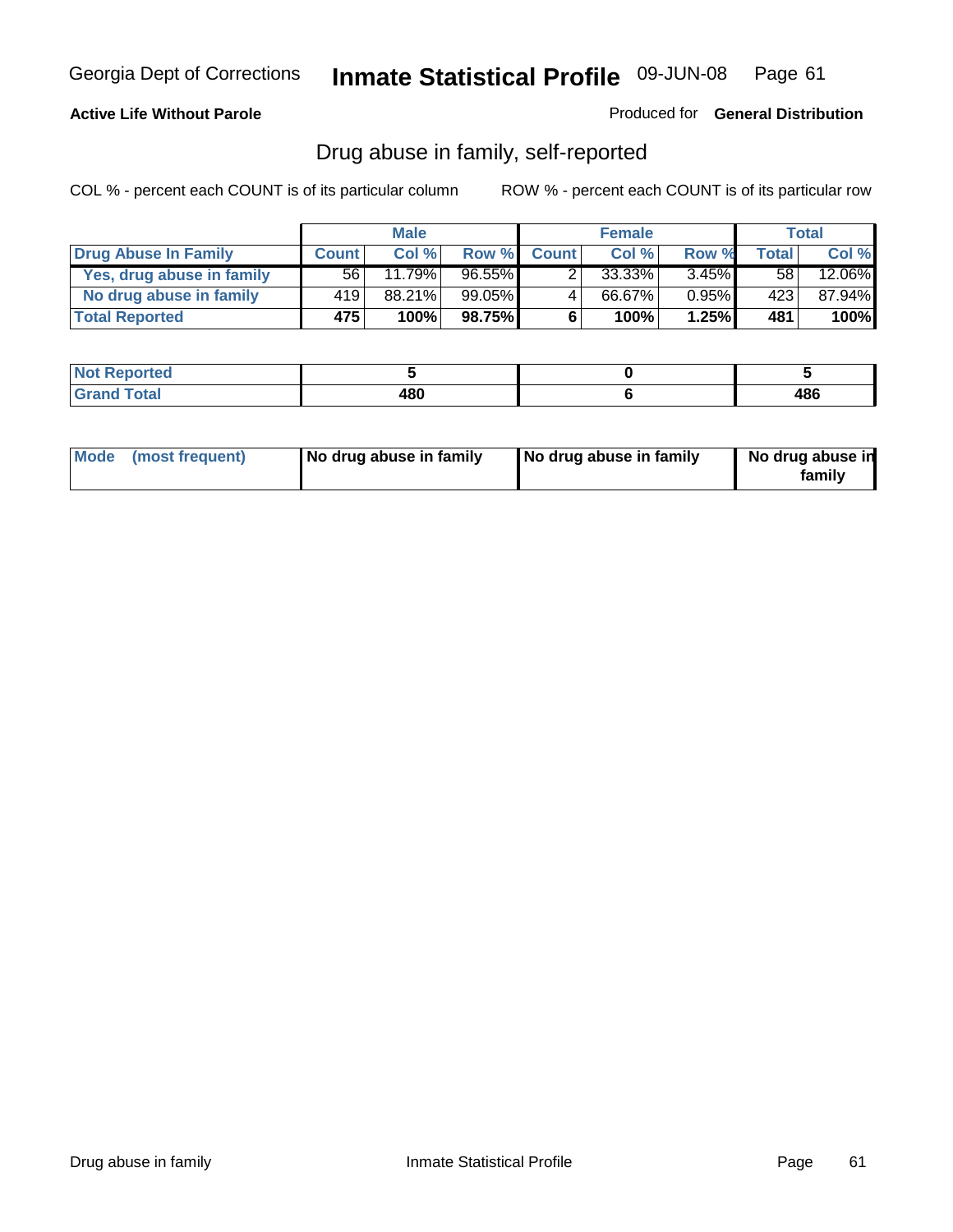#### **Active Life Without Parole**

#### Produced for **General Distribution**

## Subjected to frequent beatings, self-reported

|                            |              | <b>Male</b> |        |              | <b>Female</b> |          |              | <b>Total</b> |
|----------------------------|--------------|-------------|--------|--------------|---------------|----------|--------------|--------------|
| <b>Frequent beatings</b>   | <b>Count</b> | Col%        | Row %  | <b>Count</b> | Col%          | Row %    | <b>Total</b> | Col %        |
| Yes, subjected to frequent | 29           | 6.11%       | 96.67% |              | $16.67\%$     | $3.33\%$ | 30           | 6.24%        |
| <b>beatings</b>            |              |             |        |              |               |          |              |              |
| Not subjected to frequent  | 446          | 93.89%      | 98.89% | 5            | 83.33%        | 1.11%    | 451          | 93.76%       |
| <b>beatings</b>            |              |             |        |              |               |          |              |              |
| <b>Total Reported</b>      | 475          | 100%        | 98.75% | 6            | 100%          | 1.25%    | 481          | 100%         |

| Not Reported         |     |     |
|----------------------|-----|-----|
| <b>Total</b><br>Cron | 480 | 486 |

| Mode (most frequent) | Not subjected to frequent<br>beatings | Not subjected to frequent<br>beatings | Not subjected to<br><b>frequent beatings</b> |
|----------------------|---------------------------------------|---------------------------------------|----------------------------------------------|
|                      |                                       |                                       |                                              |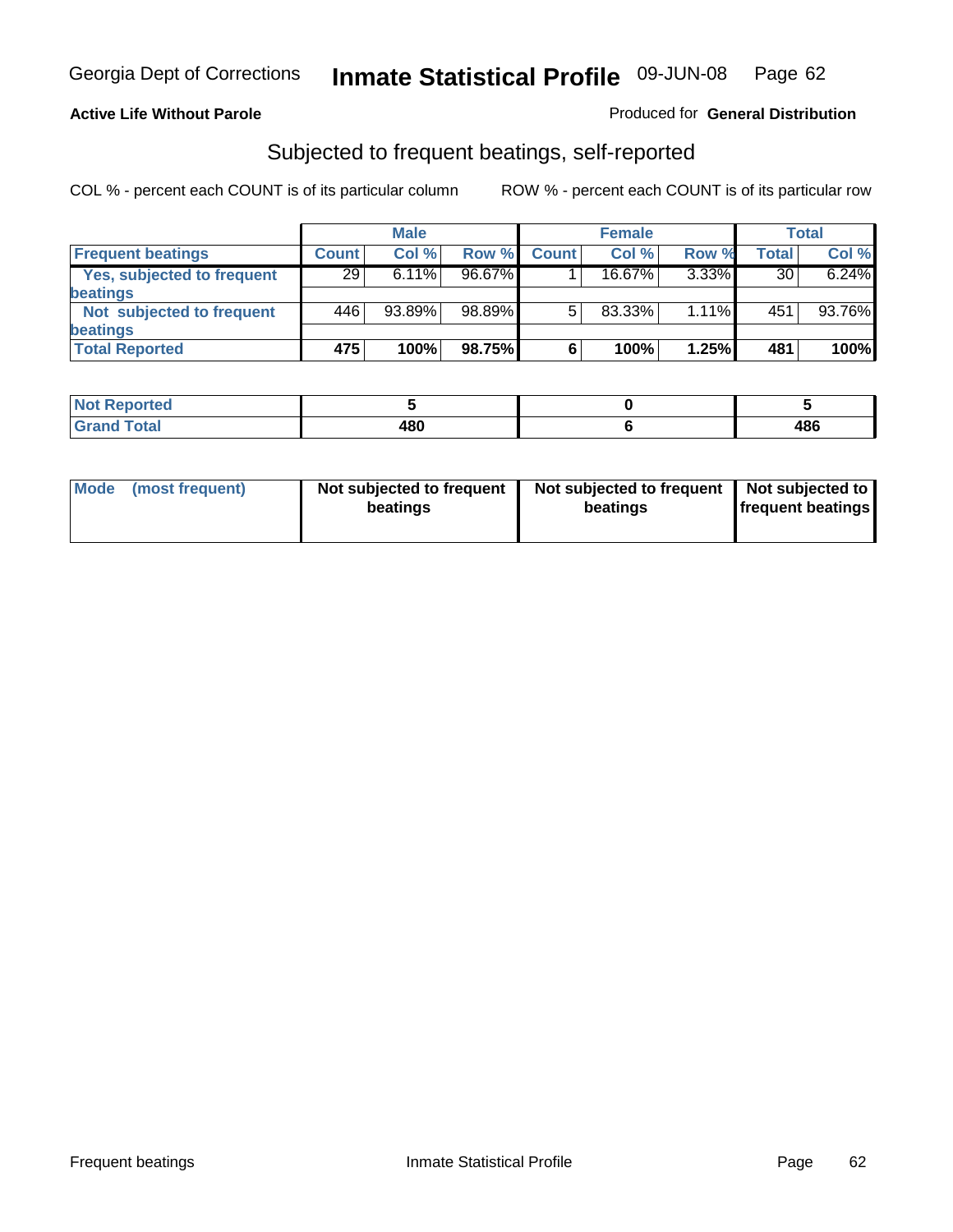#### **Active Life Without Parole**

#### Produced for **General Distribution**

## Father absent during inmate's childhood

|                           | <b>Male</b>  |           | <b>Female</b> |              |        | Total    |                  |        |
|---------------------------|--------------|-----------|---------------|--------------|--------|----------|------------------|--------|
| <b>Father Absent</b>      | <b>Count</b> | Col %     | Row %         | <b>Count</b> | Col %  | Row %    | Total            | Col %  |
| Yes, father was absent    | 239          | $50.32\%$ | $99.17\%$     |              | 33.33% | $0.83\%$ | 241              | 50.10% |
| No, father was not absent | 236          | 49.68%    | 98.33%        |              | 66.67% | $1.67\%$ | 240 <sub>1</sub> | 49.90% |
| <b>Total Reported</b>     | 475'         | 100%      | 98.75%        | 6            | 100%   | 1.25%    | 481              | 100%   |

| <b>Not Reported</b>   |     |     |
|-----------------------|-----|-----|
| <b>Total</b><br>Grand | 480 | 486 |

|  | Mode (most frequent) | Yes, father was absent | No, father was not absent | <b>Yes, father was</b><br>absent |
|--|----------------------|------------------------|---------------------------|----------------------------------|
|--|----------------------|------------------------|---------------------------|----------------------------------|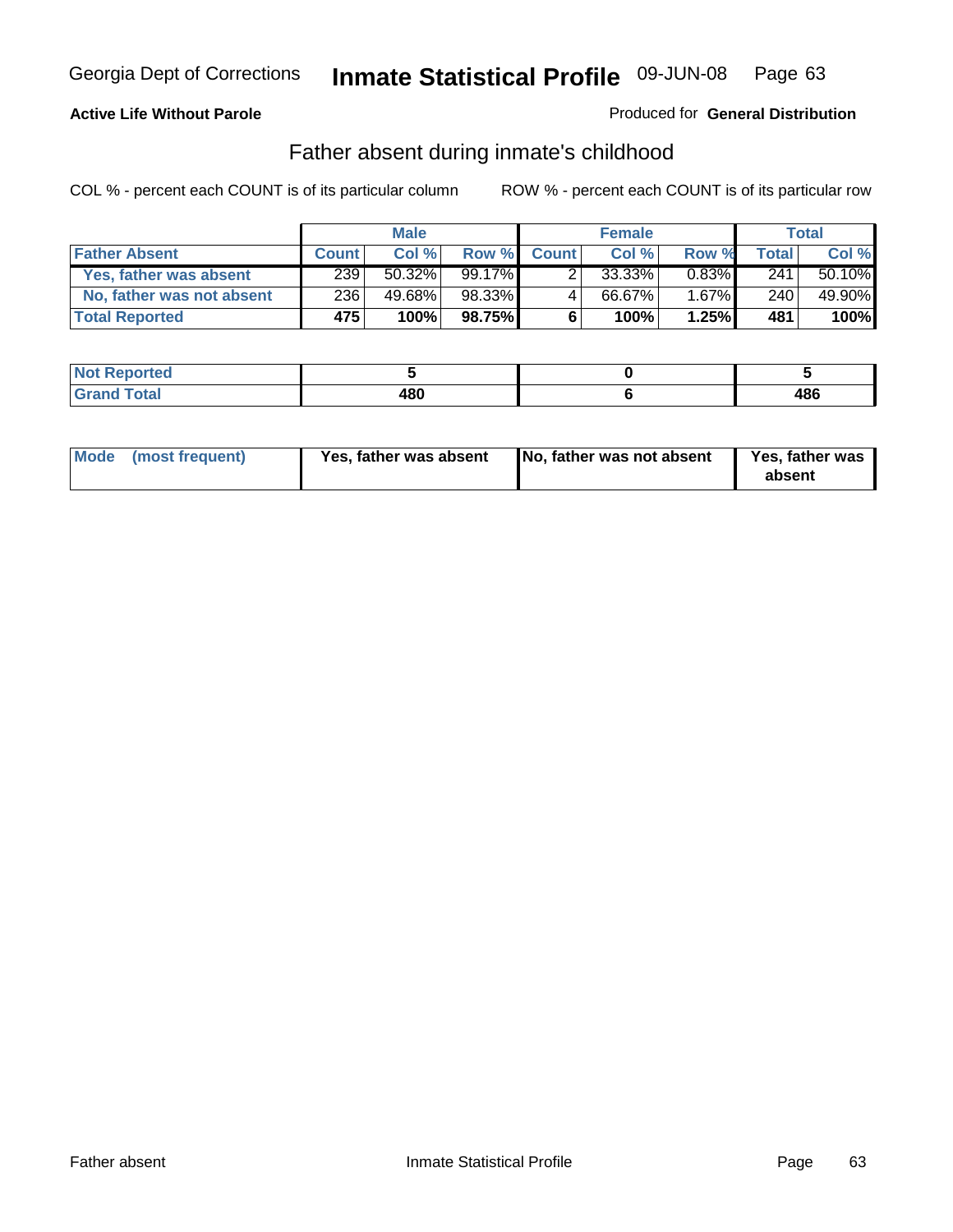#### **Active Life Without Parole**

#### Produced for **General Distribution**

# Mother absent during inmate's childhood

|                           | <b>Male</b>  |        | <b>Female</b> |              |        | Total    |       |        |
|---------------------------|--------------|--------|---------------|--------------|--------|----------|-------|--------|
| <b>Mother Absent</b>      | <b>Count</b> | Col%   | Row %         | <b>Count</b> | Col %  | Row %    | Total | Col %  |
| Yes, mother was absent    | 70           | 14.74% | $98.59\%$     |              | 16.67% | $1.41\%$ | 71    | 14.76% |
| No, mother was not absent | 405          | 85.26% | 98.78%        | 5            | 83.33% | $1.22\%$ | 410   | 85.24% |
| <b>Total Reported</b>     | 475          | 100%   | 98.75%I       | 6            | 100%   | 1.25%    | 481   | 100%   |

| <b>Not Reported</b>   |     |     |
|-----------------------|-----|-----|
| <b>Total</b><br>Grand | 480 | 486 |

| Mode (most frequent) | No, mother was not absent $\vert$ No, mother was not absent $\vert$ No, mother was | not absent |
|----------------------|------------------------------------------------------------------------------------|------------|
|                      |                                                                                    |            |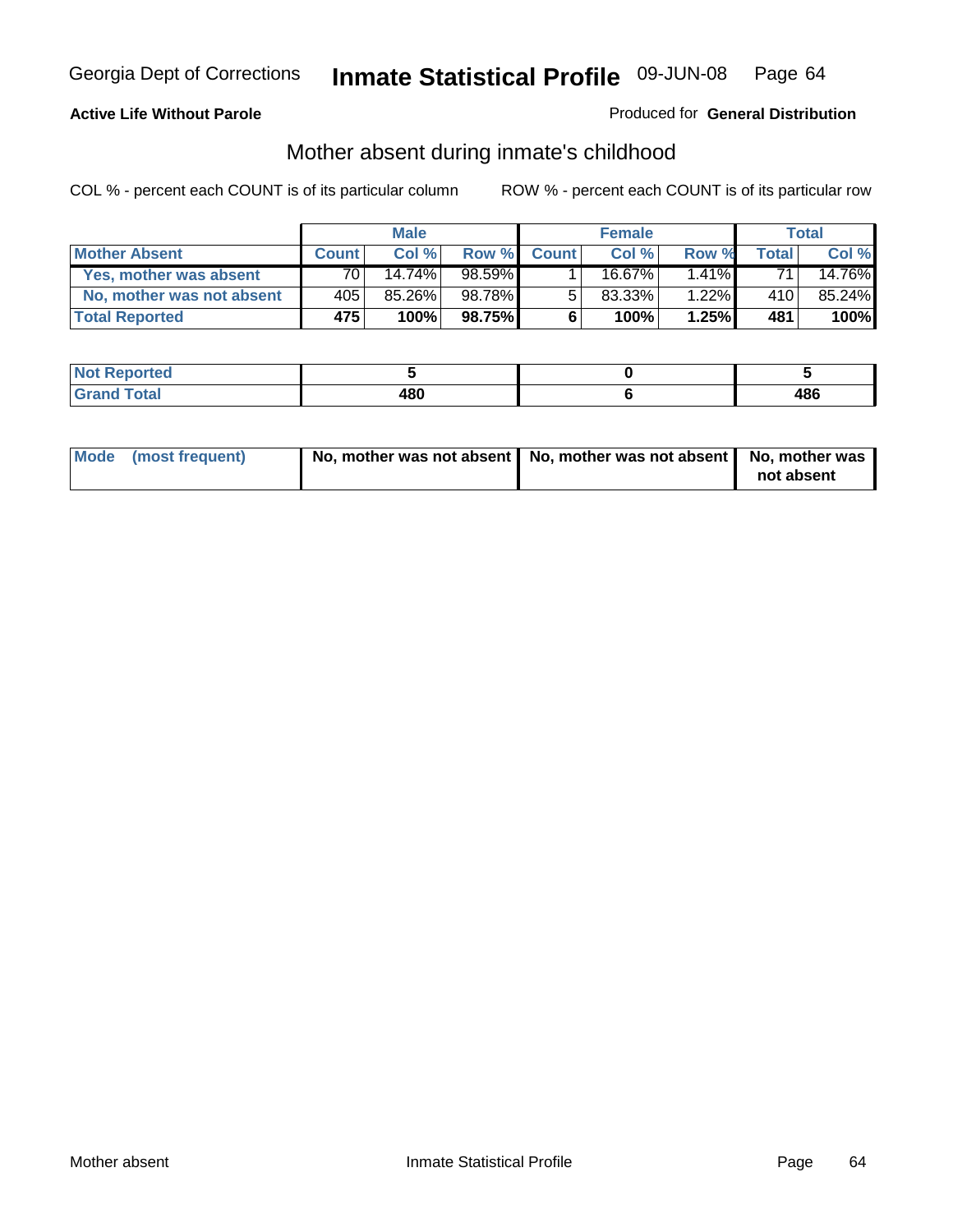**Active Life Without Parole** 

#### Produced for **General Distribution**

## Number of prior Georgia incarcerations

|                                       |                  | <b>Male</b> |                    |   | <b>Female</b> |       |       | <b>Total</b> |
|---------------------------------------|------------------|-------------|--------------------|---|---------------|-------|-------|--------------|
| <b>Num of Prior GA Incarcerations</b> | <b>Count</b>     | Col %       | <b>Row % Count</b> |   | Col %         | Row % | Total | Col %        |
|                                       | $\overline{222}$ | 46.25%      | 97.37%             | 6 | 100.00%       | 2.63% | 228   | 46.91%       |
|                                       | 99               | 20.63%      | 100.00%            |   |               |       | 99    | 20.37%       |
|                                       | 61               | 12.71%      | 100.00%            |   |               |       | 61    | 12.55%       |
|                                       | 49               | 10.21%      | 100.00%            |   |               |       | 49    | 10.08%       |
|                                       | 25               | 5.21%       | 100.00%            |   |               |       | 25    | 5.14%        |
|                                       | 12               | 2.50%       | 100.00%            |   |               |       | 12    | 2.47%        |
| <b>More Than 5</b>                    | 12 <sub>1</sub>  | 2.50%       | 100.00%            |   |               |       | 12    | 2.47%        |
| <b>Total Reported</b>                 | 480              | 100%        | 98.77%             | 6 | 100%          | 1.23% | 486   | 100%         |

| Reported<br>NOT  |   |     |
|------------------|---|-----|
| <b>otal</b>      |   | 10C |
| $\mathbf{v}$ and | ю | 400 |

| Mean (average)       | ຳ<br>I . Z I | 1.26 |
|----------------------|--------------|------|
| Median (middle)      |              |      |
| Mode (most frequent) |              |      |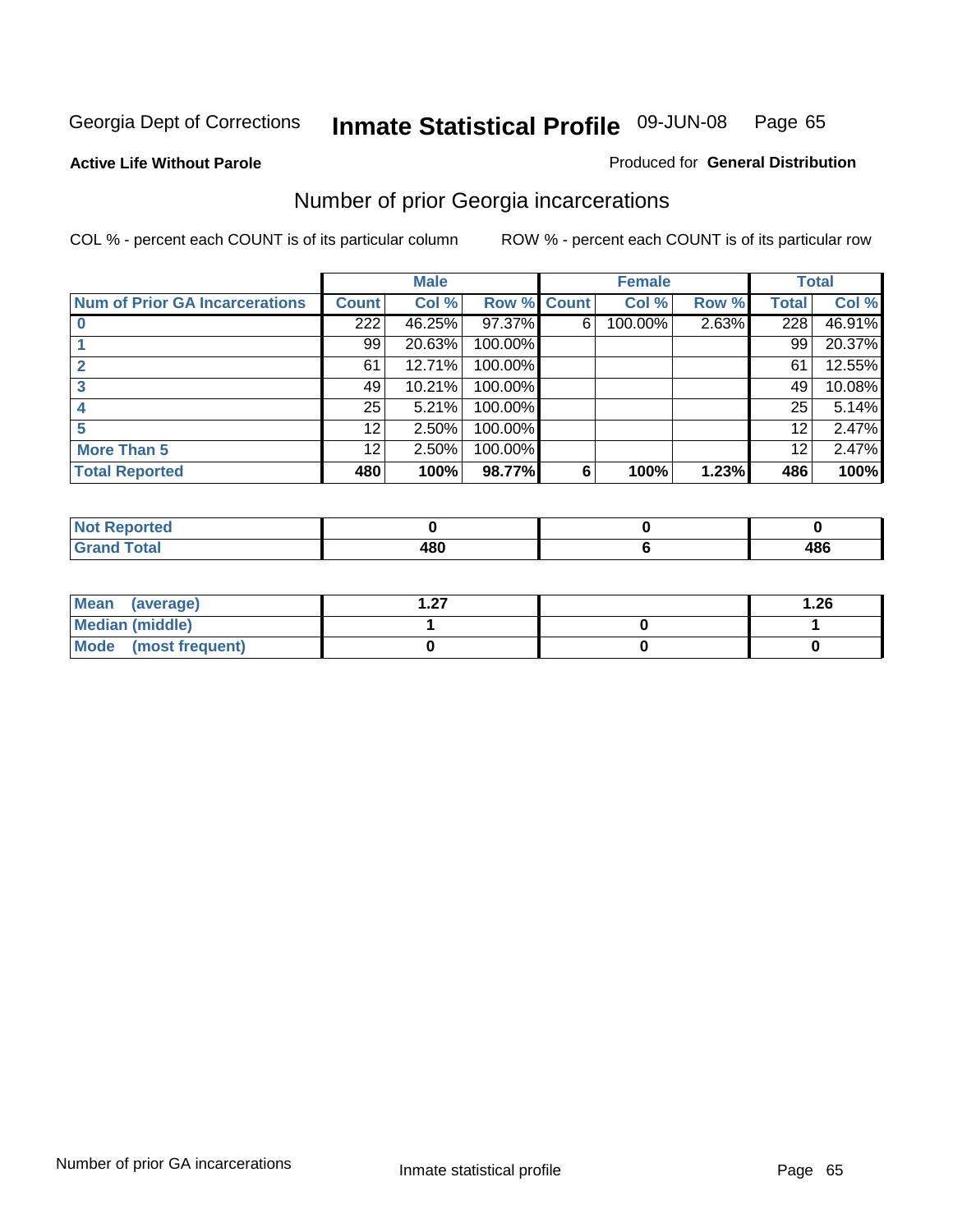**Active Life Without Parole** 

Produced for **General Distribution**

### Prison sentence in years

COL % - percent each COUNT is of its particular column ROW % - percent each COUNT is of its particular row

|                                 | Male       |         |                    | <b>Female</b> | Total |                  |         |
|---------------------------------|------------|---------|--------------------|---------------|-------|------------------|---------|
| <b>Prison Sentence In Years</b> | Count l    | Col %   | <b>Row % Count</b> | Col %         | Row % | $\tau$ otal      | Col %   |
| <b>Life Without Parole</b>      | 480        | 100.00% | 98.77%             | 100.00%       | ا23%. | 486              | 100.00% |
| <b>Total Reported</b>           | <b>480</b> | 100%    | 98.77%             | 100%          | 1.23% | 486 <sup>'</sup> | 100%    |

| Reported                |     |     |
|-------------------------|-----|-----|
| <b>Total</b><br>' Grand | 480 | 486 |

#### **Determinate (numeric) sentences only**

| <b>Mean</b> | (average) |  |  |
|-------------|-----------|--|--|

**All sentences (including determinate), with life, life without parole, and death sentences figured at 45 years**

| Me:<br>anei<br>.<br>᠇<br>$\sim$ | -- | т.<br>$\sim$ |
|---------------------------------|----|--------------|
|---------------------------------|----|--------------|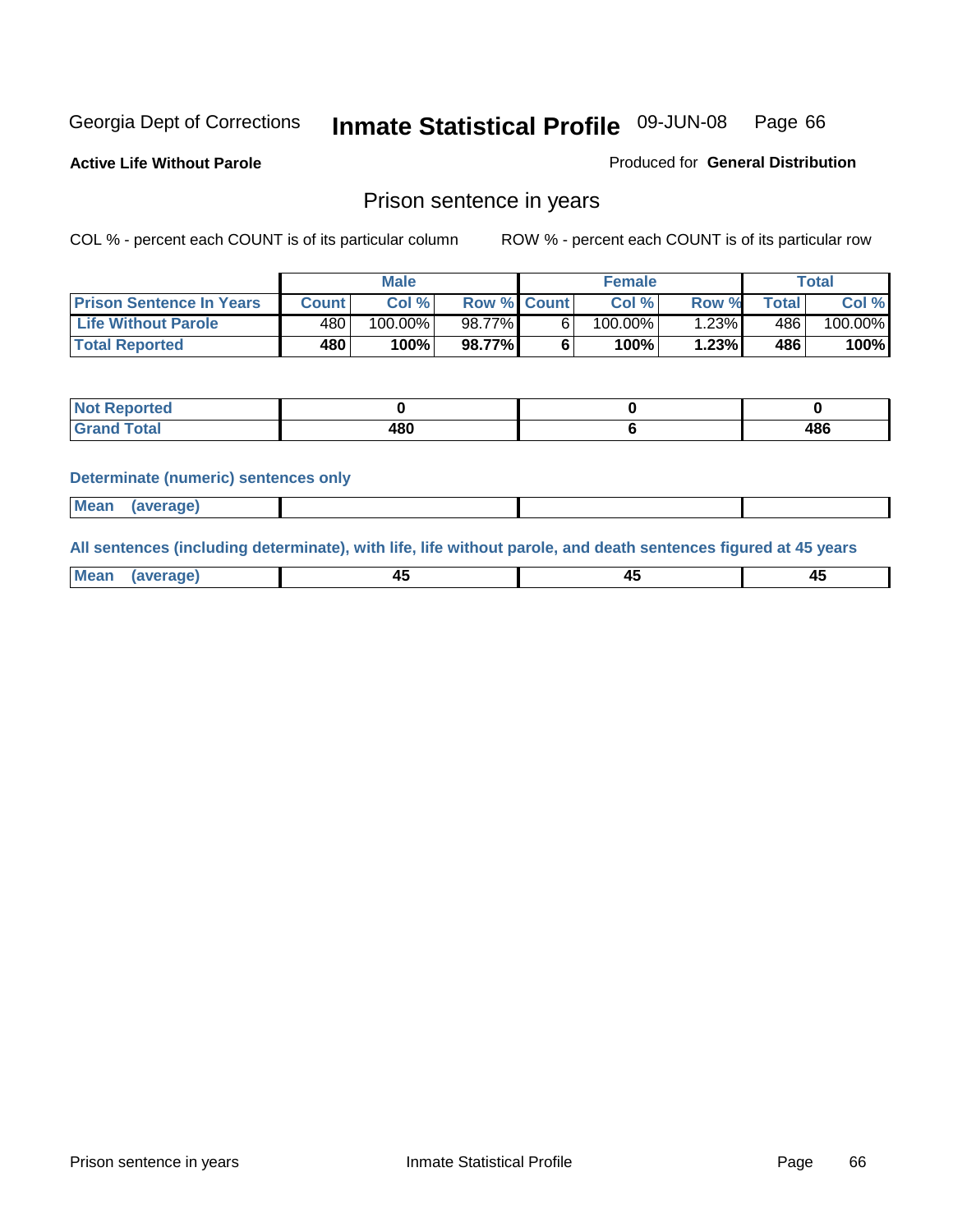#### **Active Life Without Parole**

#### Produced for **General Distribution**

# Primary offense, broken out into felonies vs misdemeanors

|                                  | <b>Male</b>  |         |                    | <b>Female</b> |         |          | Total  |                       |
|----------------------------------|--------------|---------|--------------------|---------------|---------|----------|--------|-----------------------|
| <b>Felonies and Misdemeanors</b> | <b>Count</b> | Col%    | <b>Row % Count</b> |               | Col%    | Row %    | Total. | Col %                 |
| <b>Felonies</b>                  | 480          | 100.00% | 98.77% Ⅰ           | 61            | 100.00% | $1.23\%$ | 486    | $100.\overline{00\%}$ |
| <b>Total Reported</b>            | 480          | 100%    | 98.77%             |               | 100%    | 1.23%    | 486    | 100%                  |

| <b>Not</b><br><b>orted</b><br>⋯ |     |     |     |
|---------------------------------|-----|-----|-----|
| Grat                            | ៱៱៱ | ៱៰៱ | 486 |
| -----                           | TUV | +ov |     |

| M<br>$\cdots$<br>пю.<br>. | nies<br>. | . |
|---------------------------|-----------|---|
|---------------------------|-----------|---|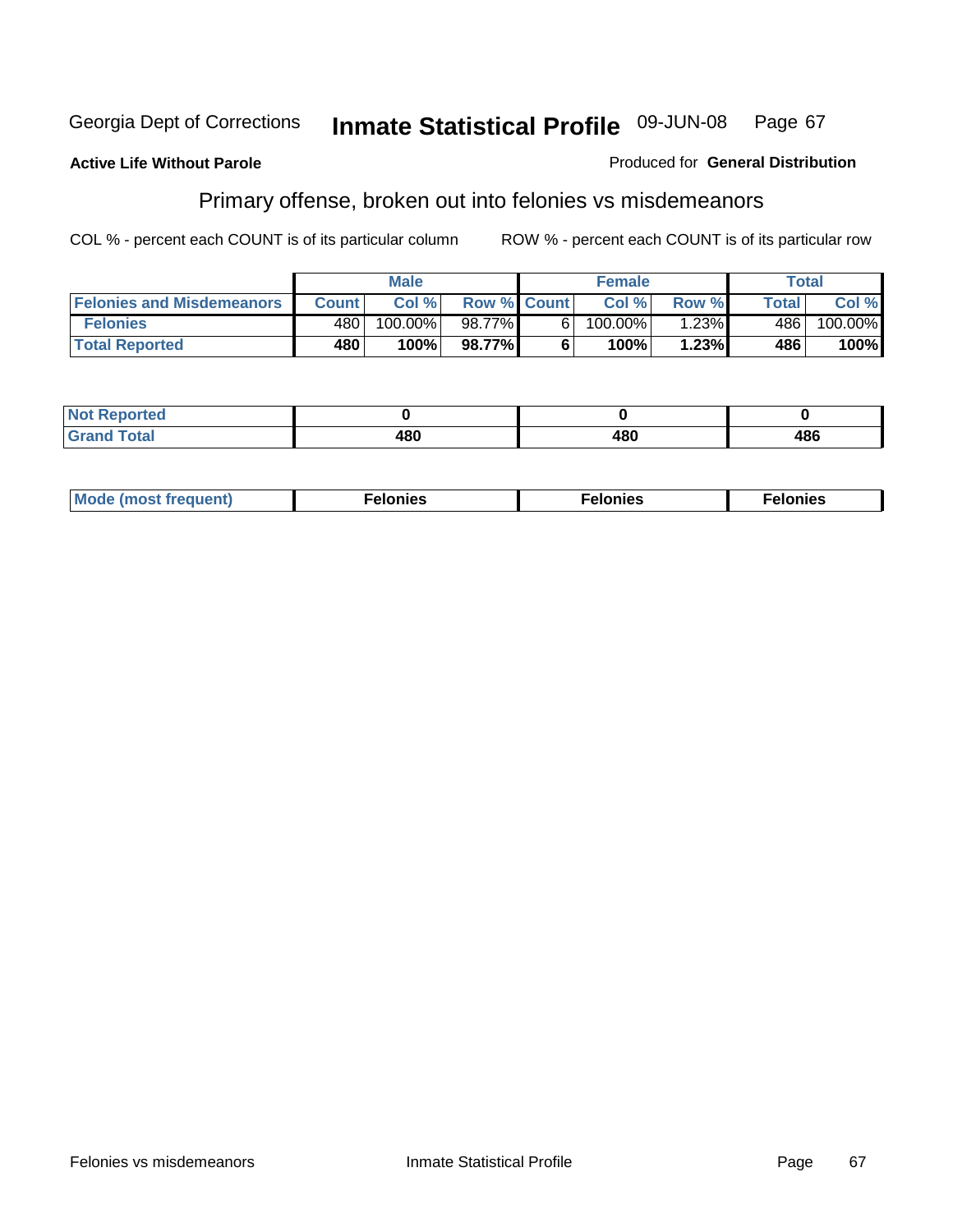#### **Active Life Without Parole**

#### Produced for **General Distribution**

## Primary offense, broken out into six broad crime categories

|                         |                 | <b>Male</b> |                    |   | <b>Female</b> |       |              | <b>Total</b> |  |
|-------------------------|-----------------|-------------|--------------------|---|---------------|-------|--------------|--------------|--|
| <b>Crime Categories</b> | <b>Count</b>    | Col %       | <b>Row % Count</b> |   | Col %         | Row % | <b>Total</b> | Col %        |  |
| <b>Violent</b>          | 399             | 83.13%      | 98.52%             | 6 | 100.00%       | 1.48% | 405          | 83.33%       |  |
| <b>Sex Crime</b><br>2   | 68              | 14.17%      | 100.00%            |   | .00%          |       | 68           | 13.99%       |  |
| 3<br><b>Property</b>    | 2               | .42%        | 100.00%            |   | .00%          |       |              | .41%         |  |
| <b>Drug</b><br>4        | 10 <sub>1</sub> | 2.08%       | 100.00%            |   | .00%          |       | 10           | 2.06%        |  |
| <b>Other</b><br>6       |                 | .21%        | 100.00%            |   | .00%          |       |              | .21%         |  |
| <b>Total Reported</b>   | 480             | 100%        | 98.77%             | 6 | 100%          | 1.23% | 486          | 100%         |  |

| <b>Not Reported</b>   |     |     |
|-----------------------|-----|-----|
| <b>Total</b><br>Grand | 480 | 486 |

| Mo | n n | winlor" | ılen' |
|----|-----|---------|-------|
|    |     |         |       |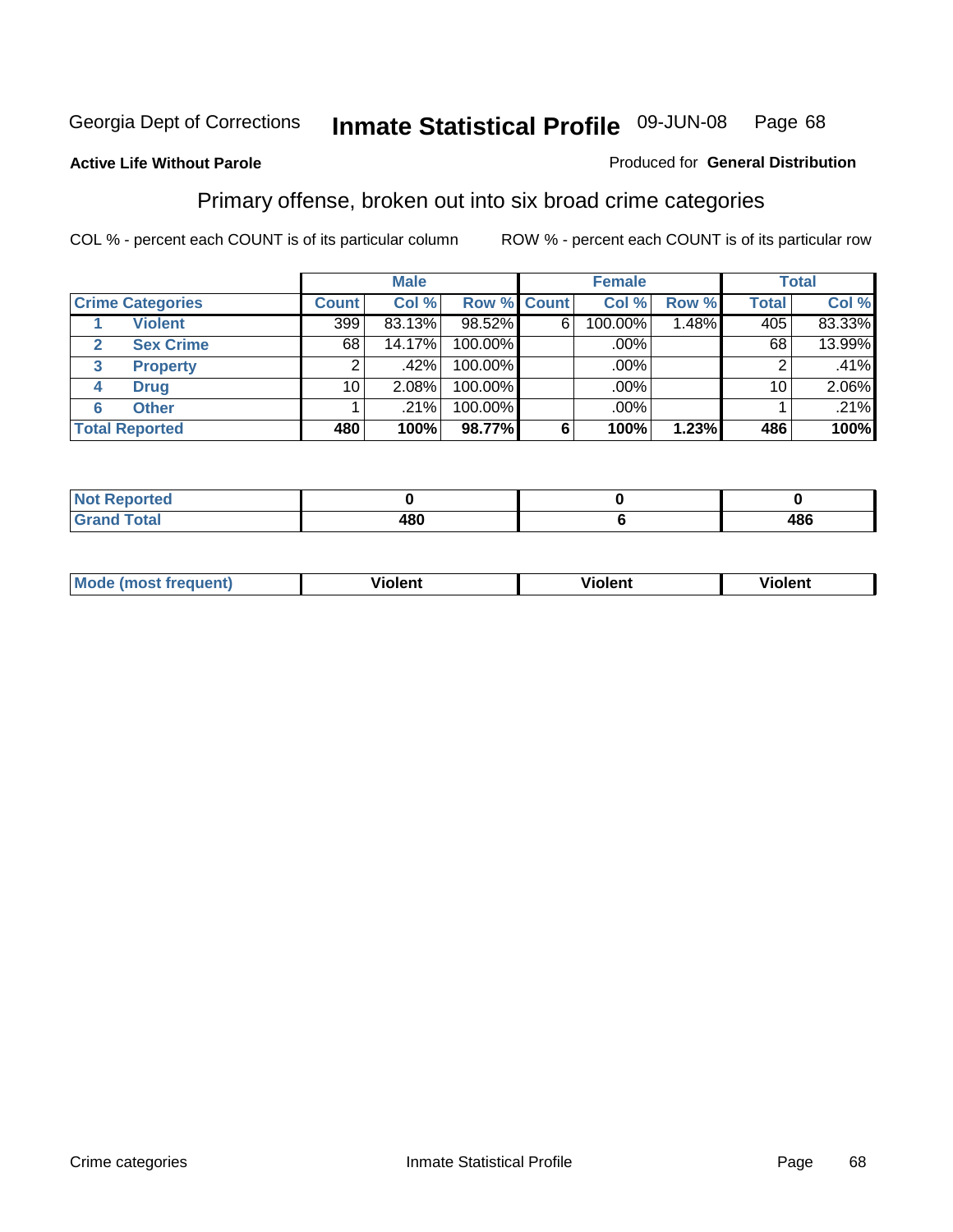#### **Active Life Without Parole**

#### Produced for **General Distribution**

# Primary offense, detailed offense code

|      |                                 |              | <b>Male</b> |         |              | <b>Female</b> |       |                | <b>Total</b> |
|------|---------------------------------|--------------|-------------|---------|--------------|---------------|-------|----------------|--------------|
|      | <b>Primary Offense</b>          | <b>Count</b> | Col %       | Row %   | <b>Count</b> | Col %         | Row % | <b>Total</b>   | Col %        |
| 1101 | <b>Murder</b>                   | 276          | 57.50%      | 97.87%  | 6            | 100.00%       | 2.13% | 282            | 58.02%       |
| 1311 | <b>Kidnapping</b>               | 57           | 11.88%      | 100.00% |              |               |       | 57             | 11.73%       |
| 1601 | <b>Burglary</b>                 | 2            | .42%        | 100.00% |              |               |       | $\overline{2}$ | .41%         |
| 1902 | <b>Armed Robbery</b>            | 65           | 13.54%      | 100.00% |              |               |       | 65             | 13.37%       |
| 1911 | <b>Hijacking Motor Vehicle</b>  |              | .21%        | 100.00% |              |               |       |                | .21%         |
| 2001 | Rape                            | 48           | 10.00%      | 100.00% |              |               |       | 48             | 9.88%        |
| 2003 | <b>Aggrav Sodomy</b>            | 3            | .63%        | 100.00% |              |               |       | 3              | .62%         |
| 2009 | <b>Aggrav Sexual Battery</b>    | 5            | 1.04%       | 100.00% |              |               |       | 5              | 1.03%        |
| 2019 | <b>Child Molestation</b>        | 3            | .63%        | 100.00% |              |               |       | 3              | .62%         |
| 2021 | <b>Aggrav Child Molestation</b> | 9            | 1.88%       | 100.00% |              |               |       | 9              | 1.85%        |
| 2912 | <b>Poss Of Certain</b>          |              | .21%        | 100.00% |              |               |       |                | .21%         |
|      | <b>Weapons</b>                  |              |             |         |              |               |       |                |              |
| 4012 | <b>Viol Ga Cntrl Sbst Act</b>   |              | .21%        | 100.00% |              |               |       |                | .21%         |
| 4018 | <b>S/D Cont Sub School</b>      |              | .21%        | 100.00% |              |               |       |                | .21%         |
| 4021 | <b>S/D Cocaine</b>              | 3            | .63%        | 100.00% |              |               |       | 3              | .62%         |
| 4022 | <b>Poss Of Cocaine</b>          | 4            | .83%        | 100.00% |              |               |       | 4              | .82%         |
| 4134 | <b>Att/Consprcy Commt</b>       | 1            | .21%        | 100.00% |              |               |       |                | .21%         |
|      | C/S/Of                          |              |             |         |              |               |       |                |              |
|      | <b>Total Rported</b>            | 480          | 100%        | 98.77%  | 6            | 100%          | 1.23% | 486            | 100%         |

| <b>Not Reported</b> |            |     |
|---------------------|------------|-----|
| <b>Grand Total</b>  | ៸៰៱<br>10U | 486 |

| Mode (most frequent) | 1101 Murder | 1101 Murder | 1101 Murder |
|----------------------|-------------|-------------|-------------|
|----------------------|-------------|-------------|-------------|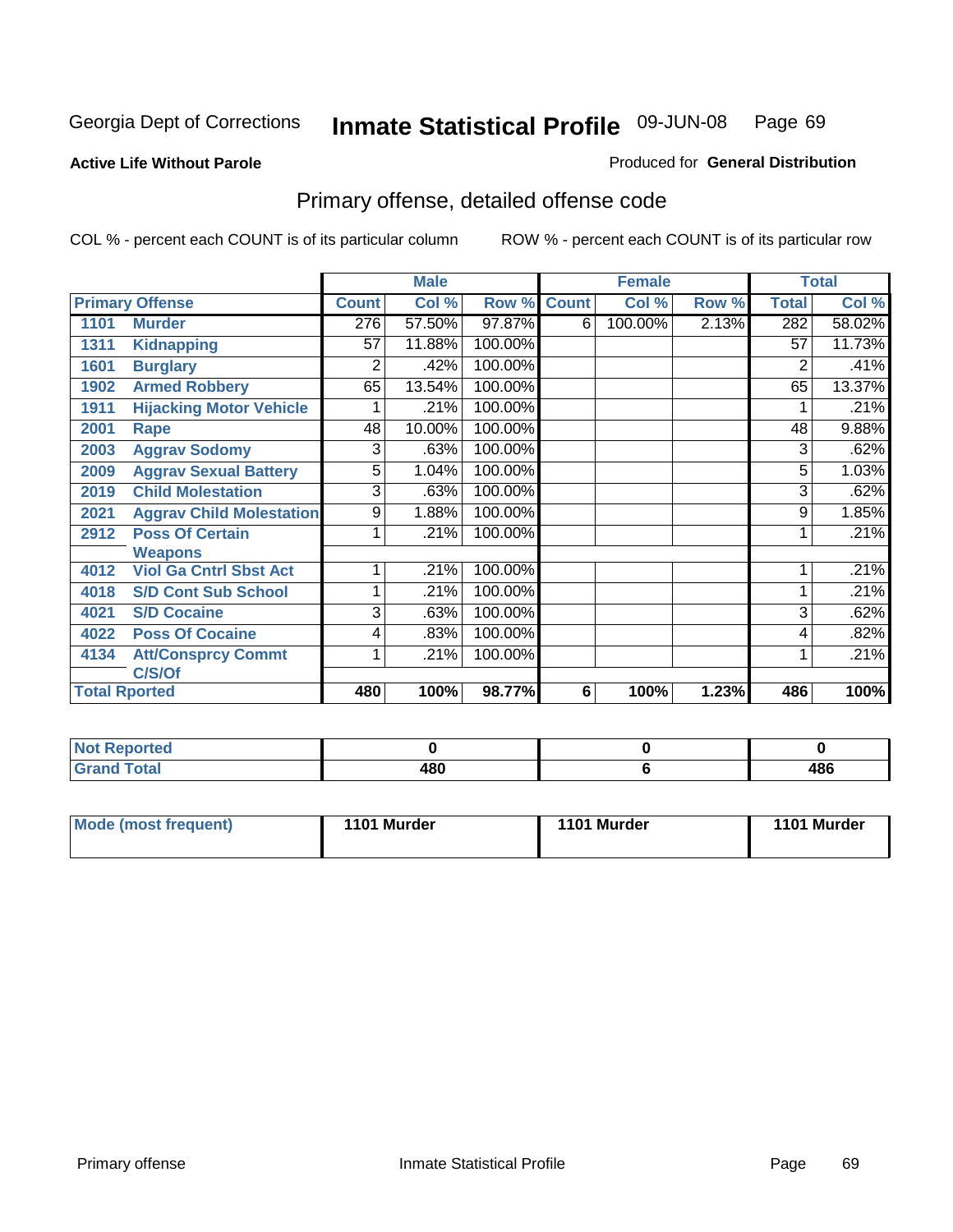#### **Active Life Without Parole**

#### Produced for **General Distribution**

# County of conviction of primary offense

|                         |                             |                 | <b>Male</b> |                    |              | <b>Female</b> |       |                 | <b>Total</b> |
|-------------------------|-----------------------------|-----------------|-------------|--------------------|--------------|---------------|-------|-----------------|--------------|
|                         | <b>County of Conviction</b> | <b>Count</b>    | Col %       | <b>Row % Count</b> |              | Col %         | Row % | <b>Total</b>    | Col %        |
| $\overline{1}$          | <b>Appling</b>              | $\overline{2}$  | .42%        | 100.00%            |              |               |       | $\overline{2}$  | .41%         |
| $\overline{2}$          | <b>Atkinson</b>             | 1               | .21%        | 100.00%            |              |               |       | 1               | .21%         |
| $\overline{\mathbf{3}}$ | <b>Bacon</b>                | $\mathbf{1}$    | .21%        | 100.00%            |              |               |       | 1               | .21%         |
| 5                       | <b>Baldwin</b>              | 5               | 1.04%       | 100.00%            |              |               |       | 5               | 1.03%        |
| 6                       | <b>Banks</b>                | 1               | .21%        | 100.00%            |              |               |       | $\mathbf{1}$    | .21%         |
| $\overline{7}$          | <b>Barrow</b>               | $\overline{3}$  | .63%        | 100.00%            |              |               |       | $\overline{3}$  | .62%         |
| 8                       | <b>Bartow</b>               | $\overline{2}$  | .42%        | 100.00%            |              |               |       | $\overline{2}$  | .41%         |
| 9                       | <b>Ben Hill</b>             | $\overline{3}$  | .63%        | 100.00%            |              |               |       | $\overline{3}$  | .62%         |
| 10                      | <b>Berrien</b>              | 1               | .21%        | 100.00%            |              |               |       | 1               | .21%         |
| 11                      | <b>Bibb</b>                 | $\overline{15}$ | 3.13%       | 100.00%            |              |               |       | $\overline{15}$ | 3.09%        |
| 12                      | <b>Bleckley</b>             | 1               | .21%        | 100.00%            |              |               |       | $\mathbf 1$     | .21%         |
| 13                      | <b>Brantley</b>             | 1               | .21%        | 100.00%            |              |               |       | 1               | .21%         |
| $\overline{14}$         | <b>Brooks</b>               | 1               | .21%        | 100.00%            |              |               |       | $\mathbf{1}$    | .21%         |
| 16                      | <b>Bulloch</b>              | $\overline{2}$  | .42%        | 100.00%            |              |               |       | $\overline{2}$  | .41%         |
| 17                      | <b>Burke</b>                | $\overline{5}$  | 1.04%       | 100.00%            |              |               |       | $\overline{5}$  | 1.03%        |
| 18                      | <b>Butts</b>                | $\overline{3}$  | .63%        | 100.00%            |              |               |       | $\overline{3}$  | .62%         |
| 20                      | <b>Camden</b>               | $\overline{2}$  | .42%        | 100.00%            |              |               |       | $\overline{2}$  | .41%         |
| 22                      | <b>Carroll</b>              | $\overline{2}$  | .42%        | 100.00%            |              |               |       | $\overline{2}$  | .41%         |
| 23                      | <b>Catoosa</b>              | 1               | .21%        | 100.00%            |              |               |       | $\mathbf{1}$    | .21%         |
| 24                      | <b>Charlton</b>             | 1               | .21%        | 100.00%            |              |               |       | 1               | .21%         |
| 25                      | <b>Chatham</b>              | $\overline{24}$ | 5.00%       | 100.00%            |              |               |       | $\overline{24}$ | 4.94%        |
| 28                      | <b>Cherokee</b>             | $\overline{3}$  | .63%        | 100.00%            |              |               |       | $\overline{3}$  | .62%         |
| 29                      | <b>Clarke</b>               | $\overline{11}$ | 2.29%       | 100.00%            |              |               |       | $\overline{11}$ | 2.26%        |
| 31                      | <b>Clayton</b>              | $\overline{16}$ | 3.33%       | 100.00%            |              |               |       | 16              | 3.29%        |
| 33                      | <b>Cobb</b>                 | $\overline{15}$ | 3.13%       | 100.00%            |              |               |       | 15              | 3.09%        |
| 34                      | <b>Coffee</b>               | 4               | .83%        | 100.00%            |              |               |       | 4               | .82%         |
| 35                      | <b>Colquitt</b>             | $\overline{3}$  | .63%        | 100.00%            |              |               |       | $\overline{3}$  | .62%         |
| 36                      | <b>Columbia</b>             | $\overline{5}$  | 1.04%       | 100.00%            |              |               |       | $\overline{5}$  | 1.03%        |
| 37                      | <b>Cook</b>                 | $\overline{3}$  | .63%        | 100.00%            |              |               |       | $\overline{3}$  | .62%         |
| 38                      | <b>Coweta</b>               | $\overline{2}$  | .42%        | 100.00%            |              |               |       | $\overline{2}$  | .41%         |
| 40                      | <b>Crisp</b>                | 1               | .21%        | 100.00%            |              |               |       | 1               | .21%         |
| 41                      | <b>Dade</b>                 | 1               | .21%        | 100.00%            |              |               |       | 1               | .21%         |
| 43                      | <b>Decatur</b>              | $\overline{2}$  | .42%        | 100.00%            |              |               |       | $\overline{2}$  | .41%         |
| 44                      | <b>Dekalb</b>               | $\overline{42}$ | 8.75%       | 97.67%             | $\mathbf{1}$ | 16.67%        | 2.33% | 43              | 8.85%        |
| 45                      | <b>Dodge</b>                | $\mathbf 1$     | .21%        | 100.00%            |              |               |       | 1               | .21%         |
| 46                      | <b>Dooly</b>                | $\overline{2}$  | .42%        | 100.00%            |              |               |       | $\overline{2}$  | .41%         |
| 47                      | <b>Dougherty</b>            | $\overline{17}$ | 3.54%       | 100.00%            |              |               |       | $\overline{17}$ | 3.50%        |
| 48                      | <b>Douglas</b>              | $\overline{13}$ | 2.71%       | 92.86%             | $\mathbf 1$  | 16.67%        | 7.14% | 14              | 2.88%        |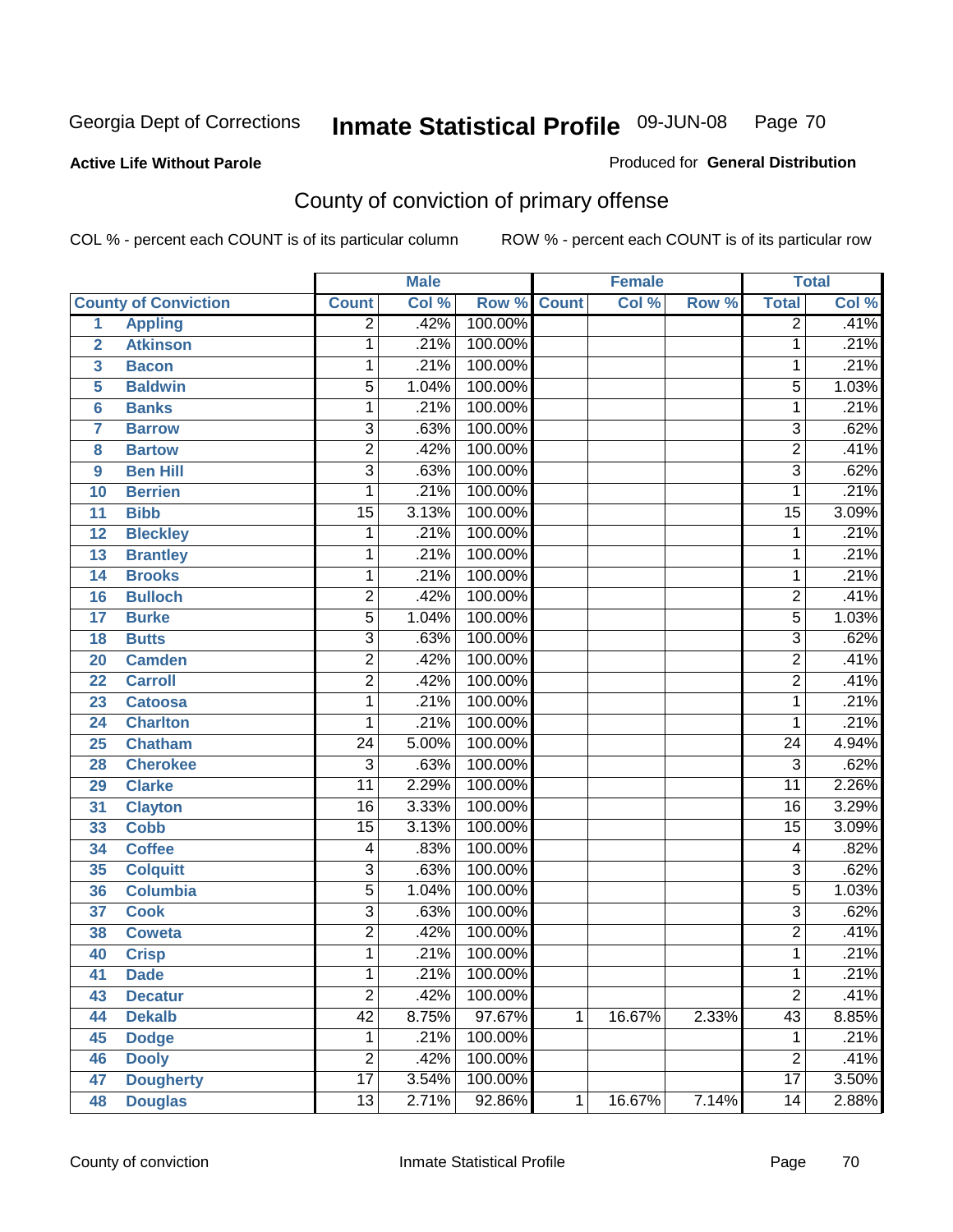#### **Active Life Without Parole**

#### Produced for **General Distribution**

# County of conviction of primary offense

|     |                             |                 | <b>Male</b> |                    |   | <b>Female</b> |        |                 | <b>Total</b> |
|-----|-----------------------------|-----------------|-------------|--------------------|---|---------------|--------|-----------------|--------------|
|     | <b>County of Conviction</b> | <b>Count</b>    | Col %       | <b>Row % Count</b> |   | Col %         | Row %  | <b>Total</b>    | Col %        |
| 49  | <b>Early</b>                | 1               | .21%        | 100.00%            |   |               |        | 1               | .21%         |
| 51  | <b>Effingham</b>            | 2               | .42%        | 100.00%            |   |               |        | 2               | .41%         |
| 52  | <b>Elbert</b>               | $\overline{2}$  | .42%        | 100.00%            |   |               |        | $\overline{2}$  | .41%         |
| 53  | <b>Emanuel</b>              | 1               | .21%        | 100.00%            |   |               |        | 1               | .21%         |
| 56  | <b>Fayette</b>              | $\overline{3}$  | .63%        | 100.00%            |   |               |        | $\overline{3}$  | .62%         |
| 57  | <b>Floyd</b>                | 4               | .83%        | 100.00%            |   |               |        | 4               | .82%         |
| 58  | <b>Forsyth</b>              | 1               | .21%        | 100.00%            |   |               |        | 1               | .21%         |
| 59  | <b>Franklin</b>             | 1               | .21%        | 100.00%            |   |               |        | 1               | .21%         |
| 60  | <b>Fulton</b>               | 48              | 10.00%      | 100.00%            |   |               |        | 48              | 9.88%        |
| 61  | <b>Gilmer</b>               | 1               | .21%        | 100.00%            |   |               |        | 1               | .21%         |
| 63  | <b>Glynn</b>                | $\overline{12}$ | 2.50%       | 100.00%            |   |               |        | $\overline{12}$ | 2.47%        |
| 66  | <b>Greene</b>               | 1               | .21%        | 100.00%            |   |               |        | 1               | .21%         |
| 67  | <b>Gwinnett</b>             | 6               | 1.25%       | 100.00%            |   |               |        | 6               | 1.23%        |
| 68  | <b>Habersham</b>            | 1               | .21%        | 100.00%            |   |               |        | 1               | .21%         |
| 69  | <b>Hall</b>                 | 7               | 1.46%       | 100.00%            |   |               |        | $\overline{7}$  | 1.44%        |
| 71  | <b>Haralson</b>             | 1               | .21%        | 100.00%            |   |               |        | 1               | .21%         |
| 72  | <b>Harris</b>               | 1               | .21%        | 100.00%            |   |               |        | 1               | .21%         |
| 73  | <b>Hart</b>                 | 4               | .83%        | 100.00%            |   |               |        | 4               | .82%         |
| 75  | <b>Henry</b>                | $\overline{10}$ | 2.08%       | 100.00%            |   |               |        | $\overline{10}$ | 2.06%        |
| 76  | <b>Houston</b>              | 6               | 1.25%       | 100.00%            |   |               |        | 6               | 1.23%        |
| 78  | <b>Jackson</b>              | $\overline{8}$  | 1.67%       | 100.00%            |   |               |        | 8               | 1.65%        |
| 79  | <b>Jasper</b>               | 1               | .21%        | 100.00%            |   |               |        | 1               | .21%         |
| 80  | <b>Jeff Davis</b>           | 1               | .21%        | 100.00%            |   |               |        | 1               | .21%         |
| 81  | <b>Jefferson</b>            | 1               | .21%        | 100.00%            |   |               |        | 1               | .21%         |
| 82  | <b>Jenkins</b>              | 1               | .21%        | 100.00%            |   |               |        | 1               | .21%         |
| 84  | <b>Jones</b>                | 1               | .21%        | 100.00%            |   |               |        | 1               | .21%         |
| 87  | <b>Laurens</b>              | $\overline{2}$  | .42%        | 100.00%            |   |               |        | $\overline{2}$  | .41%         |
| 88  | Lee                         | 1               | .21%        | 100.00%            |   |               |        | 1               | .21%         |
| 89  | <b>Liberty</b>              | $\overline{5}$  | 1.04%       | 100.00%            |   |               |        | $\overline{5}$  | 1.03%        |
| 91  | Long                        | 3               | .63%        | 100.00%            |   |               |        | $\overline{3}$  | .62%         |
| 92  | <b>Lowndes</b>              | 4               | .83%        | 100.00%            |   |               |        | 4               | .82%         |
| 95  | <b>Madison</b>              | 1               | .21%        | 100.00%            |   |               |        | 1               | $.21\%$      |
| 96  | <b>Marion</b>               | 1               | .21%        | 100.00%            |   |               |        | 1               | .21%         |
| 98  | <b>Mcintosh</b>             | 1               | .21%        | 100.00%            |   |               |        | 1               | .21%         |
| 100 | <b>Miller</b>               | 1               | .21%        | 100.00%            |   |               |        | 1               | .21%         |
| 102 | <b>Monroe</b>               | 2               | .42%        | 100.00%            |   |               |        | $\overline{2}$  | .41%         |
| 106 | <b>Muscogee</b>             | $\overline{16}$ | 3.33%       | 100.00%            |   |               |        | 16              | 3.29%        |
| 107 | <b>Newton</b>               | 4               | .83%        | 80.00%             | 1 | 16.67%        | 20.00% | $\overline{5}$  | 1.03%        |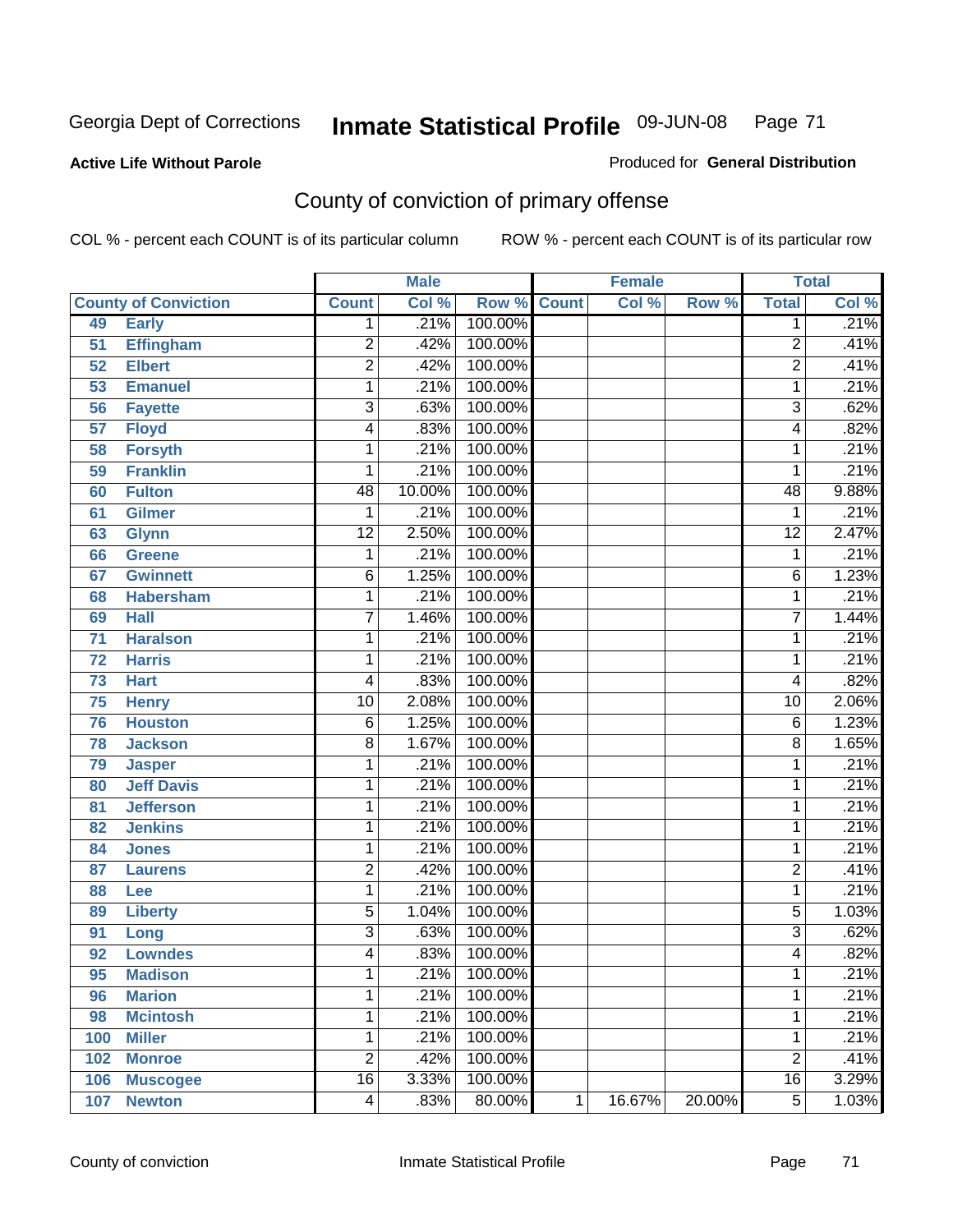#### **Active Life Without Parole**

#### Produced for **General Distribution**

# County of conviction of primary offense

|                             |                           | <b>Male</b> |                    |                | <b>Female</b> |        |                 | <b>Total</b>       |
|-----------------------------|---------------------------|-------------|--------------------|----------------|---------------|--------|-----------------|--------------------|
| <b>County of Conviction</b> | <b>Count</b>              | Col %       | <b>Row % Count</b> |                | Col %         | Row %  | <b>Total</b>    | Col %              |
| <b>Oglethorpe</b><br>109    | 1                         | .21%        | 100.00%            |                |               |        | $\overline{1}$  | .21%               |
| <b>Paulding</b><br>110      | 1                         | .21%        | 100.00%            |                |               |        | 1               | .21%               |
| 113<br><b>Pierce</b>        | $\overline{3}$            | .63%        | 100.00%            |                |               |        | 3               | .62%               |
| <b>Pike</b><br>114          | $\overline{3}$            | .63%        | 75.00%             | 1              | 16.67%        | 25.00% | 4               | .82%               |
| 115<br><b>Polk</b>          | $\overline{1}$            | .21%        | 100.00%            |                |               |        | $\mathbf{1}$    | .21%               |
| <b>Pulaski</b><br>116       | 1                         | .21%        | 100.00%            |                |               |        | $\mathbf{1}$    | .21%               |
| 117<br><b>Putnam</b>        | 4                         | .83%        | 100.00%            |                |               |        | 4               | .82%               |
| 119<br><b>Rabun</b>         | 1                         | .21%        | 100.00%            |                |               |        | 1               | .21%               |
| <b>Randolph</b><br>120      | 1                         | .21%        | 100.00%            |                |               |        | 1               | .21%               |
| <b>Richmond</b><br>121      | $\overline{23}$           | 4.79%       | 95.83%             | 1              | 16.67%        | 4.17%  | $\overline{24}$ | 4.94%              |
| <b>Rockdale</b><br>122      | $\overline{\overline{3}}$ | .63%        | 100.00%            |                |               |        | $\overline{3}$  | .62%               |
| <b>Spalding</b><br>126      | $\overline{5}$            | 1.04%       | 100.00%            |                |               |        | $\overline{5}$  | 1.03%              |
| <b>Stephens</b><br>127      | $\overline{2}$            | .42%        | 100.00%            |                |               |        | $\overline{2}$  | .41%               |
| 129<br><b>Sumter</b>        | 1                         | .21%        | 100.00%            |                |               |        | $\overline{1}$  | .21%               |
| <b>Tattnall</b><br>132      | $\overline{2}$            | .42%        | 100.00%            |                |               |        | $\overline{2}$  | .41%               |
| <b>Terrell</b><br>135       | 1                         | .21%        | 100.00%            |                |               |        | 1               | .21%               |
| 136<br><b>Thomas</b>        | $\overline{\overline{3}}$ | .63%        | 100.00%            |                |               |        | $\overline{3}$  | .62%               |
| <b>Tift</b><br>137          | $\overline{\overline{3}}$ | .63%        | 100.00%            |                |               |        | $\overline{3}$  | .62%               |
| 138<br><b>Toombs</b>        | 4                         | .83%        | 100.00%            |                |               |        | 4               | .82%               |
| 139<br><b>Towns</b>         | 1                         | .21%        | 100.00%            |                |               |        | 1               | .21%               |
| 141<br><b>Troup</b>         | 1                         | .21%        | 100.00%            |                |               |        | $\overline{1}$  | .21%               |
| <b>Union</b><br>144         | 1                         | .21%        | 100.00%            |                |               |        | $\mathbf{1}$    | .21%               |
| 145<br><b>Upson</b>         | $\overline{2}$            | .42%        | 100.00%            |                |               |        | $\overline{2}$  | .41%               |
| 146<br><b>Walker</b>        | $\overline{3}$            | .63%        | 75.00%             | 1              | 16.67%        | 25.00% | 4               | .82%               |
| 147<br><b>Walton</b>        | $\overline{3}$            | .63%        | 100.00%            |                |               |        | 3               | .62%               |
| <b>Ware</b><br>148          | $\overline{9}$            | 1.88%       | 100.00%            |                |               |        | 9               | 1.85%              |
| <b>Washington</b><br>150    | $\overline{3}$            | .63%        | 100.00%            |                |               |        | $\overline{3}$  | .62%               |
| 151<br><b>Wayne</b>         | $\overline{2}$            | .42%        | 100.00%            |                |               |        | $\overline{2}$  | .41%               |
| <b>Whitfield</b><br>155     | 6                         | 1.25%       | 100.00%            |                |               |        | 6               | 1.23%              |
| <b>Wilkes</b><br>157        | 1                         | .21%        | 100.00%            |                |               |        | 1               | .21%               |
| <b>Total Rported</b>        | 480                       | 100%        | 98.77%             | $6\phantom{1}$ | 100%          | 1.23%  | 486             | $\overline{100\%}$ |

| <b>Not Reported</b>     |     |     |
|-------------------------|-----|-----|
| <b>Total</b><br>' Grand | 480 | 486 |

| _____ |  | Мe | τοη<br>ur. | <b>Walker</b> | ultor |
|-------|--|----|------------|---------------|-------|
|-------|--|----|------------|---------------|-------|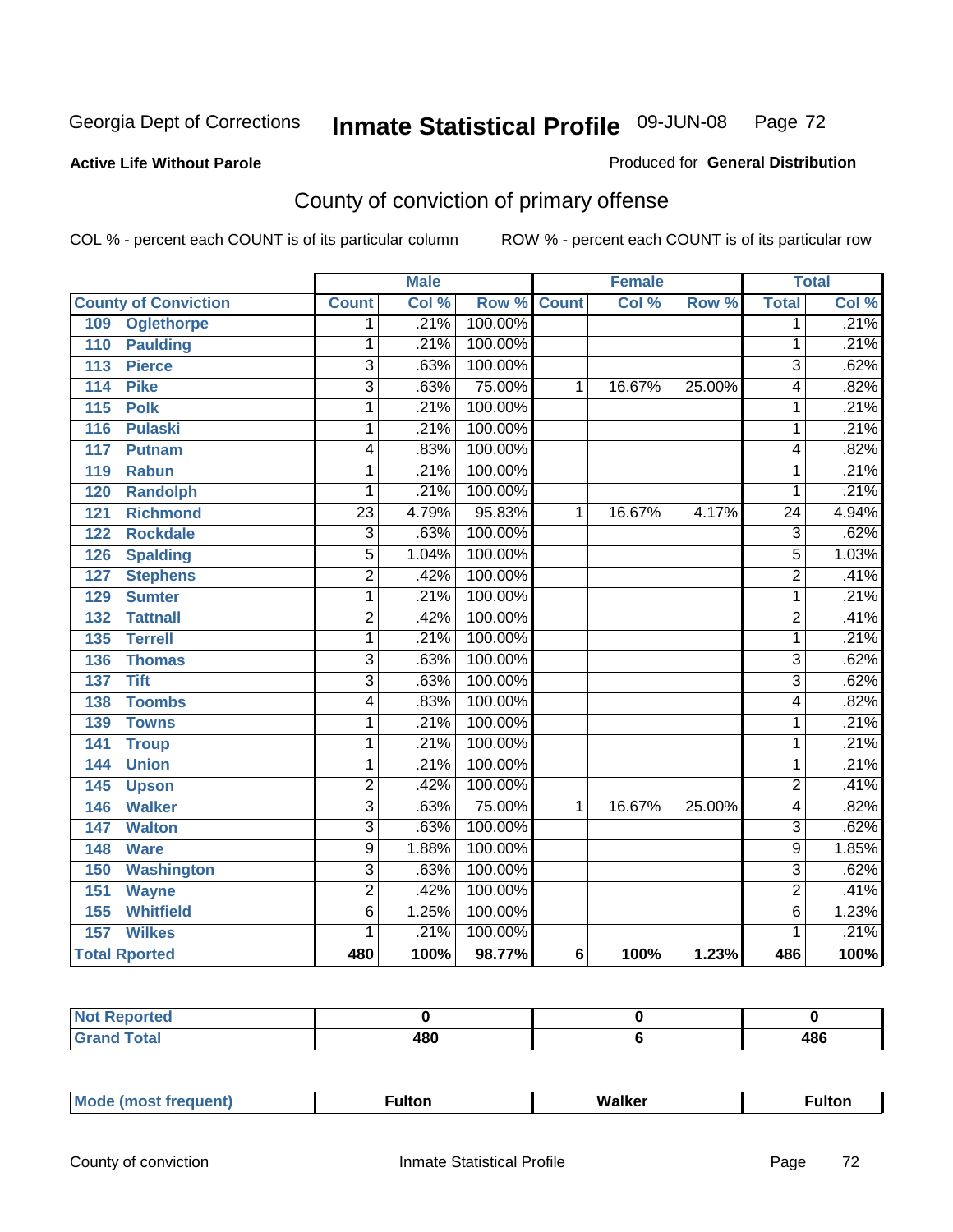#### **Active Life Without Parole**

# Produced for **General Distribution**

# Circuit of conviction of primary offense

|                 |                                 |                 | <b>Male</b> |         |              | <b>Female</b> |        |                 | <b>Total</b> |
|-----------------|---------------------------------|-----------------|-------------|---------|--------------|---------------|--------|-----------------|--------------|
|                 | <b>Circuit of Conviction</b>    | <b>Count</b>    | Col %       | Row %   | <b>Count</b> | Col %         | Row %  | <b>Total</b>    | Col %        |
| 1               | <b>Alapaha Circuit</b>          | $\overline{5}$  | 1.04%       | 100.00% |              |               |        | 5               | 1.03%        |
| $\overline{2}$  | <b>Alcovy Circuit</b>           | $\overline{7}$  | 1.46%       | 87.50%  | 1            | 16.67%        | 12.50% | $\overline{8}$  | 1.65%        |
| 3               | <b>Atlanta Circuit</b>          | 48              | 10.00%      | 100.00% |              |               |        | 48              | 9.88%        |
| 4               | <b>Atlantic Circuit</b>         | 11              | 2.29%       | 100.00% |              |               |        | 11              | 2.26%        |
| 5               | <b>Augusta Circuit</b>          | 33              | 6.88%       | 97.06%  | 1            | 16.67%        | 2.94%  | 34              | 7.00%        |
| 6               | <b>Blue Ridge Circuit</b>       | $\overline{3}$  | .63%        | 100.00% |              |               |        | $\overline{3}$  | .62%         |
| $\overline{7}$  | <b>Brunswick Circuit</b>        | 19              | 3.96%       | 100.00% |              |               |        | 19              | 3.91%        |
| 8               | <b>Chattahoochee Circuit</b>    | 18              | 3.75%       | 100.00% |              |               |        | 18              | 3.70%        |
| 9               | <b>Cherokee Circuit</b>         | 2               | .42%        | 100.00% |              |               |        | $\overline{2}$  | .41%         |
| 10              | <b>Clayton Circuit</b>          | $\overline{16}$ | 3.33%       | 100.00% |              |               |        | 16              | 3.29%        |
| 11              | <b>Cobb Circuit</b>             | 15              | 3.13%       | 100.00% |              |               |        | 15              | 3.09%        |
| 12              | <b>Conasauga Circuit</b>        | $\overline{6}$  | 1.25%       | 100.00% |              |               |        | 6               | 1.23%        |
| 13              | <b>Cordele Circuit</b>          | 6               | 1.25%       | 100.00% |              |               |        | 6               | 1.23%        |
| 14              | <b>Coweta Circuit</b>           | $\overline{5}$  | 1.04%       | 100.00% |              |               |        | $\overline{5}$  | 1.03%        |
| 15              | <b>Dougherty Circuit</b>        | $\overline{17}$ | 3.54%       | 100.00% |              |               |        | $\overline{17}$ | 3.50%        |
| 16              | <b>Dublin Circuit</b>           | $\overline{2}$  | .42%        | 100.00% |              |               |        | $\overline{2}$  | .41%         |
| 17              | <b>Eastern Circuit</b>          | $\overline{24}$ | 5.00%       | 100.00% |              |               |        | 24              | 4.94%        |
| 18              | <b>Flint Circuit</b>            | 10              | 2.08%       | 100.00% |              |               |        | 10              | 2.06%        |
| 19              | <b>Griffin Circuit</b>          | 13              | 2.71%       | 92.86%  | 1            | 16.67%        | 7.14%  | 14              | 2.88%        |
| 20              | <b>Gwinnett Circuit</b>         | $\overline{6}$  | 1.25%       | 100.00% |              |               |        | 6               | 1.23%        |
| 21              | <b>Houston Circuit</b>          | 6               | 1.25%       | 100.00% |              |               |        | 6               | 1.23%        |
| 22              | <b>Lookout Mountain Circuit</b> | $\overline{5}$  | 1.04%       | 83.33%  | 1            | 16.67%        | 16.67% | 6               | 1.23%        |
| 23              | <b>Macon Circuit</b>            | $\overline{15}$ | 3.13%       | 100.00% |              |               |        | $\overline{15}$ | 3.09%        |
| 24              | <b>Middle Circuit</b>           | 9               | 1.88%       | 100.00% |              |               |        | 9               | 1.85%        |
| 25              | <b>Mountain Circuit</b>         | 4               | .83%        | 100.00% |              |               |        | 4               | .82%         |
| 26              | <b>Northeastern Circuit</b>     | 7               | 1.46%       | 100.00% |              |               |        | 7               | 1.44%        |
| 27              | <b>Northern Circuit</b>         | 9               | 1.88%       | 100.00% |              |               |        | 9               | 1.85%        |
| 28              | <b>Ocmulgee Circuit</b>         | $\overline{12}$ | 2.50%       | 100.00% |              |               |        | $\overline{12}$ | 2.47%        |
| 29              | <b>Oconee Circuit</b>           | 3               | .63%        | 100.00% |              |               |        | $\overline{3}$  | .62%         |
| 30              | <b>Ogeechee Circuit</b>         | $\overline{5}$  | 1.04%       | 100.00% |              |               |        | $\overline{5}$  | 1.03%        |
| 31              | <b>Pataula Circuit</b>          | 4               | .83%        | 100.00% |              |               |        | 4               | .82%         |
| $\overline{32}$ | <b>Piedmont Circuit</b>         | $\overline{12}$ | $2.50\%$    | 100.00% |              |               |        | $\overline{12}$ | 2.47%        |
| 33              | <b>Rome Circuit</b>             | 4               | .83%        | 100.00% |              |               |        | 4               | .82%         |
| 34              | <b>South Georgia Circuit</b>    | $\overline{2}$  | .42%        | 100.00% |              |               |        | $\overline{2}$  | .41%         |
| 35              | <b>Southern Circuit</b>         | 11              | 2.29%       | 100.00% |              |               |        | 11              | 2.26%        |
| 36              | <b>Southwestern Circuit</b>     | $\overline{2}$  | .42%        | 100.00% |              |               |        | $\overline{2}$  | .41%         |
| 37              | <b>Stone Mountain Circuit</b>   | 42              | 8.75%       | 97.67%  | 1            | 16.67%        | 2.33%  | 43              | 8.85%        |
| 38              | <b>Tallapoosa Circuit</b>       | $\overline{2}$  | .42%        | 100.00% |              |               |        | $\overline{2}$  | .41%         |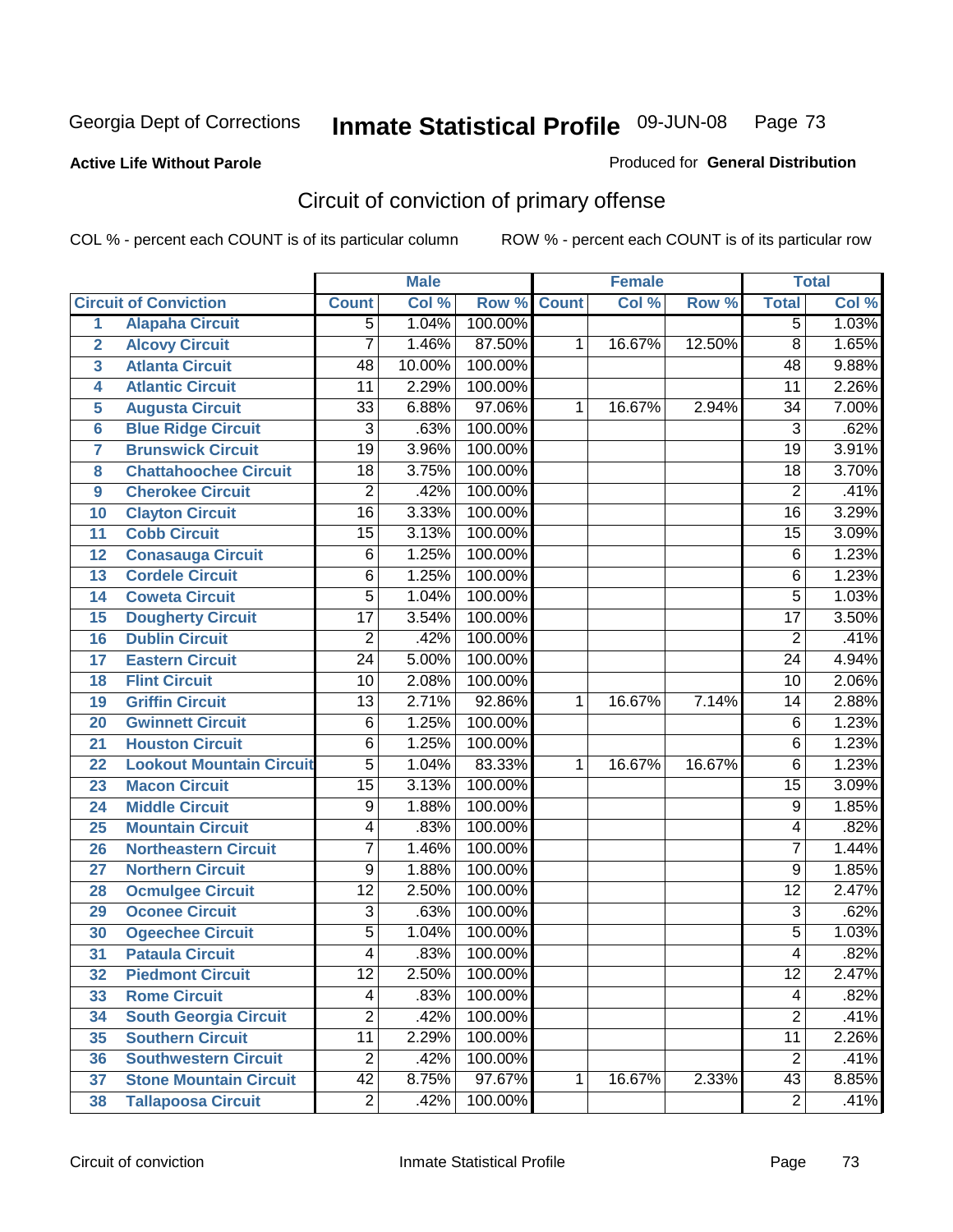**Active Life Without Parole** 

Produced for **General Distribution**

# Circuit of conviction of primary offense

|    |                              |              | <b>Male</b> |             |   | <b>Female</b> |       |              | <b>Total</b> |
|----|------------------------------|--------------|-------------|-------------|---|---------------|-------|--------------|--------------|
|    | <b>Circuit of Conviction</b> | <b>Count</b> | Col %       | Row % Count |   | Col %         | Row % | <b>Total</b> | Col %        |
| 39 | <b>Tifton Circuit</b>        | 3            | .63%        | 100.00%     |   |               |       | 3            | .62%         |
| 40 | <b>Toombs Circuit</b>        |              | .21%        | 100.00%     |   |               |       |              | .21%         |
| 41 | <b>Waycross Circuit</b>      | 19           | 3.96%       | 100.00%     |   |               |       | 19           | 3.91%        |
| 42 | <b>Western Circuit</b>       | 11           | 2.29%       | 100.00%     |   |               |       | 11           | 2.26%        |
| 43 | <b>Rockdale Circuit</b>      | 3            | .63%        | 100.00%     |   |               |       | 3            | .62%         |
| 44 | <b>Douglas Circuit</b>       | 13           | 2.71%       | 92.86%      |   | 16.67%        | 7.14% | 14           | 2.88%        |
| 45 | <b>Appalachian Circuit</b>   |              | .21%        | 100.00%     |   |               |       |              | .21%         |
| 46 | <b>Enotah Circuit</b>        | 2            | .42%        | 100.00%     |   |               |       | 2            | .41%         |
| 47 | <b>Bell-Forsyth Circuit</b>  |              | .21%        | 100.00%     |   |               |       |              | .21%         |
| 48 | <b>Towaliga Circuit</b>      | 5            | 1.04%       | 100.00%     |   |               |       | 5            | 1.03%        |
| 49 | <b>Paulding Circuit</b>      |              | .21%        | 100.00%     |   |               |       |              | .21%         |
|    | <b>Total Rported</b>         | 480          | 100%        | 98.77%      | 6 | 100%          | 1.23% | 486          | 100%         |

| اد د قب<br>prited       |     |     |
|-------------------------|-----|-----|
| <b>Total</b><br><b></b> | 480 | 486 |

| īМ<br>----<br>taın<br>----<br>514<br>MOL<br>нс |
|------------------------------------------------|
|------------------------------------------------|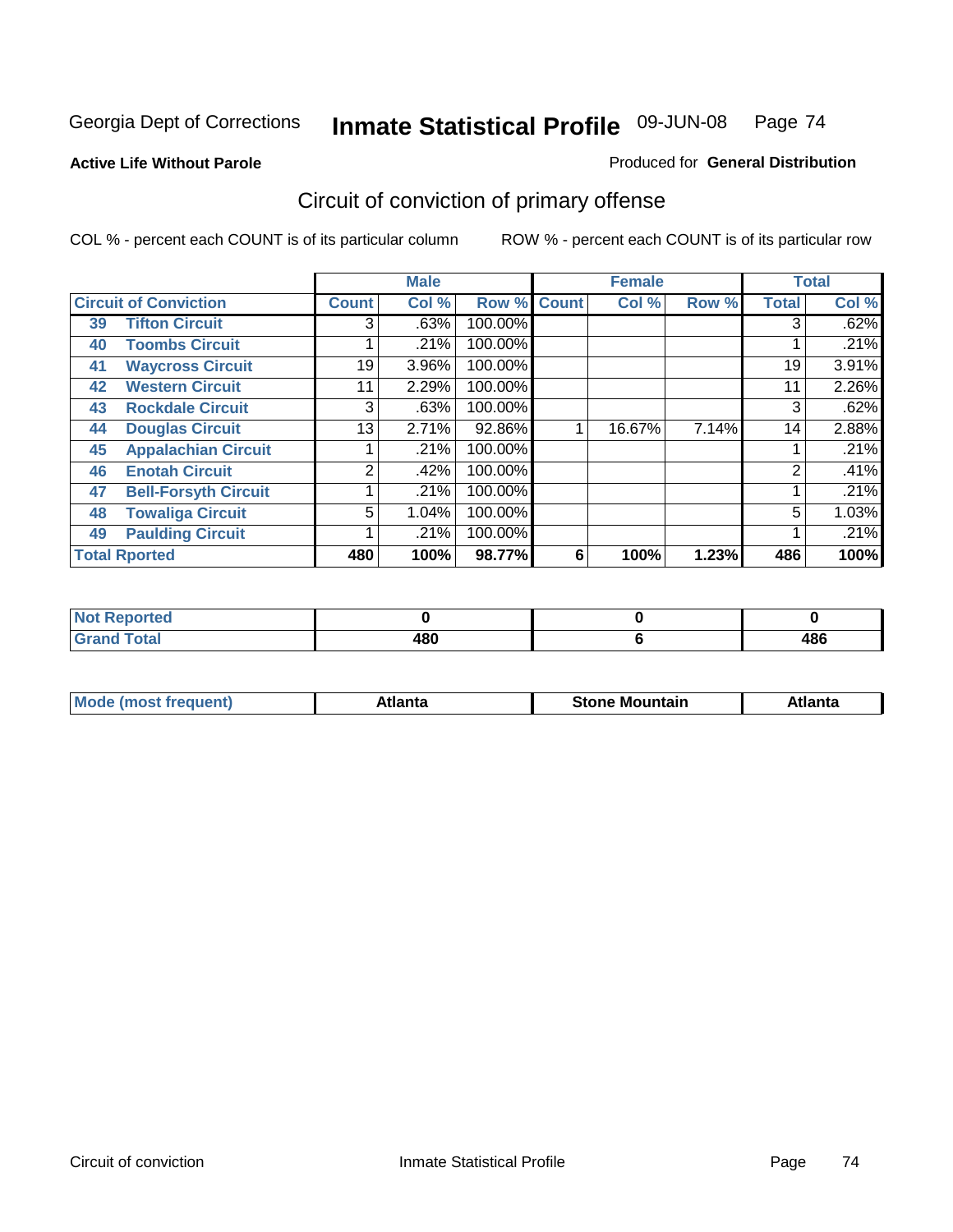### **Active Life Without Parole**

#### Produced for **General Distribution**

### Years served (jail + prison) in this incarceration

|                       |                 | <b>Male</b> |         |                 | <b>Female</b> |       |                 | <b>Total</b> |
|-----------------------|-----------------|-------------|---------|-----------------|---------------|-------|-----------------|--------------|
| <b>Years Served</b>   | <b>Count</b>    | Col %       | Row %   | <b>Count</b>    | Col %         | Row % | <b>Total</b>    | Col %        |
| Less than one year    | 7               | 1.47%       | 100.00% |                 |               |       | $\overline{7}$  | 1.45%        |
| 1 to 1.99 years       | 13              | 2.73%       | 100.00% |                 |               |       | $\overline{13}$ | 2.69%        |
| 2 to 2.99 years       | 19              | 3.98%       | 100.00% |                 |               |       | 19              | 3.93%        |
| 3 to 3.99 years       | $\overline{23}$ | 4.82%       | 100.00% |                 |               |       | $\overline{23}$ | 4.76%        |
| 4 to 4.99 years       | $\overline{29}$ | 6.08%       | 100.00% |                 |               |       | $\overline{29}$ | 6.00%        |
| 5 to 5.99 years       | 38              | 7.97%       | 92.68%  | 3               | 50.00%        | 7.32% | 41              | 8.49%        |
| 6 to 6.99 years       | $\overline{32}$ | 6.71%       | 96.97%  | $\mathbf{1}$    | 16.67%        | 3.03% | $\overline{33}$ | 6.83%        |
| 7 to 7.99 years       | 46              | 9.64%       | 100.00% |                 |               |       | 46              | 9.52%        |
| 8 to 8.99 years       | 45              | 9.43%       | 100.00% |                 |               |       | 45              | 9.32%        |
| 9 to 9.99 years       | $\overline{31}$ | 6.50%       | 96.88%  | 1               | 16.67%        | 3.13% | $\overline{32}$ | 6.63%        |
| 10 to 10.99 years     | 45              | 9.43%       | 100.00% |                 |               |       | 45              | 9.32%        |
| 11 to 11.99 years     | 46              | 9.64%       | 97.87%  | 1               | 16.67%        | 2.13% | 47              | 9.73%        |
| 12 to 12.99 years     | $\overline{29}$ | 6.08%       | 100.00% |                 |               |       | $\overline{29}$ | 6.00%        |
| 13 to 13.99 years     | $\overline{22}$ | 4.61%       | 100.00% |                 |               |       | $\overline{22}$ | 4.55%        |
| 14 to 14.99 years     | 17              | 3.56%       | 100.00% |                 |               |       | 17              | 3.52%        |
| 15 to 15.99 years     | $\overline{12}$ | 2.52%       | 100.00% |                 |               |       | $\overline{12}$ | 2.48%        |
| 16 to 16.99 years     | 4               | 0.84%       | 100.00% |                 |               |       | 4               | 0.83%        |
| 17 to 17.99 years     | 4               | 0.84%       | 100.00% |                 |               |       | 4               | 0.83%        |
| 18 to 18.99 years     | 2               | 0.42%       | 100.00% |                 |               |       | $\overline{2}$  | 0.41%        |
| 19 to 19.99 years     | 4               | 0.84%       | 100.00% |                 |               |       | 4               | 0.83%        |
| 20 to 20.99 years     | 1               | 0.21%       | 100.00% |                 |               |       | $\mathbf{1}$    | 0.21%        |
| 21 to 21.99 years     | 2               | 0.42%       | 100.00% |                 |               |       | $\overline{2}$  | 0.41%        |
| 24 to 24.99 years     | 1               | 0.21%       | 100.00% |                 |               |       | 1               | 0.21%        |
| 27 to 27.99 years     | 1               | 0.21%       | 100.00% |                 |               |       | 1               | 0.21%        |
| Thirty + years        | 4               | 0.84%       | 100.00% |                 |               |       | 4               | 0.83%        |
| <b>Total Reported</b> | 477             | 100%        | 98.76%  | $6\phantom{1}6$ | 100%          | 1.24% | 483             | 100%         |

| <b>Not Reported</b>            |                   |                 |                 |
|--------------------------------|-------------------|-----------------|-----------------|
| <b>Grand Total</b>             | 480               |                 | 486             |
|                                |                   |                 |                 |
| <b>Mean</b><br>(average)       | 9.01              | 7.25            | 8.99            |
| <b>Median (middle)</b>         | 8.61              | 5.9             | 8.59            |
| <b>Mode</b><br>(most frequent) | 12 to 12.99 years | 5 to 5.99 years | 5 to 5.99 years |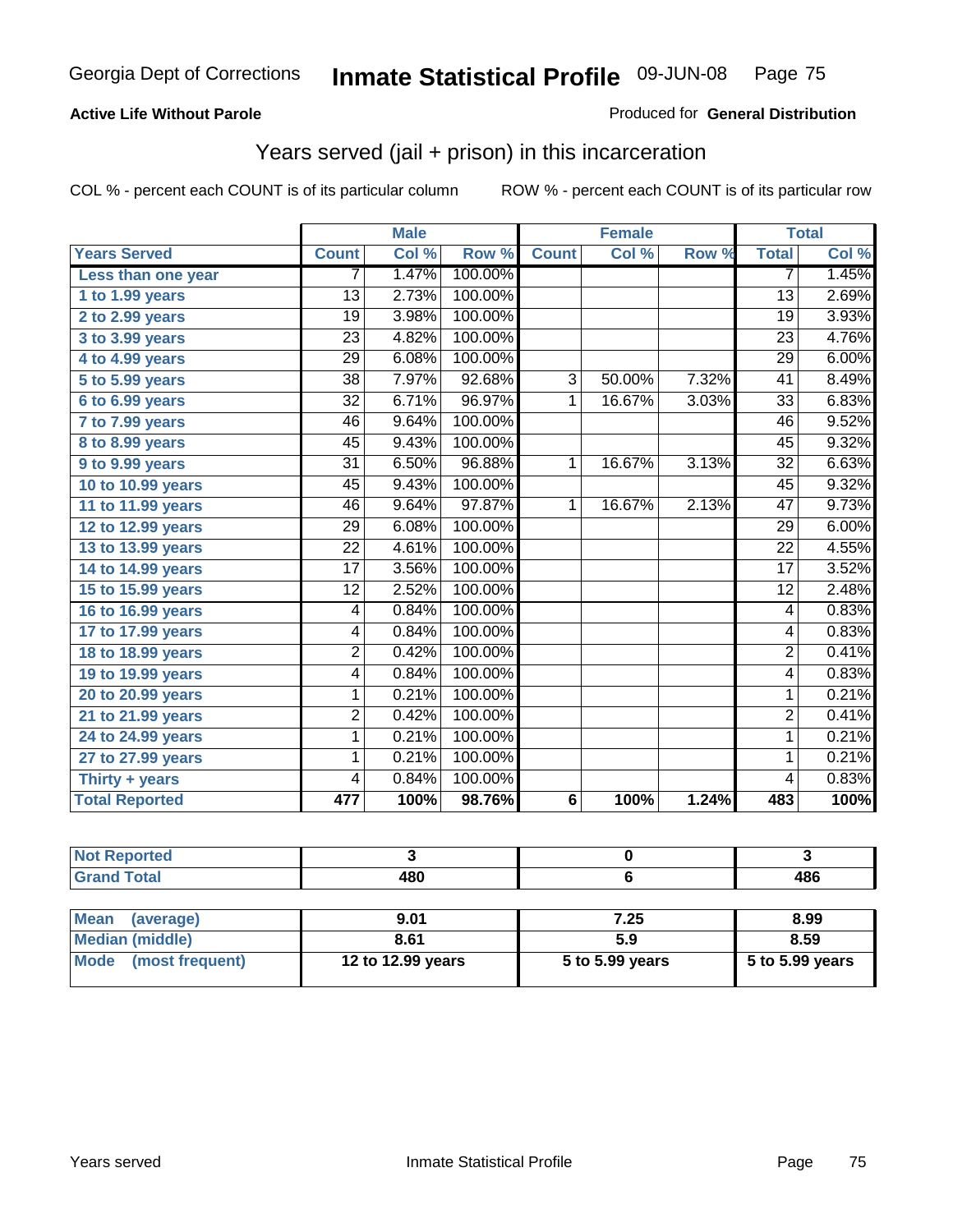#### **Active Life Without Parole**

Produced for **General Distribution**

### Results of most recent HIV tests

|                         |              | <b>Male</b> |         |              | <b>Female</b> |       |       | Total    |
|-------------------------|--------------|-------------|---------|--------------|---------------|-------|-------|----------|
| <b>HIV Test Results</b> | <b>Count</b> | Col %       | Row %   | <b>Count</b> | Col %         | Row % | Total | Col %    |
| <b>Positive</b>         | 4            | $0.84\%$    | 100.00% |              |               |       |       | $0.83\%$ |
| <b>Negative</b>         | 474          | $99.16\%$   | 98.75%  |              | 100.00%       | 1.25% | 480   | 99.17%   |
| <b>Total Reported</b>   | 478          | 100%        | 98.76%  |              | 100%          | 1.24% | 484   | 100%     |

| <b>Not Reported</b> |     |     |
|---------------------|-----|-----|
| <b>Grand Total</b>  | 480 | 486 |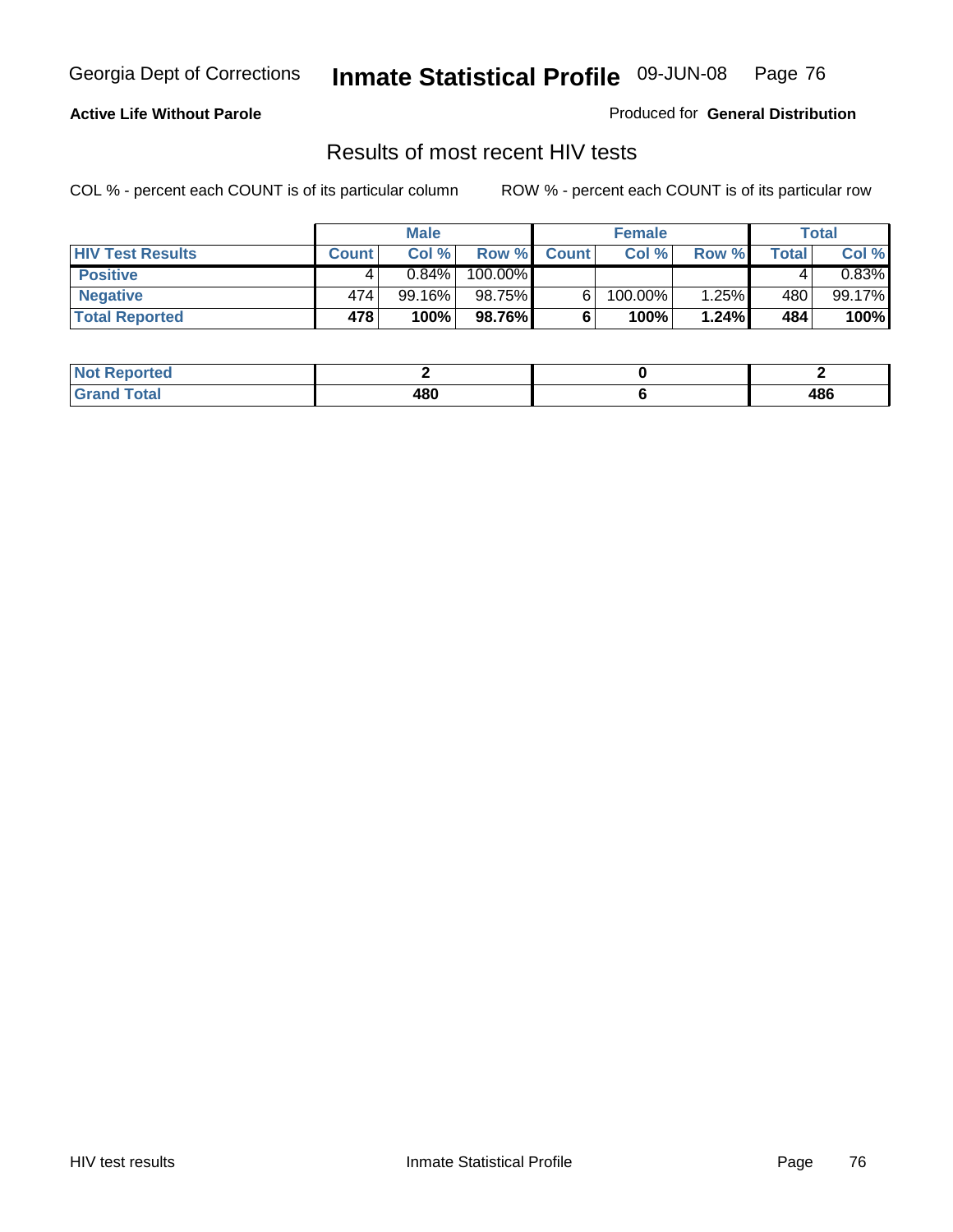#### **Active Life Without Parole**

#### Produced for **General Distribution**

### Results of most recent tuberculosis test

|                                  |              | <b>Male</b> |         |              | <b>Female</b> |          |              | Total  |
|----------------------------------|--------------|-------------|---------|--------------|---------------|----------|--------------|--------|
| <b>Tuberculosis Test Results</b> | <b>Count</b> | Col%        | Row %   | <b>Count</b> | Col%          | Row %    | <b>Total</b> | Col %  |
| <b>Positive on current test</b>  | 20           | $4.21\%$    | 100.00% |              |               |          | 20           | 4.16%  |
| <b>Positive on previous test</b> | 95           | $20.00\%$   | 100.00% |              |               |          | 95           | 19.75% |
| <b>Negative</b>                  | 360          | 75.79%      | 98.36%  |              | 100.00%       | $1.64\%$ | 366          | 76.09% |
| <b>Total Reported</b>            | 475          | 100%        | 98.75%I | 6            | 100%          | 1.25%    | 481          | 100%   |

| Reported     |     |     |
|--------------|-----|-----|
| <b>Total</b> | 480 | 486 |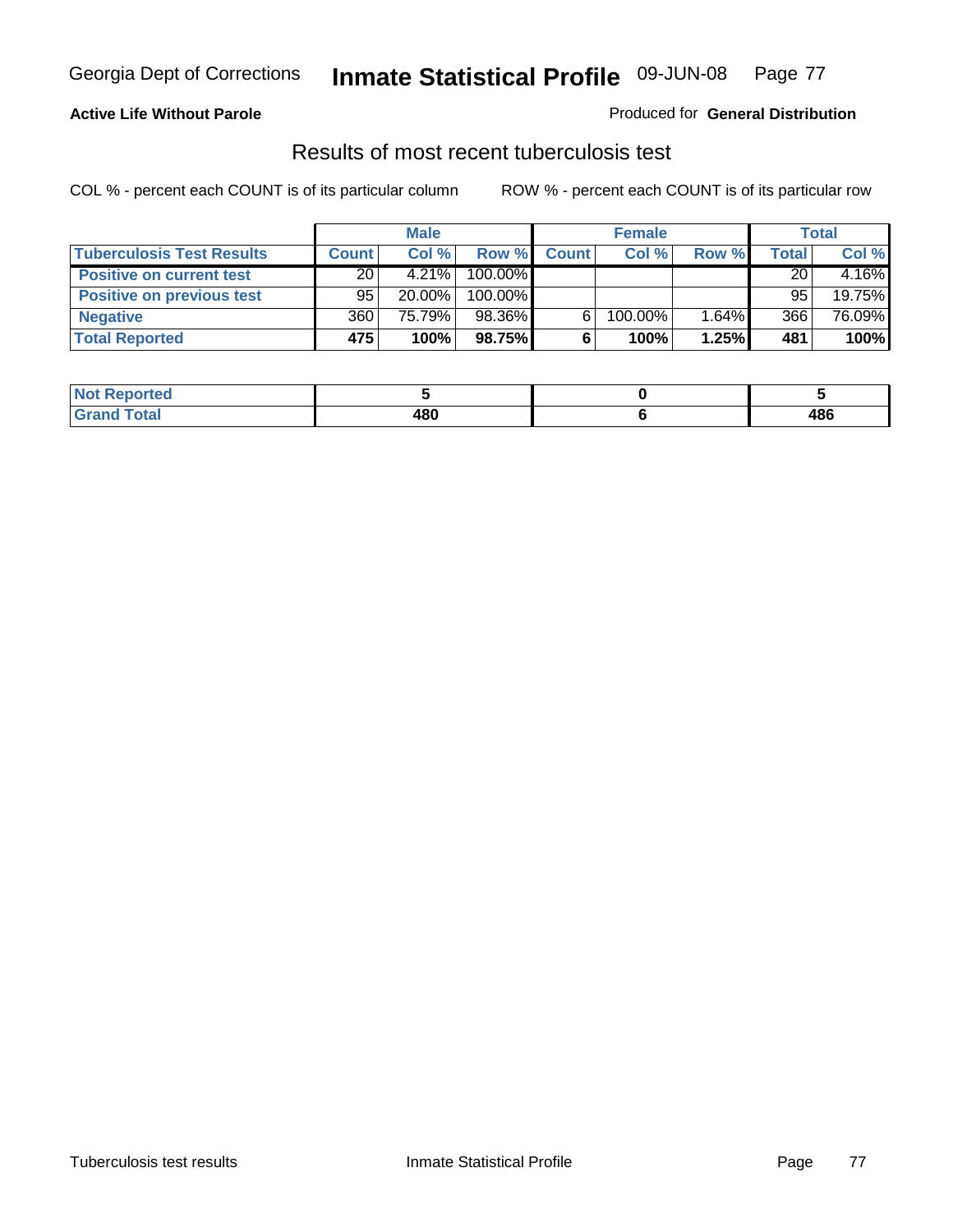#### **Active Life Without Parole**

Produced for **General Distribution**

### Results of most recent syphilis test

|                                 |              | <b>Male</b> |         |              | <b>Female</b> |       |       | Total     |
|---------------------------------|--------------|-------------|---------|--------------|---------------|-------|-------|-----------|
| <b>Syphilis Test Results</b>    | <b>Count</b> | Col %       | Row %   | <b>Count</b> | Col %         | Row % | Total | Col %     |
| <b>Positive on current test</b> | 14           | $2.96\%$    | 100.00% |              |               |       | 14    | $2.92\%$  |
| <b>Negative</b>                 | 459          | $97.04\%$   | 98.71%  |              | 100.00%       | 1.29% | 465   | $97.08\%$ |
| <b>Total Reported</b>           | 473          | 100%        | 98.75%  |              | 100%          | 1.25% | 479   | 100%      |

| <b>Not Reported</b> |     |     |
|---------------------|-----|-----|
| <b>Grand Total</b>  | 480 | 486 |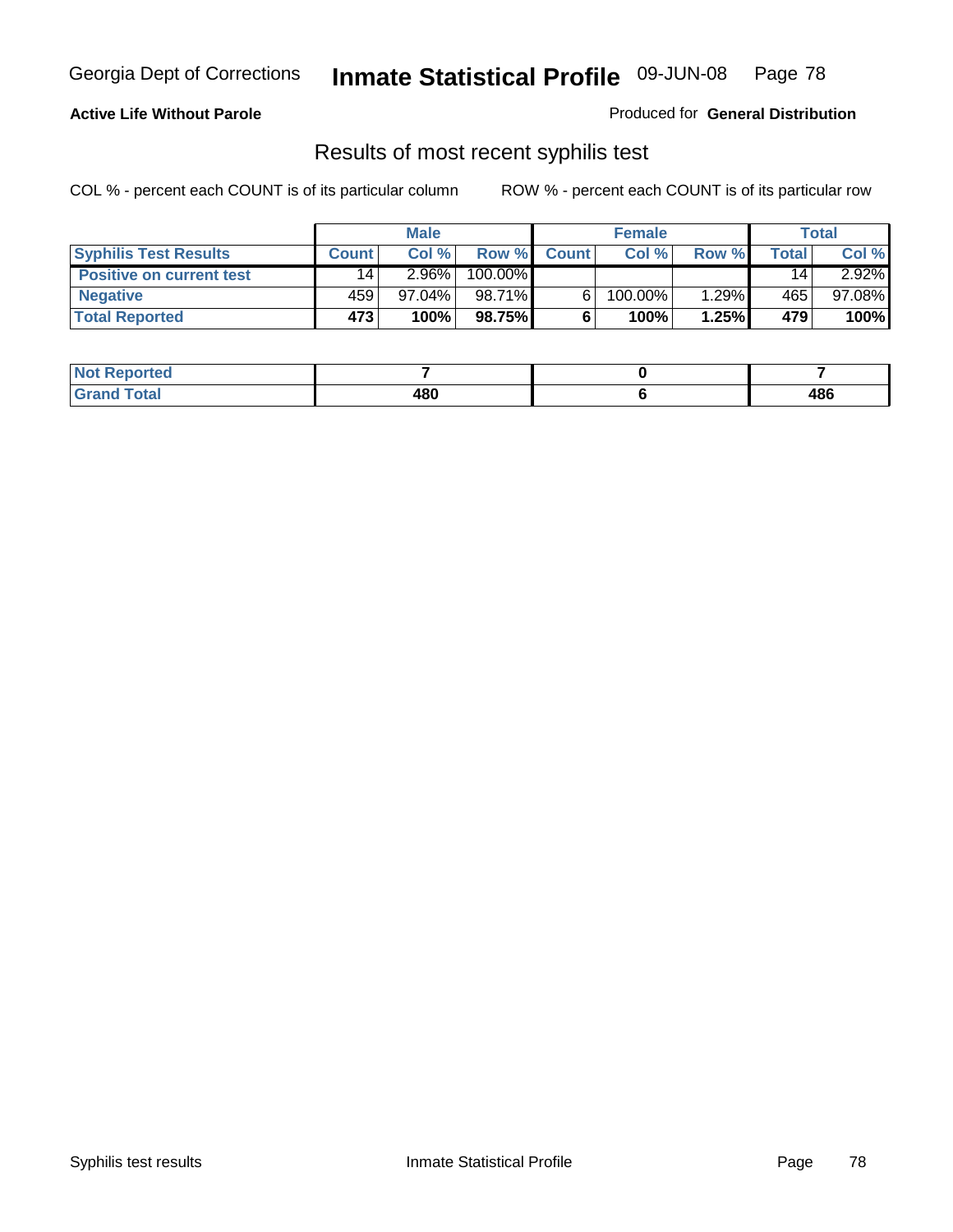### **Active Life Without Parole**

Produced for **General Distribution**

### Results of most recent Hepatitis-C test

|                                 | <b>Male</b>  |           |         | <b>Female</b> |         |           | Total |        |
|---------------------------------|--------------|-----------|---------|---------------|---------|-----------|-------|--------|
| <b>Hepatitis-C Test Results</b> | <b>Count</b> | Col %     | Row %   | <b>Count</b>  | Col %   | Row %     | Total | Col %  |
| <b>Positive on current test</b> |              | $40.00\%$ | 100.00% |               |         |           |       | 33.33% |
| <b>Negative</b>                 |              | $60.00\%$ | 75.00%  |               | 100.00% | 25.00%    |       | 66.67% |
| <b>Total Reported</b>           |              | 100%      | 83.33%  |               | 100%    | $16.67\%$ |       | 100%   |

| <b>Not</b><br>Reported | $\rightarrow$<br>41 J | 480 |
|------------------------|-----------------------|-----|
| Total                  | 480                   | 486 |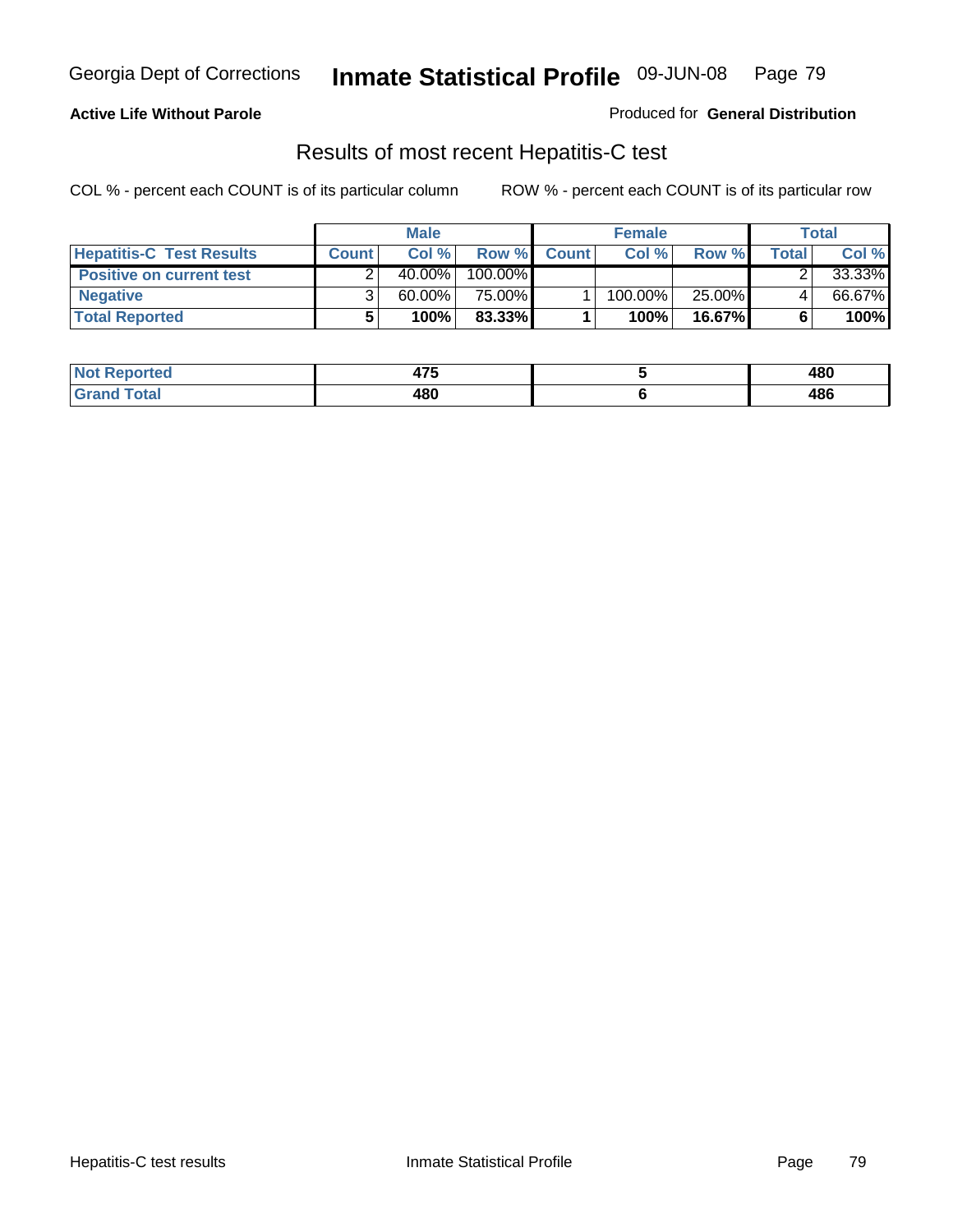#### **Active Life Without Parole**

Produced for **General Distribution**

### Results of most recent pregnancy test

|                               | <b>Male</b>  |      |          | <b>Female</b> |         |         | <b>Total</b> |         |
|-------------------------------|--------------|------|----------|---------------|---------|---------|--------------|---------|
| <b>Pregnancy Test Results</b> | <b>Count</b> | Col% | Row %    | <b>Count</b>  | Col %   | Row %   | <b>Total</b> | Col %   |
| <b>Negative</b>               |              |      |          |               | 100.00% | 100.00% |              | 100.00% |
| <b>Total Reported</b>         |              | %    | $0.00\%$ |               | 100%    | 100.00% |              | 100%    |

| <b>Not</b><br>Reported | 480<br>__ | 480 |
|------------------------|-----------|-----|
| <b>Total</b><br>Gran   | 480       | 486 |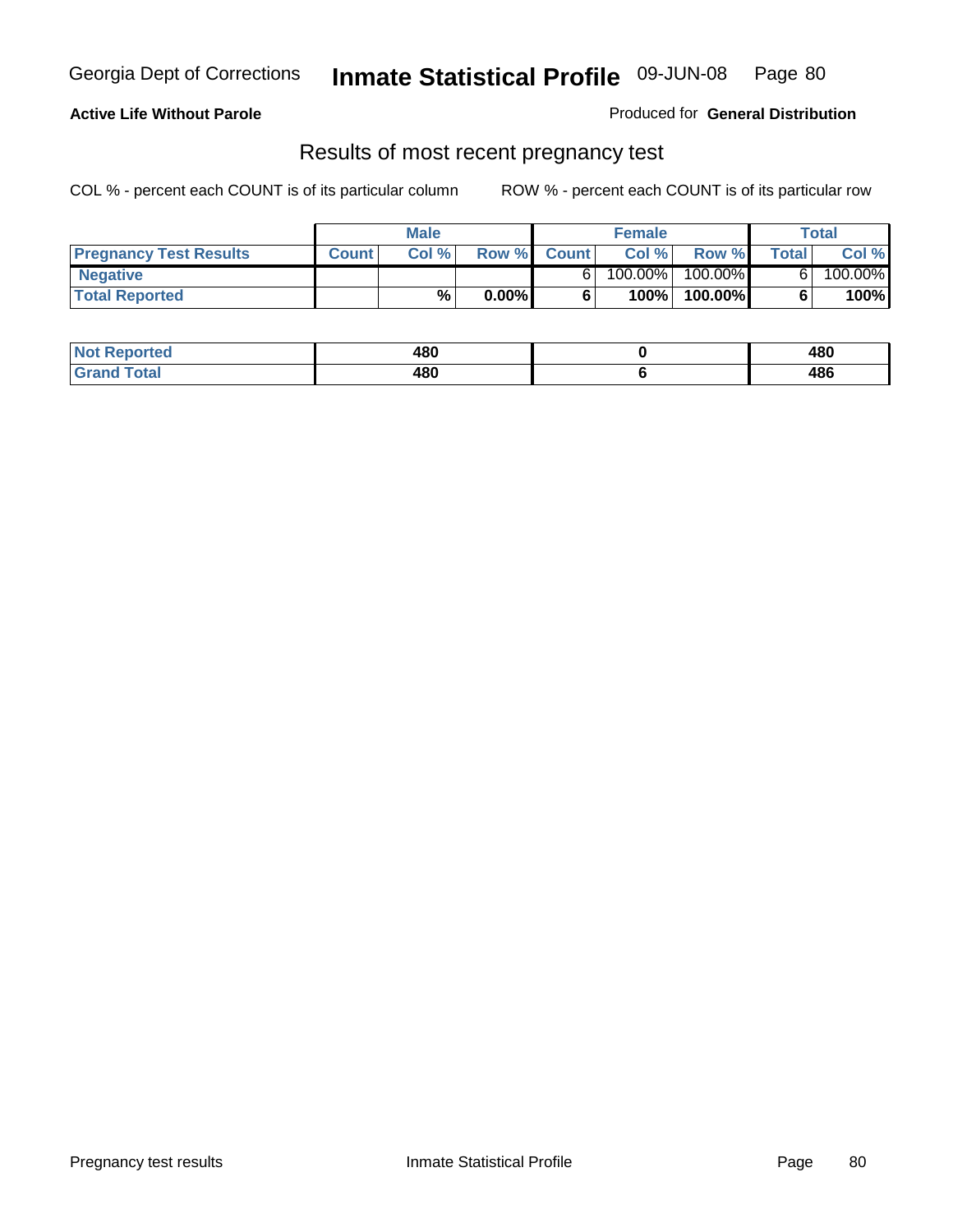### **Active Life Without Parole**

#### Produced for **General Distribution**

### Results of most recent diabetes test

|                                 |              | <b>Male</b> |            |             | <b>Female</b> |          |        | Total   |
|---------------------------------|--------------|-------------|------------|-------------|---------------|----------|--------|---------|
| <b>Diabetes Test Results</b>    | <b>Count</b> | Col %       |            | Row % Count | Col%          | Row %    | Totall | Col %   |
| <b>Positive on current test</b> |              | 100.00%     | $100.00\%$ |             |               |          |        | 100.00% |
| <b>Total Reported</b>           |              | 100%        | 100.00%    |             | %.            | $0.00\%$ |        | 100%    |

| Reported<br><b>NOT</b> | 470<br>47 O | 484 |
|------------------------|-------------|-----|
| <b>c</b> otal<br>.     | 480         | 486 |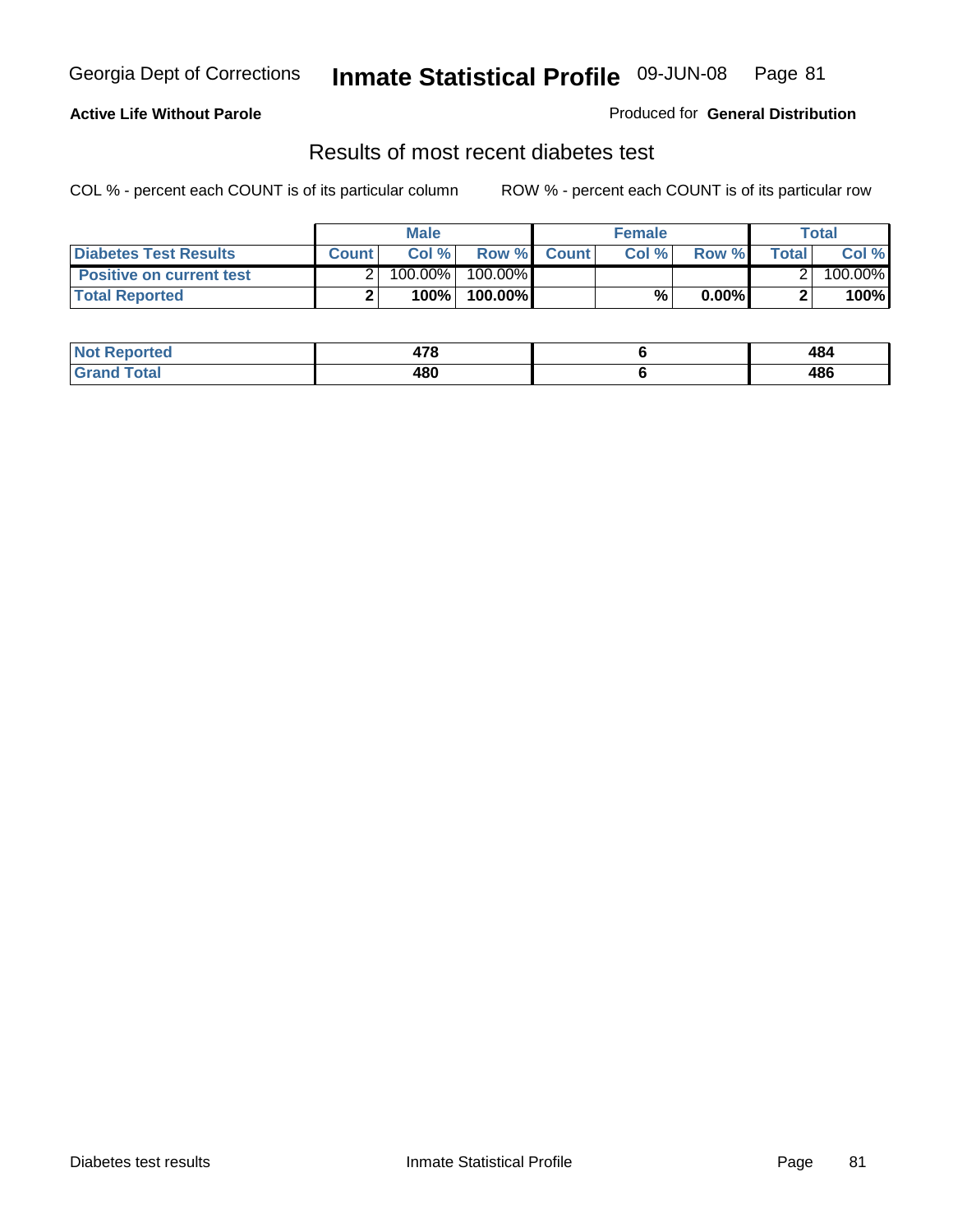### **Active Life Without Parole**

#### Produced for **General Distribution**

### Results of most recent hypertension test

|                                  |              | <b>Male</b> |            |             | <b>Female</b> |          |        | Total   |
|----------------------------------|--------------|-------------|------------|-------------|---------------|----------|--------|---------|
| <b>Hypertension Test Results</b> | <b>Count</b> | Col %       |            | Row % Count | Col%          | Row %    | Totall | Col %   |
| <b>Positive on current test</b>  |              | 100.00%     | $100.00\%$ |             |               |          |        | 100.00% |
| <b>Total Reported</b>            |              | 100%        | 100.00%    |             | %             | $0.00\%$ |        | 100%    |

| <b>Reported</b> | ィーヘ<br>91 J | יי<br>41 J |
|-----------------|-------------|------------|
| <b>Total</b>    | 480         | 486        |